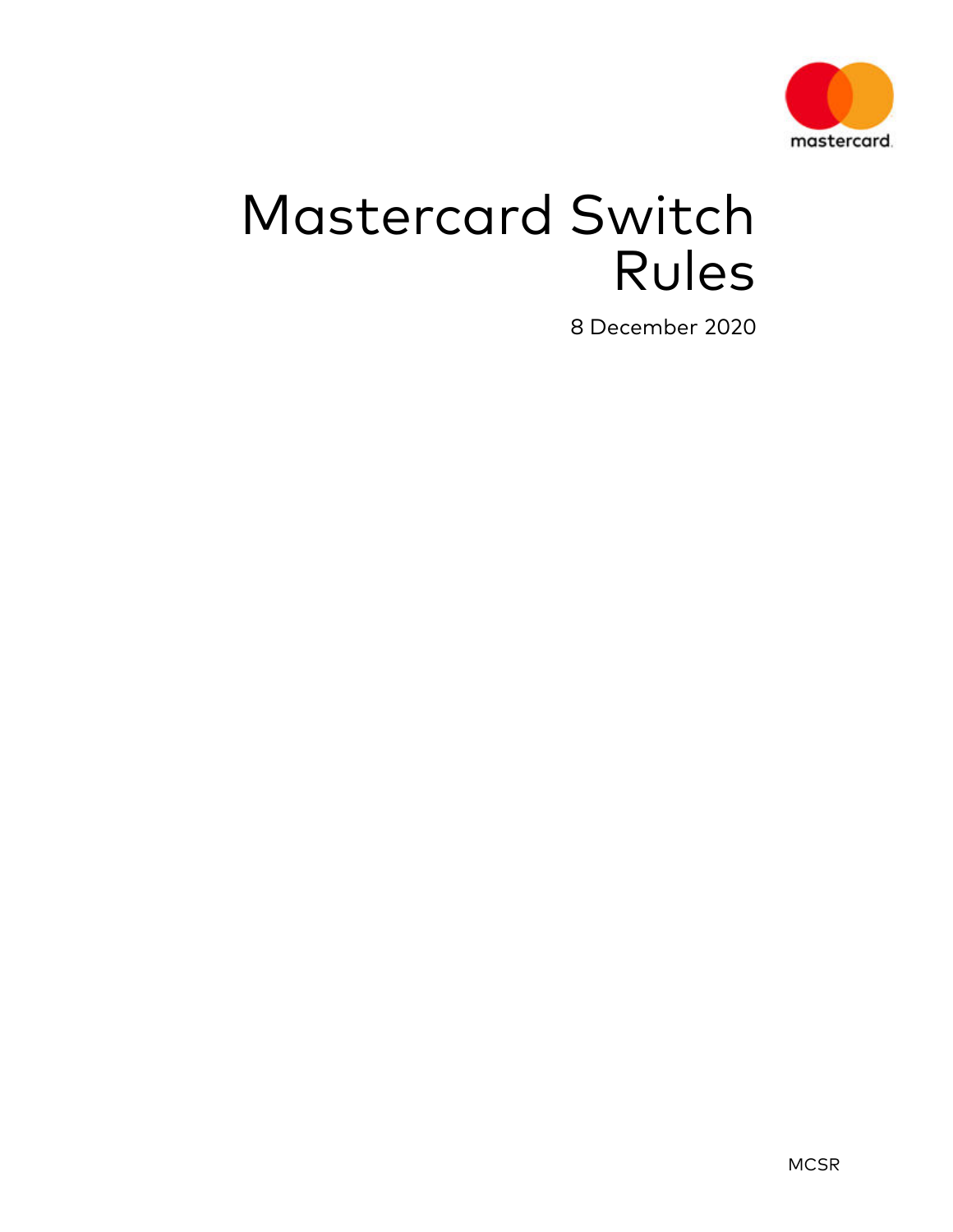# <span id="page-1-0"></span>**Applicability of Rules in this Manual**

This manual contains the specifications and other Standards applicable when a Network Participant uses the Network for authorization, clearing and/or settlement of intra-EEA/United Kingdom/Gibraltar Transactions and Intracountry Transactions in the EEA/United Kingdom/Gibraltar.

A Network Participant indicates its agreement to respect these rules in writing and/or by the act of using the Network for authorization, clearing and/or settlement.

The Rules contained in Chapters 1 through 4 apply to all Network Activities; the Rules contained in Chapters 5 through 7 are additional requirements that apply to scheme-specific or Private Label Network Activity.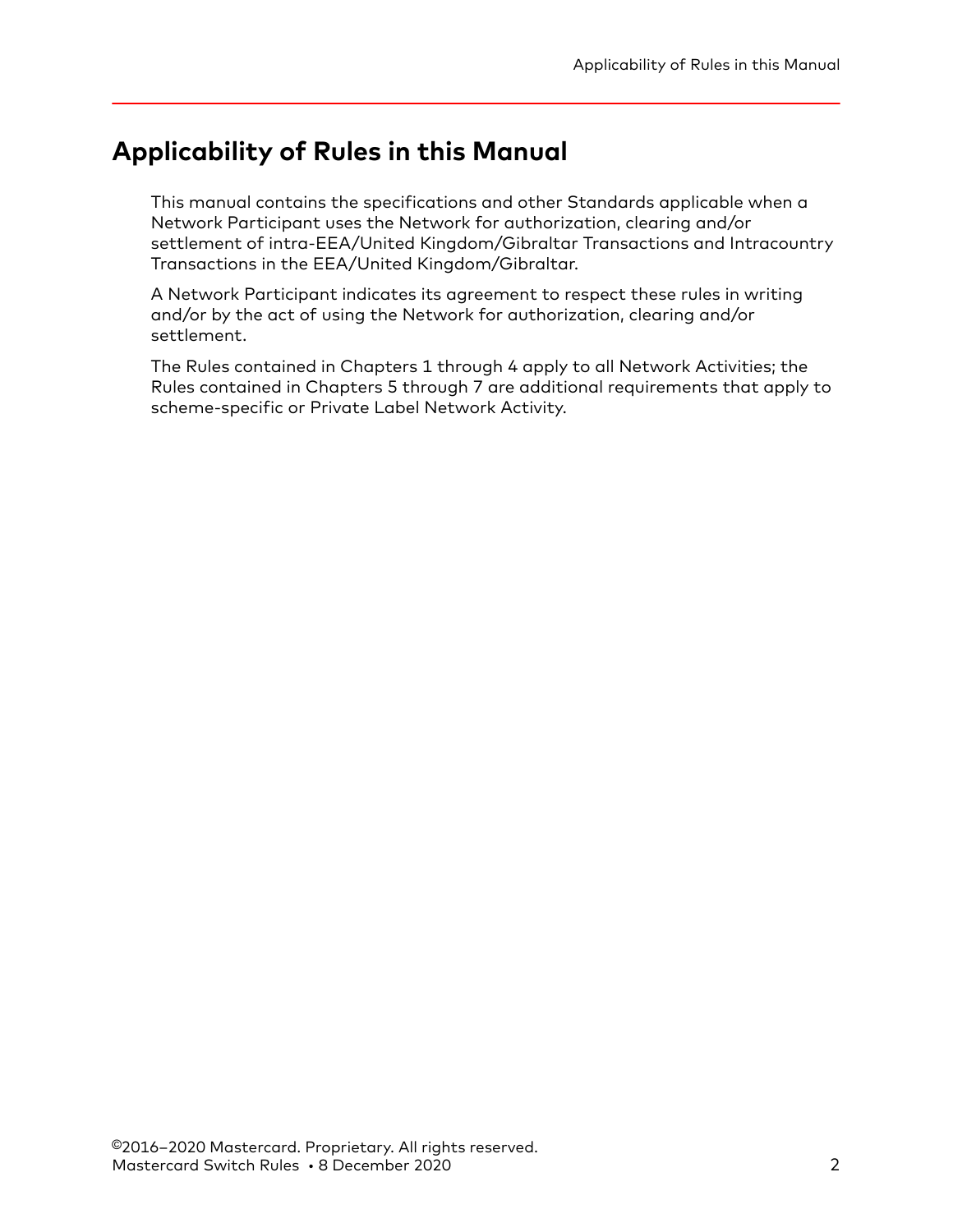# <span id="page-2-0"></span>**Summary of Changes, 8 December 2020**

This document reflects changes since the 23 August 2018 publication of this manual.

| Description of change                                                                                           | Where to look                                                                                                             |
|-----------------------------------------------------------------------------------------------------------------|---------------------------------------------------------------------------------------------------------------------------|
| Changed EEA to EEA/United Kingdom/<br>Gibraltar                                                                 | Applicability of Rules in this Manual                                                                                     |
| Changed references for English law and<br>English courts to Belgian law and Belgian<br>courts                   | 1.5 Choice of Laws                                                                                                        |
| Updated reference to Mastercard<br>Consolidated Billing System Digital Pricing<br>Guide                         | 2.2 Fees, Assessments, and Other Payment<br>Obligations                                                                   |
| Added term Confidential Information and<br>modified definitions for Mastercard BCRs<br>and Personal Data Breach | 2.4 Confidential Information of Network<br>Participants                                                                   |
| Clarified verbiage                                                                                              | 2.4.1 Data Uses for Mastercard Switching<br><b>Services</b>                                                               |
| Updated                                                                                                         | 2.4.2 Processing of Transaction-Related<br><b>Personal Data</b>                                                           |
| Updated                                                                                                         | 2.4.5 Data Subject Rights                                                                                                 |
| Updated                                                                                                         | 2.4.7 Accountability                                                                                                      |
| Updated                                                                                                         | 2.4.9 Disclosures of Personal Data                                                                                        |
| Updated title and added information<br>regarding audit                                                          | 2.4.10 Security, Confidentiality and Data<br><b>Protection Audit</b>                                                      |
| Updated                                                                                                         | 2.4.11 Personal Data Breaches                                                                                             |
| Added rules                                                                                                     | 2.4.14 Use of Mastercard Switching Services<br>Information by a Network Participant<br>2.4.15 Confidential Information of |
|                                                                                                                 | <b>Mastercard Switching Services</b>                                                                                      |
|                                                                                                                 | 2.4.15.1 Network Participant's Evaluation of<br><b>Mastercard Technology</b>                                              |
| Updated                                                                                                         | 3.1.2.1 Cooperation with Government<br><b>Authorities</b>                                                                 |
| Removed rules and renumbered following                                                                          | 3.1.1.2 Provision of Information                                                                                          |
| rules                                                                                                           | 3.1.2.3 Notification of Winding Up<br><b>Resolution or Trust Deed</b>                                                     |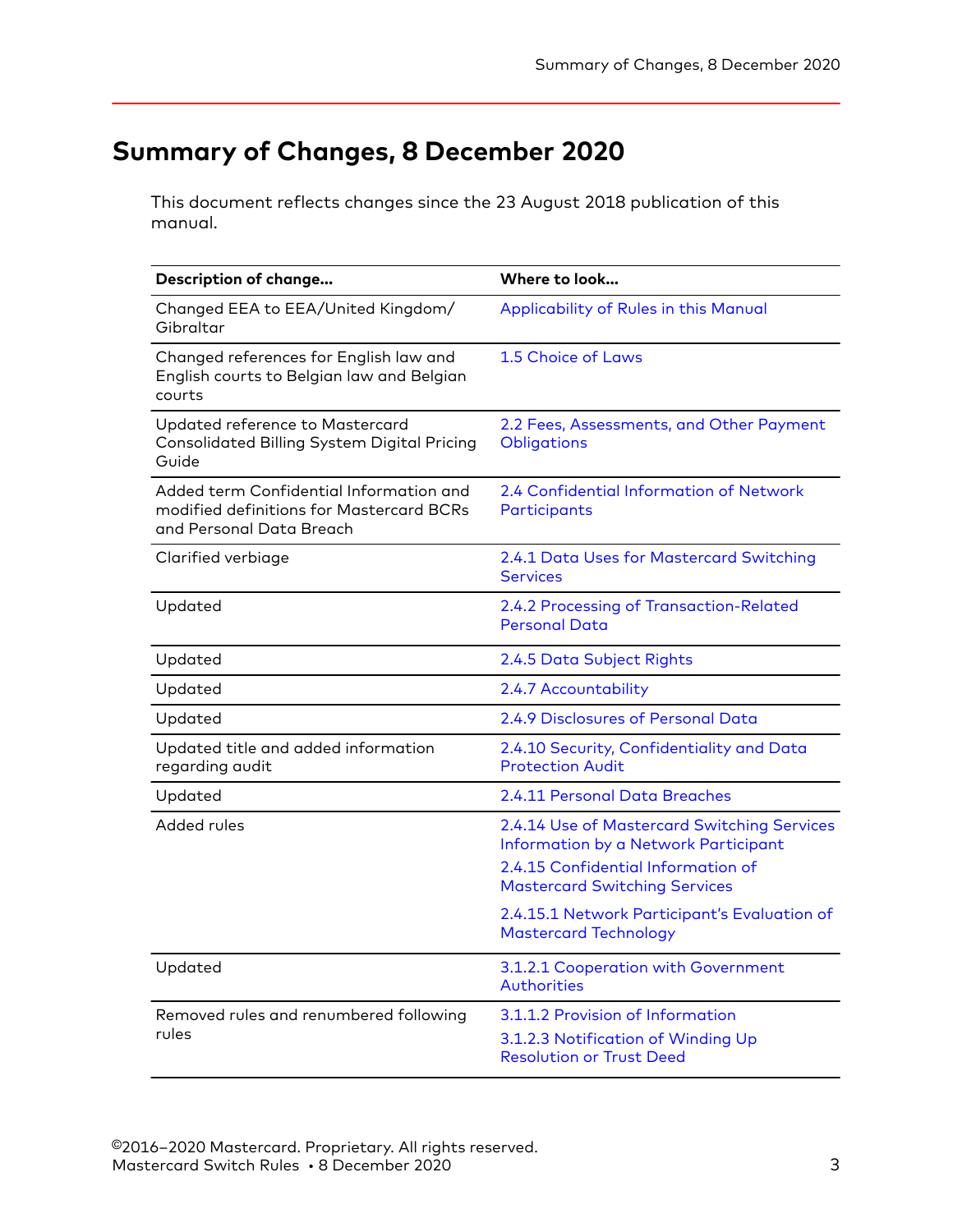| Description of change | Where to look                                       |  |
|-----------------------|-----------------------------------------------------|--|
| Added definition      | <b>Card Program</b>                                 |  |
| Updated definitions   | European Economic Area (EEA)<br>European Union (EU) |  |
|                       | <b>Network Participant</b>                          |  |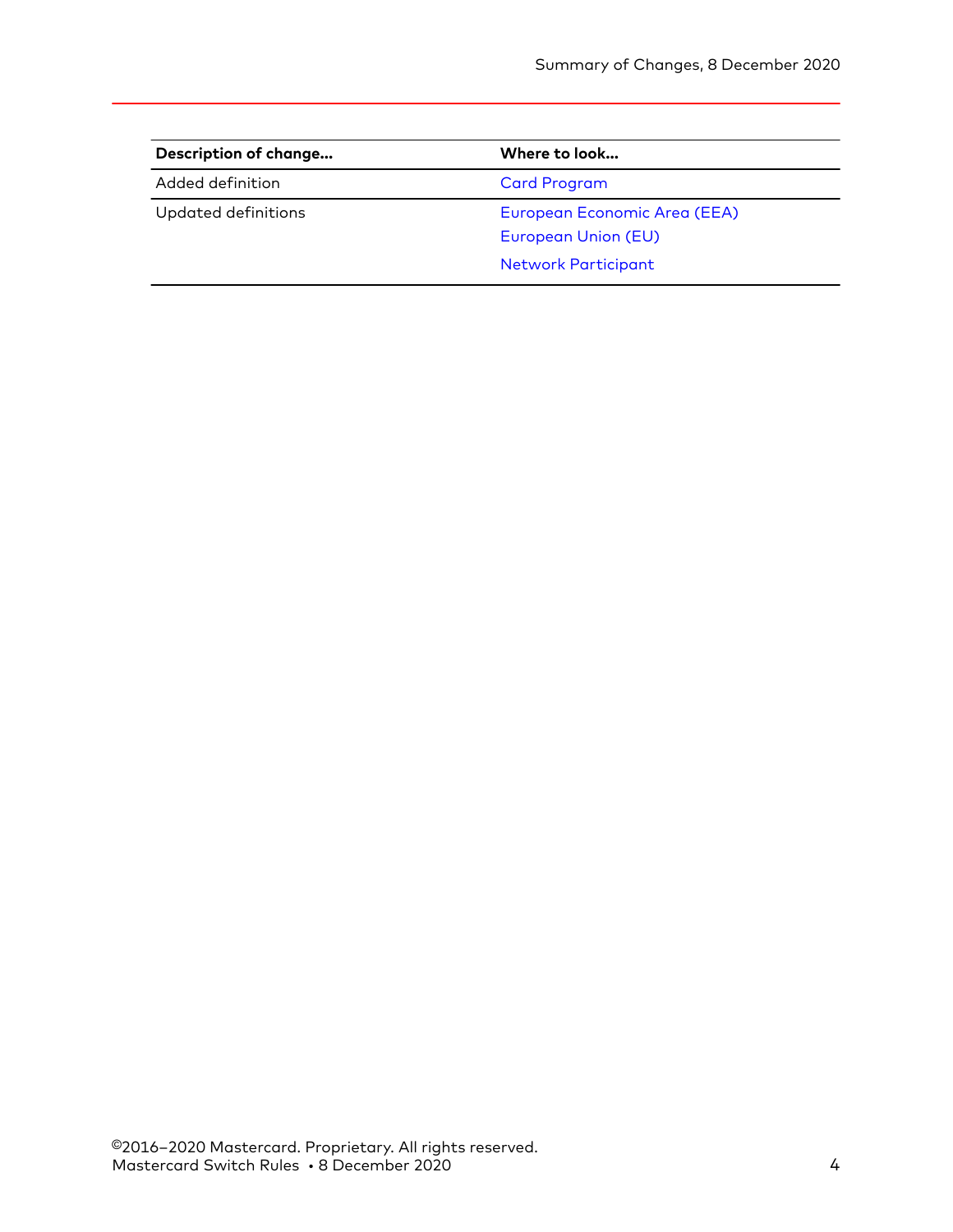# **Contents**

| 1.2.2 Suspension or Termination by Mastercard Switching Services15                |  |
|-----------------------------------------------------------------------------------|--|
| 1.2.3 Rights, Liabilities, and Obligations of a Network Participant Following     |  |
|                                                                                   |  |
|                                                                                   |  |
|                                                                                   |  |
|                                                                                   |  |
|                                                                                   |  |
|                                                                                   |  |
|                                                                                   |  |
|                                                                                   |  |
|                                                                                   |  |
|                                                                                   |  |
|                                                                                   |  |
|                                                                                   |  |
|                                                                                   |  |
|                                                                                   |  |
|                                                                                   |  |
|                                                                                   |  |
|                                                                                   |  |
| 2.4.4 Data Subject Notice and Legal Grounds for the Processing of Personal Data28 |  |
|                                                                                   |  |
|                                                                                   |  |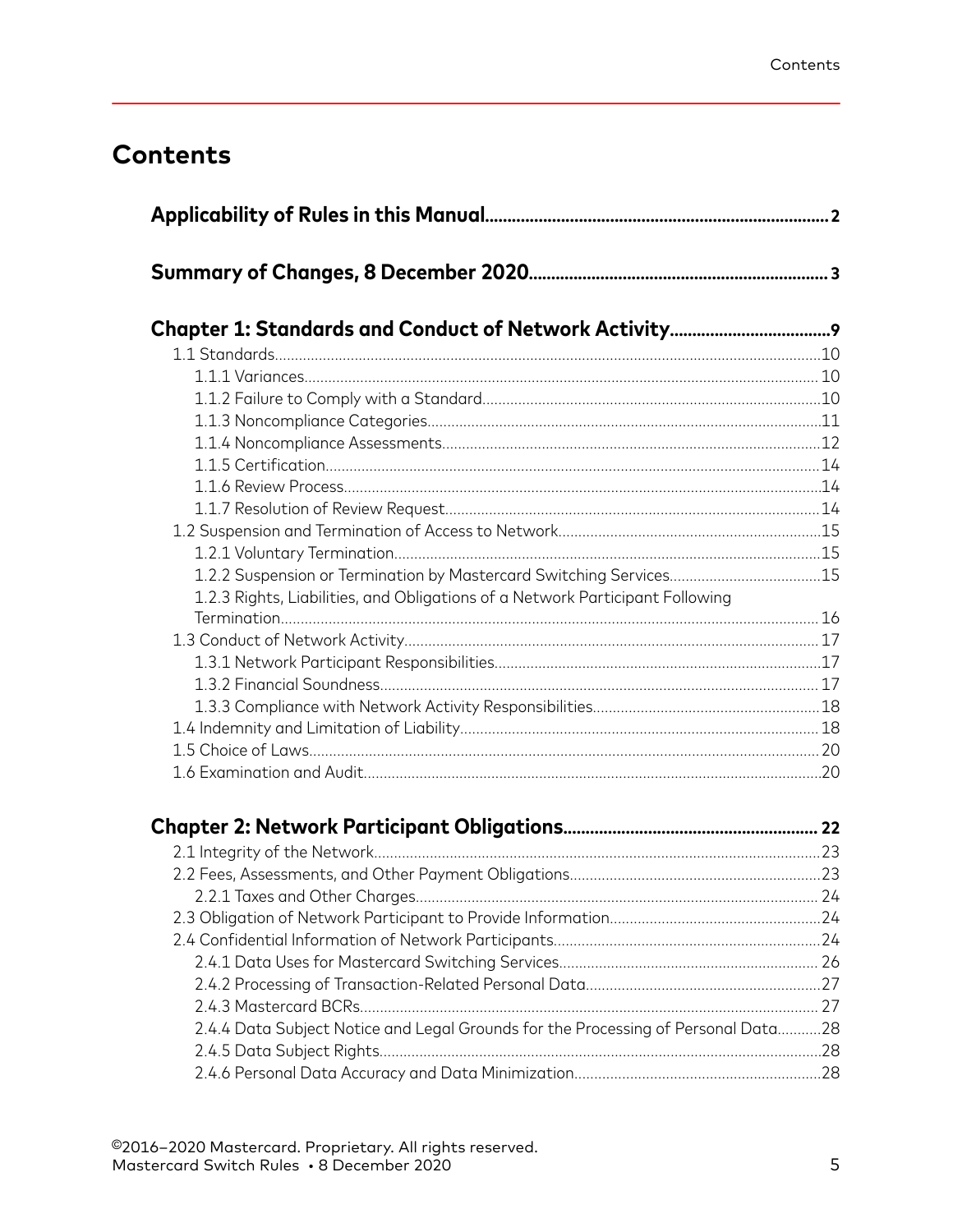|                                                                                     | .29 |
|-------------------------------------------------------------------------------------|-----|
|                                                                                     |     |
|                                                                                     |     |
|                                                                                     |     |
|                                                                                     |     |
|                                                                                     |     |
| 2.4.14 Use of Mastercard Switching Services Information by a Network Participant 31 |     |
| 2.4.15 Confidential Information of Mastercard Switching Services 32                 |     |
| 2.4.15.1 Network Participant's Evaluation of Mastercard Technology32                |     |
| 2.5 Cooperation                                                                     |     |

| Chapter 4: Connecting to the Network and Authorization Routing 37 |  |
|-------------------------------------------------------------------|--|
|                                                                   |  |
|                                                                   |  |

| 5.3 Authorization Routing-Maestro POS, ATM Terminal, and PIN-based In-Branch |     |
|------------------------------------------------------------------------------|-----|
|                                                                              |     |
|                                                                              |     |
|                                                                              |     |
|                                                                              |     |
|                                                                              |     |
|                                                                              |     |
|                                                                              |     |
|                                                                              |     |
|                                                                              | .45 |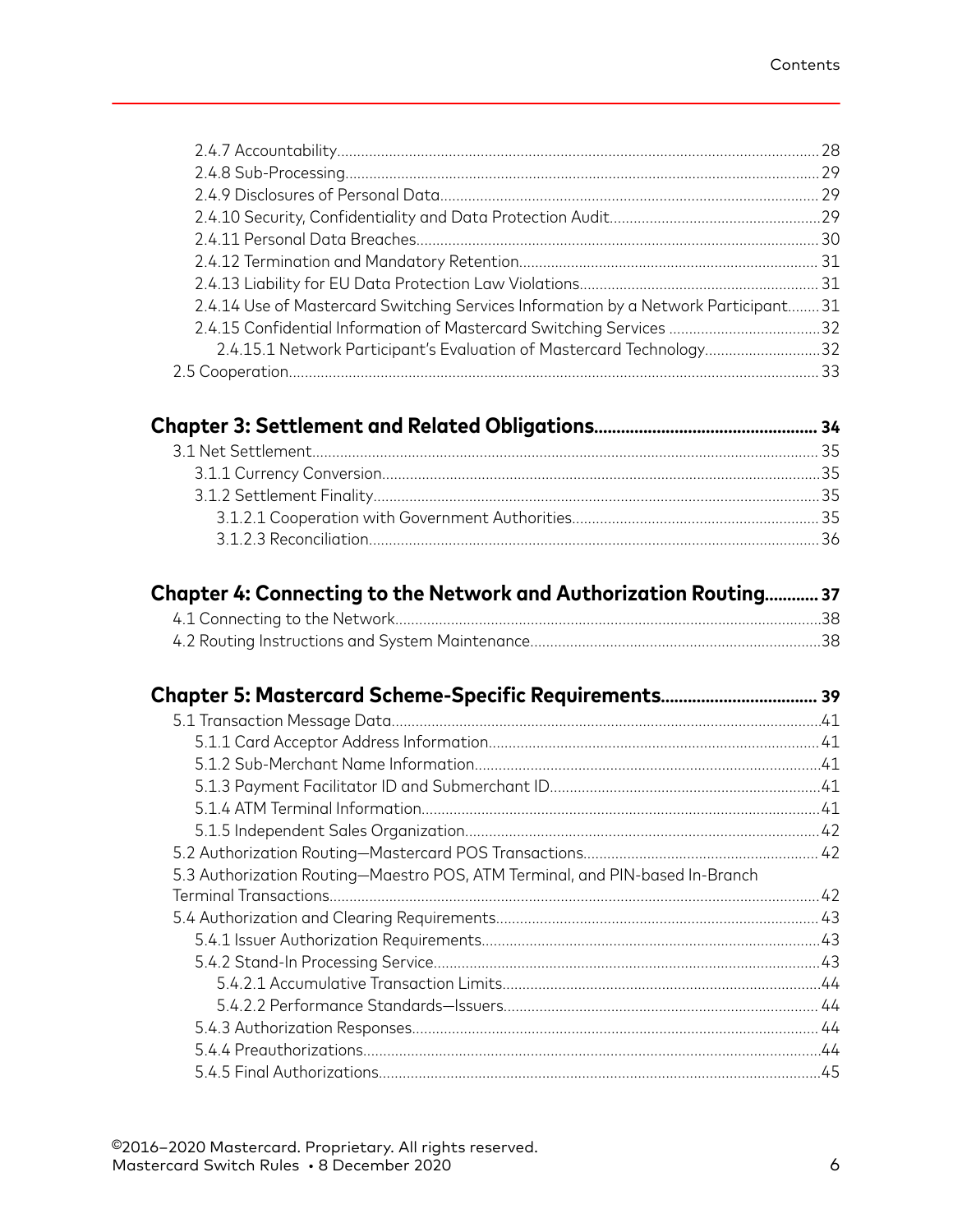| 5.5.2 Obtaining an Authorization for a Mastercard POS Transaction 46                |  |
|-------------------------------------------------------------------------------------|--|
| 5.5.2.1 Authorization of Lodging, Cruise Line, and Vehicle Rental Transactions 46   |  |
|                                                                                     |  |
|                                                                                     |  |
| 5.5.3 POS and Mastercard Manual Cash Disbursement Receipt Requirements 46           |  |
|                                                                                     |  |
|                                                                                     |  |
|                                                                                     |  |
| 5.6.2 Offline Transactions Performed on Board Planes, Trains, and Ships 47          |  |
|                                                                                     |  |
|                                                                                     |  |
|                                                                                     |  |
|                                                                                     |  |
|                                                                                     |  |
|                                                                                     |  |
|                                                                                     |  |
|                                                                                     |  |
| 5.7.3 Installment Billing for Domestic Transactions-Participating Countries Only 49 |  |
|                                                                                     |  |
| 5.7.3.2 Acquirer-financed and Merchant-financed Installment Billing50               |  |
|                                                                                     |  |
|                                                                                     |  |
|                                                                                     |  |
|                                                                                     |  |
|                                                                                     |  |
|                                                                                     |  |
|                                                                                     |  |
|                                                                                     |  |
|                                                                                     |  |
|                                                                                     |  |
|                                                                                     |  |
|                                                                                     |  |
|                                                                                     |  |
|                                                                                     |  |
|                                                                                     |  |
| 5.10.6.1 Digital Secure Remote Payment Transactions Containing Chip Data 62         |  |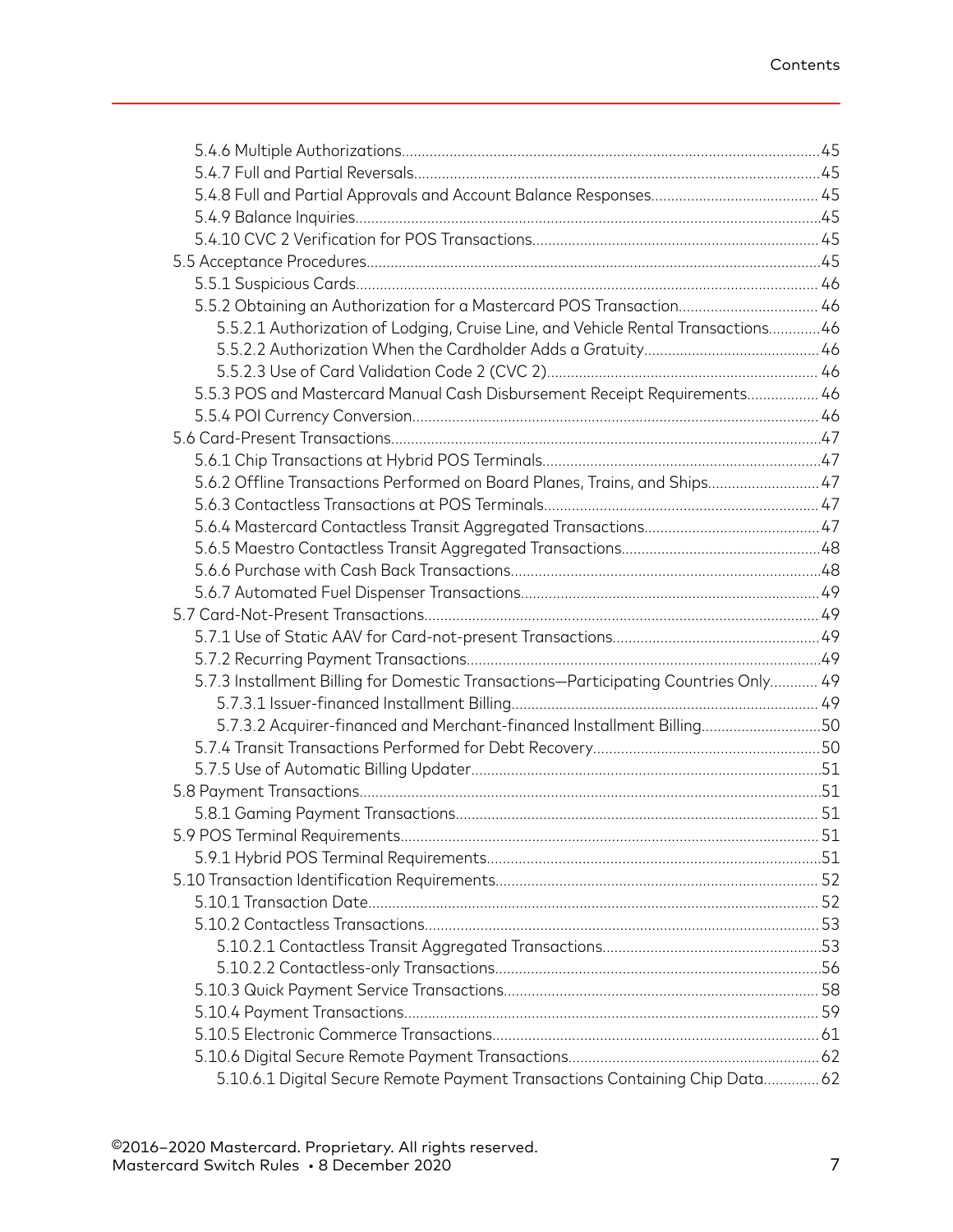|                                                                             | 5.10.6.2 Digital Secure Remote Payment Transactions Containing UCAF Data63 |
|-----------------------------------------------------------------------------|----------------------------------------------------------------------------|
| 5.10.6.3 Partial Shipments Following Digital Secure Remote Payment          |                                                                            |
|                                                                             |                                                                            |
|                                                                             |                                                                            |
|                                                                             |                                                                            |
|                                                                             |                                                                            |
|                                                                             |                                                                            |
|                                                                             |                                                                            |
|                                                                             |                                                                            |
| 5.11.1.5 CAT Level 9: Mobile POS (MPOS) Acceptance Device Transactions (CAT |                                                                            |
|                                                                             |                                                                            |
|                                                                             |                                                                            |
|                                                                             |                                                                            |
|                                                                             |                                                                            |
|                                                                             |                                                                            |
|                                                                             |                                                                            |
|                                                                             |                                                                            |
|                                                                             |                                                                            |
|                                                                             |                                                                            |
|                                                                             |                                                                            |
|                                                                             |                                                                            |
|                                                                             |                                                                            |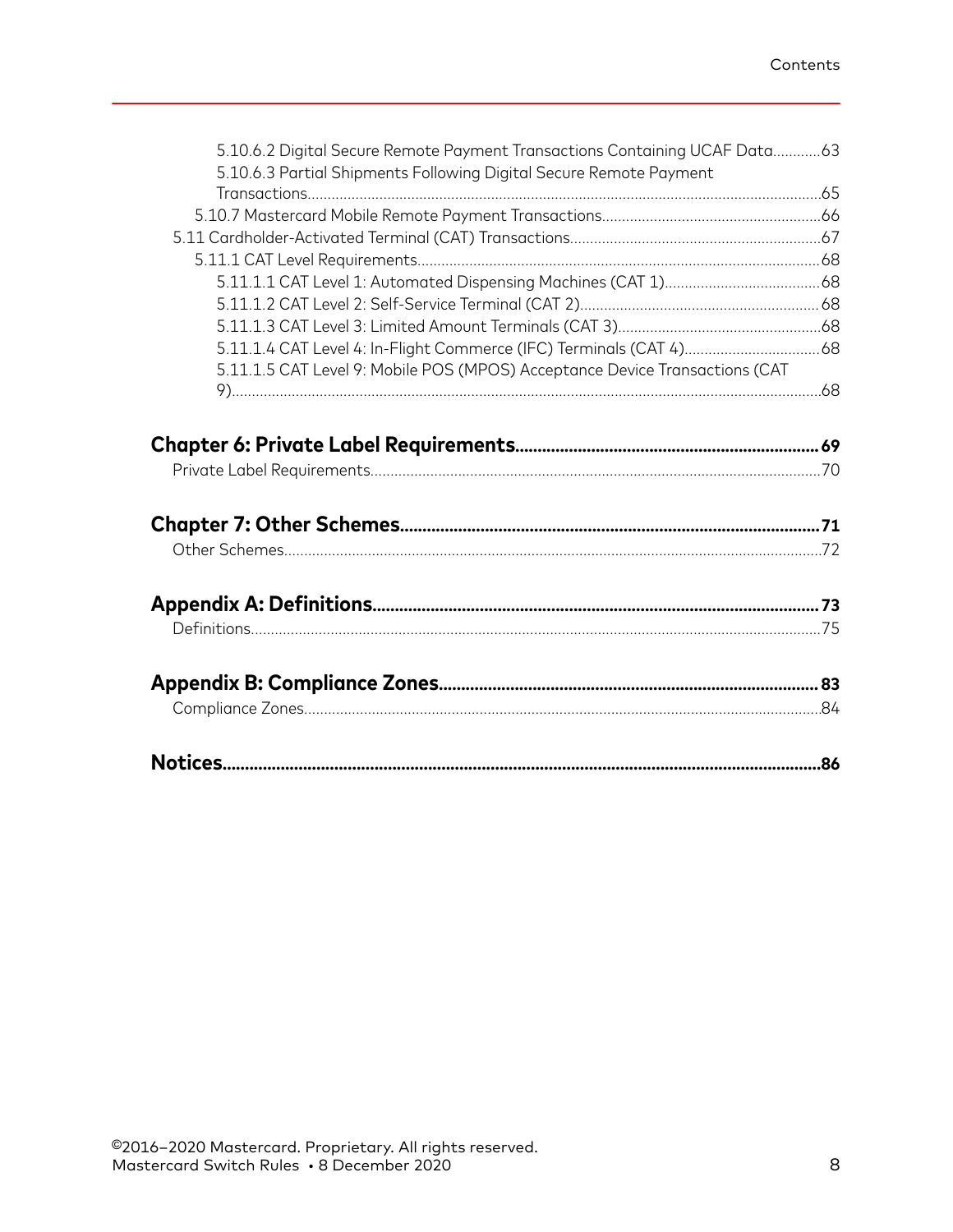# <span id="page-8-0"></span>**Chapter 1 Standards and Conduct of Network Activity**

This section describes the standards and conduct of network activity.

|                                                                                             | .10 |
|---------------------------------------------------------------------------------------------|-----|
|                                                                                             |     |
|                                                                                             |     |
|                                                                                             |     |
|                                                                                             |     |
|                                                                                             |     |
|                                                                                             |     |
|                                                                                             |     |
|                                                                                             |     |
|                                                                                             |     |
|                                                                                             |     |
| 1.2.3 Rights, Liabilities, and Obligations of a Network Participant Following Termination16 |     |
|                                                                                             |     |
|                                                                                             |     |
|                                                                                             |     |
|                                                                                             |     |
|                                                                                             |     |
|                                                                                             |     |
|                                                                                             | .20 |
|                                                                                             |     |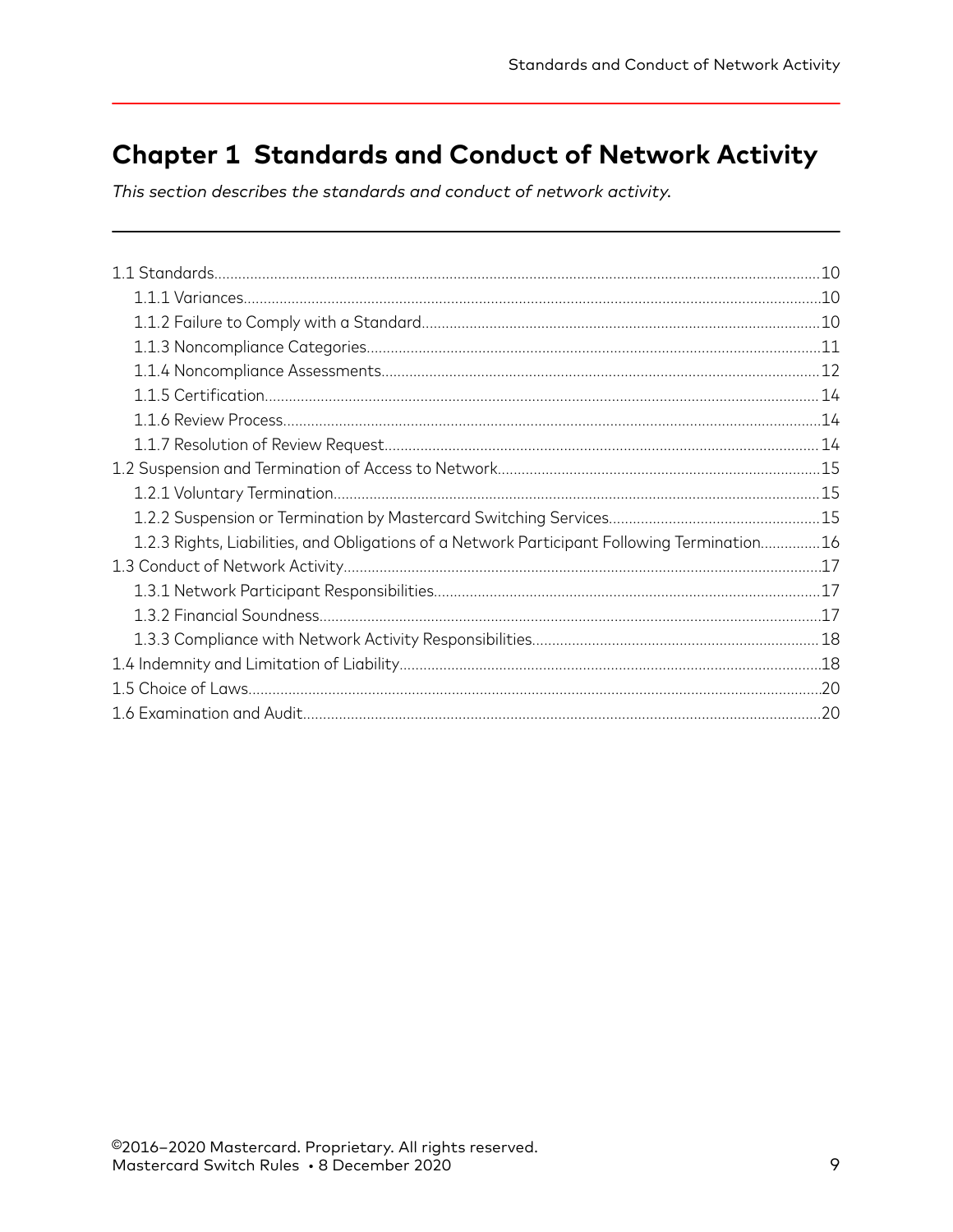### <span id="page-9-0"></span>**1.1 Standards**

From time to time, Mastercard Switching Services sets Standards governing Network Activity. Mastercard Switching Services has the sole right to interpret and enforce the Standards.

Mastercard Switching Services has the right, but not the obligation, to resolve any dispute between or among Network Participants including, but not limited to, any dispute involving Mastercard Switching Services, the Standards, or the Network Participants' respective Network Activities, and any such resolution by Mastercard Switching Services is final and not subject to appeal, review, or other challenge. In resolving disputes between or among Network Participants, or in applying the Standards to Network Participants, Mastercard Switching Services may deviate from any process in the Standards or that Mastercard Switching Services otherwise applies, and may implement an alternative process, if an event, including, without limitation, an account data compromise event, is, in the sole judgment of Mastercard Switching Services, of sufficient scope, complexity and/or magnitude to warrant such deviation.

Mastercard Switching Services will exercise its discretion to deviate from its Standards only in circumstances that Mastercard Switching Services determines to be extraordinary. Any decision to alter or suspend the application of any process (es) will not be subject to appeal, review, or other challenge.

#### **1.1.1 Variances**

A variance is the consent by Mastercard Switching Services for a Network Participant to act other than in accordance with a Standard. Only a Network Participant may request a variance. Any such request must specify the Rules or other Standards for which a variance is sought. The request must be submitted to Mastercard Switching Services in writing, together with a statement of the reason for the request.

#### **1.1.2 Failure to Comply with a Standard**

Failure to comply with any Standard adversely affects Mastercard Switching Services and its Network Participants and undermines the integrity of the Network. Accordingly, a Network Participant that fails to comply with any Standard is subject to assessments ("noncompliance assessments") as set forth in the Standards.

In lieu of, or in addition to, the imposition of a noncompliance assessment, Mastercard Switching Services, in its sole discretion, may require a Network Participant to take such action and Mastercard Switching Services itself may take such action as Mastercard Switching Services deems necessary or appropriate to ensure compliance with the Standards and safeguard the integrity of the Mastercard system. In the exercise of such discretion, Mastercard Switching Services may consider the nature, willfulness, number and frequency of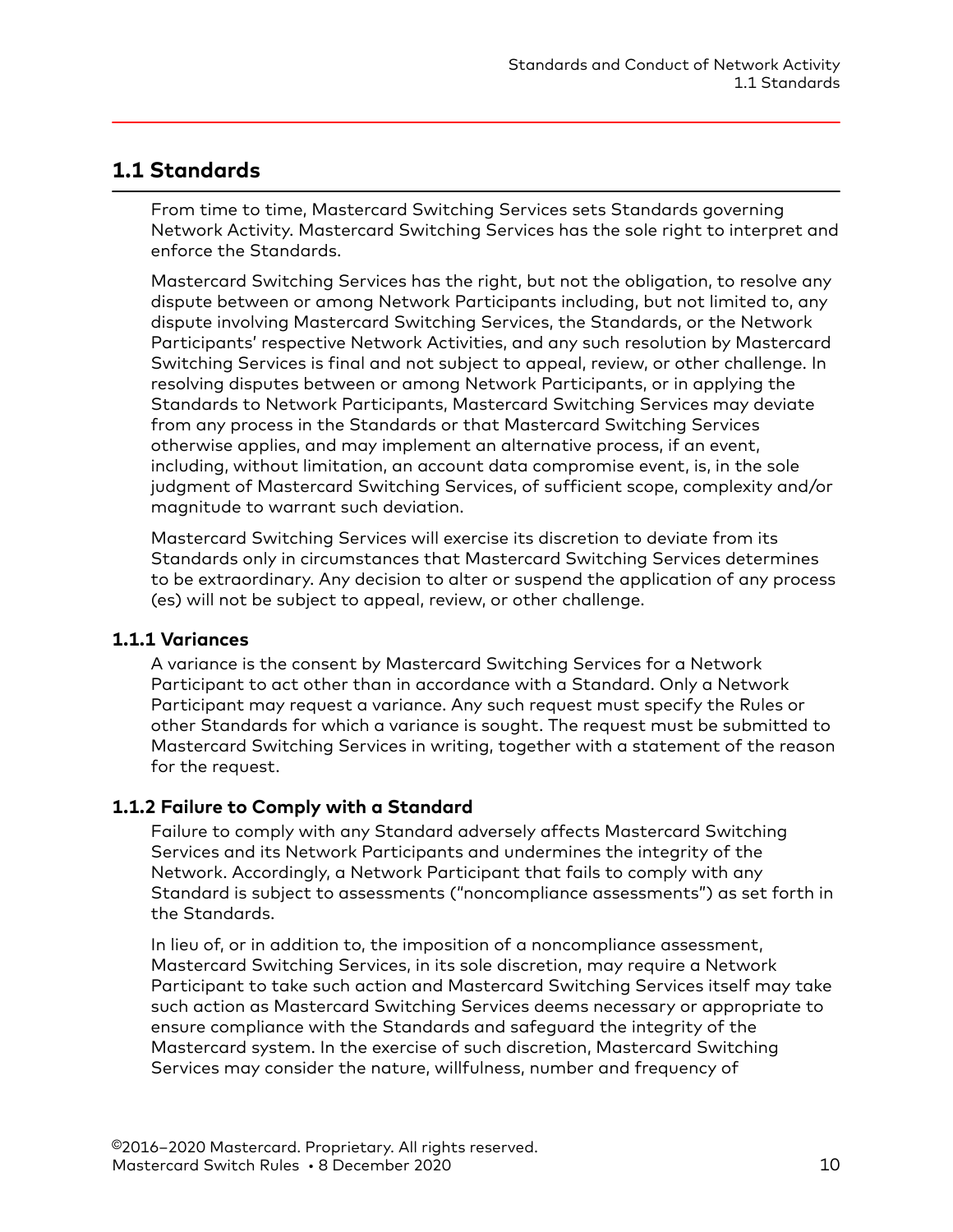<span id="page-10-0"></span>occurrences and possible consequences resulting from a failure to comply with any Standard. Mastercard Switching Services may provide notice and limited time to cure such noncompliance before imposing a noncompliance assessment.

Mastercard Switching Services reserves the right to limit, suspend or terminate a Network Participant's access to the Network, if that Network Participant does not comply with any Standards or with any decision of Mastercard Switching Services with regard to the interpretation and enforcement of any Standards.

#### **1.1.3 Noncompliance Categories**

From time to time, Mastercard Switching Services may establish programs that address instances of noncompliance with particular Standards. Every instance of noncompliance with a Standard not addressed by such a program falls into at least one of the following three compliance categories.

#### **Category A: Payment System Integrity**

Category A noncompliance affects payment system integrity. Mastercard Switching Services has the authority to impose monetary noncompliance assessments for Category A noncompliance. "Payment system integrity" violations include, but are not limited to, failure to protect Card, Account, and Transaction information.

#### **Category B: Visible to Customers**

Category B noncompliance addresses conduct that is visible to customers of the Network Participants. Mastercard Switching Services has the authority to impose monetary noncompliance assessments for Category B noncompliance or, in the alternative, may provide notice and a limited time to cure such noncompliance before imposing monetary assessments. "Visible to Customers" violations include, but are not limited to, noncompliance involving the identification of Transactions and identification of the Merchant at the POI.

#### **Category C: Efficiency and Operational Performance**

Category C noncompliance addresses efficiency and operational performance. Mastercard Switching Services has the authority to impose monetary noncompliance assessments for Category C noncompliance or, in the alternative, may provide notice and a limited time to cure such noncompliance before imposing monetary assessments. "Efficiency and operational performance" violations include, but are not limited to, noncompliance involving presentment of Transactions within the required time frame, reporting procedures, and the obligation to provide Mastercard Switching Services with requested information.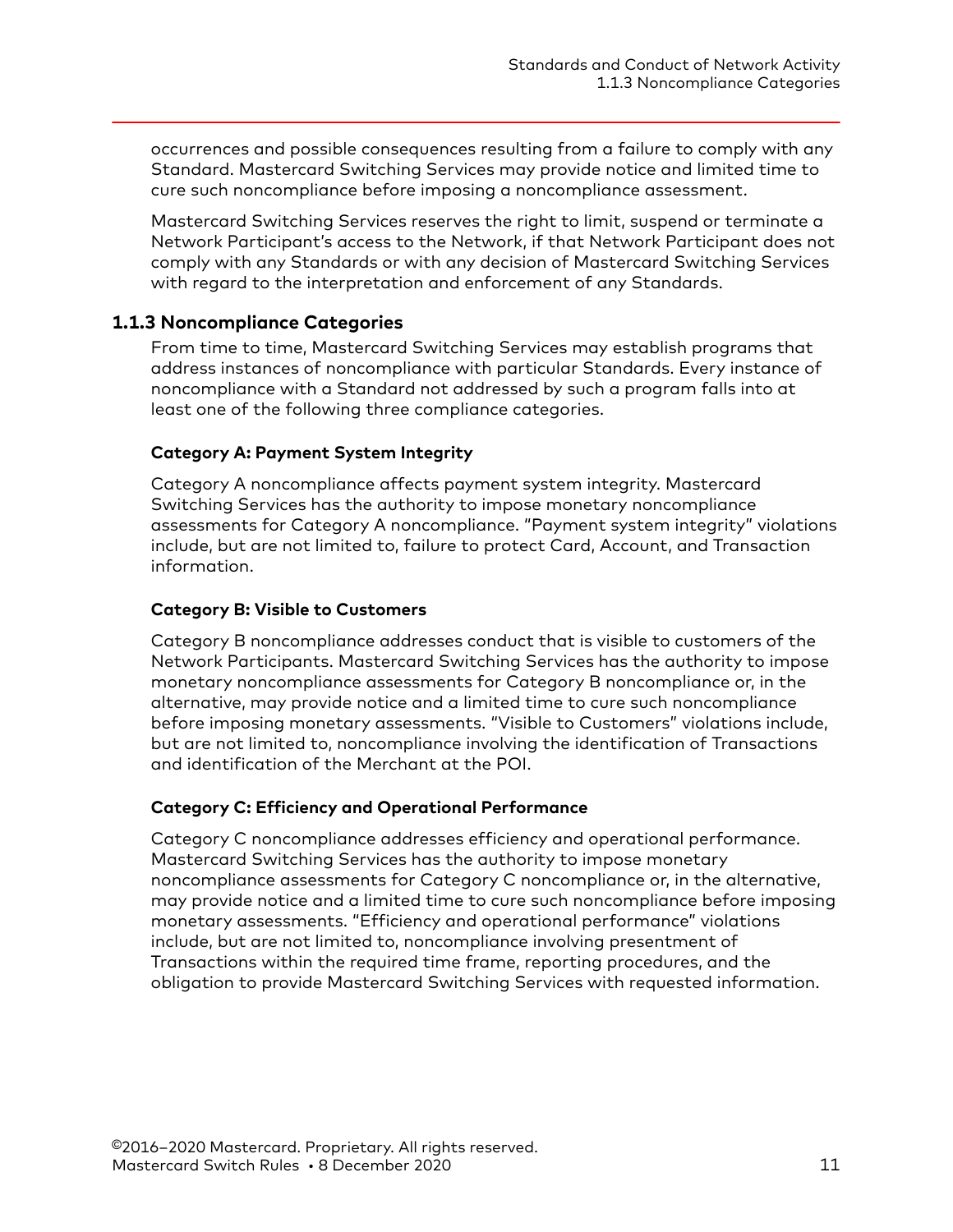### <span id="page-11-0"></span>**1.1.4 Noncompliance Assessments**

The following schedule pertains to any Standard that does not have an established compliance program. Mastercard Switching Services may deviate from this schedule at any time.

In the following table, all days refer to calendar days and violations of a Standard are tracked on a rolling 12-month basis.

| <b>Compliance Category</b> | <b>Assessment Type</b>                            | <b>Assessment Description</b>                                                                   |
|----------------------------|---------------------------------------------------|-------------------------------------------------------------------------------------------------|
| A                          | Per violation                                     | Up to USD 25,000 for the first<br>violation                                                     |
|                            |                                                   | Up to USD 50,000 for the second<br>violation within 12 months                                   |
|                            |                                                   | Up to USD 75,000 for the third<br>violation within 12 months                                    |
|                            |                                                   | Up to USD 100,000 per violation for<br>the fourth and subsequent violations<br>within 12 months |
|                            | Variable occurrence (by<br>device or Transaction) | Up to USD 2,500 per occurrence for<br>the first 30 days                                         |
|                            |                                                   | Up to USD 5,000 per occurrence for<br>days 31-60                                                |
|                            |                                                   | Up to USD 10,000 per occurrence for<br>days 61-90                                               |
|                            |                                                   | Up to USD 20,000 per occurrence for<br>subsequent violations                                    |
|                            | Variable occurrence (by                           | Up to USD 0.50 per Card                                                                         |
|                            | number of Cards)                                  | Minimum USD 1,000 per month per<br>Portfolio                                                    |
|                            |                                                   | No maximum per month per Portfolio<br>or per all Portfolios                                     |
| B                          | Per violation                                     | Up to USD 20,000 for the first<br>violation                                                     |
|                            |                                                   | Up to USD 30,000 for the second<br>violation within 12 months                                   |
|                            |                                                   | Up to USD 60,000 for the third<br>violation within 12 months                                    |
|                            |                                                   | Up to USD 100,000 per violation for<br>the fourth and subsequent violations<br>within 12 months |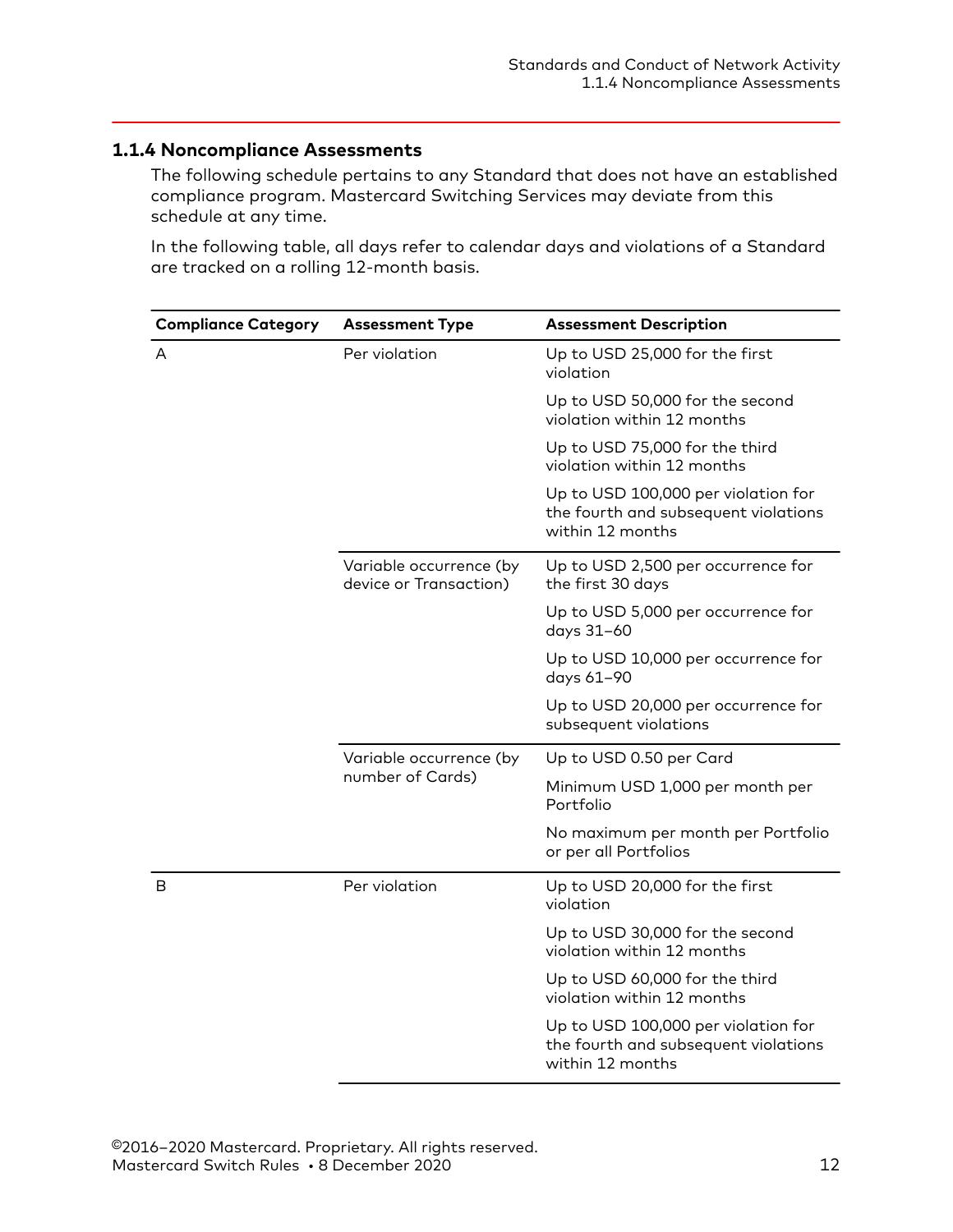| <b>Compliance Category</b> | <b>Assessment Type</b>                            | <b>Assessment Description</b>                                                                  |
|----------------------------|---------------------------------------------------|------------------------------------------------------------------------------------------------|
|                            | Variable occurrence (by<br>device or Transaction) | Up to USD 1,000 per occurrence for<br>the first 30 days                                        |
|                            |                                                   | Up to USD 2,000 per occurrence for<br>days 31-60                                               |
|                            |                                                   | Up to USD 4,000 per occurrence for<br>days 61-90                                               |
|                            |                                                   | Up to USD 8,000 per occurrence for<br>subsequent violations                                    |
|                            | Variable occurrence (by                           | Up to USD 0.30 per Card                                                                        |
|                            | number of Cards)                                  | Minimum USD 1,000 per month per<br>Portfolio                                                   |
|                            |                                                   | Maximum USD 20,000 per month per<br>Portfolio                                                  |
|                            |                                                   | Maximum USD 40,000 per month per<br>all Portfolios                                             |
| C                          | Per violation                                     | Up to USD 15,000 for the first<br>violation                                                    |
|                            |                                                   | Up to USD 25,000 for the second<br>violation within 12 months                                  |
|                            |                                                   | Up to USD 50,000 for the third<br>violation within 12 months                                   |
|                            |                                                   | Up to USD 75,000 per violation for the<br>fourth and subsequent violations<br>within 12 months |
|                            | Variable occurrence (by<br>device or Transaction) | Up to USD 1,000 per occurrence for<br>the first 30 days                                        |
|                            |                                                   | Up to USD 2,000 per occurrence for<br>days 31-60                                               |
|                            |                                                   | Up to USD 4,000 per occurrence for<br>days 61-90                                               |
|                            |                                                   | Up to USD 8,000 per occurrence for<br>subsequent violations                                    |
|                            |                                                   |                                                                                                |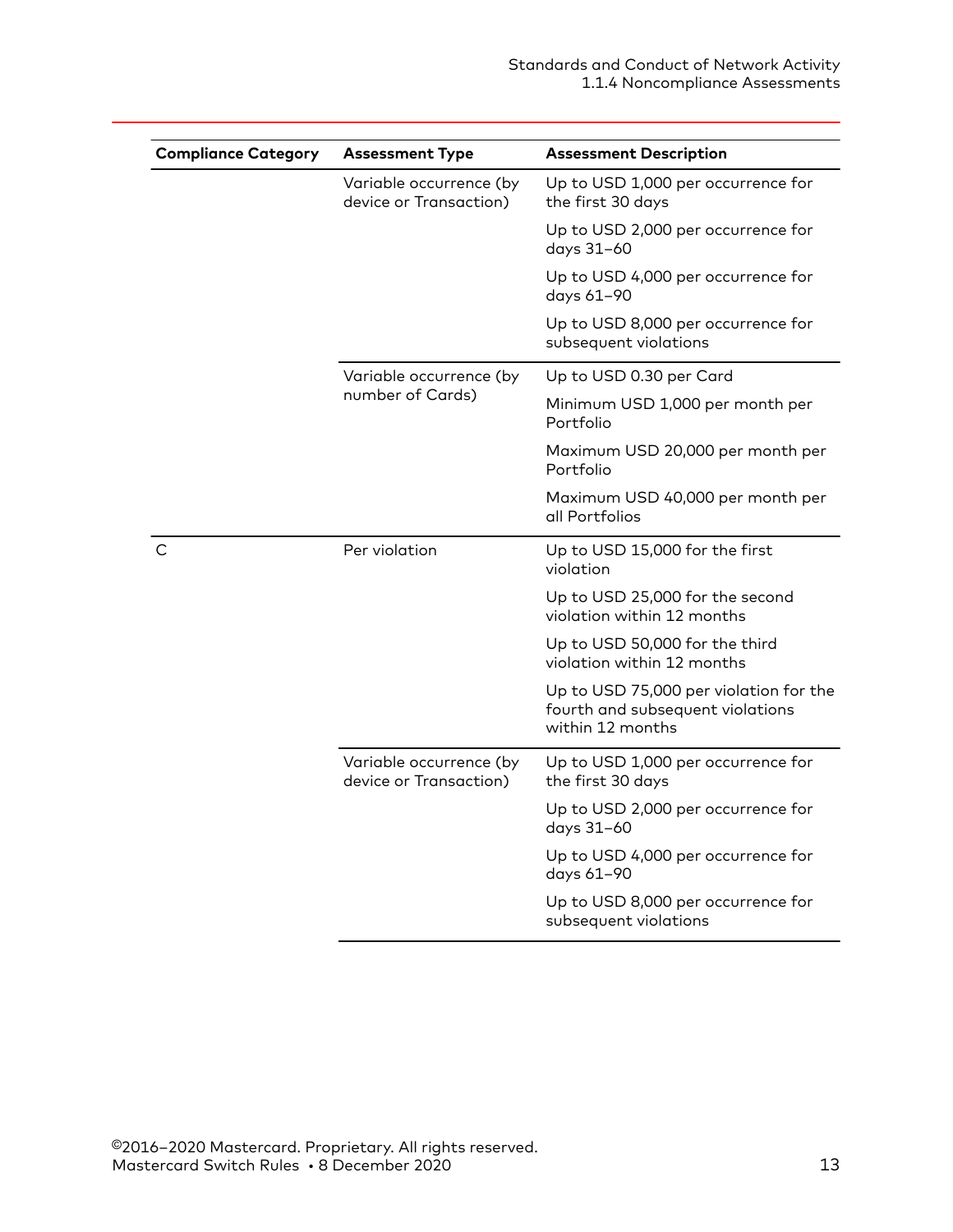<span id="page-13-0"></span>

| <b>Compliance Category</b> | <b>Assessment Type</b>                      | <b>Assessment Description</b>                      |
|----------------------------|---------------------------------------------|----------------------------------------------------|
|                            | Variable occurrence (by<br>number of Cards) | Up to USD 0.15 per Card                            |
|                            |                                             | Minimum USD 1,000 per month per<br>Portfolio       |
|                            |                                             | Maximum USD 10,000 per month per<br>Portfolio      |
|                            |                                             | Maximum USD 20,000 per month per<br>all Portfolios |

#### **1.1.5 Certification**

A senior executive officer of each Network Participant must, if requested by Mastercard Switching Services, promptly certify in writing to Mastercard Switching Services the status of compliance or noncompliance with any Standard by the Network Participant.

#### **1.1.6 Review Process**

A Network Participant may request that the Chief Franchise Integrity Officer of the Corporation review an assessment imposed by Mastercard Switching Services for noncompliance with a Standard. Such a request must be submitted in writing and signed by the Network Participant's principal contact. The request must be postmarked no later than 30 days after the date of the disputed assessment.

Mastercard Switching Services may assess a USD 500 fee to consider and act on a request for review of a noncompliance assessment.

#### **1.1.7 Resolution of Review Request**

When a Network Participant requests review of an assessment for noncompliance with a Standard, the Chief Franchise Integrity Officer of the Corporation may take such action as he or she deems necessary or appropriate or may elect not to act. The Chief Franchise Integrity Officer may delegate authority to act or not to act with respect to any particular matter or type of matter.

If the Chief Franchise Integrity Officer or his or her designee elects to conduct further inquiry into the matter, each Network Participant must cooperate promptly and fully. If the Chief Franchise Integrity Officer or his or her designee makes a recommendation of action to resolve the matter, such recommendation is final and not subject to further review or other action.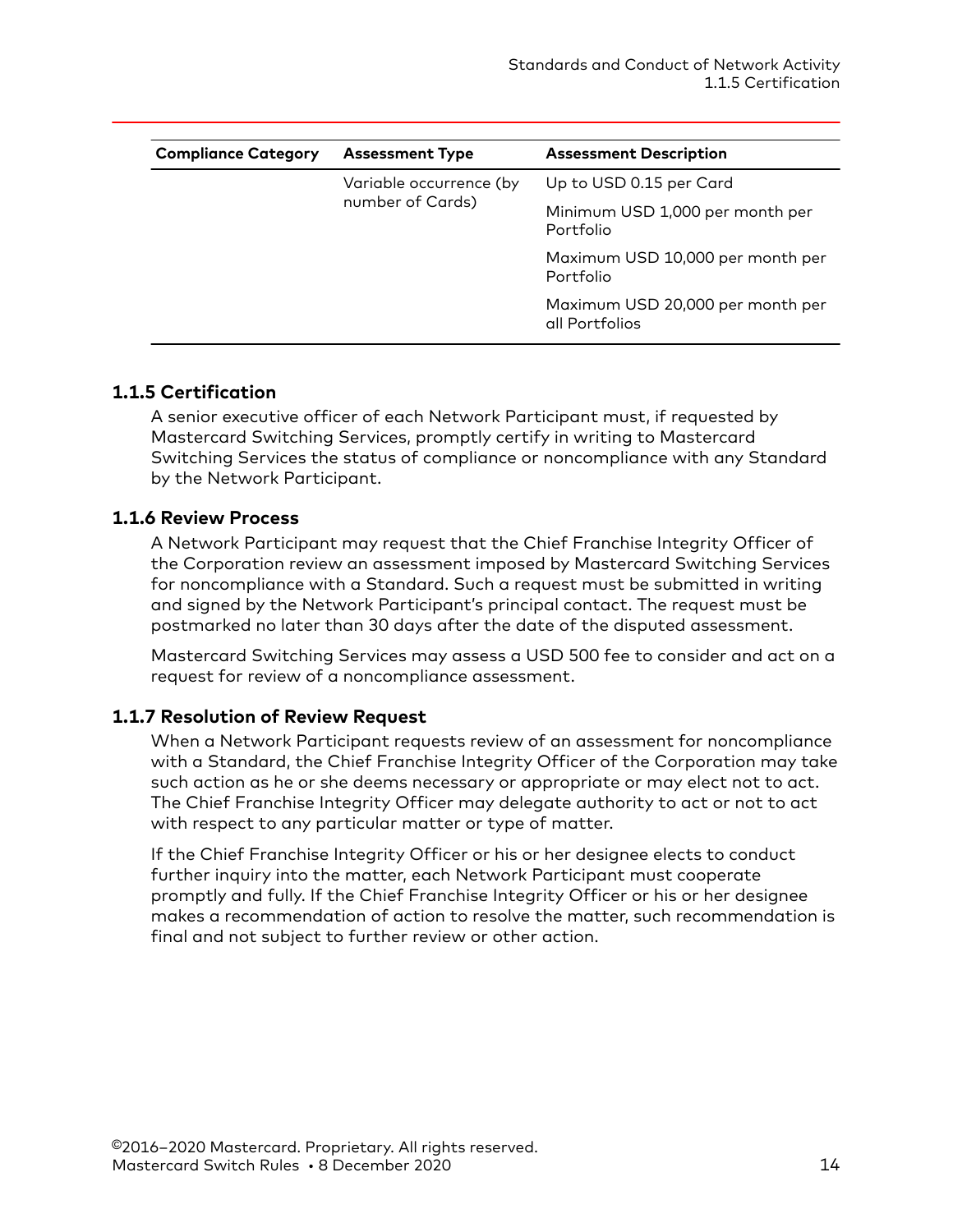### <span id="page-14-0"></span>**1.2 Suspension and Termination of Access to Network**

A Network Participant's access to the Network may terminate in either of two ways: voluntary termination, or termination by Mastercard Switching Services. It may also be temporarily suspended.

#### **1.2.1 Voluntary Termination**

A Network Participant may voluntarily terminate its use of the Network by providing 180 days advance written notice and submitting documentation as then required by Mastercard Switching Services. For the termination to be effective, the Network Participant must effectively cease to use the Network for authorization, clearing and settlement.

#### **1.2.2 Suspension or Termination by Mastercard Switching Services**

Notwithstanding anything to the contrary set forth in any agreement with a Network Participant, Mastercard Switching Services, in its sole discretion, may suspend or terminate a Network Participant's access to the Network effective immediately and without prior notice, if:

- 1. The Network Participant takes the required action by vote of its directors, stockholders, members, or other persons with the legal power to do so, or otherwise acts, to cease operations and to wind up the business of the Network Participant, such termination to be effective upon the date of the vote or other action; or
- 2. The Network Participant fails or refuses to make payments in the ordinary course of business or becomes insolvent, makes an assignment for the benefit of creditors, or seeks the protection, by the filing of a petition or otherwise, of any bankruptcy or similar statute governing creditors' rights generally; or
- 3. The government or the governmental regulatory authority having jurisdiction over the Network Participant serves a notice of intention to suspend or revoke, or suspends or revokes, the operations or the charter of the Network Participant; or
- 4. A liquidating agent, conservator, or receiver is appointed for the Network Participant, or the Network Participant is placed in liquidation by any appropriate governmental, regulatory, or judicial authority; or
- 5. The Network Participant (i) directly or indirectly engages in or facilitates any action or activity that is illegal, or that, in the good faith opinion of Mastercard Switching Services, and whether or not addressed elsewhere in the Standards, has damaged or threatens to damage the goodwill or reputation of Mastercard Switching Services or of any of its Marks; or (ii) makes or continues an association with a person or entity which association, in the good faith opinion of Mastercard Switching Services, has damaged or threatens to damage the goodwill or reputation of Mastercard Switching Services or of any of its Marks; or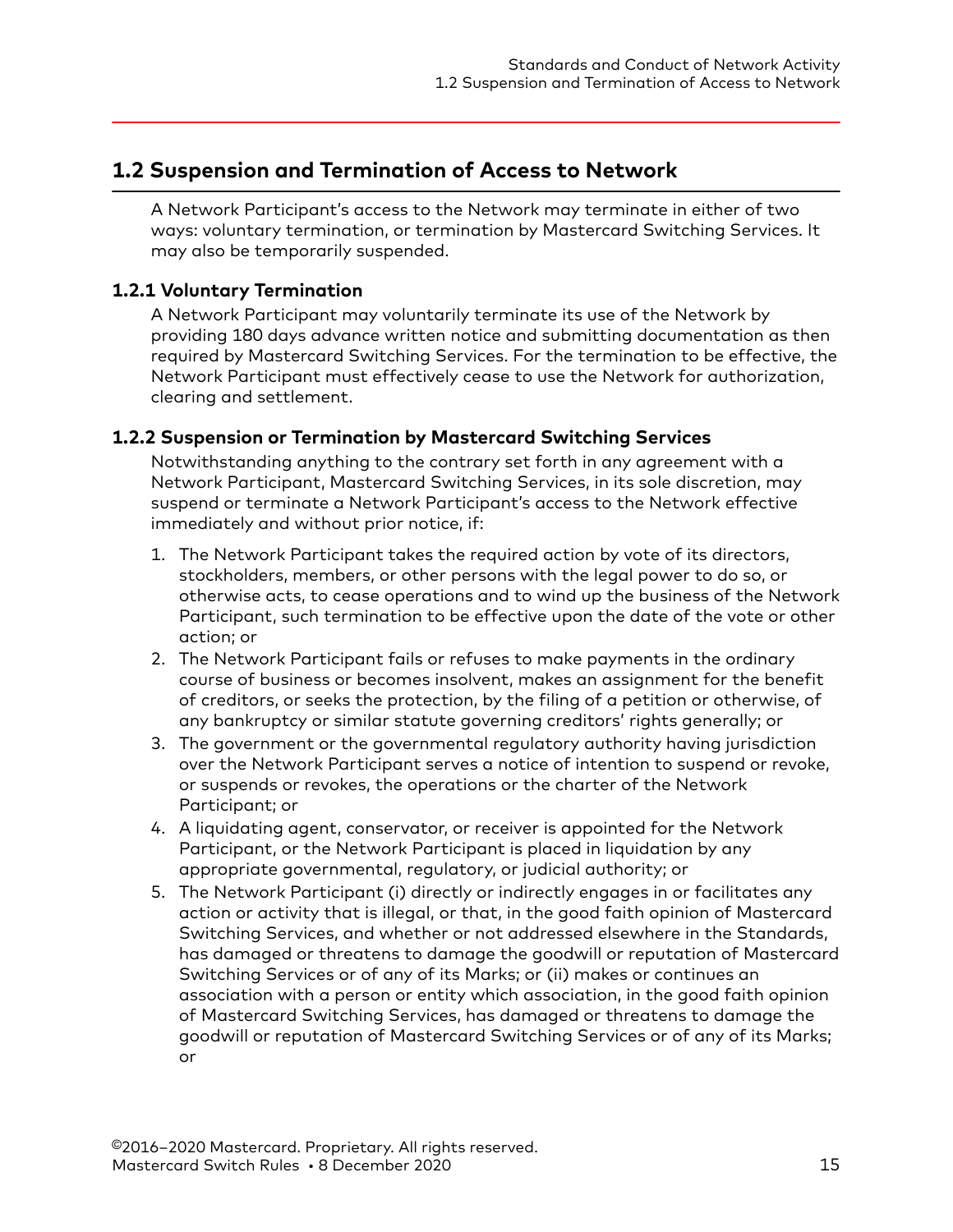- <span id="page-15-0"></span>6. The Network Participant fails to timely provide to Mastercard Switching Services information requested by Mastercard Switching Services and that the Network Participant is required to provide pursuant to the Standards.
- 7. The Network Participant fails to engage in Network Activity for 26 consecutive weeks or materially fails to operate at a scale or volume of operations consistent with the level agreed with Mastercard Switching Services.
- 8. Mastercard Switching Services has reason to believe that the Network Participant is, or is a front for, or is assisting in the concealment of, a person or entity that engages in, attempts or threatens to engage in, or facilitates terrorist activity, narcotics trafficking, trafficking in persons, activities related to the proliferation of weapons of mass destruction, activity that violates or threatens to violate human rights or principles of national sovereignty, or money laundering to conceal any such activity. In this regard, and although not dispositive, Mastercard Switching Services may consider the appearance of the Network Participant, its owner or a related person or entity on a United Nations or domestic or foreign governmental sanction list that identifies persons or entities believed to engage in such illicit activity; or
- 9. Mastercard Switching Services has reason to believe that not terminating access to the Network would be harmful to its or the Corporation's goodwill or reputation.

#### **1.2.3 Rights, Liabilities, and Obligations of a Network Participant Following Termination**

All of the following apply with respect to a Network Participant following termination of access to the Network:

A Network Participant is not entitled to any refund of dues, fees, assessments, or other payments and remains liable for, and must promptly pay (a) any and all applicable dues, fees, assessments, or other charges as provided in the Standards and (b) all other charges, debts, liabilities, and other amounts arising or owed in connection with the Network Participant's Network Activity, whether arising, due, accrued, or owing before or after termination.

If a Network Participant does not take an action that this Rule or any other Standard or that Mastercard Switching Services otherwise requires, Mastercard Switching Services may take any such required action without prior notice to the Network Participant and on behalf of and at the expense of the Network Participant.

A Network Participant has no right to present records of Transactions effected after the date of termination to any other Network Participant, except as permitted by the Standards.

A Network Participant must, at the option of Mastercard Switching Services, immediately either destroy, or take such steps as Mastercard Switching Services may require, regarding all confidential and proprietary information of Mastercard Switching Services in any form previously received as a Network Participant.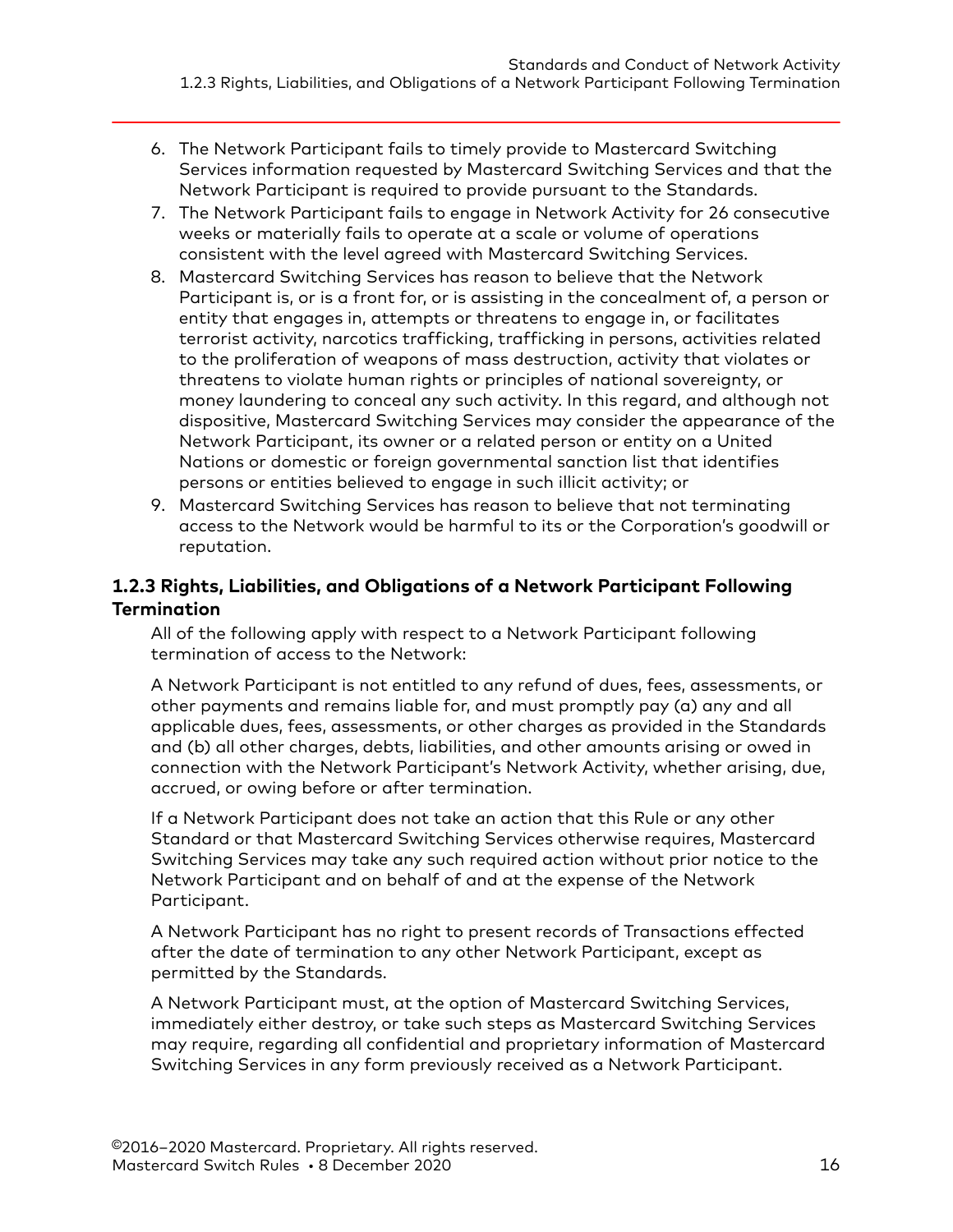# <span id="page-16-0"></span>**1.3 Conduct of Network Activity**

This topic describes the conduct of the Network Activity.

#### **1.3.1 Network Participant Responsibilities**

At all times, each Network Participant must:

- 1. Be entirely responsible for and Control all aspects of its Network Activity, and the establishment and enforcement of all management and operating policies applicable to its Network Activity, in accordance with the Standards;
- 2. Not transfer or assign any part or all of such responsibility and Control or in any way limit its responsibility or Control;
- 3. Ensure that all policies applicable to its Network Activity conform to the Standards and comply with all applicable laws and government regulations;
- 4. Conduct meaningful and ongoing monitoring to ensure compliance with all of the responsibilities set forth in this Rule, and be able to demonstrate such monitoring and compliance upon request of Mastercard Switching Services in accordance with the Standards, including without limitation, the requirements set forth in the Examination and Audit section of these Rules;
- 5. Maintain a significant economic interest in each of its Network Activity;
- 6. Engage in Network Activity at a scale or volume of operations consistent with its role as a Network Participant ;
- 7. Promptly update information previously provided to Mastercard Switching Services in the event of a significant change to the accuracy or completeness of any of the information and, separately, upon request of Mastercard Switching Services;
- 8. Promptly inform Mastercard Switching Services should the Network Participant become unable for any reason to engage in Network Activity in accordance with both the Standards and the laws and government regulations of any country (or any subdivision thereof) in which the Network Participant engages in Network Activity; and
- 9. Comply with such other requirements as Mastercard Switching Services may establish, in its sole discretion, in connection with Network Activity.

#### **1.3.2 Financial Soundness**

Each Network Participant must conduct all Network Activity and otherwise operate in a manner that is financially sound and so as to avoid risk to Mastercard Switching Services and to other Network Participants.

A Network Participant must promptly report to Mastercard Switching Services any materially adverse financial condition or discrepancy or suspected materially adverse financial condition or discrepancy relating to the Network Participant.

The Network Participant must refer such condition or discrepancy to independent certified public accountants or another person or firm satisfactory to Mastercard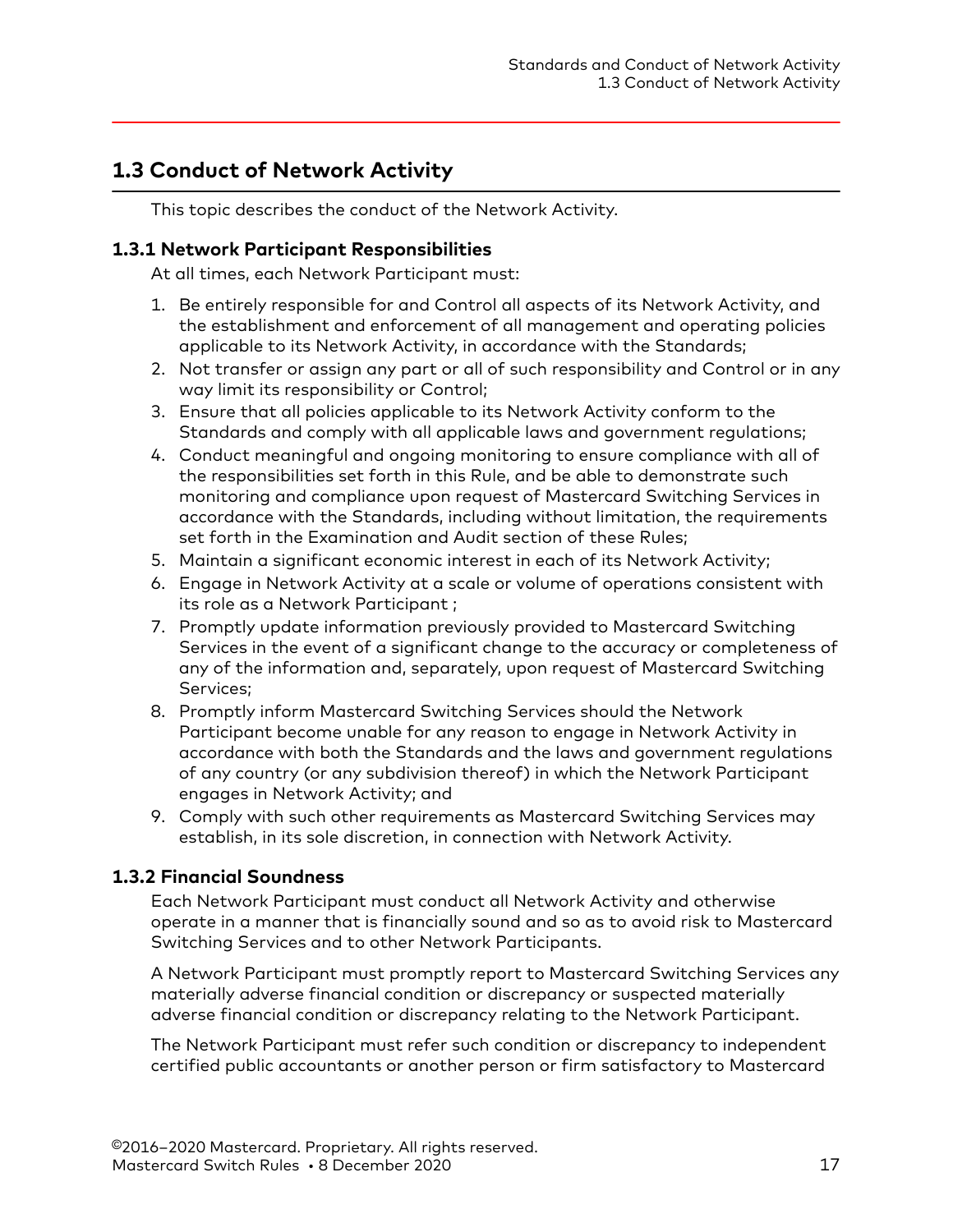<span id="page-17-0"></span>Switching Services for evaluation and recommendation as to remedial action, and promptly provide to Mastercard Switching Services a copy of such evaluation and recommendation after receipt thereof.

#### **1.3.3 Compliance with Network Activity Responsibilities**

From time to time, Mastercard Switching Services may develop means and apply criteria to evaluate a Network Participant's compliance with the requirements set forth in the Conduct of Network Activity section of these Rules. Each Network Participant must fully cooperate with any effort by Mastercard Switching Services and Mastercard Switching Services' representatives to evaluate a Network Participant's compliance with the requirements set forth in the Conduct of Network Activity section of these Rules.

In the event that Mastercard Switching Services determines that a Network Participant is not complying or may not on an ongoing basis comply with the requirements set forth in the Conduct of Network Activity section of these Rules, Mastercard Switching Services may impose special terms upon the Network Participant as Mastercard Switching Services deems necessary or appropriate until each condition or discrepancy is resolved to Mastercard Switching Services' satisfaction so as to enable the Network Participant to be and to remain in full compliance with the requirements set forth in the Conduct of Network Activity section of these Rules, or require the Network Participant to terminate its use of the Network.

# **1.4 Indemnity and Limitation of Liability**

Each Network Participant (each, for the purposes of this Rule, an "Indemnifying Network Participant") must protect, indemnify, and hold harmless Mastercard Switching Services and Mastercard Switching Services' affiliated entities, and each of the directors, officers, employees and agents of Mastercard Switching Services and Mastercard Switching Services' affiliated entities from any actual or threatened claim, demand, obligation, loss, cost, liability and/or expense (including, without limitation, actual attorneys' fees, costs of investigation, and disbursements) resulting from and/or arising in connection with, any act or omission of the Indemnifying Network Participant, its subsidiaries, or any person associated with the Indemnifying Network Participant or its subsidiaries (including, without limitation, such Indemnifying Network Participant's directors, officers, employees and agents, all direct and indirect parents, subsidiaries, and affiliates of the Indemnifying Network Participant, the Indemnifying Network Participant's Network Participants in connection with Network Activity and/or other business, and the Indemnifying Network Participant's suppliers, including, without limitation, Service Providers, Card production vendors, and other persons acting for, or in connection with, the Indemnifying Network Participant or a Merchant or other entity for which the Indemnifying Network Participant acquires Transactions, or any such Merchant's or entity's employees, representatives, agents, suppliers or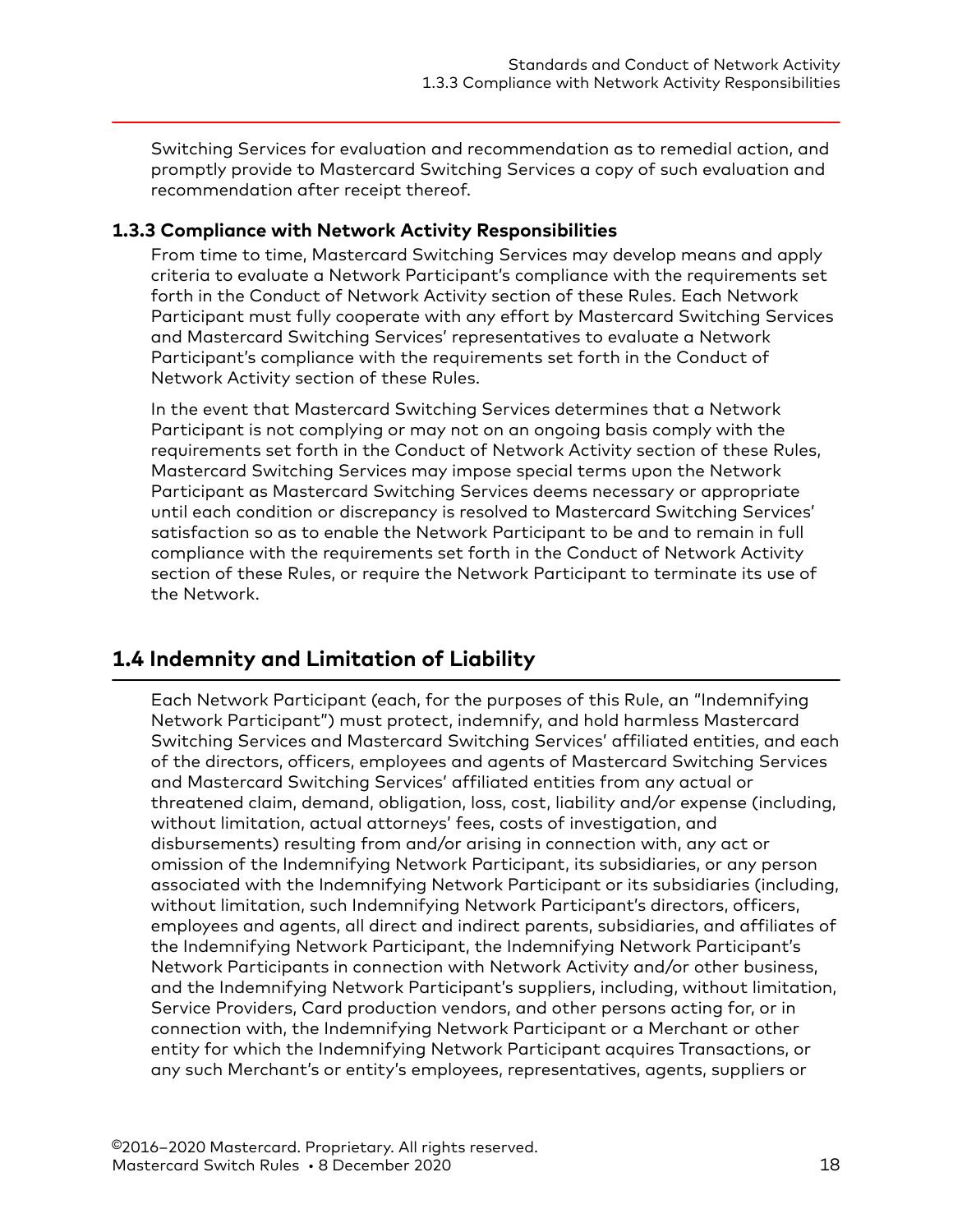Network Participants, including any Data Storage Entity [DSE]) with respect to, or relating to:

- 1. Any Network Activities of the Indemnifying Network Participant;
- 2. Any programs and/or activities of any person associated with the Indemnifying Network Participant and/or its subsidiaries;
- 3. The compliance or noncompliance with the Standards by the Indemnifying Network Participant;
- 4. The compliance or noncompliance with the Standards by any person associated with the Indemnifying Network Participant and its subsidiaries;
- 5. Any other activity of the Indemnifying Network Participant;
- 6. Direct or indirect access to and/or use of the Network (it being understood that Mastercard Switching Services does not represent or warrant that the Network or any part thereof is or will be defect-free or error-free and that each Network Participant chooses to access and use the Network at the Network Participant's sole risk and at no risk to Mastercard Switching Services);
- 7. Any other activity and any omission of the Indemnifying Network Participant and any activity and any omission of any person associated with the Indemnifying Network Participant, its subsidiaries, or both, including but not limited to any activity that used and/or otherwise involved any of the Marks or other assets;
- 8. Any failure of another Network Participant to perform as required by the Standards or applicable law; or
- 9. Mastercard Europe Switching Service's interpretation, enforcement, or failure to enforce any Standards.

Mastercard Switching Services does not represent or warrant that the Network or any other system, process or activity administered, operated, controlled or provided by or on behalf of Mastercard Switching Services (collectively, for purposes of this section, the "Systems") is free of defect and/or mistake and, unless otherwise specifically stated in the Standards or in a writing executed by and between Mastercard Switching Services and a Network Participant, the Systems are provided on an "as-is" basis and without any express or implied warranty of any type, including, but not limited to, the implied warranties of merchantability and fitness for a particular purpose of non-infringement of third party intellectual property rights. IN NO EVENT WILL MASTERCARD EUROPE SWITCHING SERVICES BE LIABLE FOR ANY INDIRECT, INCIDENTAL, SPECIAL OR CONSEQUENTIAL DAMAGES, FOR LOSS OF PROFITS, OR ANY OTHER COST OR EXPENSE INCURRED BY A NETWORK PARTICIPANT OR ANY THIRD PARTY ARISING FROM OR RELATED TO USE OR RECEIPT OF THE SYSTEMS, WHETHER IN AN ACTION IN CONTRACT OR IN TORT, AND EVEN IF THE NETWORK PARTICIPANT OR ANY THIRD PARTY HAS BEEN ADVISED OF THE POSSIBILITY OF SUCH DAMAGES. EACH NETWORK PARTICIPANT ASSUMES THE ENTIRE RISK OF USE OR RECEIPT OF THE SYSTEMS.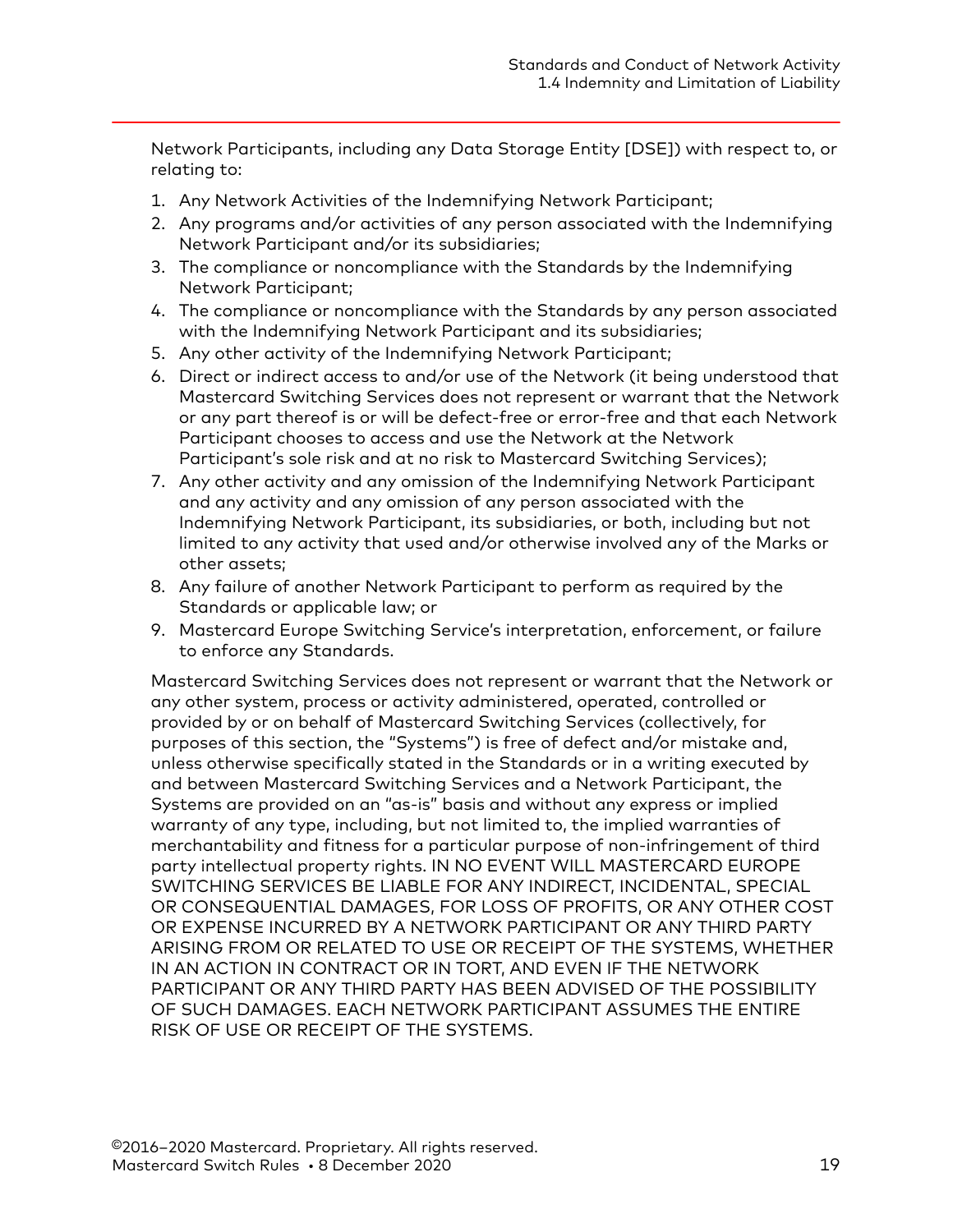<span id="page-19-0"></span>Only in the event the limitation of liability set forth in the immediately preceding paragraph is deemed by a court of competent jurisdiction to be contrary to applicable law, the total liability, in aggregate, of Mastercard Switching Services to a Network Participant and anyone claiming by or through the Network Participant, for any and all claims, losses, costs or damages, including attorneys' fees and costs and expert-witness fees and costs of any nature whatsoever or claims expenses resulting from or in any way related to the Systems shall not exceed the total compensation received by Mastercard Switching Services from the Network Participant for the particular use or receipt of the Systems during the 12 months ending on the date that Mastercard Switching Services was advised by the Network Participant of the Systems concern or the total amount of USD 250,000.00, whichever is less. It is intended that this limitation apply to any and all liability or cause of action however alleged or arising; to the fullest extent permitted by law; unless otherwise prohibited by law; and notwithstanding any other provision of the Standards.

A payment or credit by Mastercard Switching Services to or for the benefit of a Network Participant that is not required to be made by the Standards will not be construed to be a waiver or modification of any Standard by Mastercard Switching Services. A failure or delay by Mastercard Switching Services to enforce any Standard or exercise any right of Mastercard Switching Services set forth in the Standards will not be construed to be a waiver or modification of the Standard or of any of Mastercard Switching Services' rights therein.

### **1.5 Choice of Laws**

These Standards are governed by and construed according to Belgian law, without reference to conflict-of-laws or similar provisions that would mandate or permit the application of the substantive law of any other jurisdiction. Belgian courts have exclusive jurisdiction for the resolution of any dispute relating to the Standards between two Network Participants.

# **1.6 Examination and Audit**

Mastercard Switching Services reserves the right to conduct an examination or audit of any Network Participant and Network Participant information to ensure full compliance with the Standards. Any such examination or audit is at the expense of the Network Participant, and a copy of the examination or audit results must be provided promptly to Mastercard Switching Services upon request.

Further, Mastercard Switching Services, at any time and whether or not a Network Participant is subject to periodic examination or audit or other oversight by banking regulatory authorities of a government, and at the Network Participant's sole expense, may require that Network Participant to be subjected to an examination and/or audit and/or periodic examination and/or periodic audit by a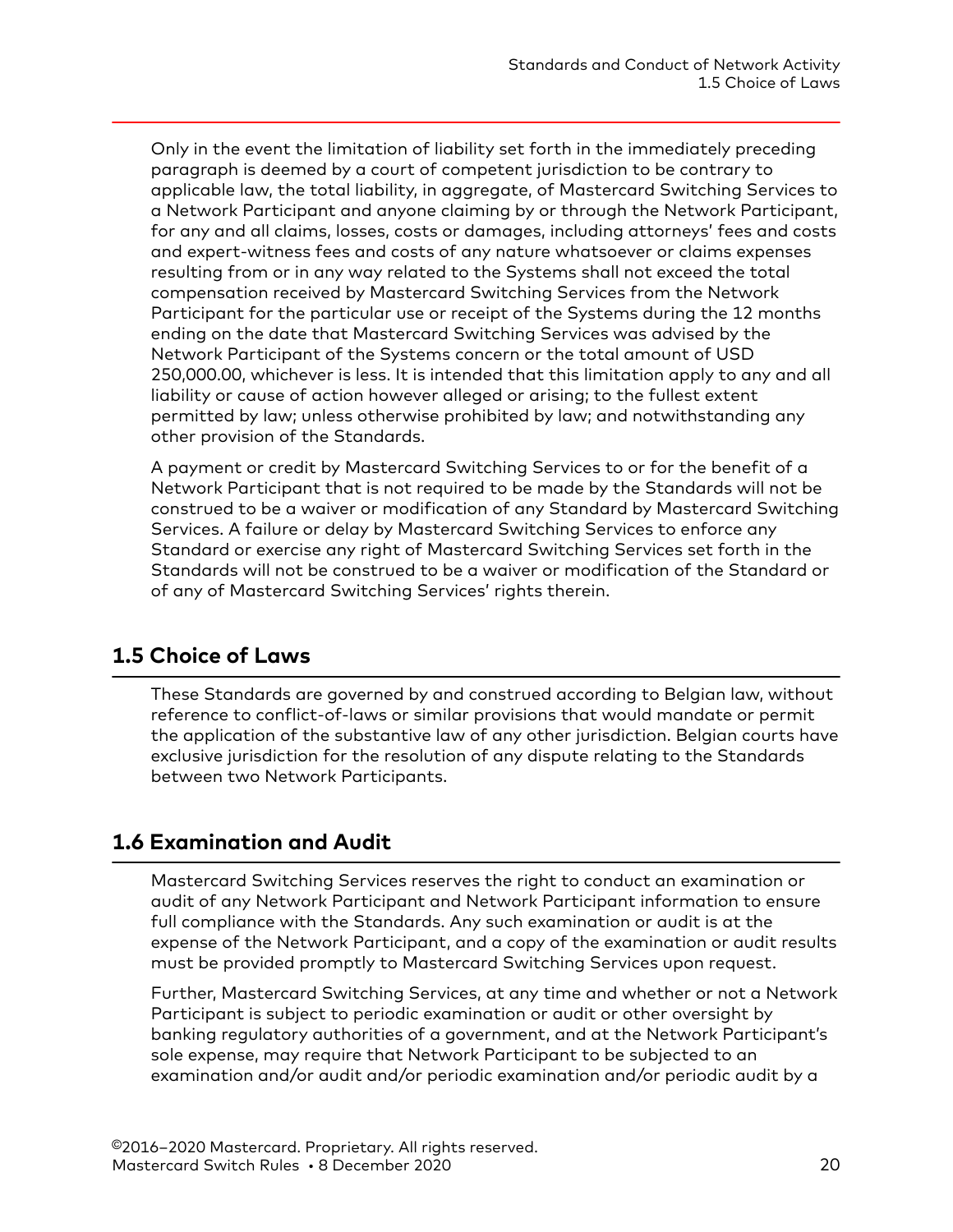firm of independent certified accountants or by any other person or entity satisfactory to Mastercard Switching Services.

A Network Participant may not engage in any conduct that could or would impair the completeness, accuracy or objectivity of any aspect of such an examination or audit and may not engage in any conduct that could or would influence or undermine the independence, reliability or integrity of the examination or audit. A Network Participant must cooperate fully and promptly in and with the examination or audit and must consent to unimpeded disclosure of information to Mastercard Switching Services by the auditor.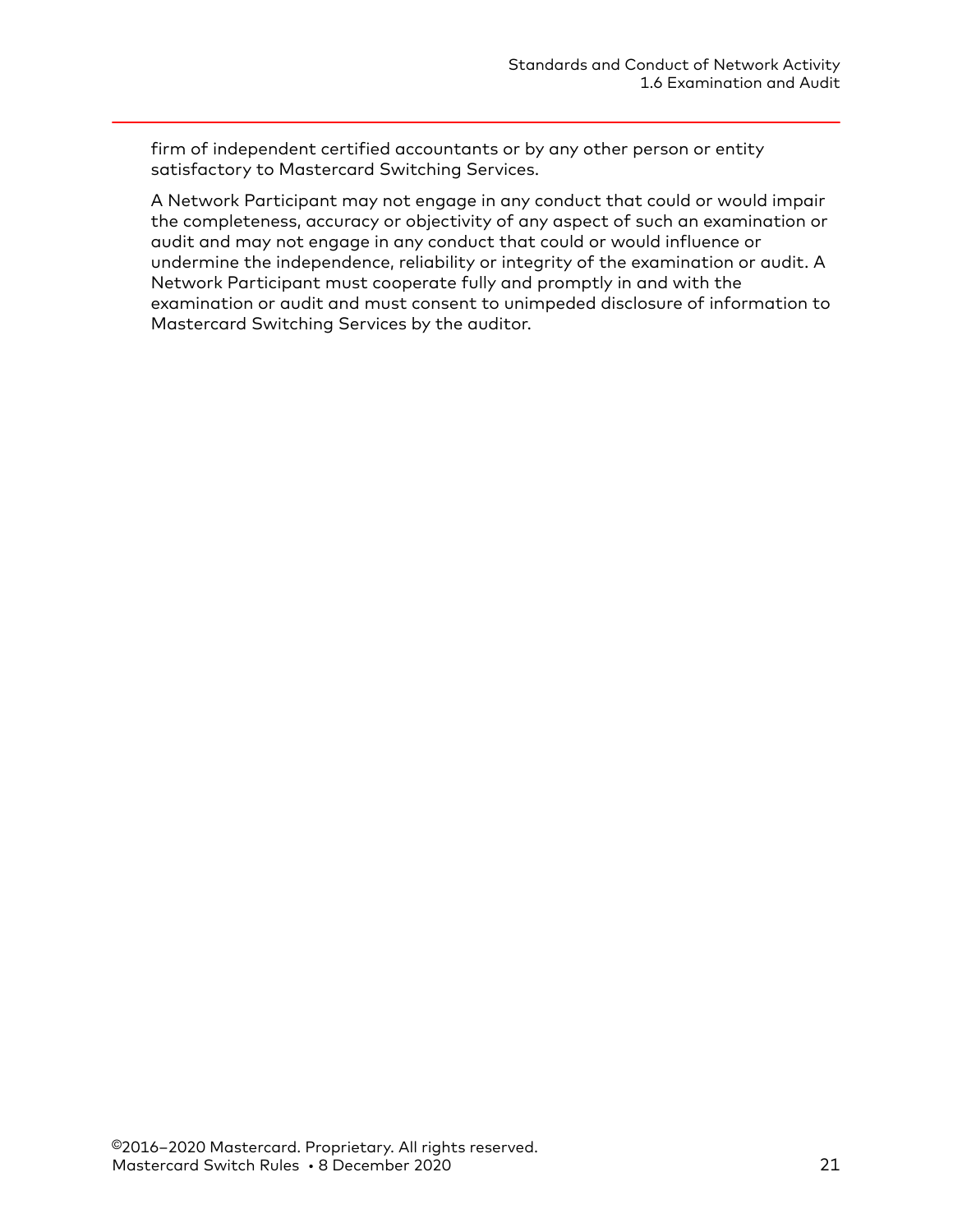# <span id="page-21-0"></span>**Chapter 2 Network Participant Obligations**

*This section describes the obligations of network participants.*

| 2.4.4 Data Subject Notice and Legal Grounds for the Processing of Personal Data 28  |  |
|-------------------------------------------------------------------------------------|--|
|                                                                                     |  |
|                                                                                     |  |
|                                                                                     |  |
|                                                                                     |  |
|                                                                                     |  |
|                                                                                     |  |
|                                                                                     |  |
|                                                                                     |  |
|                                                                                     |  |
| 2.4.14 Use of Mastercard Switching Services Information by a Network Participant 31 |  |
|                                                                                     |  |
|                                                                                     |  |
|                                                                                     |  |
|                                                                                     |  |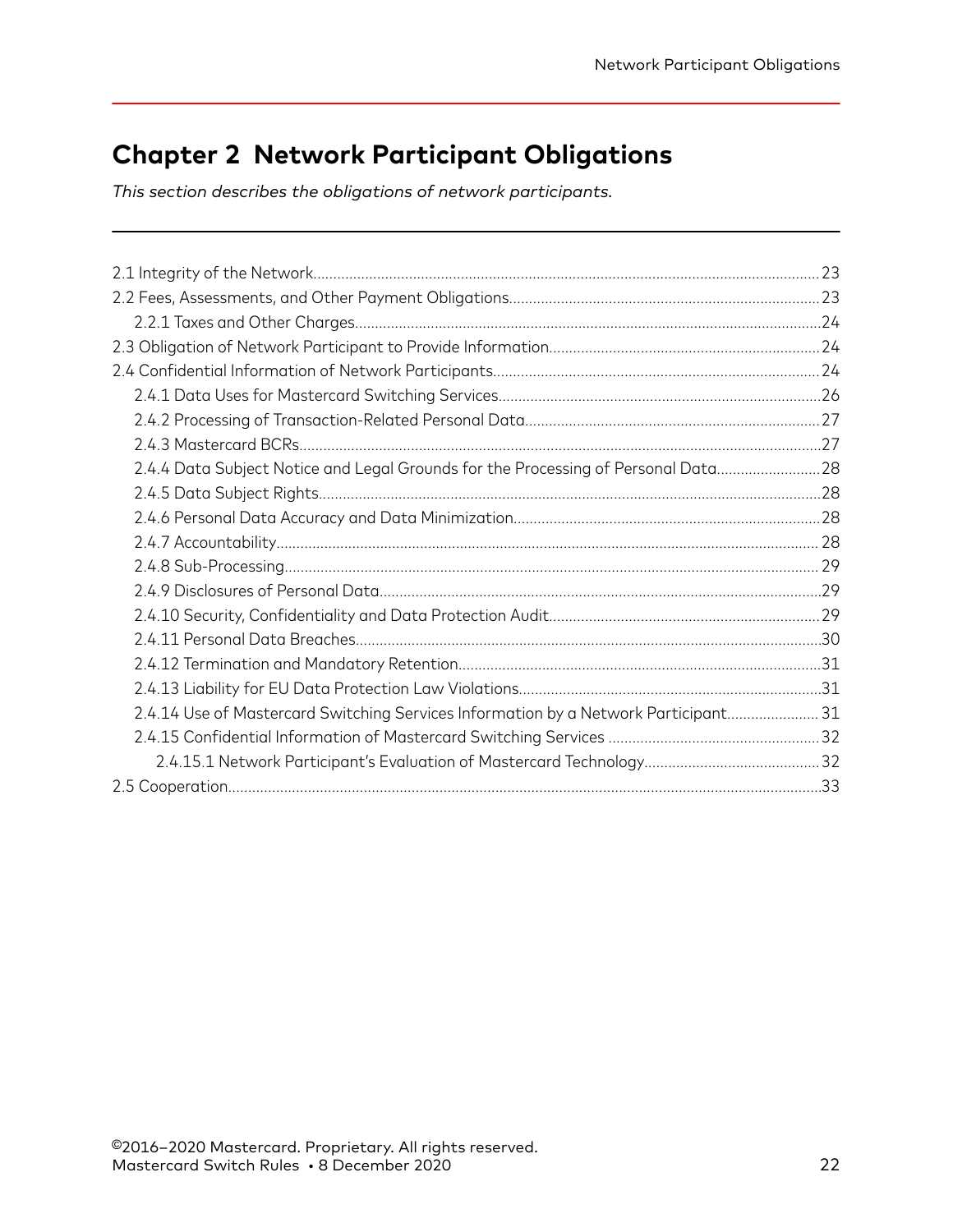## <span id="page-22-0"></span>**2.1 Integrity of the Network**

A Network Participant must not directly or indirectly engage in or facilitate any action that is illegal or that, in the opinion of Mastercard Switching Services and whether or not addressed elsewhere in the Standards, damages or may damage the goodwill or reputation of Mastercard Switching Services.

Upon request of Mastercard Switching Services, a Network Participant will promptly cease engaging in or facilitating any such action.

# **2.2 Fees, Assessments, and Other Payment Obligations**

Each Network Participant is responsible to timely pay to Mastercard Switching Services all fees, charges, assessments and the like applicable to Network Activity as may be in effect from time to time, including those set forth in the applicable *Mastercard Consolidated Billing System Digital Pricing Guide*.

If a Network Participant does not timely pay Mastercard Switching Services or any other person any amount due under the Standards, then Mastercard Switching Services has the right, immediately and without providing prior notice to the Network Participant, to assess and collect from that Network Participant, on a current basis as Mastercard Switching Services deems necessary or appropriate, such amount, as well as the actual attorneys' fees and other costs incurred by Mastercard Switching Services in connection with any effort to collect such amount from that Network Participant.

Mastercard Switching Services may assess and collect such amount at any time after the applicable amount becomes due, by any means available to Mastercard Switching Services, which shall specifically include, by way of example and not limitation:

- 1. The taking or setoff of funds or other assets of the Network Participant held by Mastercard Switching Services;
- 2. The taking or setoff of funds from any account of the Network Participant upon which Mastercard Switching Services is authorized to draw;
- 3. The taking of funds being paid by the Network Participant to any other Network Participant; and
- 4. The taking of funds due to the Network Participant from any other Network Participant.

Each Network Participant expressly authorizes Mastercard Switching Services to take the Network Participant's funds and other assets as authorized by this Rule, and to apply such funds and other assets to any obligation of the Network Participant to Mastercard Switching Services or any other person under the Standards, and no Network Participant shall have any claim against Mastercard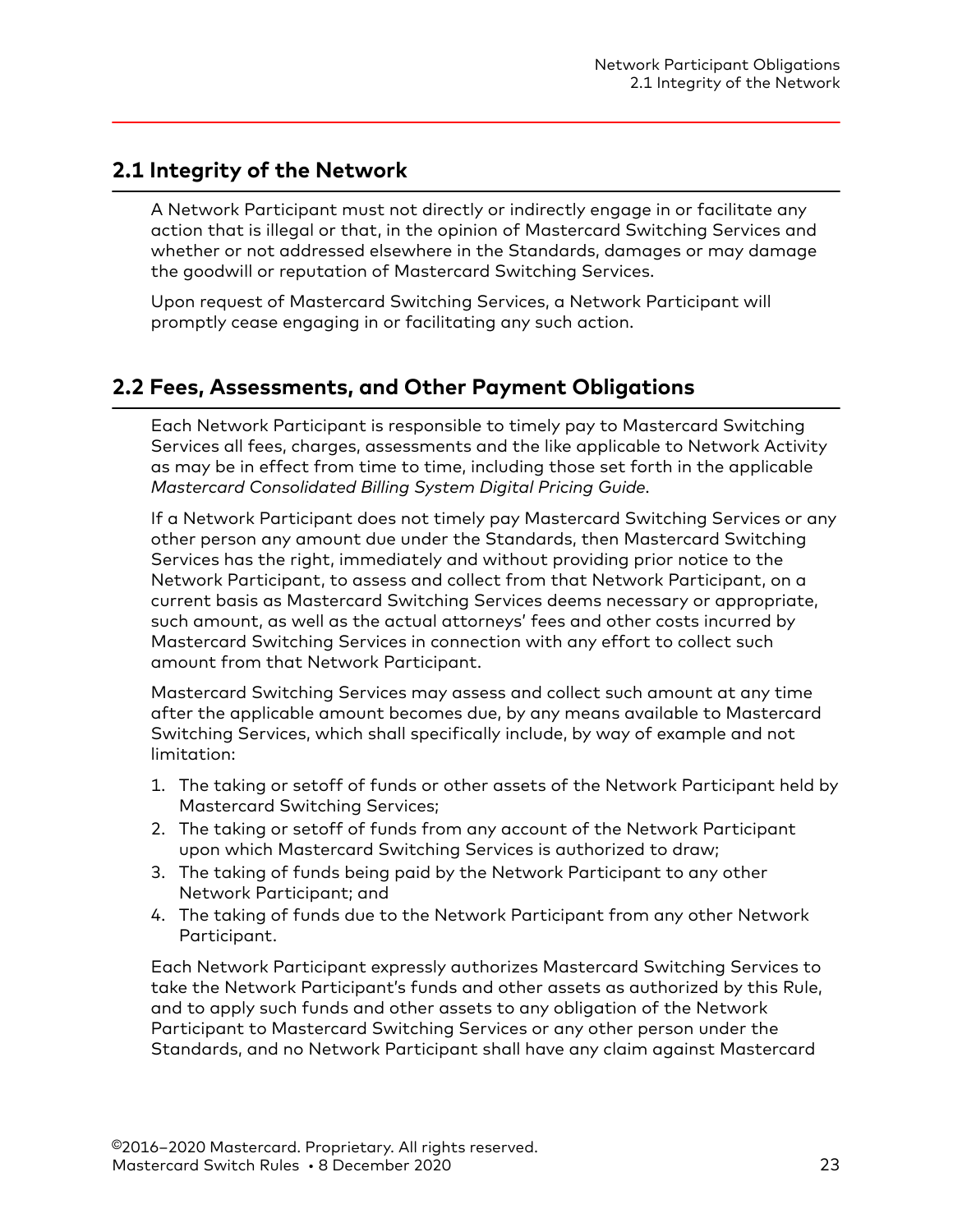<span id="page-23-0"></span>Switching Services or any other person in respect of such conduct by Mastercard Switching Services.

Each Network Participant agrees upon demand to promptly execute, acknowledge and deliver to Mastercard Switching Services such instruments, agreements, lien waivers, releases, and other documents as Mastercard Switching Services may, from time to time, request in order to exercise its rights under this Rule.

#### **2.2.1 Taxes and Other Charges**

Each Network Participant must pay when due all taxes with respect to its Network Activity charged by any country or other jurisdiction in which the Network Participant conducts such Network Activity.

In the event Mastercard Switching Services is charged taxes or other charges by a country or other jurisdiction as a result of or otherwise directly or indirectly attributable to Network Activity, the Network Participant is obligated to reimburse Mastercard Switching Services the amount of such taxes or other charges. Mastercard Switching Services may collect such taxes or other charges from the settlement account of the Network Participant responsible in accordance with the Standards for the Network Activity that gave rise to the charge.

# **2.3 Obligation of Network Participant to Provide Information**

Each Network Participant must provide Mastercard Switching Services with its current contact information, including mailing addresses, air express/hand delivery addresses, telephone numbers, fax numbers, and e-mail addresses.

### **2.4 Confidential Information of Network Participants**

As used in this section, 2.4 Confidential Information of Network Participant, the following terms have the meanings as described below.

| Term                        | <b>Definition</b>                                                                                                                                                                                                                                                                                                                                                                                                                                                                                                    |
|-----------------------------|----------------------------------------------------------------------------------------------------------------------------------------------------------------------------------------------------------------------------------------------------------------------------------------------------------------------------------------------------------------------------------------------------------------------------------------------------------------------------------------------------------------------|
| Confidential<br>Information | Any information of any nature that comes into the possession or<br>under the control of Mastercard Switching Services, whether<br>temporarily or permanently and whether directly or indirectly,<br>resulting from the Network Activity or any service provided by or<br>product of Mastercard Switching Services and which information<br>is deemed by a person other than Mastercard (including, by way<br>of example and not limitation, a Network Participant) to be<br>confidential information of such person. |
| Controller                  | The entity which alone or jointly with others determines the<br>purposes and the means of the Processing of Personal Data.                                                                                                                                                                                                                                                                                                                                                                                           |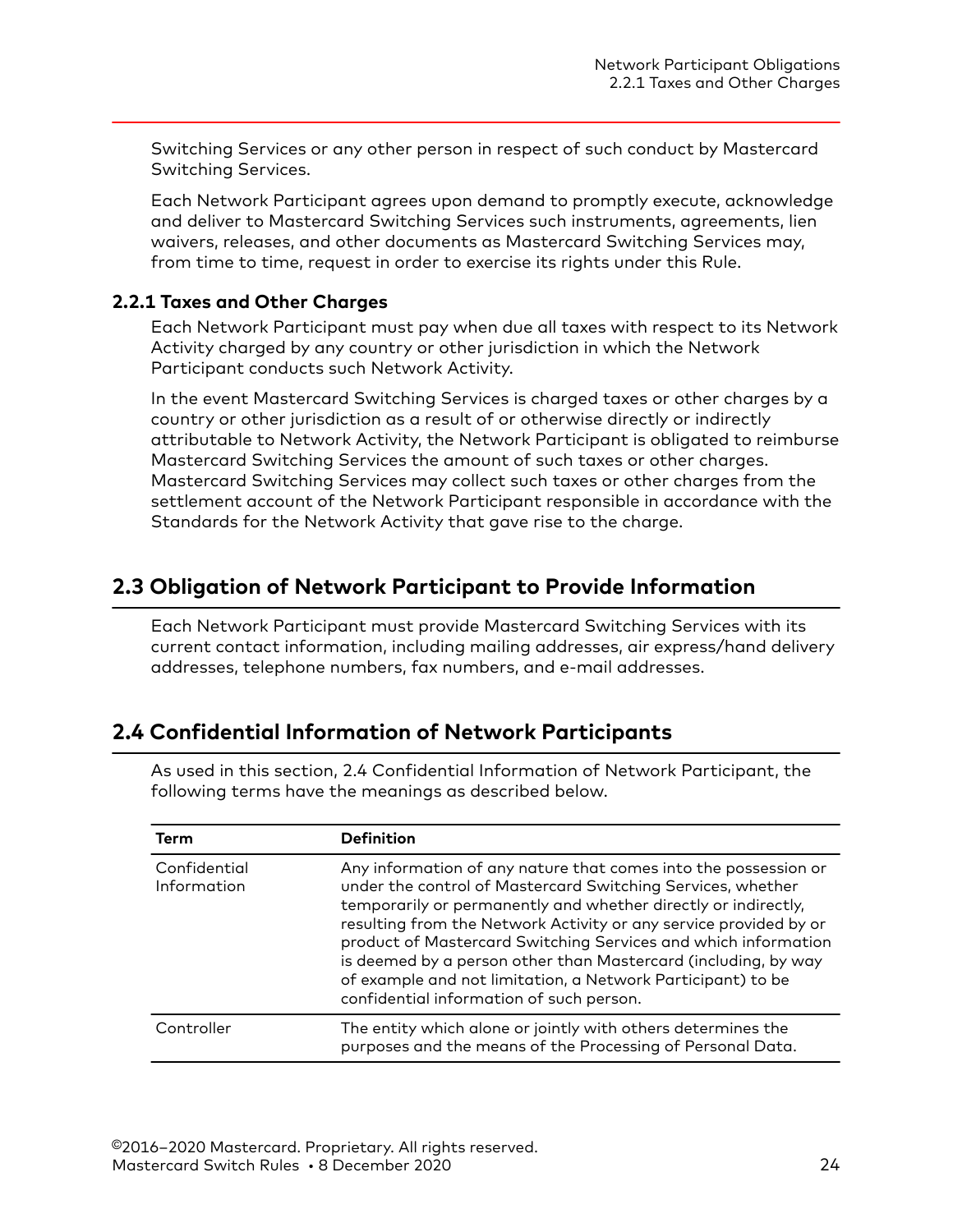| <b>Term</b>                                  | <b>Definition</b>                                                                                                                                                                                                                                                                                                                                                                                                                                                                                                                                                                                                                        |
|----------------------------------------------|------------------------------------------------------------------------------------------------------------------------------------------------------------------------------------------------------------------------------------------------------------------------------------------------------------------------------------------------------------------------------------------------------------------------------------------------------------------------------------------------------------------------------------------------------------------------------------------------------------------------------------------|
| Data Subject                                 | A Cardholder or Merchant, or other natural person, whose<br>Personal Data are Processed by Mastercard Switching Services<br>and a Network Participant or a Merchant.                                                                                                                                                                                                                                                                                                                                                                                                                                                                     |
| <b>EU Data Protection</b><br>Law             | The EU General Data Protection Regulation 2016/679 (as<br>amended and replaced from time to time) and the e-Privacy<br>Directive 2002/58/EC (as amended by Directive 2009/136/EC,<br>and as amended and replaced from time to time) and their<br>national implementing legislation; the Swiss Federal Data<br>Protection Act (as amended and replaced from time to time); the<br>Monaco Data Protection Act (as amended and replaced from<br>time to time); the UK Data Protection Act (as amended and<br>replaced from time to time); and the Data Protection Acts of the<br>EEA countries (as amended and replaced from time to time). |
| <b>Mastercard BCRs</b>                       | The Mastercard Binding Corporate Rules as approved by the EEA<br>data protection authorities and available on the<br>www.mastercard.com, as updated from time to time.                                                                                                                                                                                                                                                                                                                                                                                                                                                                   |
| Personal Data                                | Any information relating to an identified or identifiable natural<br>person. An identifiable natural person is one who can be<br>identified, directly or indirectly, in particular by reference to an<br>identifier such as a name, an identification number, location data,<br>an online identifier or to one or more factors specific to the<br>physical, physiological, genetic, mental, economic, cultural, or<br>social identity of that natural person.                                                                                                                                                                            |
| Personal Data Breach                         | A breach of security leading to the accidental or unlawful<br>destruction, loss, alteration, unauthorized disclosure of, or access<br>to, or other unauthorized Processing of Personal Data<br>transmitted, stored or otherwise Processed.                                                                                                                                                                                                                                                                                                                                                                                               |
| Processor                                    | The entity that Processes Personal Data on behalf of a<br>Controller.                                                                                                                                                                                                                                                                                                                                                                                                                                                                                                                                                                    |
| Processing of Personal<br>Data or Processing | Any operation or set of operations which is performed on<br>Personal Data or on sets of Personal Data, whether or not by<br>automated means, such as collection, recording, organization,<br>structuring, storage, adaptation or alteration, retrieval,<br>consultation, use, disclosure by transmission, dissemination or<br>otherwise making available, alignment or combination,<br>restriction, erasure or destruction.                                                                                                                                                                                                              |
| Sensitive Data                               | Any Personal Data revealing racial or ethnic origin, political<br>opinions, religious or philosophical beliefs, or trade union<br>membership, genetic data, biometric data, data concerning<br>health or data concerning a natural person's sex life or sexual<br>orientation, as well as any other type of data that will be<br>considered to be sensitive according to EU Data Protection Law.                                                                                                                                                                                                                                         |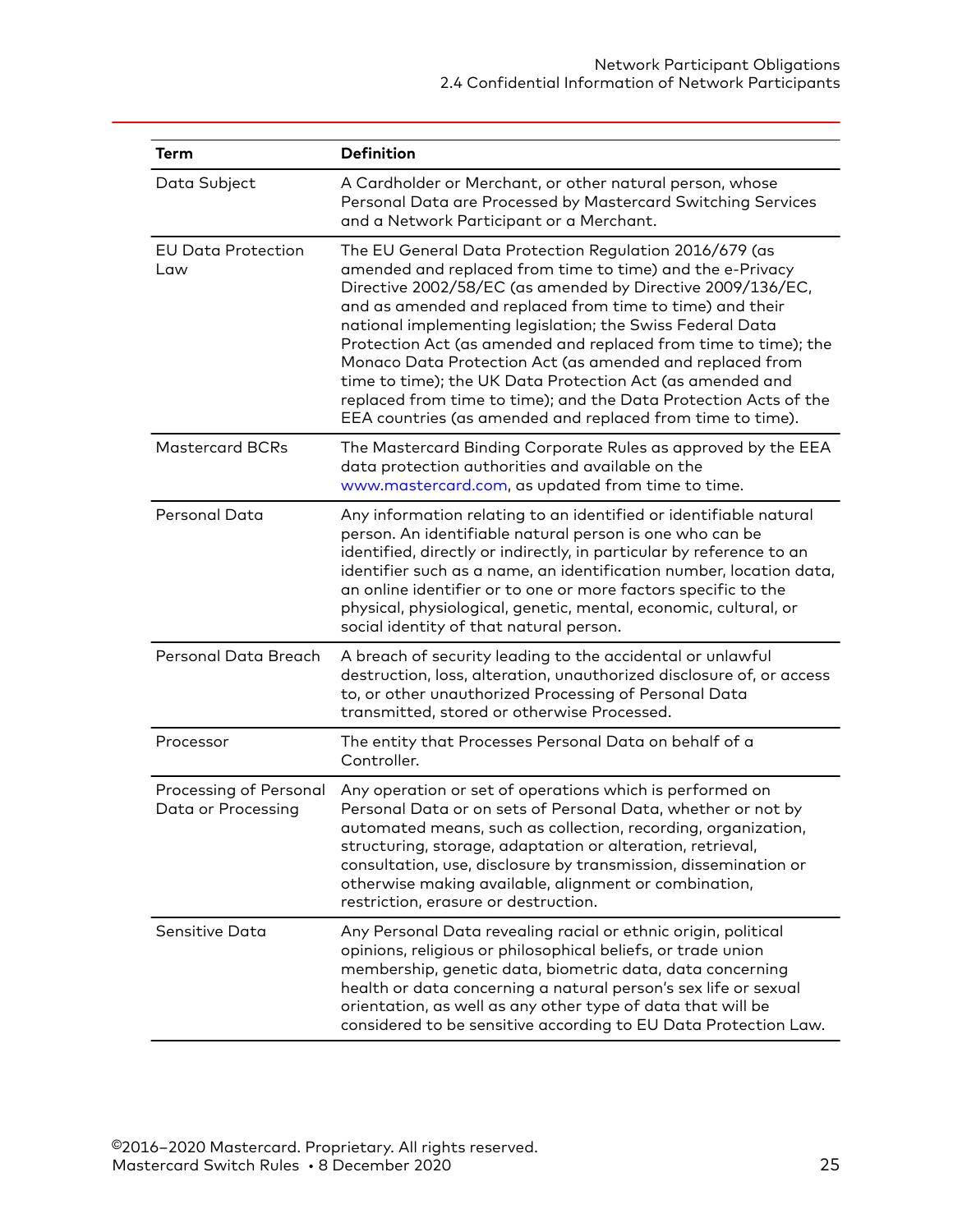<span id="page-25-0"></span>

| Term                                 | <b>Definition</b>                                                                                                                                                |
|--------------------------------------|------------------------------------------------------------------------------------------------------------------------------------------------------------------|
| Sub-Processor                        | The entity engaged by the Processor or any further sub-<br>contractor to Process Personal Data on behalf of and under the<br>instructions of the Controller.     |
| Transaction-related<br>Personal Data | Personal Data required for authorizing, recording, clearing and<br>settling a Transaction by the Corporation.                                                    |
| Geographic Scope of<br>Application   | This section, 2.4 Confidential Information of Network Participant,<br>applies to Processing of Personal Data, which is subject to the EU<br>Data Protection Law. |

#### **2.4.1 Data Uses for Mastercard Switching Services**

Mastercard Switching Services will not use, disclose or otherwise Process Transaction-related Personal Data and other Personal Data or Confidential Information provided to it by Network Participants except to the extent that the use, disclosure or Processing is compliant with EU Data Protection Law and Mastercard BCRs, and relies on one of the purposes defined below:

- 1. For the benefit of, on behalf and upon instruction of the Network Participants supplying the information to support the Network Participants' Program and/or Network Activities;
- 2. As required for authorization, clearing, and settlement of a Transaction;
- 3. As may be appropriate to Mastercard Switching Services and Mastercard Switching Services' affiliated entities, staff, accountants, auditors, or counsel for the execution of their respective tasks, including but not limited to auditing, billing, reconciliation and collection activities performed in the context of the services on the Network Participant;
- 4. For the purpose of processing and/or resolving chargebacks or other disputes;
- 5. For the purpose of protecting against or preventing actual or potential fraud, unauthorized transactions, claims, or other liability;
- 6. For the purpose of providing products or services to Network Participants, provided that any Confidential Information or Personal Data provided in such products or services will consist solely of information provided to Mastercard Switching Services by that Network Participant;
- 7. For preparing internal reports for use by Mastercard Switching Services or any of Mastercard Switching Services' affiliated entities, staff, management, and consultants for the purposes of operating, evaluating, and managing Mastercard Switching Services business;
- 8. For anonymizing Personal Data to prepare and furnish aggregated and anonymized data reports, compilations, or analysis, provided that such compilations, analysis, or other reports (i) do not identify any Network Participant other than the Network Participant for which the compilation, analysis, or other report is prepared and (ii) do not contain any Personal Data;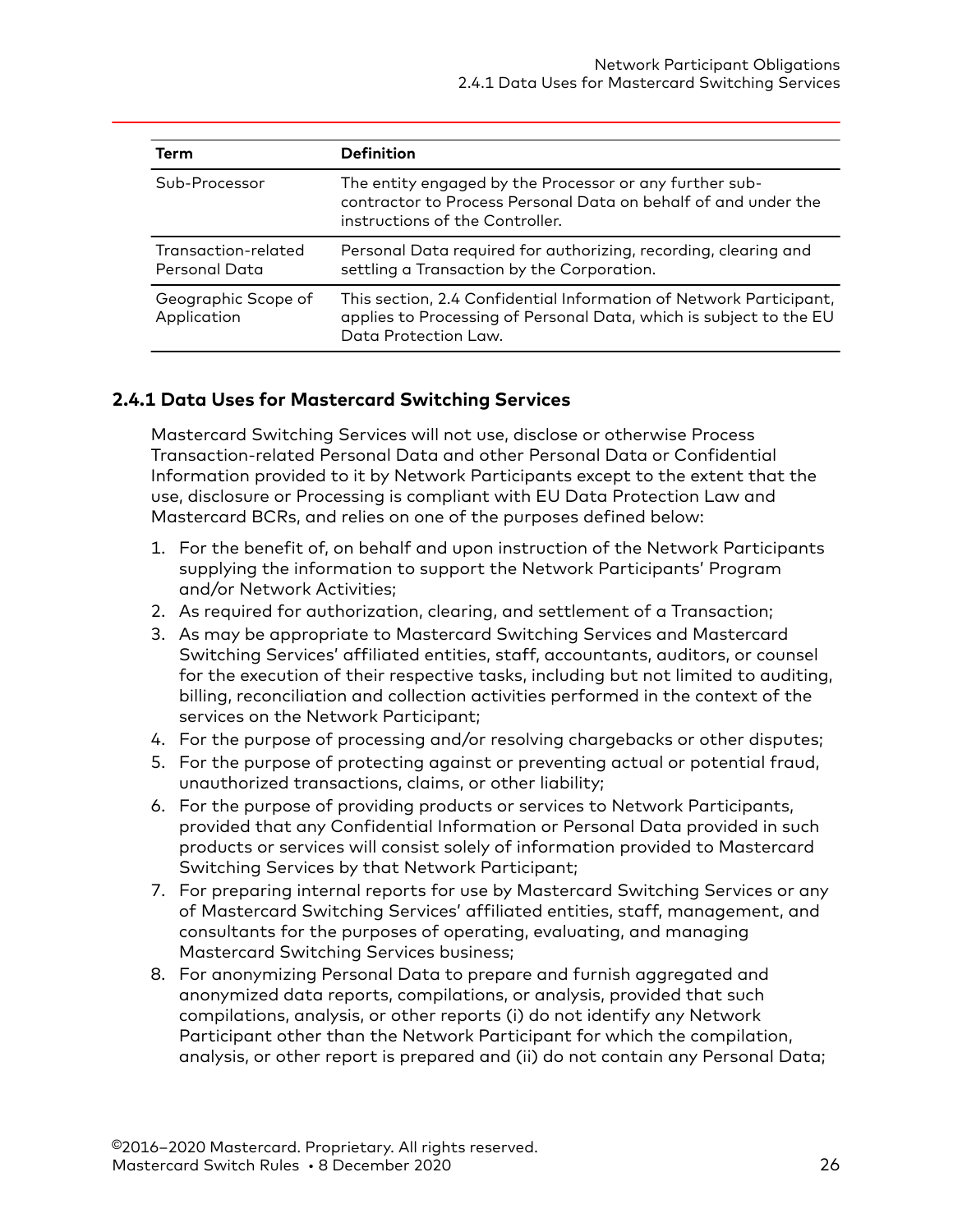- <span id="page-26-0"></span>9. As may be required by applicable laws and regulations or requested by any judicial process or governmental agency having or claiming jurisdiction over Mastercard Switching Services or Mastercard Switching Services' affiliated entities; or
- 10. For other purposes for which the Data Subject to whom the Personal Data relates has provided explicit consent.

#### **2.4.2 Processing of Transaction-Related Personal Data**

With regard to Transaction-related Personal Data, Networks Participants must comply with EU Data Protection Law.

Network Participants act as Controllers with regard to the Processing of Personal Data for the purposes of authorizing, recording, clearing and settling Transactions, and Mastercard Switching Services acts as a Processor for these purposes.

Network Participants acknowledge that Mastercard Switching Services may Process, as a Controller, Personal Data for the purposes listed in Rule 2.4.1 of the Standards and in the Mastercard BCRs in relation to accounting, auditing and billing; fraud, financial crime and risk management; defense against claims, litigation and other liabilities; arbitration and other decisions made for dispute resolution; product development and improvement; internal research, reporting and analysis; anonymization of data to develop data analytics products; and compliance with legal obligations. Mastercard Switching Services represents and warrants that it will process Personal Data for these purposes in compliance with EU Data Protection Law, the Mastercard BCRs and the Standards.

To the extent it acts as Processor, Mastercard Switching Services will: (1) cooperate with Network Participants in their role as Controllers to fulfill their data protection compliance obligations in accordance with EU Data Protection Law; (2) only undertake Processing of Personal Data in accordance with the Network Participants' lawful written instructions and not for any other purposes than those specified in the Standards, and the Mastercard BCRs, or as otherwise agreed in writing; and (3) comply with obligations equivalent to those imposed on the Network Participants as Controllers by the provisions of EU Data Protection Law, including those applicable to Processors and data transfers.

Mastercard Switching Services will notify Network Participants when local laws prevent Mastercard Switching Services from (1) complying with Network Participant's instructions (unless applicable law prohibits such information on important grounds of public interest such as to preserve the confidentiality of a law enforcement investigation), and (2) fulfilling its obligations under the Standards or the Mastercard BCRs and have a substantial adverse effect on the guarantees provided by the Standards or the Mastercard BCRs.

#### **2.4.3 Mastercard BCRs**

Mastercard Switching Services will abide by the Mastercard BCRs when the Processing of Personal Data is or was subject to EU Data Protection Law.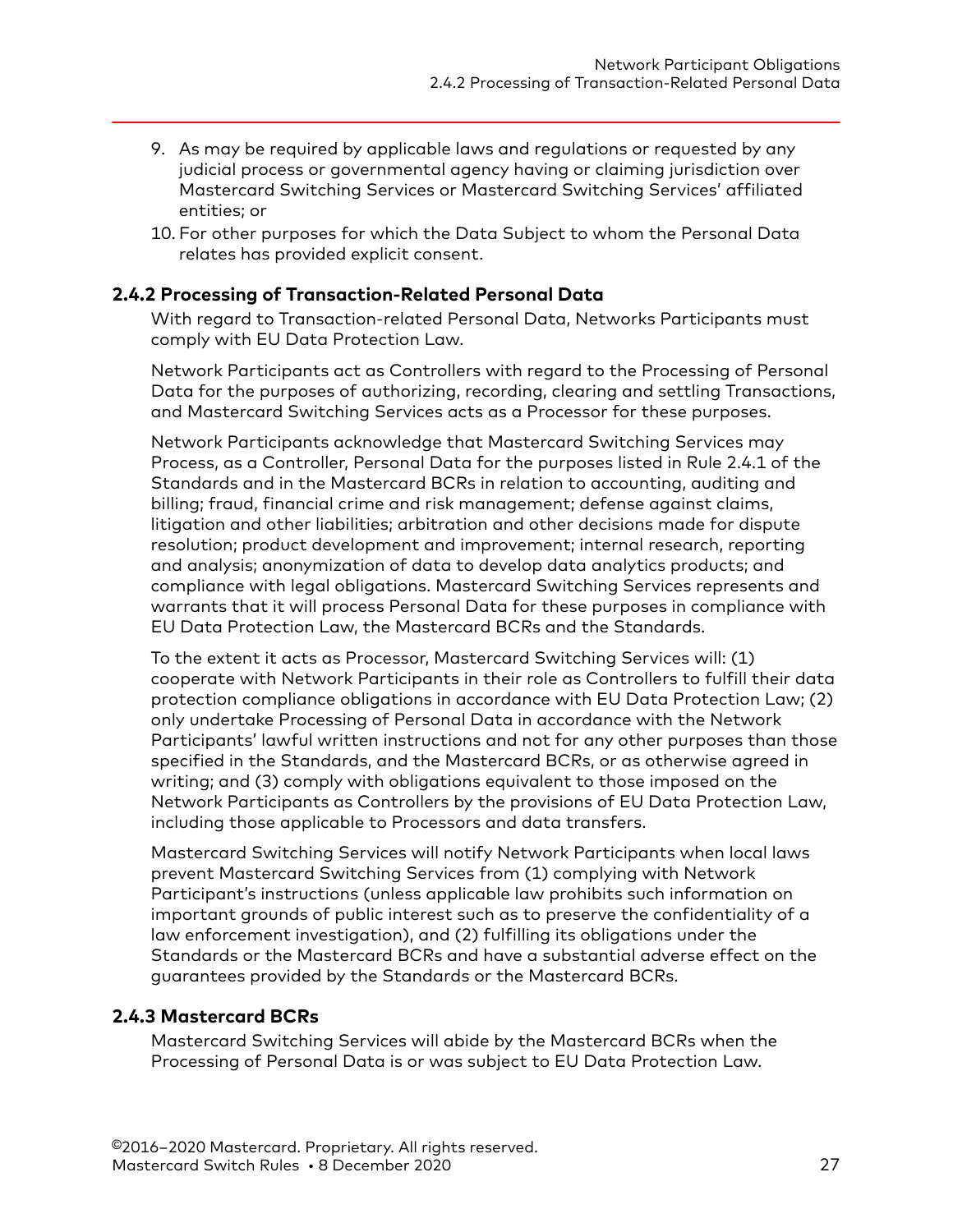### <span id="page-27-0"></span>**2.4.4 Data Subject Notice and Legal Grounds for the Processing of Personal Data**

Network Participants must ensure that the Processing of Personal Data by the applicable Network Participant and Mastercard Switching Services for the purposes provided in section, 2.4.1 Data Uses for Mastercard Switching Services of this manual, relies on a valid legal ground under EU Data Protection Law, including obtaining Data Subjects' proper consent where required or appropriate under EU Data Protection Law.

Network Participants must ensure that Data Subjects receive appropriate notice, in a timely manner: (1) at the minimum with all the elements required under EU Data Protection Law; (2) about the existence of Processors located outside of the EEA; and (3) where required and appropriate, about the existence of Mastercard BCRs and Data Subjects' right to enforce the Mastercard BCRs as third-party beneficiaries (by referring to the public version of the Mastercard BCRs).

### **2.4.5 Data Subject Rights**

Network Participants must develop and implement appropriate procedures for handling Data Subjects' requests to exercise their rights of (a) access, (b) rectification, (c) erasure, (d) portability (e) restriction of Processing, (f) objection, and (g) not being subject to a decision based solely on automated processing, including profiling, which produces legal effects concerning them or significantly affects them.

To the extent that Mastercard Switching Services acts as a Processor, it will respond in accordance with applicable EU Data Protection Law, and Mastercard Switching Services will assist the relevant Network Participant in complying with its obligations to respond to such requests, including by providing access to Personal Data maintained by Mastercard Switching Services.

#### **2.4.6 Personal Data Accuracy and Data Minimization**

Each Network Participant must take reasonable steps to ensure that Personal Data such Network Participant provides to Mastercard Switching Services is: (1) accurate, complete and current; (2) adequate, relevant and limited to what is necessary in relation to the purposes for which they are Processed; and (3) kept in a form which permits identification of Data Subjects for no longer than is necessary for the purposes for which the Personal Data are Processed unless a longer retention is required or allowed under applicable law.

#### **2.4.7 Accountability**

Taking into account the nature, scope, context and purposes of the Processing as well as the risks of varying likelihood and severity for the rights and freedoms of Data Subjects, Mastercard Switching Services, Network Participants must implement appropriate technical and organizational measures to ensure and to be able to demonstrate that the Processing is performed in accordance with the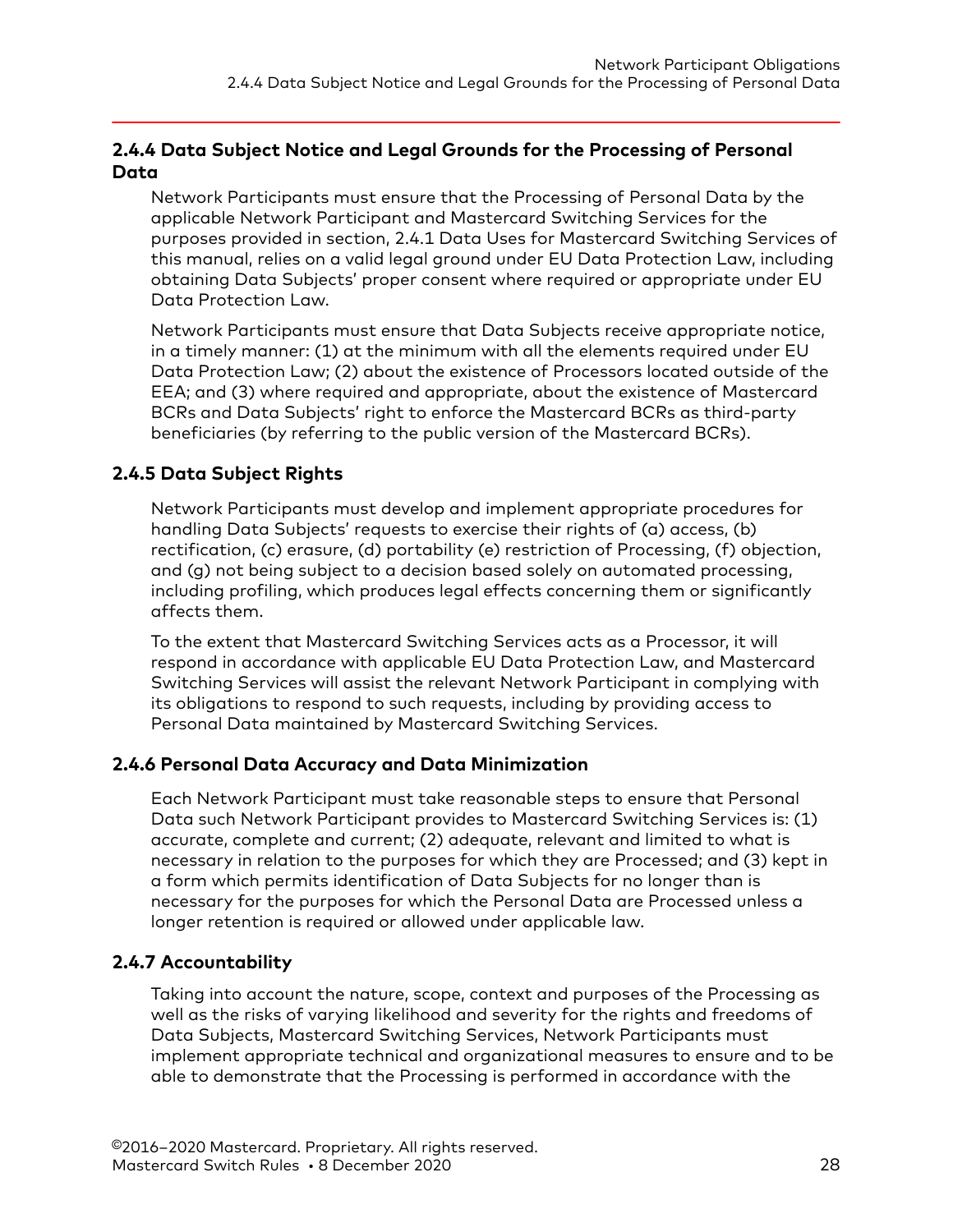<span id="page-28-0"></span>Standards and EU Data Protection Law, including, as applicable, by appointing a data protection officer, maintaining records of Processing, complying with the principles of data protection by design and by default, performing data protection impact assessments and conducting prior consultations with supervisory authorities. Mastercard Switching Services will cooperate with and assist the Network Participants in fulfilling their own obligations under EU Data Protection Law.

#### **2.4.8 Sub-Processing**

To the extent Mastercard Switching Services acts as a Processor, Network Participant gives a general authorization to Mastercard Switching Services to use internal and external Sub-Processors on behalf of Mastercard's Network Participants as necessary for Mastercard Switching Services to provide its products and services in accordance with EU Data Protection Law.

Mastercard Switching Services commits to provide a list of Sub-Processors to the relevant Network Participants upon request, and will inform them of any addition or replacement of a Sub-Processor in a timely fashion so as to give such Network Participants an opportunity to object to the change or to terminate the contract before the Personal Data is communicated to the new Sub-Processor, except where the service cannot be provided without the involvement of a specific Subprocessor.

Mastercard Switching Services binds its internal Sub-Processors to respect Mastercard BCRs and to comply with the Network Participants instructions. Mastercard Switching Services requires its external Sub-Processors, via a written agreement, to comply with the requirements of EU Data Protection Law applicable to Processors and data transfers, with the Network Participants instructions and with the same obligations as are imposed on Mastercard Switching Services by Standards and the Mastercard BCRs. Mastercard Switching Services will remain liable to the Network Participants for the performance of its Sub-Processors' obligations.

#### **2.4.9 Disclosures of Personal Data**

Where Mastercard Switching Services is requested to disclose Personal Data to a law enforcement authority or state security body ("Requesting Agency") that Mastercard Switching Services is Processing as provided under Rule 2.4.1 above, it will only comply with such request in accordance with the Mastercard BCRs.

Where Mastercard Switching Services is acting as a Processor, it shall refer the Requesting Agency to the Network Participants, unless Mastercard Switching Services is prohibited from doing so.

#### **2.4.10 Security, Confidentiality and Data Protection Audit**

In accordance with the Standards and EU Data Protection Law, Mastercard Switching Services, Network Participants must implement and maintain a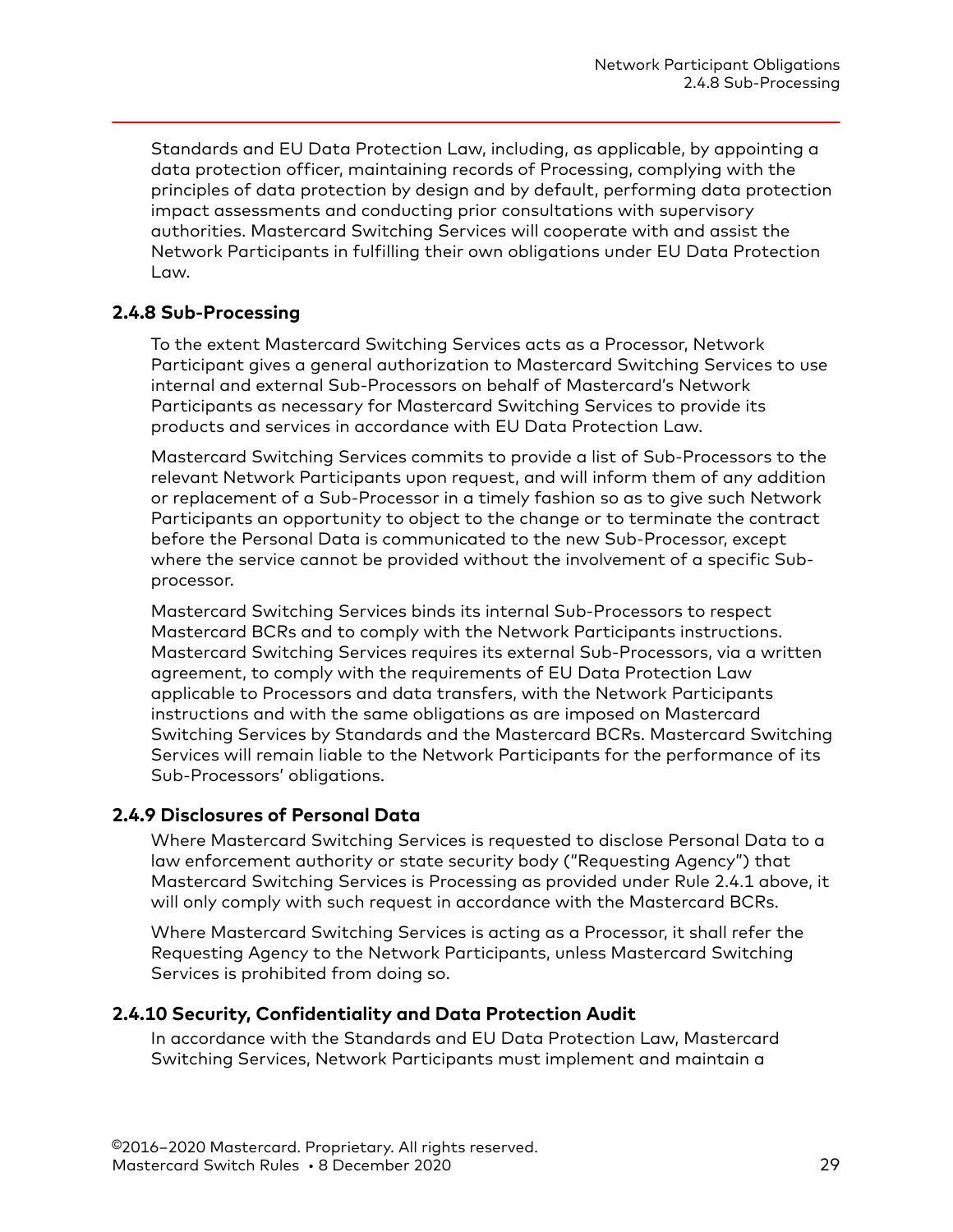<span id="page-29-0"></span>comprehensive written information security program with appropriate technical and organizational measures to ensure a level of security appropriate to the risk.

In assessing the appropriate level of security, Mastercard Switching Services, Network Participants must take into account the state of the art, the costs of implementation and the nature, scope, context and purposes of the Processing as well as the risk of varying likelihood and severity for the rights and freedoms of Data Subjects and the risks that are presented by the Processing, in particular from accidental or unlawful destruction, loss, alteration, unauthorized disclosure of, or access to Personal Data transmitted, stored or otherwise Processed.

Mastercard Switching Services, Network Participants must take steps to ensure that any person acting under their authority who has access to Personal Data is subject to a duly enforceable contractual or statutory confidentiality obligation and, as applicable, Processes Personal Data in accordance with the the Network Participants' instructions.

Upon prior written request by the Network Participants, to the extent it acts as Processor and subject to the strictest confidentiality obligations, Mastercard Switching Services will, within reasonable time, provide to the relevant Networks Participants with: (a) a summary of the audit reports demonstrating Mastercard Switching Services' compliance with EU Data Protection Law and the Mastercard BCRs, after redacting any confidential or commercially sensitive information; and (b) a confirmation that the audit has not revealed any material vulnerability in Mastercard's systems, or to the extent that any such vulnerability was detected, that Mastercard has fully remedied such vulnerability. If the above measures are not sufficient to confirm compliance with EU Data Protection Law and Mastercard BCRs, or reveal some material issues, subject to the strictest confidentiality obligations, Mastercard Switching Services will allow such Network Participants to request an audit of Mastercard's data protection compliance program by external independent auditors, which are jointly selected by Mastercard Switching Services and Network Participants. The external independent auditor cannot be a competitor of Mastercard Switching Services, and Mastercard Switching Services and the Network Participants will mutually agree upon the scope, timing, and duration of the audit. Mastercard Switching Services will make available to the Network Participants the result of the audit of its data protection compliance program.

#### **2.4.11 Personal Data Breaches**

Where Mastercard Switching Services acts as a Processor, it will inform Network Participants without undue delay, and no later than 48 hours after having become aware of it, of a Personal Data Breach. Mastercard Switching Services will assist Network Participants in complying with their own obligations to notify a Personal Data Breach.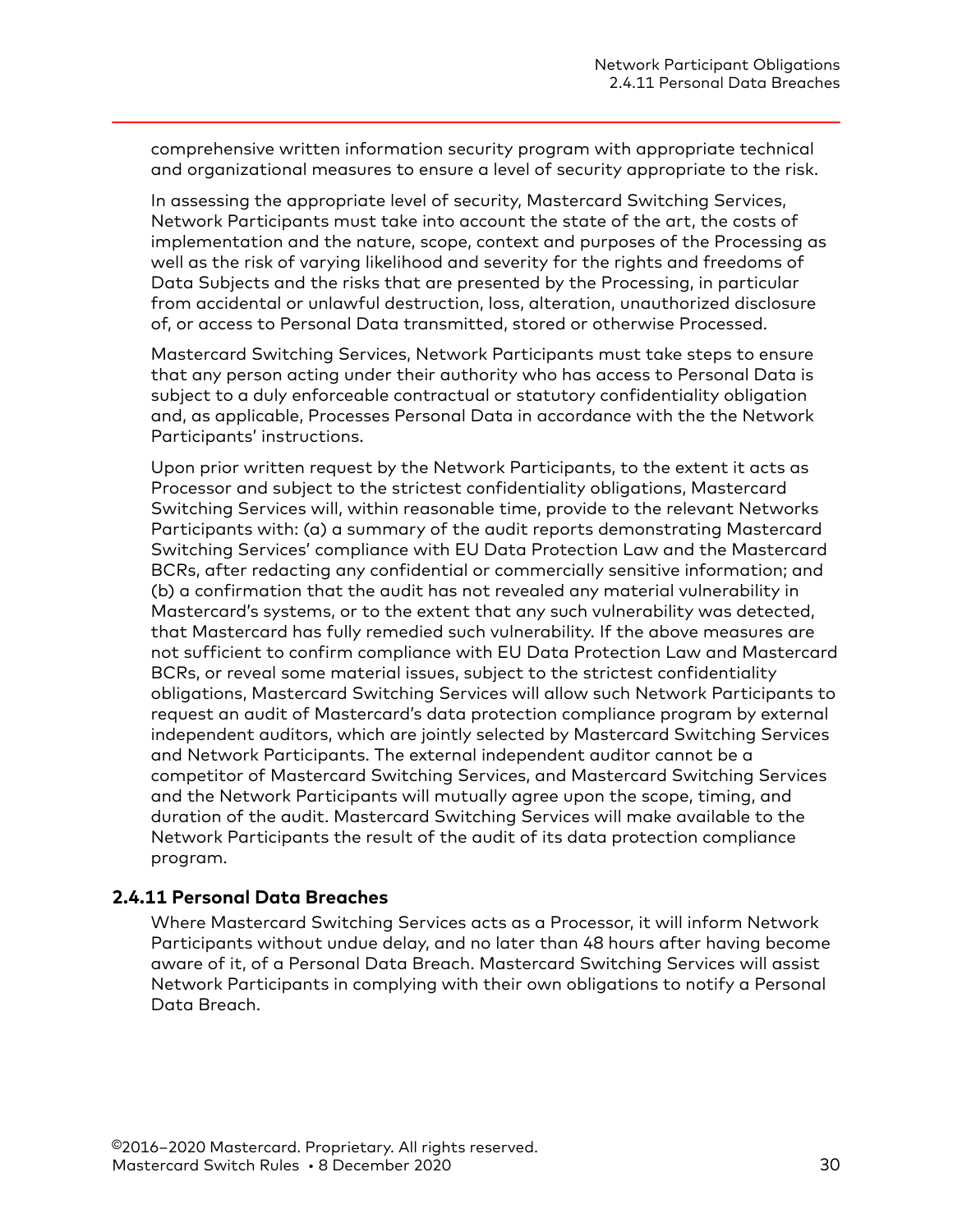#### <span id="page-30-0"></span>**2.4.12 Termination and Mandatory Retention**

To the extent that Mastercard Switching Services acts as a Processor, upon Termination of the provision of Mastercard Switching Services or upon requests to delete or return Personal Data, Mastercard Switching Services will, at the choice of the relevant Network Participant, delete, anonymize, or return all the Personal Data to such Network Participant, and delete or anonymize existing copies unless applicable law prevents it from returning or destroying all or part of the Personal Data or requires storage of the Personal Data in which case Mastercard Switching Services will protect the confidentiality of the Personal Data and will not actively Process the Personal Data.

#### **2.4.13 Liability for EU Data Protection Law Violations**

Where a Network Participant, or Mastercard Switching Services act as a Controller, they are responsible for the damage caused by the Processing of Personal Data which infringes the Standards and EU Data Protection Law.

To the extent that Mastercard Switching Services acts as a Processor, it will only be liable for the damage caused by the Processing only where it has not complied with obligations of EU Data Protection Law specifically directed to Processors or where it has acted outside or contrary to Network Participant's lawful instructions. Mastercard Switching Services will be exempt from liability if it proves that it is not in any way responsible for the event giving rise to the damage.

Where one or more Network Participants and/or Mastercard Switching Services are involved in the same Processing and where they are responsible for any damage caused by the Processing, each may be held liable for the entire damage in order to ensure effective compensation of the Data Subject. If Mastercard Switching Services paid full compensation for the damage suffered, it is entitled to claim back from the Network Participants involved in the same Processing that part of the compensation corresponding to their part of responsibility for the damage.

#### **2.4.14 Use of Mastercard Switching Services Information by a Network Participant**

Mastercard Switching Services is not responsible for and disclaims any responsibility for the accuracy, completeness, or timeliness of any information disclosed by Mastercard Switching Services or its to a Network Participants; and Mastercard Switching Services makes no warranty, express or implied, including, but not limited to, any warranty of merchantability or fitness for any particular purpose with respect to any information disclosed by or on behalf of the Mastercard Switching Services to any Network Participant directly or indirectly. Each Network Participant assumes all risk of use of any information disclosed directly or indirectly to a Network Participant or to any participant in a Network Participant's Network Activity by or on behalf of Mastercard Switching Services.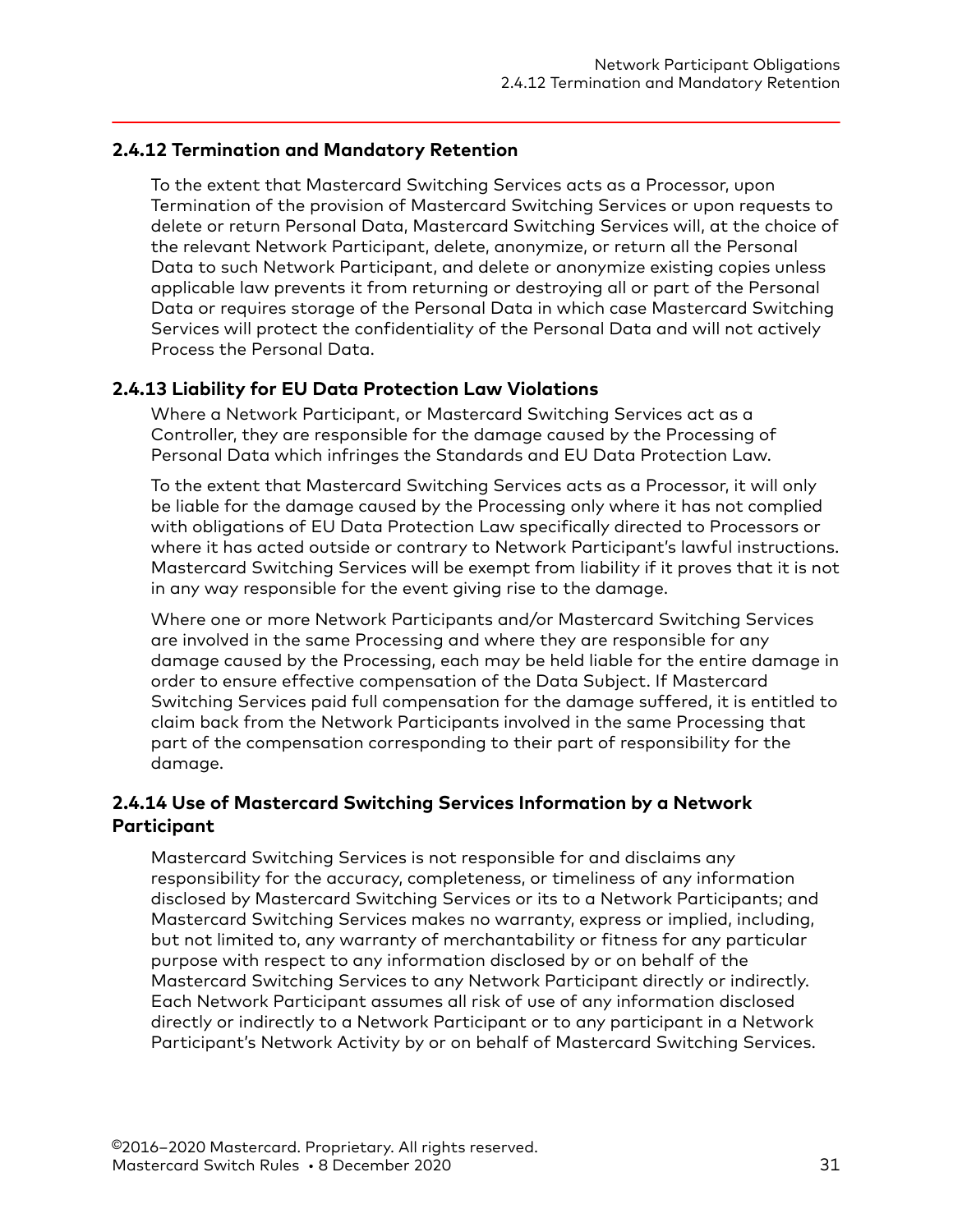#### <span id="page-31-0"></span>**2.4.15 Confidential Information of Mastercard Switching Services**

A Network Participant must not disclose confidential information of Mastercard Switching Services or its parents, subsidiaries, and affiliates (herein collectively referred to as Mastercard) except:

- 1. On a need-to-know basis to the Network Participant's staff, accountants, auditors, or legal counsel subject to standard confidentiality restrictions, or
- 2. As may be required by any court process or governmental agency having or claiming

jurisdiction over the Network Participant, in which event the Network Participant must promptly provide written notice of such requirement to the Mastercard Switching Services, and to the extent

possible, the Network Participant must seek confidential treatment by the court or agency.

The obligation set forth herein continues following the termination of a Network Participant's Mastercard License.

Information provided to a Network Participant by Mastercard is deemed confidential unless otherwise stated in writing.

A Network Participant may use confidential or proprietary information and/or trade secrets of Mastercard solely for the purpose of carrying out its Network Activities.

#### **2.4.15.1 Network Participant's Evaluation of Mastercard Technology**

From time to time, Mastercard Switching Services may disclose certain specifications, designs and other technical information or documentation developed by Mastercard (as defined in section 2.4.15) (hereinafter the "Mastercard Specifications") to a Network Participant, solely for the purpose of the Network Participant's evaluation of such Mastercard Specifications. Any such disclosure is subject to the following:

- 1. Each Network Participant to which Mastercard Switching Services disclosed any Mastercard Specifications is given a non-exclusive, limited, nontransferable, non-sublicenseable right to reproduce and use such Mastercard Specifications solely for the limited purpose of the Network Participant's internal evaluation. A Network Participant may implement prototypes based on the Mastercard Specifications for its internal evaluation purposes in furtherance of such limited purpose, but the Network Participant may not distribute, license, offer to sell, supply or otherwise provide, demonstrate, or otherwise transfer or disclose, to any third party, any Mastercard Specifications, or any implementation of any Mastercard Specifications.
- 2. Mastercard Switching Services does not convey, and no Network Participant obtains, any rights or license in or to the Mastercard Specifications or any other intellectual property of Mastercard as a result of this section, other than as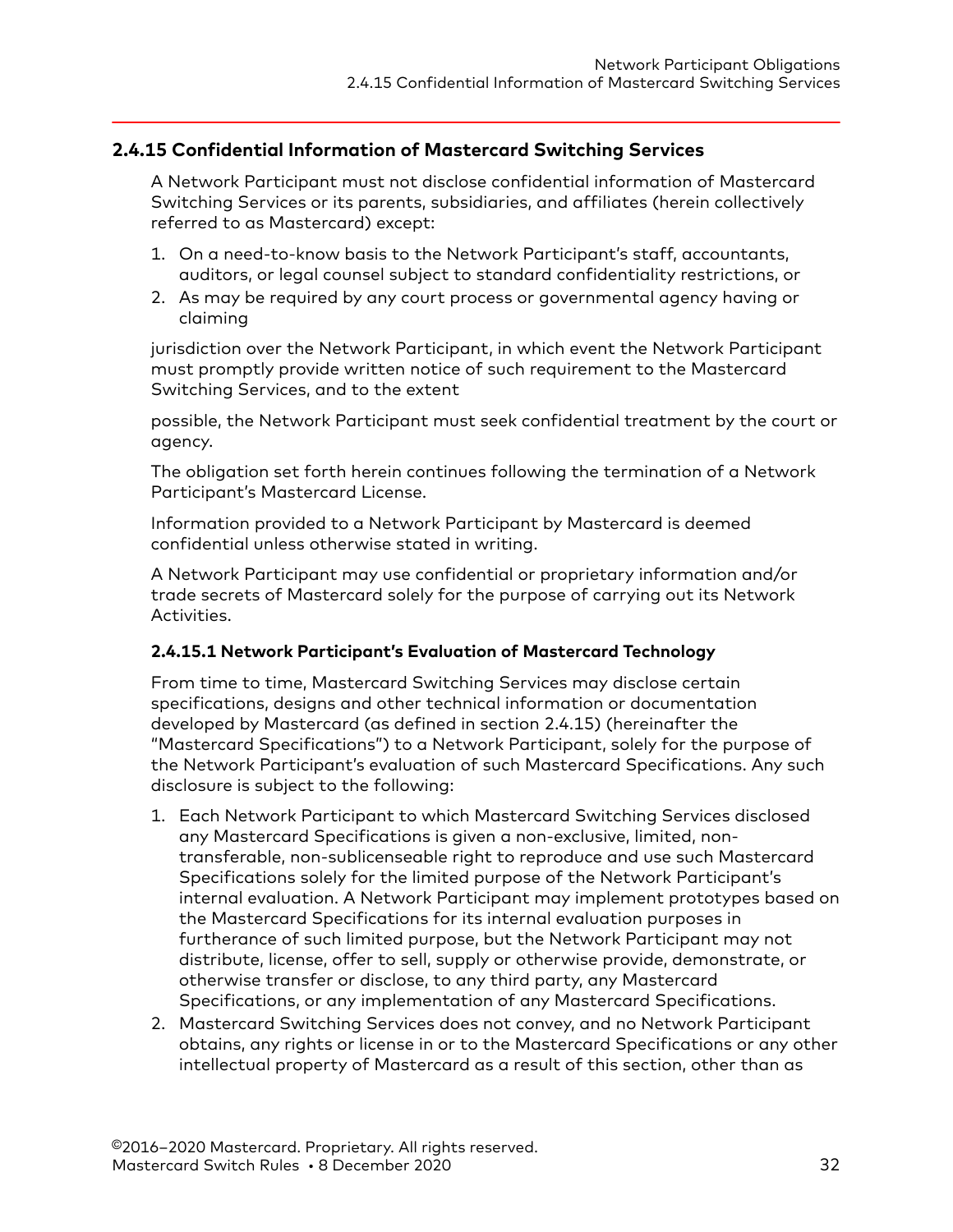<span id="page-32-0"></span>expressly set forth in this section. All rights not expressly granted to a Network Participant with respect to the Mastercard Specifications are retained by Mastercard.

- 3. Each Network Participant must treat the Mastercard Specifications and all implementations of the Mastercard Specifications as Confidential Information of Mastercard subject to section 2.4.15.
- 4. Notwithstanding any other Standard relating to a Network Participant's use of Service Providers, a Network Participants may not use any Service Providers in connection with the Network Participant's exercise of its rights under this section, without the express prior written consent of the Mastercard Switching Services, which consent may be withheld or conditioned on other terms and conditions, in Mastercard Switching Services' sole discretion.

# **2.5 Cooperation**

A Network Participant must fully cooperate with Mastercard Switching Services and all other Network Participants in the resolution of disputes.

A Network Participant, to the best of its ability, must provide requested investigative assistance to any other Network Participant.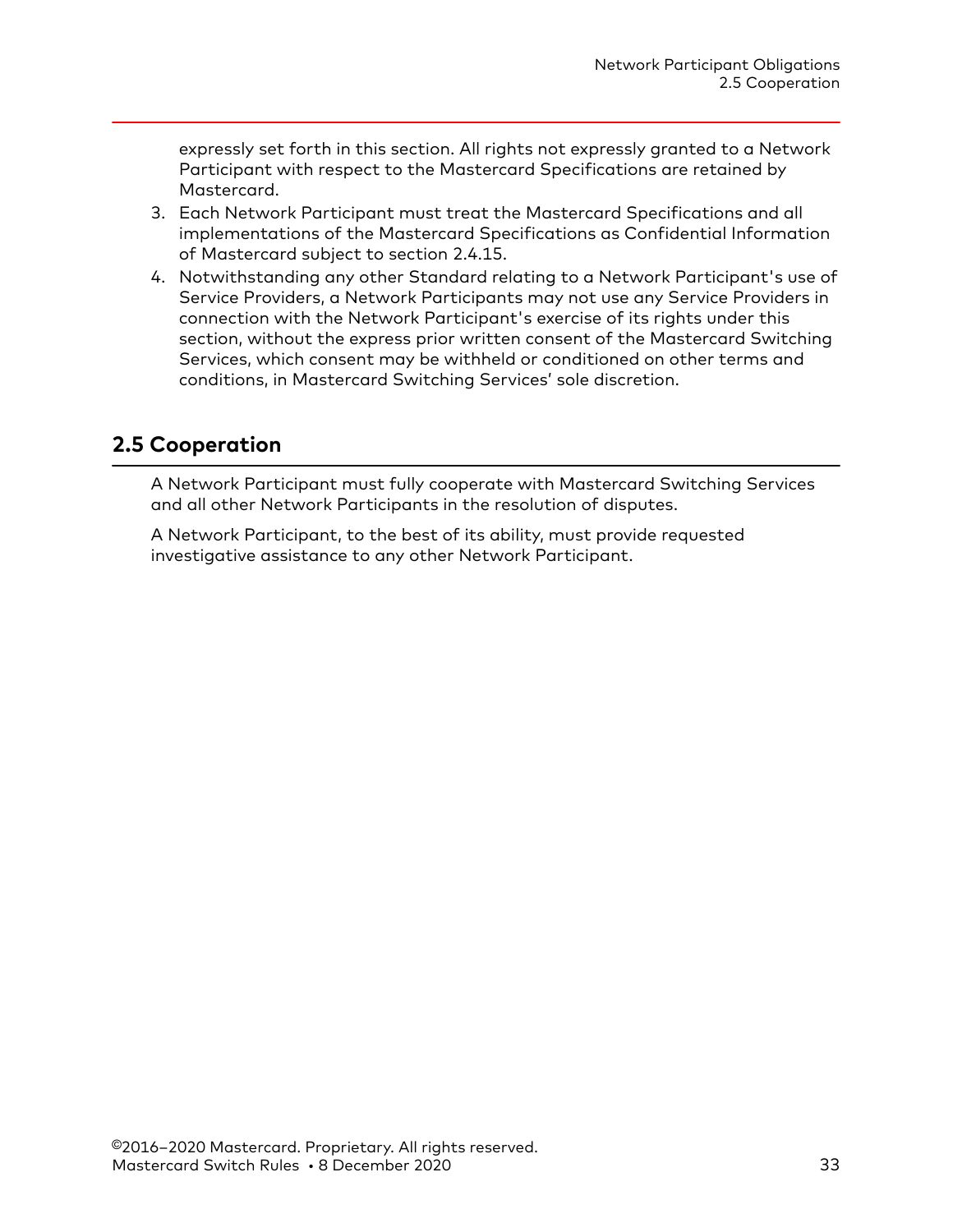# <span id="page-33-0"></span>**Chapter 3 Settlement and Related Obligations**

*This section describes the settlement and related obligations.*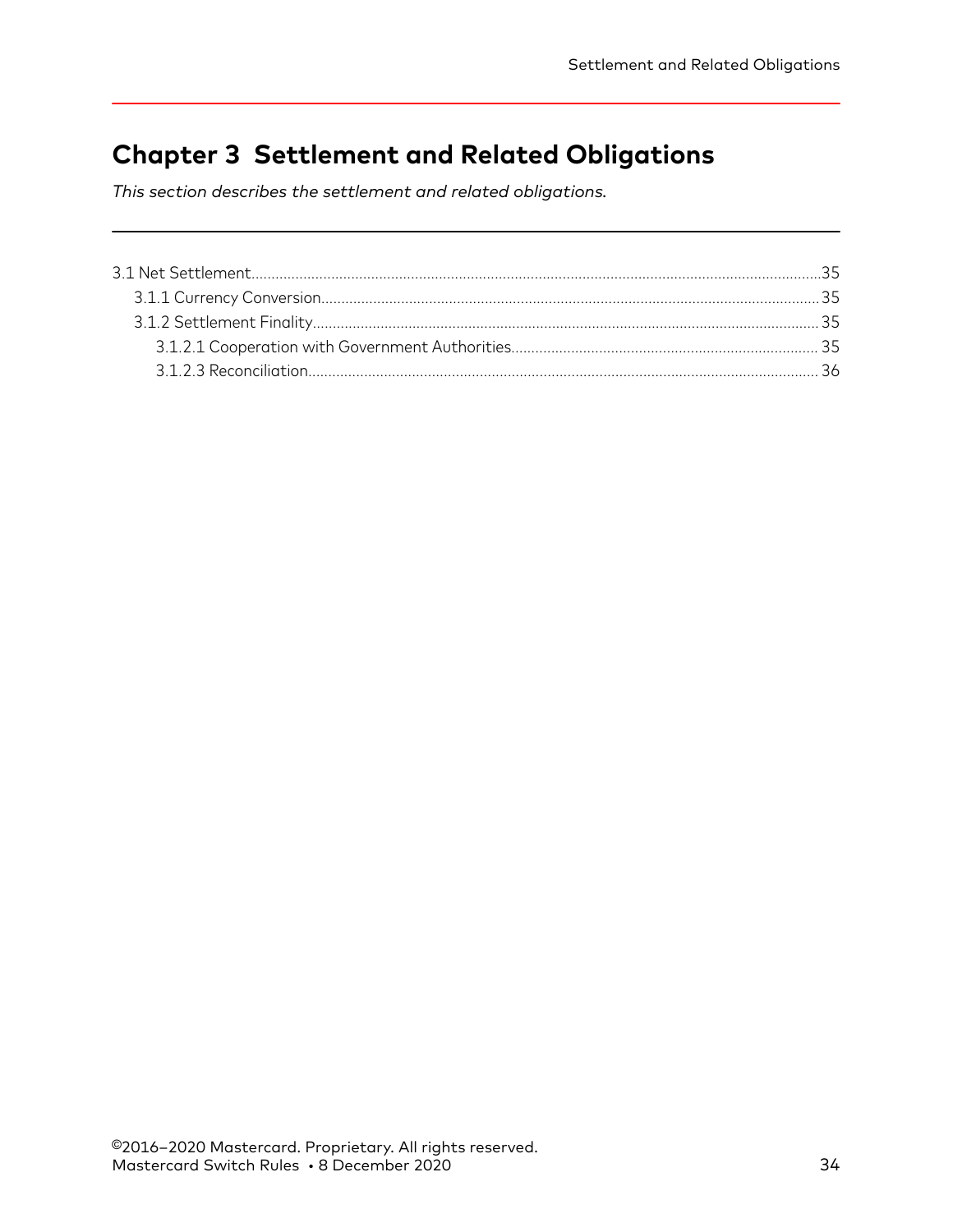# <span id="page-34-0"></span>**3.1 Net Settlement**

A Network Participant that uses the Network for clearing of Transactions is required to net settle in accordance with the settlement Standards. However, an Acquirer and an Issuer may, with respect to a particular Transaction, agree to settle directly between themselves pursuant to a bilateral agreement.

Standards describing net settlement and bilateral agreement rights and obligations are set forth in the *Settlement Manual*.

#### **3.1.1 Currency Conversion**

Mastercard Switching Services converts Transactions processed through use of the Network into the applicable settlement currency. The Acquirer must submit each Transaction in the currency in which it occurred.

If two Network Participants elect not to settle a Transaction by using the Network and instead elect to settle directly between themselves in accordance with a bilateral agreement, any Transaction currency that Mastercard Switching Services supports is acceptable for settlement.

#### **3.1.2 Settlement Finality**

Mastercard Switching Services determines the net obligations of the Network Participants under the Standards. Network Participants' net obligations are calculated by Mastercard Switching Services's proprietary small value clearing systems and are based upon accepted financial messages submitted by the Network Participants to the Network.

Financial messages are considered irrevocable, by Network Participants, upon completion of the clearing system cutoff. However, in accordance with the Standards, Network Participants may submit a separate financial message to offset a previously submitted financial message.

Mastercard Switching Services subsequently creates instructions, reflecting the Network Participants' end-of-day net obligations, which result in the assumption or discharge of payment obligations between Network Participants. These instructions are effected by Network Participants and the settlement agents of Mastercard Switching Services. Settlement finality of the transfer order is determined by the rules of the national payment system in which the funds transfer is executed.

#### **3.1.2.1 Cooperation with Government Authorities**

Each Network Participant agrees and acknowledges that, for the purposes of administering the Network, Mastercard Switching Services may from time to time co-operate (by sharing of information or otherwise) with:

- 1. The European Central Bank ("ECB");
- 2. The National Bank of Belgium ("NBB"); and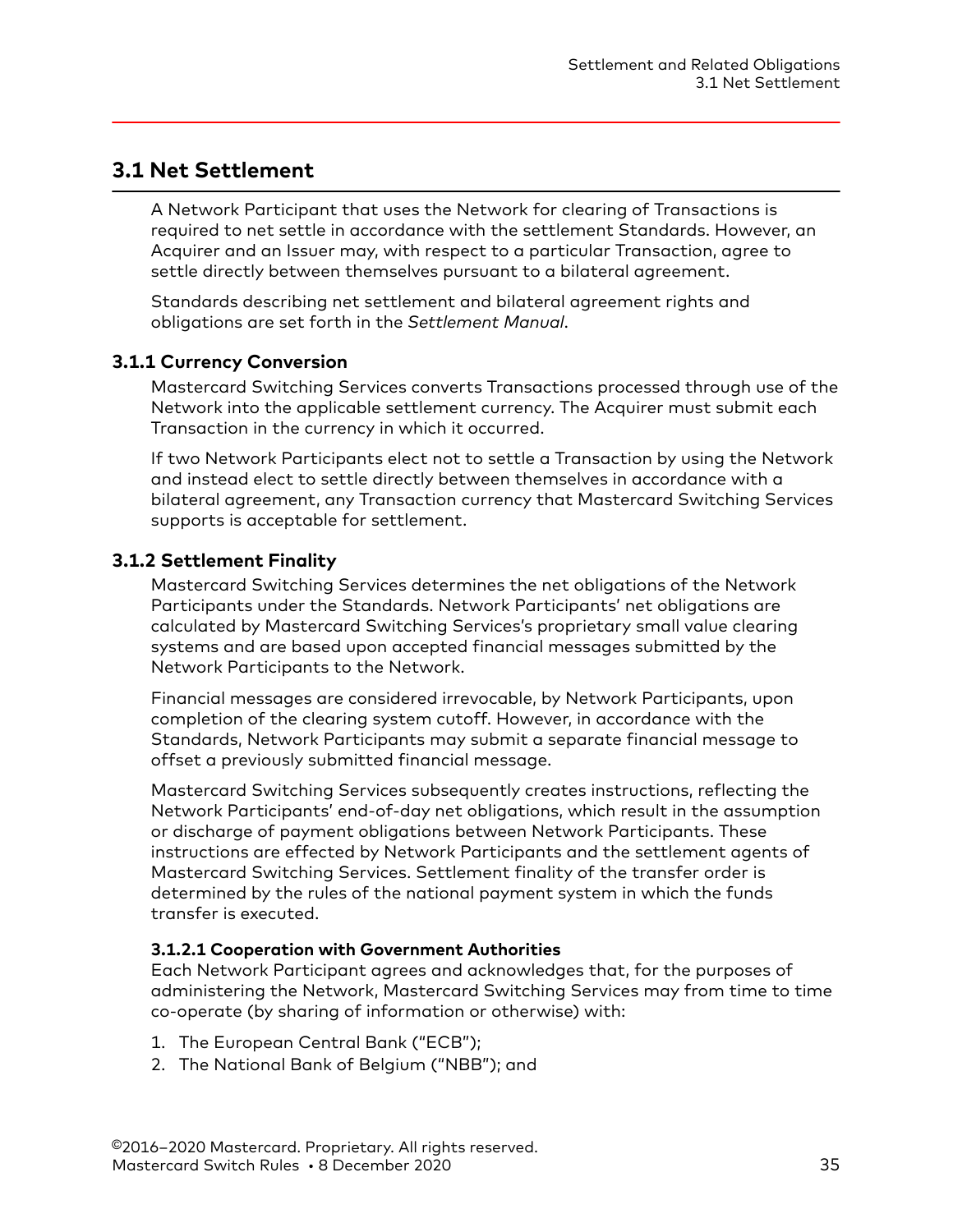<span id="page-35-0"></span>3. Any authority, body or person having responsibility for any matter arising out of, or connected with, the default of a Network Participant.

#### **3.1.2.3 Reconciliation**

It is the responsibility of each Network Participant to reconcile the totals and Transactions provided by the Network to its own internal records on a daily basis.

For more information on reconciliation, refer to the *GCMS Reference Manual*.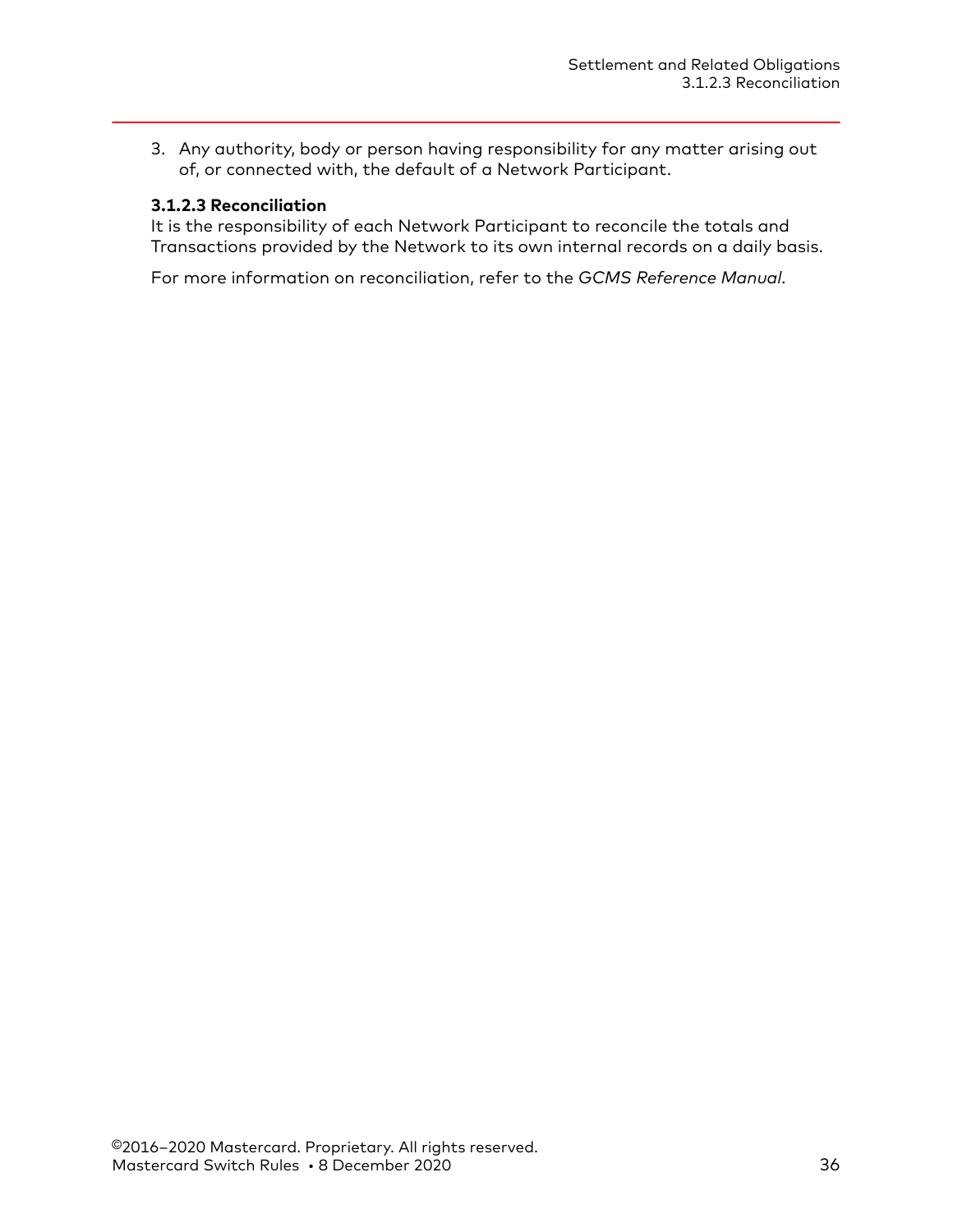# **Chapter 4 Connecting to the Network and Authorization Routing**

*This section describes connecting to the network and authorization routing.*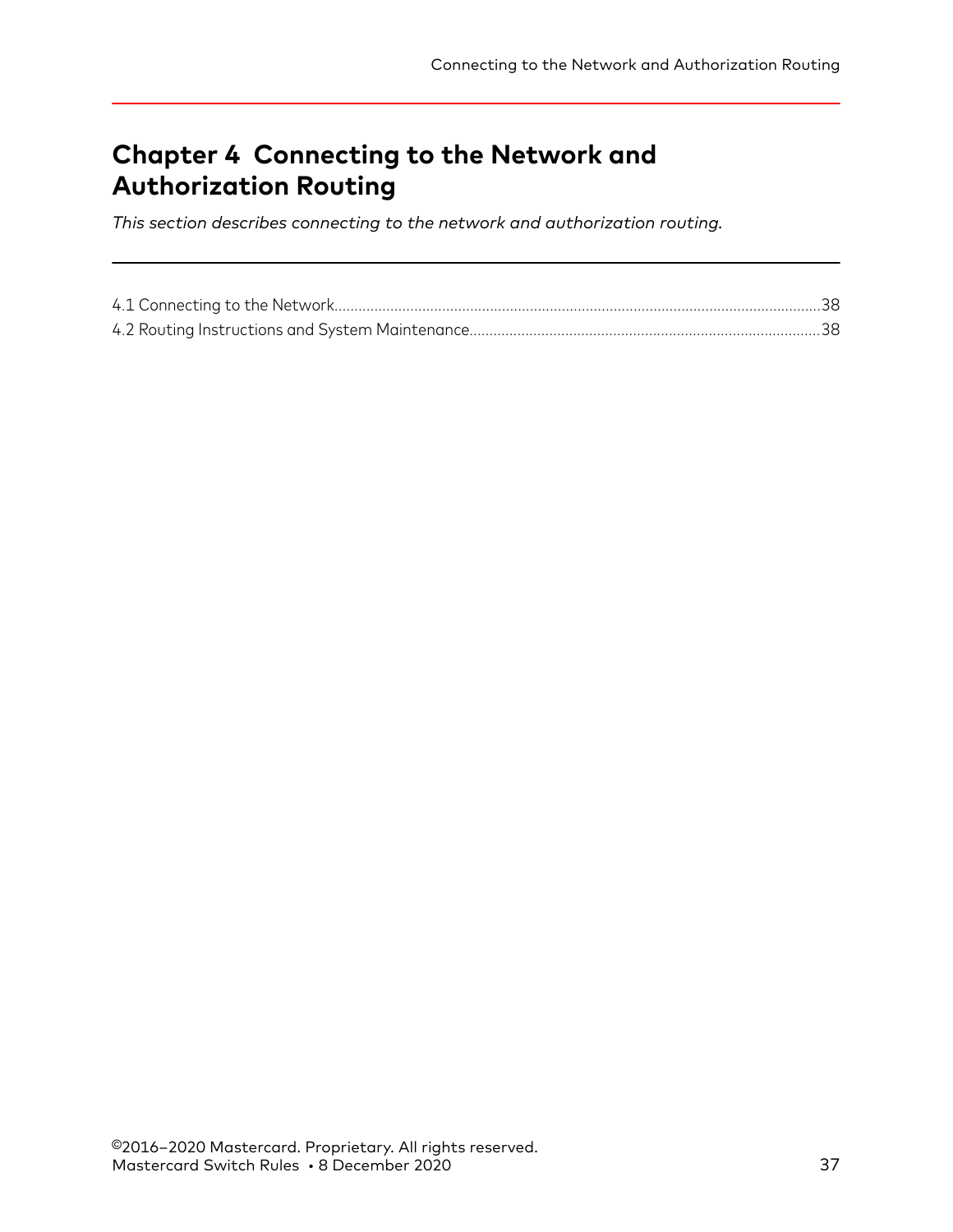# <span id="page-37-0"></span>**4.1 Connecting to the Network**

Before switching Transactions and on an ongoing basis thereafter, the Network Participant must perform testing and obtain any necessary certifications of its equipment, procedures, and Network connections as may be required by Mastercard Switching Services to ensure compatibility with its technical specifications then in effect.

Each Network Participant must establish and maintain, at its own expense, a data processing facility that is capable of receiving, storing, switching, and communicating any Transaction sent to or received from the Network, and may connect at least one data processing facility directly to the Network. Such facility may be established and maintained by the Network Participant's parent, its wholly-owned subsidiary, or an entity that is wholly owned, directly or indirectly, by the Network Participant's parent, or with the prior written agreement of Mastercard Switching Services, by the Network Participant's designated third party agent.

# **4.2 Routing Instructions and System Maintenance**

Each Network Participant must:

- 1. Submit to Mastercard Switching Services completed institution routing table (IRT) and institution definition file (IDF) input documents no later than five business days prior to the requested effective date of live switching via the Network.
- 2. Notify Mastercard Switching Services of any routing updates at least five business days before the effective date of the change. Expedited maintenance may be performed within two business days of such notice.
- 3. Notify Mastercard Switching Services of any scheduled downtime at least 24 hours in advance.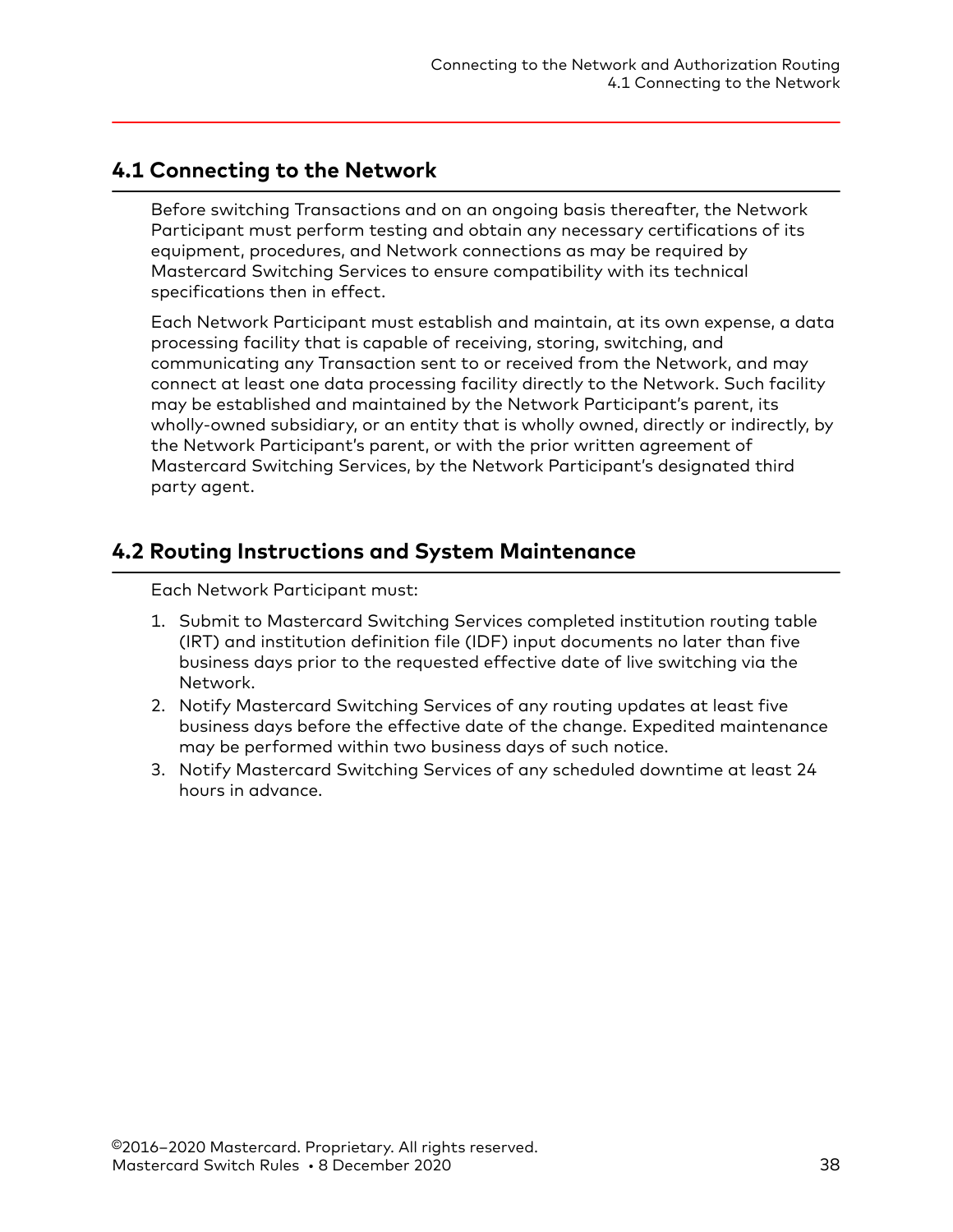# **Chapter 5 Mastercard Scheme-Specific Requirements**

*This section describes the requirements for Mastercard scheme-specific information.*

| 5.3 Authorization Routing-Maestro POS, ATM Terminal, and PIN-based In-Branch Terminal |  |
|---------------------------------------------------------------------------------------|--|
|                                                                                       |  |
|                                                                                       |  |
|                                                                                       |  |
|                                                                                       |  |
|                                                                                       |  |
|                                                                                       |  |
|                                                                                       |  |
|                                                                                       |  |
|                                                                                       |  |
|                                                                                       |  |
|                                                                                       |  |
|                                                                                       |  |
|                                                                                       |  |
|                                                                                       |  |
|                                                                                       |  |
|                                                                                       |  |
|                                                                                       |  |
| 5.5.2.1 Authorization of Lodging, Cruise Line, and Vehicle Rental Transactions 46     |  |
|                                                                                       |  |
|                                                                                       |  |
| 5.5.3 POS and Mastercard Manual Cash Disbursement Receipt Requirements 46             |  |
|                                                                                       |  |
|                                                                                       |  |
|                                                                                       |  |
|                                                                                       |  |
|                                                                                       |  |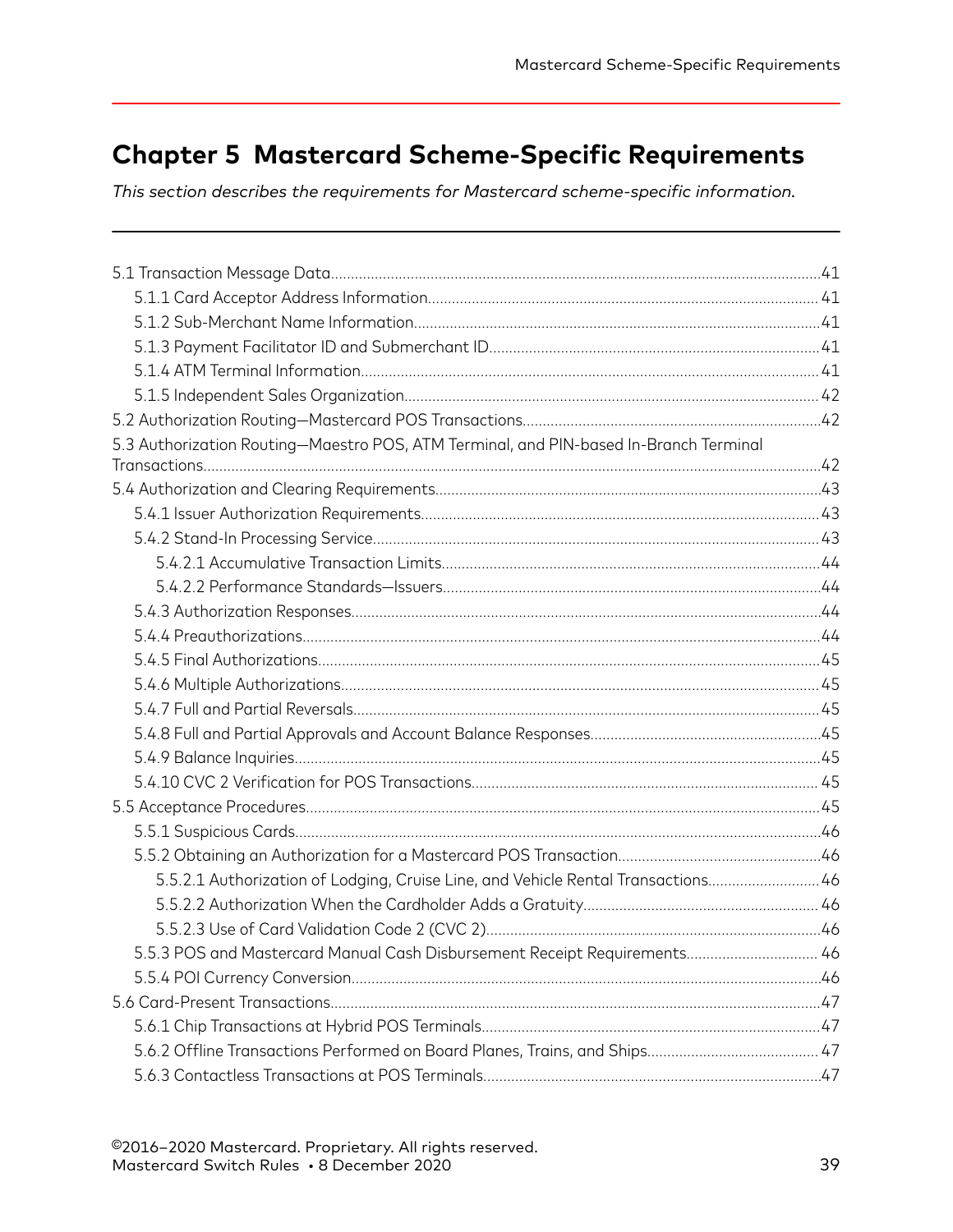| 5.7.3 Installment Billing for Domestic Transactions-Participating Countries Only 49 |  |
|-------------------------------------------------------------------------------------|--|
|                                                                                     |  |
|                                                                                     |  |
|                                                                                     |  |
|                                                                                     |  |
|                                                                                     |  |
|                                                                                     |  |
|                                                                                     |  |
|                                                                                     |  |
|                                                                                     |  |
|                                                                                     |  |
|                                                                                     |  |
|                                                                                     |  |
|                                                                                     |  |
|                                                                                     |  |
|                                                                                     |  |
|                                                                                     |  |
|                                                                                     |  |
| 5.10.6.1 Digital Secure Remote Payment Transactions Containing Chip Data 62         |  |
| 5.10.6.2 Digital Secure Remote Payment Transactions Containing UCAF Data 63         |  |
| 5.10.6.3 Partial Shipments Following Digital Secure Remote Payment Transactions 65  |  |
|                                                                                     |  |
|                                                                                     |  |
|                                                                                     |  |
|                                                                                     |  |
|                                                                                     |  |
|                                                                                     |  |
|                                                                                     |  |
| 5.11.1.5 CAT Level 9: Mobile POS (MPOS) Acceptance Device Transactions (CAT 9) 68   |  |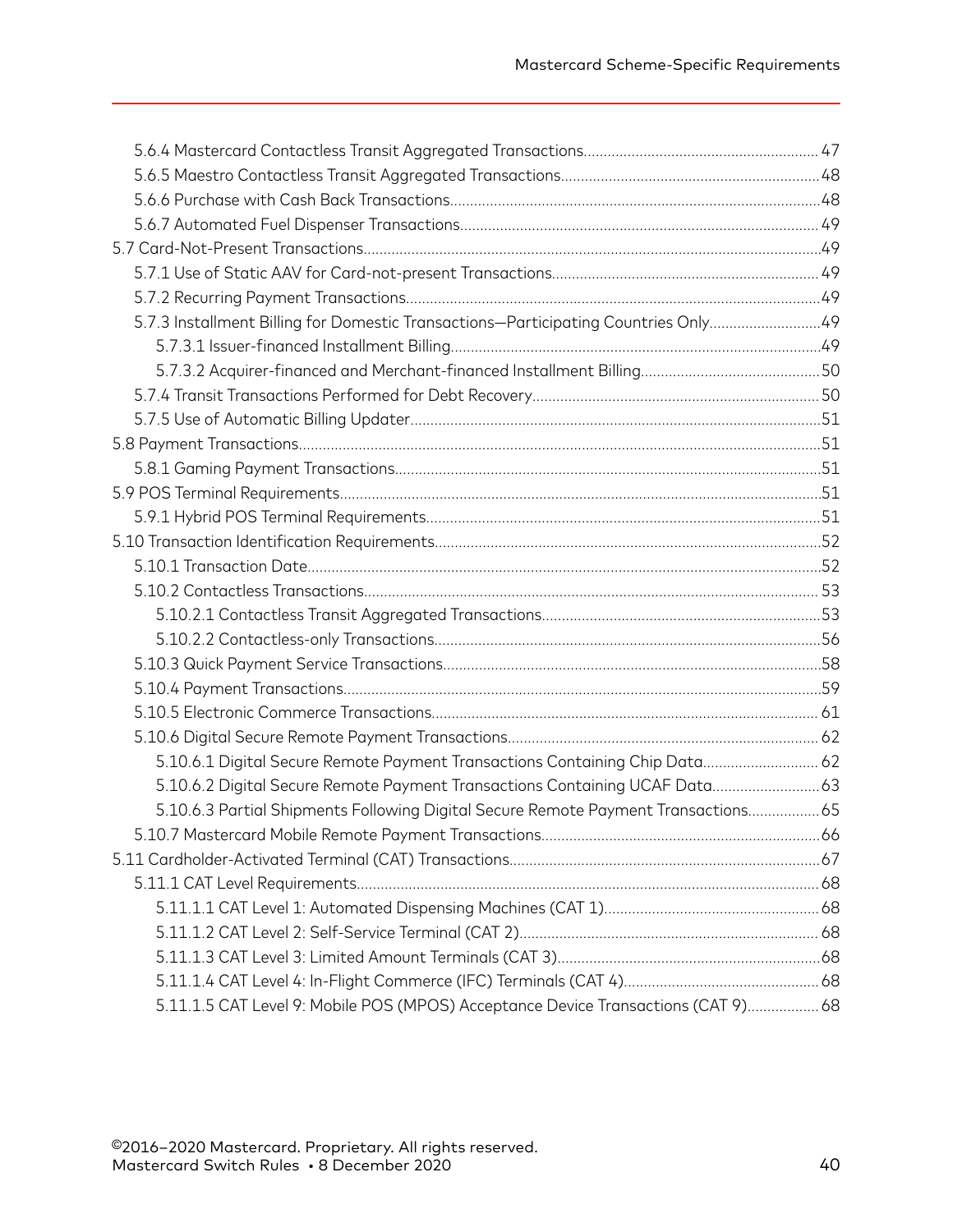# <span id="page-40-0"></span>**5.1 Transaction Message Data**

This topic describes specifications relating to transaction message data.

#### **5.1.1 Card Acceptor Address Information**

The Acquirer must transmit the generally accepted location, city, and country of the Terminal or website in DE 43, substantially the same as it appears on any Transaction receipt provided.

### **5.1.2 Sub-Merchant Name Information**

The Acquirer must ensure that a Transaction conducted by a Submerchant includes the names of both the Payment Facilitator and the Submerchant in DE 43 (Card Acceptor Name/Location), subfield 1 (Card Acceptor Name).

The Payment Facilitator name, in full or in abbreviated form, must be three, seven, or 12 characters in length, followed by "\*" and the Submerchant name.

### **5.1.3 Payment Facilitator ID and Submerchant ID**

An Acquirer that uses a Payment Facilitator must populate the Payment Facilitator field with a Payment Facilitator (PF) ID in all Transaction messages as follows. The PF ID must match the Company ID provided during Payment Facilitator registration or will be provided directly by the Corporation.

- 1. DE 48 (Additional Data—Private Use), subelement 37 (Additional Merchant Data), subfield 1 (Payment Facilitator ID) of Authorization Request/0100 messages; and
- 2. PDS 0208 (Additional Merchant Data), subfield 1 (Payment Facilitator ID) of First Presentment/1240 messages.

An Acquirer that uses a Payment Facilitator must populate the Submerchant field with a Submerchant ID in all Transaction messages as follows. The Submerchant ID must match the Submerchant ID supplied by the Acquirer or Payment Facilitator.

- 1. DE 48 (Additional Data—Private Use), subelement 37 (Additional Merchant Data), subfield 3 (Submerchant ID) of Authorization Request/0100 messages; and
- 2. PDS 0208 (Additional Merchant Data), subfield 2 (Submerchant ID) of First Presentment/1240 messages.

### **5.1.4 ATM Terminal Information**

The Acquirer of an ATM Transaction must transmit the ATM owner name and ATM location address in DE 43 and the unique ATM Terminal identification information in DE 41 (Card Acceptor Terminal ID) of each Transaction message.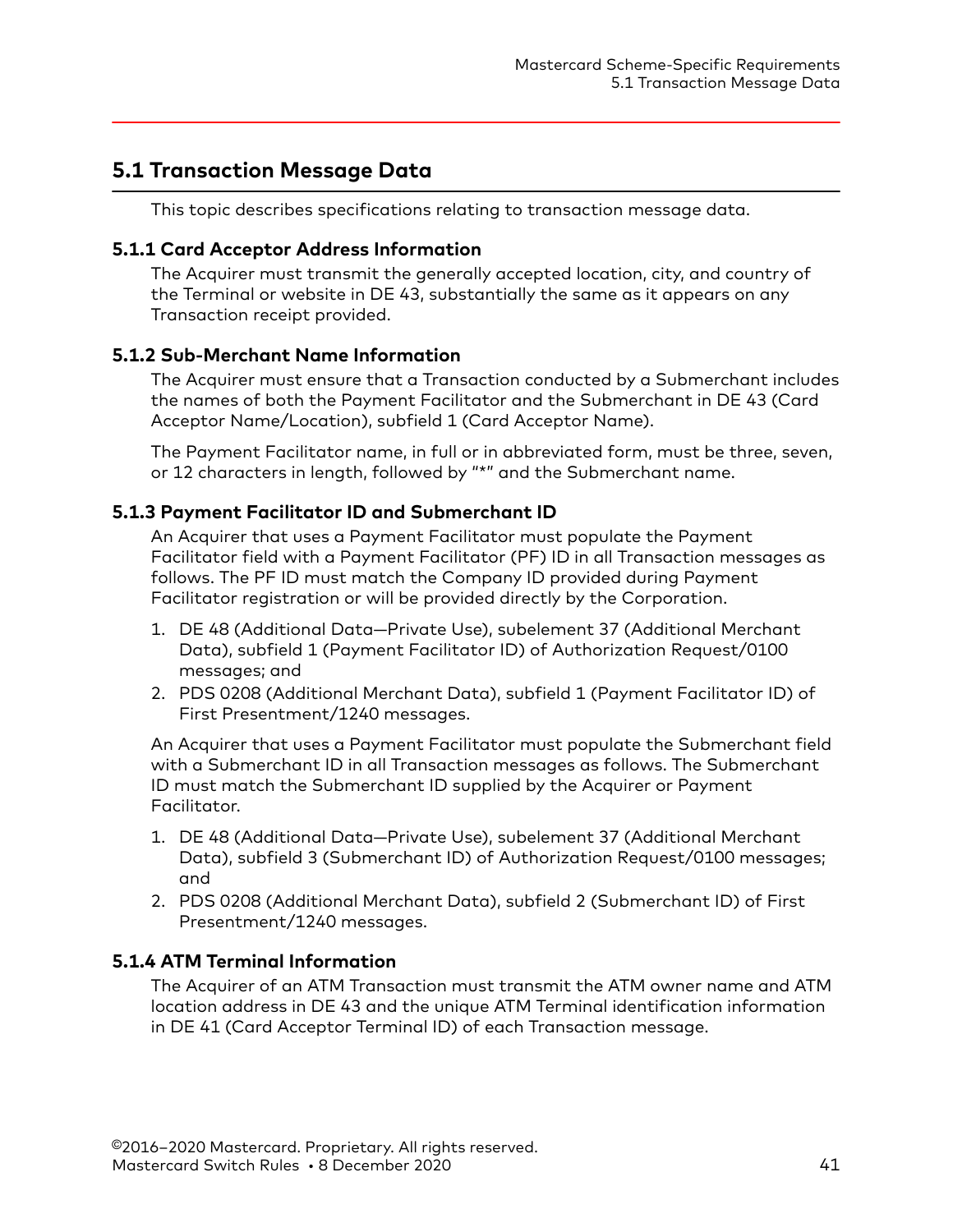<span id="page-41-0"></span>An Acquirer and any Service Provider performing ATM Transaction switching services must also identify itself using a unique number, which is assigned by the Network.

### **5.1.5 Independent Sales Organization**

An Acquirer that uses an Independent Sales Organization (ISO) must populate the ISO field with an ISO identification number (ID) in all Transaction messages arising from a Merchant, Submerchant, or ATM owner receiving or otherwise benefiting from the Program Service performed by that ISO.

The ISO ID must match the Company ID provided during ISO registration, and which may be found in the Business Administration tool via Mastercard Connect.

The ISO identifier must appear in the following fields:

- DE 48 (Additional Data—Private Use), subelement 37 (Additional Merchant Data), subfield 2 (Independent Sales Organization ID) of Authorization Request/0100 messages; and
- PDS 0209 (Independent Sales Organization ID) of First Presentment/1240 messages.

# **5.2 Authorization Routing—Mastercard POS Transactions**

On an ongoing basis, an Acquirer of Mastercard POS Transactions must recognize all active Mastercard bank identification numbers (BINs) for purposes of obtaining Transaction authorizations, and obtain such authorizations on behalf of each of its Merchants as the Standards require.

If the Acquirer uses Account range files provided by Mastercard Switching Services for this purpose, such files must be loaded and functioning on the Acquirer's host system and available to its Merchants for use within six calendar days from the date that each updated file is distributed. Upon receipt of an updated Account range file from Mastercard Switching Services, an Acquirer must confirm via an acknowledgment file that it updated its host systems accordingly. Alternatively, the Acquirer may submit all authorization requests containing an Account number with a BIN in the 510000 to 559999 range to the Network for routing to the Issuer.

# **5.3 Authorization Routing—Maestro POS, ATM Terminal, and PINbased In-Branch Terminal Transactions**

An Acquirer of Maestro POS Transactions, ATM Transactions, and/or Manual Cash Disbursement Transactions occurring at PIN-based In-Branch Terminals may default route to the Network any such Transaction not belonging to its proprietary network. The Network determines whether or not the Transaction is being performed by a Cardholder.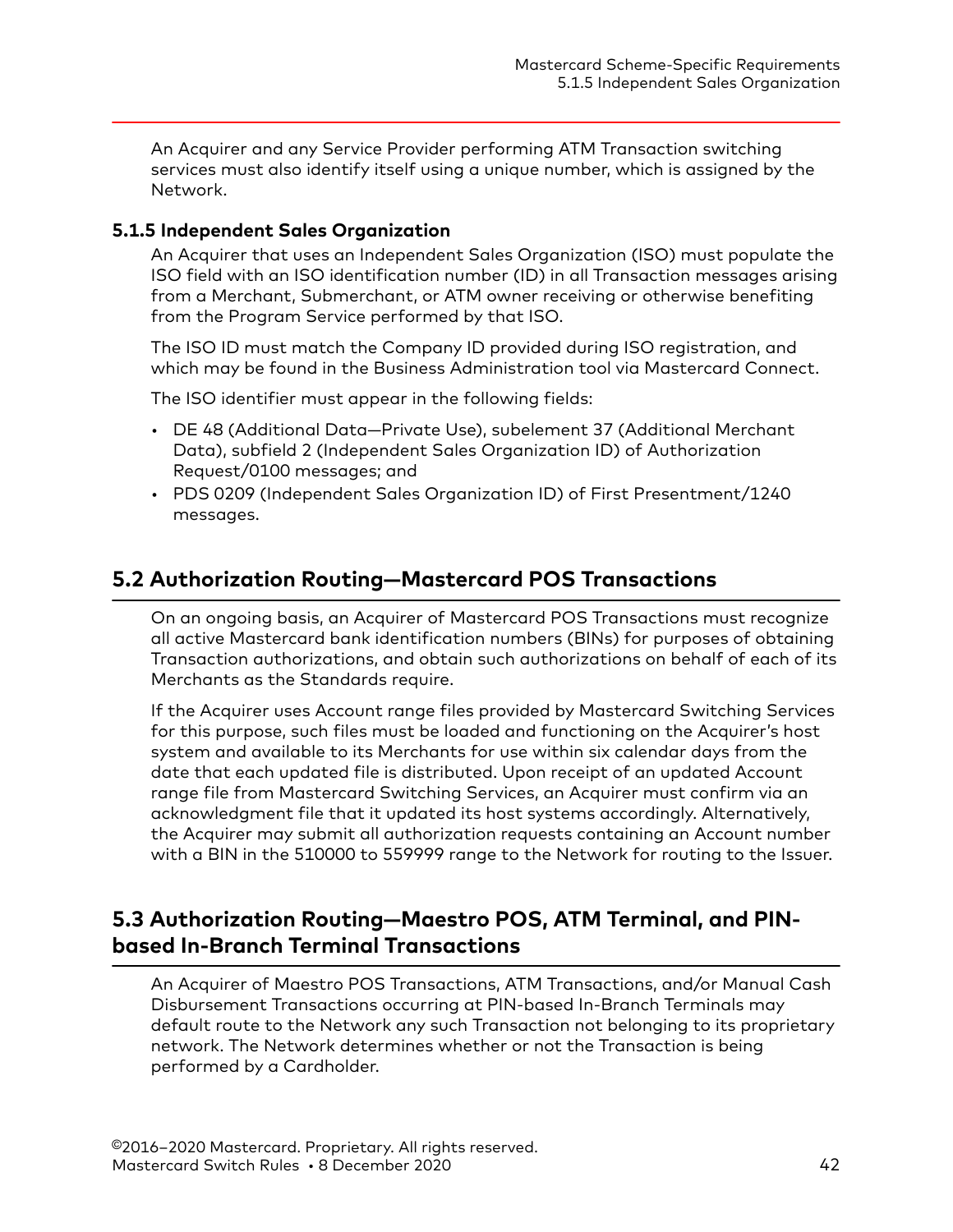<span id="page-42-0"></span>The Acquirer must ensure that the files are loaded and functioning on its host systems and available to its Merchants, ATM Terminals, and PIN-based In-Branch Terminals for use within six calendar days from the date that each updated file is distributed. Upon receipt of an updated file, the Acquirer must confirm to Mastercard Switching Services via an acknowledgment file that it has updated its host systems accordingly.

# **5.4 Authorization and Clearing Requirements**

This topic describes the authorization and clearing requirements.

#### **5.4.1 Issuer Authorization Requirements**

In the event that an Issuer chooses not to offer a particular Transaction message type to its Cardholders, the Issuer must provide a value of 57 indicating "transaction not permitted to issuer/cardholder" in DE 39 (Response Code) of the online authorization message.

### **5.4.2 Stand-In Processing Service**

This Rule does not apply to an Issuer in the Europe Region if on or before 17 September 2008, the Issuer commenced its use of an alternative on-behalf authorization service that meets Mastercard Switching Services' performance standards as set forth in section 5.4.1.2 Performance Standards—Issuers of these Rules.

An Issuer is liable for all Transactions authorized (with or without PIN validation) using the Stand-In Processing Service, provided that the Network correctly uses the Stand-In Parameters defined by Mastercard Switching Services or the Issuer. The Issuer may establish Stand-In Processing Service PIN validation at its option.

For all of its Mastercard Card Programs, an Issuer must use the Stand-In Processing Service. Stand-In Investigation Service is now obsolete and replaced with Stand-In User Interface located in the Fraud Center. Stand-In Parameters for Mastercard (including Debit Mastercard) Card Programs must be set at or above Mastercard Switching Services' default limits.

In the event that fraudulent activity is detected with respect to a Mastercard BIN or BIN range, Mastercard Switching Services, in its sole discretion and judgment, may take such action as it deems necessary or appropriate to safeguard its goodwill and reputation.

Such action may include, by way of example and not limitation, declining some or all Transaction authorization requests received by the Stand-in Processing Service relating to the use of Cards issued under such BIN or BIN range.

For all of its Maestro and Cirrus Card Programs, an Issuer must use the Stand-In Processing Service. This requirement does not apply if the Issuer commenced its use of an alternative on-behalf authorization service before 1 December 2003 and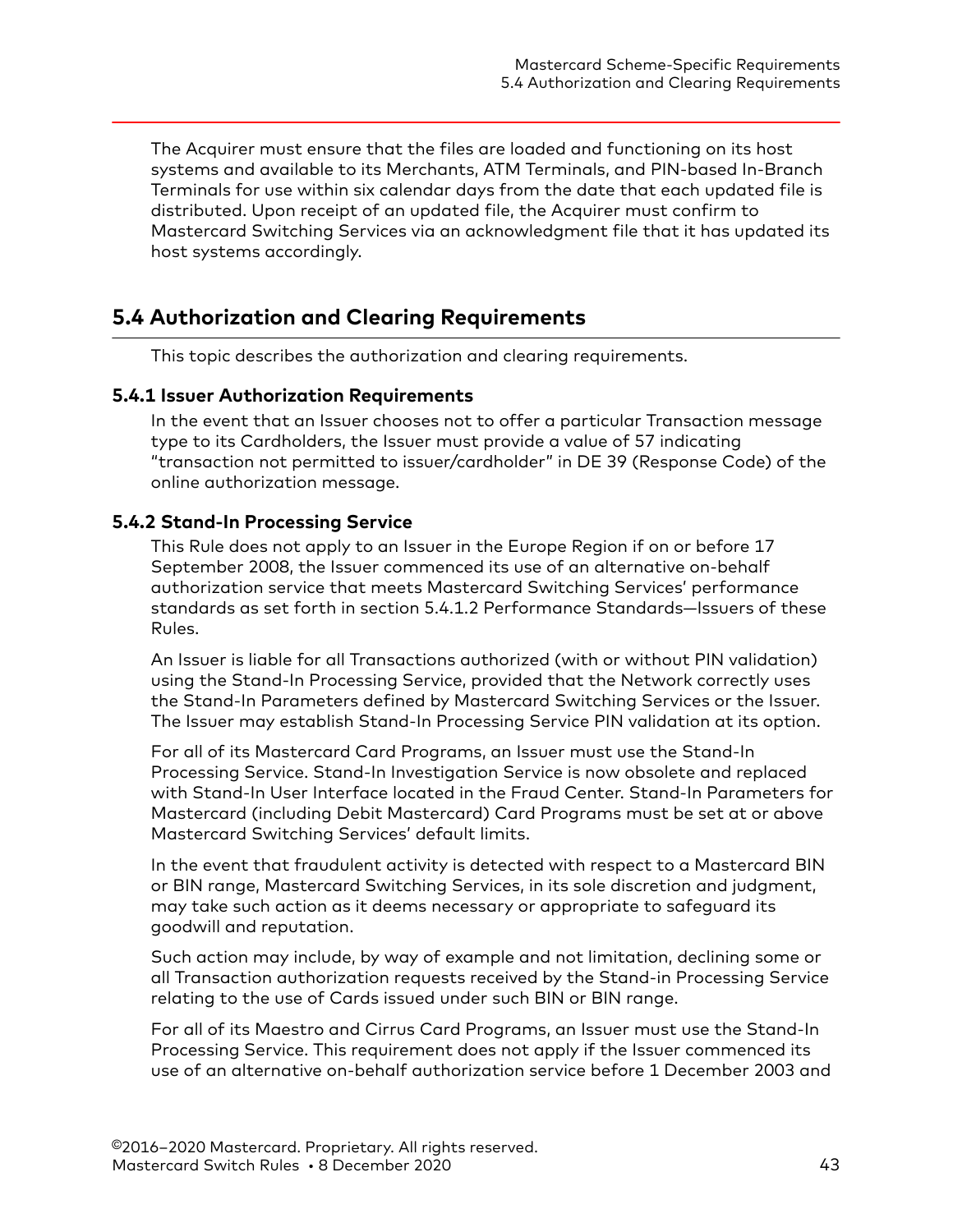<span id="page-43-0"></span>such service meets Mastercard Switching Services' performance standards as set forth in section 5.4.2.2 Performance Standards—Issuers of these Rules.

Stand-In Parameters for Maestro and Cirrus Card Programs must be set at or above Mastercard Switching Services' default limits. An Issuer may employ a blocking service that declines all Transaction authorization requests during Stand-In processing for inactive BINs or in situations where Stand-In processing does not apply for regulatory reasons.

#### **5.4.2.1 Accumulative Transaction Limits**

An Issuer at its option, may use daily Stand-In Processing Service Transaction limits ("accumulative limits") for a Card Program that are higher than the applicable default limits set by Mastercard Switching Services.

Refer to the *Stand-In Processing* Forms 041a (Brand Product Categories Addendum), 041f (Accumulative Global Parameters), and 041g (Transaction Category Code Global Parameters) for the minimum (default) daily accumulative Transaction processing limit applicable to a particular Card Program.

#### **5.4.2.2 Performance Standards—Issuers**

For all Transactions, an Issuer authorization failure rate that exceeds one percent for two months in any six-month period is deemed to be substandard performance.

The Issuer failure rate is not applied until after the Issuer's fourth calendar month of operation or upon the Issuer's processing of 5,000 Transactions in a calendar month, whichever occurs first. The Issuer failure rate is calculated by taking the sum of ISO 8583 response codes 31—issuer signed off, 82—time out at Issuer host, and 96—system malfunction, and dividing by the total number of Transactions processed through the Issuer connection to the Network.

#### **5.4.3 Authorization Responses**

An Acquirer must comply with the authorization response wait time requirements set forth in Chapter 4 of the *Authorization Manual*.

An Issuer must comply with the authorization response requirements set forth in "Routing Timer Values" in Chapter 5 of the *Authorization Manual*. If the Issuer's response is not received within the required time frame, then the Transaction will time out and be forwarded via the Stand-In Processing System or another alternate authorization provider as specified by the Issuer.

#### **5.4.4 Preauthorizations**

An authorization request is properly identified as a preauthorization when DE 61 (Point-of-Service [POS] Data), subfield 7 (POS Transaction Status) contains a value of 4.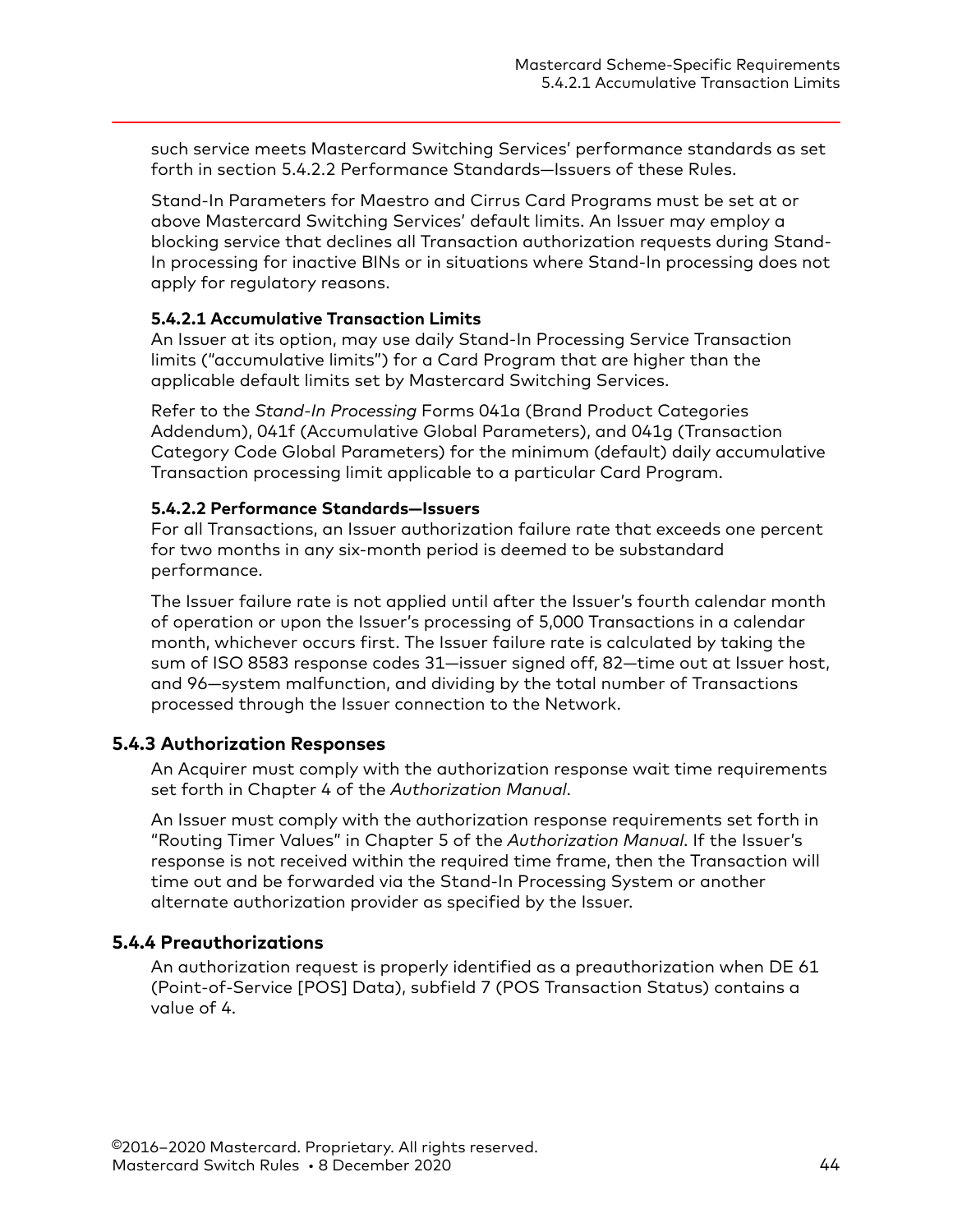### <span id="page-44-0"></span>**5.4.5 Final Authorizations**

An authorization request is properly identified as a final authorization when DE 61 (Point-of-Service [POS] Data), subfield 7 (POS Transaction Status) contains a value of 0 and DE 48 (Additional Data), subelement 61 (POS Data Extended Condition Codes), subfield 5 contains a value of 1.

## **5.4.6 Multiple Authorizations**

The Acquirer must use a unique identifier from the initial approved authorization of a Transaction in any additional authorizations requested in connection with the same Transaction, by populating DE 48, subelement 63 (Trace ID) of each additional authorization request with the DE 63 (Network Data), subfield 1 (Financial Network Code) and subfield 2 (Banknet Reference Number) and DE 15 (Date, Settlement) data from the initial approved Authorization Request Response/0110 message. This unique identifier must also be included in the Transaction clearing record.

## **5.4.7 Full and Partial Reversals**

An Acquirer must support reversals for the full amount of any authorized POS Transaction whenever the Acquirer host system is unable to communicate the authorization response to the POS Terminal.

### **5.4.8 Full and Partial Approvals and Account Balance Responses**

The attended POS Terminal must either display or print the available balance when the Issuer provides available balance information in DE 54 (Additional Amounts) of the authorization response message.

### **5.4.9 Balance Inquiries**

Balance inquiries are identified with a value of 30 in DE 3, subfield 1 of authorization messages.

# **5.4.10 CVC 2 Verification for POS Transactions**

An Issuer must not authorize a Mastercard POS Transaction identified as a mail order, phone order, or e-commerce Transaction if the CVC 2 transmitted by the Acquirer does not match the CVC 2 on file with the Issuer corresponding to the Mastercard Account in question (that is, DE 48, subelement 87 of the Authorization Request Responses/0110 message = "N").

# **5.5 Acceptance Procedures**

This topic describes requirements relating to acceptance procedures.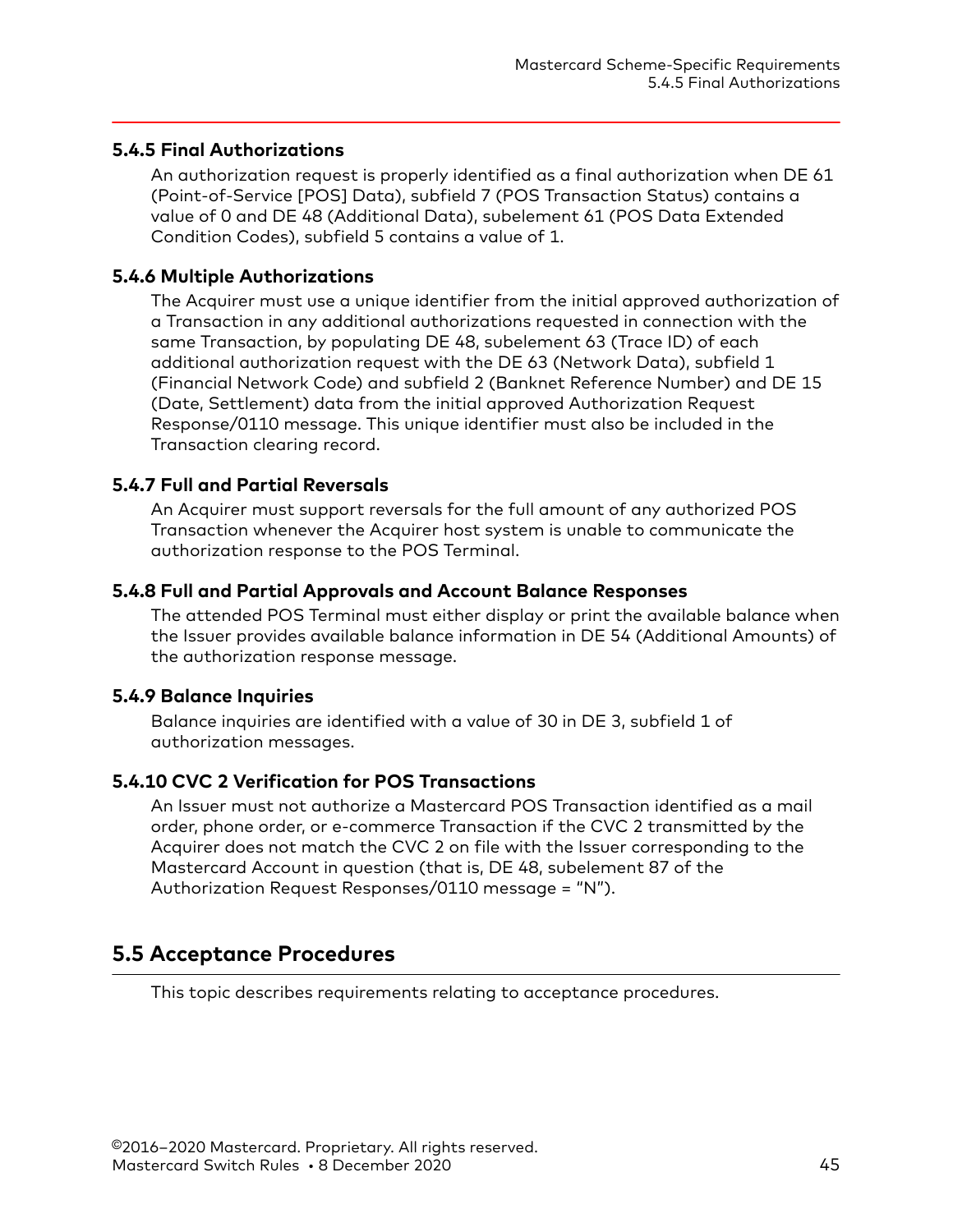## <span id="page-45-0"></span>**5.5.1 Suspicious Cards**

To report a suspicious Card to its Acquirer, the Merchant may include a value of 1 (Suspected fraud (merchant suspicious—code 10) in DE 61, subfield 8 (Transaction Security) of the authorization request message.

## **5.5.2 Obtaining an Authorization for a Mastercard POS Transaction**

#### **5.5.2.1 Authorization of Lodging, Cruise Line, and Vehicle Rental Transactions**

| If                                                                                                                                                                                                    | Then                                                                                                     |
|-------------------------------------------------------------------------------------------------------------------------------------------------------------------------------------------------------|----------------------------------------------------------------------------------------------------------|
| the Partial Approval Terminal Support<br>Indicator, and the authorization request<br>response message contains a value of 10<br>(Partial Approval) in DE 39 and a partial<br>approval amount in DE 6. | The authorization request message contains The Transaction amount may not exceed the<br>approved amount. |

#### **5.5.2.2 Authorization When the Cardholder Adds a Gratuity**

| If                                                                                                                                                                                                    | Then                                                                                                     |
|-------------------------------------------------------------------------------------------------------------------------------------------------------------------------------------------------------|----------------------------------------------------------------------------------------------------------|
| the Partial Approval Terminal Support<br>Indicator, and the authorization request<br>response message contains a value of 10<br>(Partial Approval) in DE 39 and a partial<br>approval amount in DE 6. | The authorization request message contains The Transaction amount may not exceed the<br>approved amount. |

### **5.5.2.3 Use of Card Validation Code 2 (CVC 2)**

All non-face-to-face gambling Transactions (MCC 7995) conducted with a Mastercard Card must include CVC 2 value in DE 48 (Additional Data—Private Use), subelement 92 of the Authorization Request/0100 message.

### **5.5.3 POS and Mastercard Manual Cash Disbursement Receipt Requirements**

The "doing business as" (DBA) Merchant name, city, state/province, and country, or the financial institution location as provided in DE 43 (Card Acceptor Name/ Location) must be included on a Transaction receipt.

# **5.5.4 POI Currency Conversion**

The currency chosen by the Cardholder must be indicated as the Transaction currency in DE 49 of Transaction messages.

The POI currency conversion indicator and pre-conversion currency and amount must be provided in DE 54 of First Presentment/1240 messages.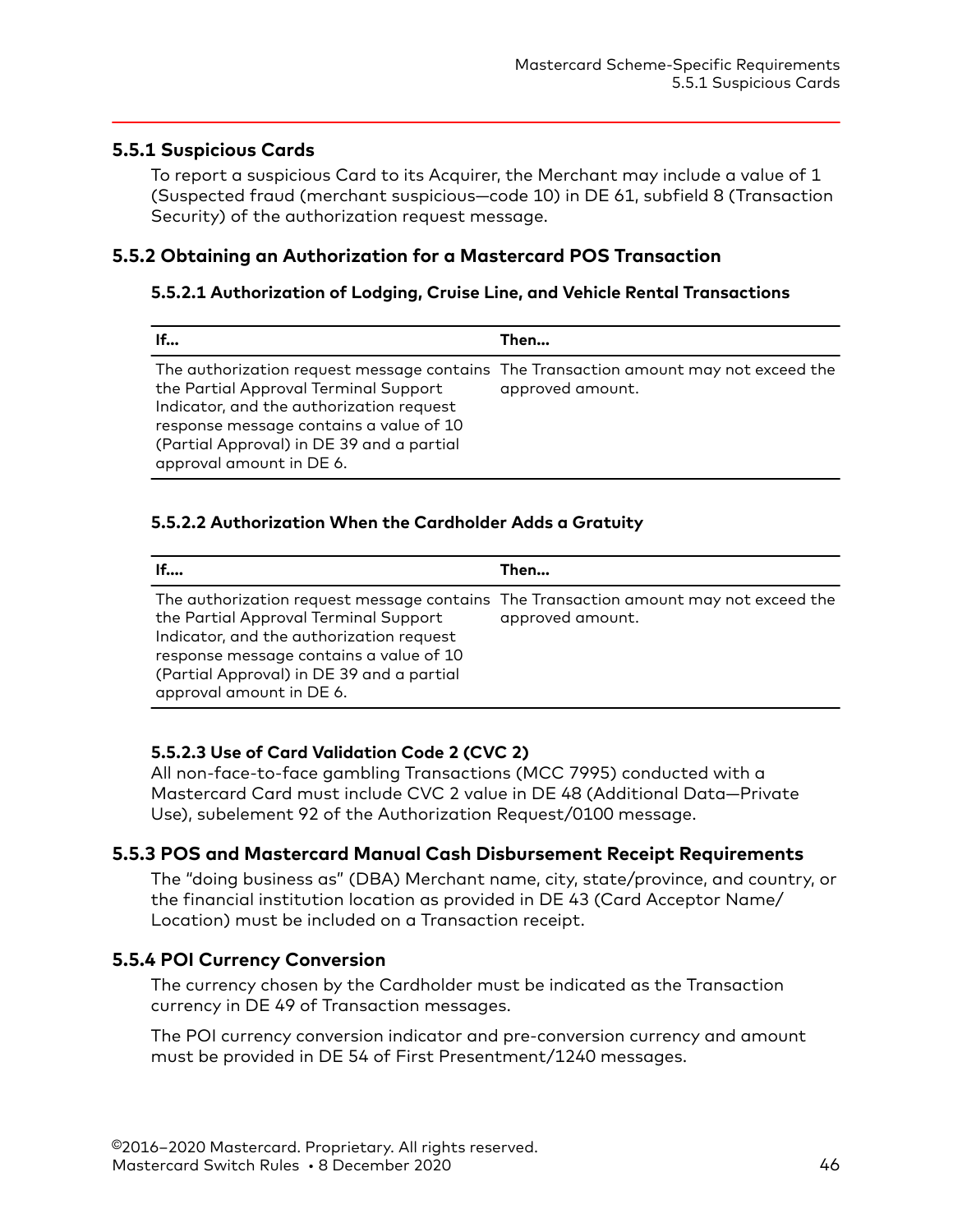# <span id="page-46-0"></span>**5.6 Card-Present Transactions**

This topic describes specifications relating to card-present transactions.

## **5.6.1 Chip Transactions at Hybrid POS Terminals**

The Acquirer must send the EMV chip data in DE 55 (Integrated Circuit Card [ICC] System-Related Data) of the Authorization Request/0100 message and in DE 55 of the First Presentment/1240 message. A value of 2 or 6 must also be present in position 1 of the three-digit service code in DE 35 (Track 2 Data) of the Authorization Request/0100 message.

## **5.6.2 Offline Transactions Performed on Board Planes, Trains, and Ships**

If applicable, the Acquirer must provide in the First Presentment/1240 message:

- 1. The value of F (Offline Chip) in DE 22 (Point of Service Entry Mode), subfield 7 (Card Data Input Mode).
- 2. The Application Authentication Cryptogram (AAC) in DE 55.

## **5.6.3 Contactless Transactions at POS Terminals**

If a Maestro Card that also bears a domestic debit brand mark is used in a Contactless Transaction and the domestic debit brand does not support contactless payment functionality, the Transaction must be identified in all Transaction messages as a Maestro Contactless Transaction and all Rules regarding such Transactions apply to the Transaction.

If processed by means of the Network, the Maestro Contactless Transaction is identified by the following data elements:

- 1. In authorization:
	- a. DE 22 (POS entry mode), subfield 1 (POS Terminal PAN Entry Mode) must contain the value of "7" to indicate PAN auto-entry via contactless M/Chip, and
	- b. DE 61 (POS Data), subfield 11 (POS Card Data Terminal Input Capability) must contain the value of "3" to indicate contactless M/Chip.
- 2. In clearing:
	- a. DE 22 (POS entry mode), subfield 1 (Terminal Data: Card Data Input Capability) must contain the value of "M" to indicate PAN auto-entry via contactless M/Chip, and
	- b. DE 22 (POS data), subfield 7 (Card Data: Input Mode) must contain the value of "M" to indicate PAN auto-entry via contactless M/Chip.

### **5.6.4 Mastercard Contactless Transit Aggregated Transactions**

A Mastercard Contactless transit aggregated Transaction occurs when the transit Merchant's Acquirer generates a First Presentment/1240 message combining one or more contactless taps performed with one Mastercard Account at one transit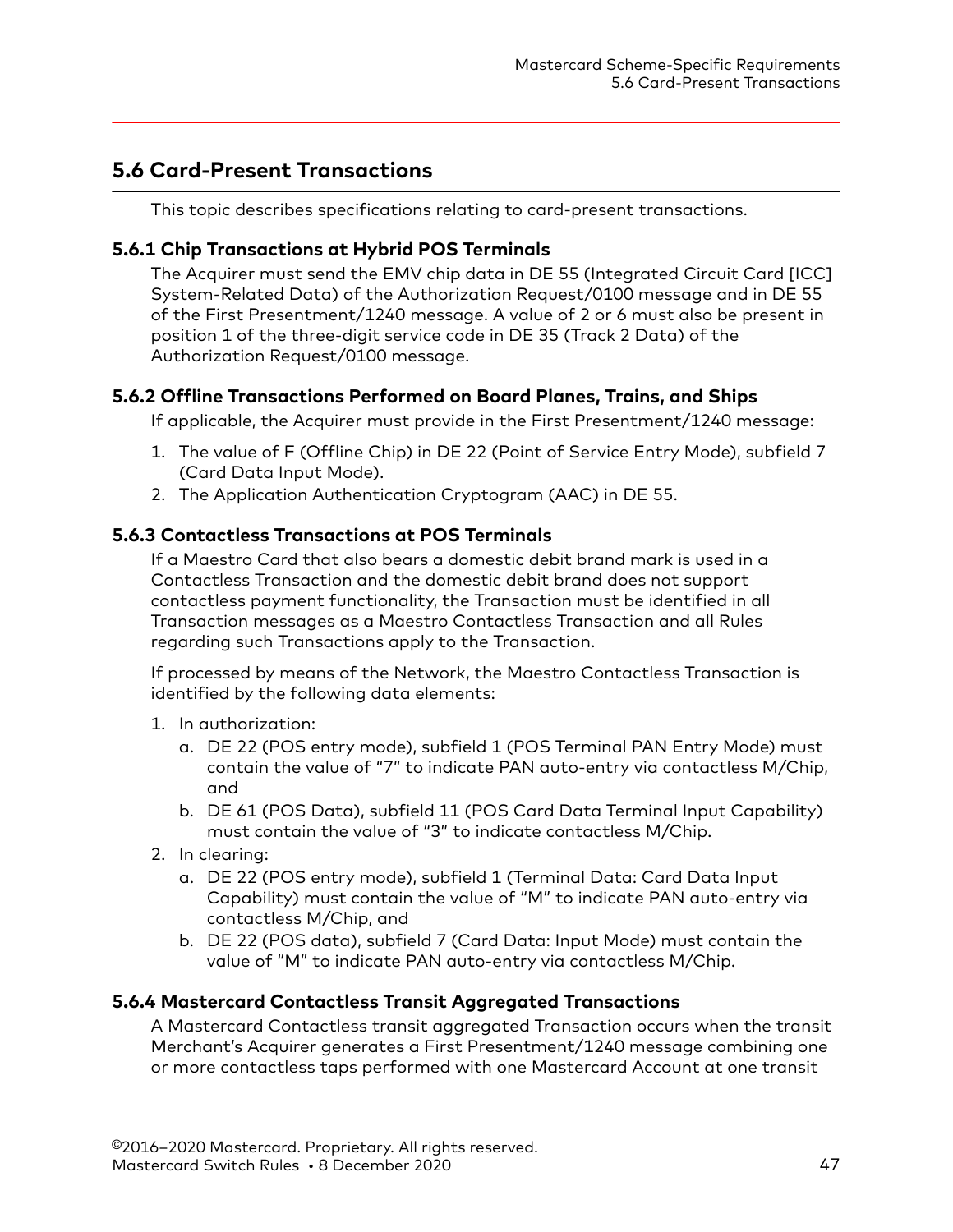<span id="page-47-0"></span>Merchant. A "tap" means the Cardholder's tap of the Card or Contactless Payment Device on the contactless reader of the POS Terminal with each ride taken.

In order for the transit Merchant to receive chargeback protection, all of the following must occur:

- 1. The Merchant must send a properly identified Authorization Request/0100 message (which can be for any amount).
- 2. The Issuer must approve the Transaction.
- 3. The combined amount of the taps must be equal to or less than the applicable chargeback protection amount.
- 4. The maximum time period from the first tap until the First Presentment/1240 message is generated must be 14 calendar days or less.

Upon the Cardholder's request, the Merchant must provide a list of the taps (the date and fare for each ride taken) that were combined into a First Presentment/ 1240 message.

#### **5.6.5 Maestro Contactless Transit Aggregated Transactions**

A Maestro Contactless transit aggregated Transaction occurs when the Acquirer generates an Authorization Request/0100 message for an estimated amount in connection with the use of one Maestro Account at one transit Merchant.

Maestro Contactless transit aggregated Transactions must be processed as follows.

- 1. The Merchant sends an Authorization Request/0100 message with a value of 06 in DE 48, subelement 64, subfield 1 (Transit Transaction Type Indicator) for an estimated amount not to exceed the applicable Contactless transit Transaction ceiling limit amount.
- 2. The Issuer must approve the Transaction.
- 3. The Cardholder may make subsequent taps for additional rides; these taps will not be sent to the Issuer for authorization. The combined amount of the taps must be equal to or less than the post-authorized aggregated Contactless Transaction ceiling limit amount.
- 4. When the limit is reached or within three calendar days, the Merchant totals the value of all taps and generates a Reversal Request/0400 or Authorization Advice/0120 message to reverse any unused funds.

Upon the Cardholder's request, the Merchant must provide a list of the taps (the date and fare for each ride taken) that were combined into a First Presentment/ 1240 message.

### **5.6.6 Purchase with Cash Back Transactions**

The authorization and clearing messages of each purchase with cash back Transaction must comply with the following requirements: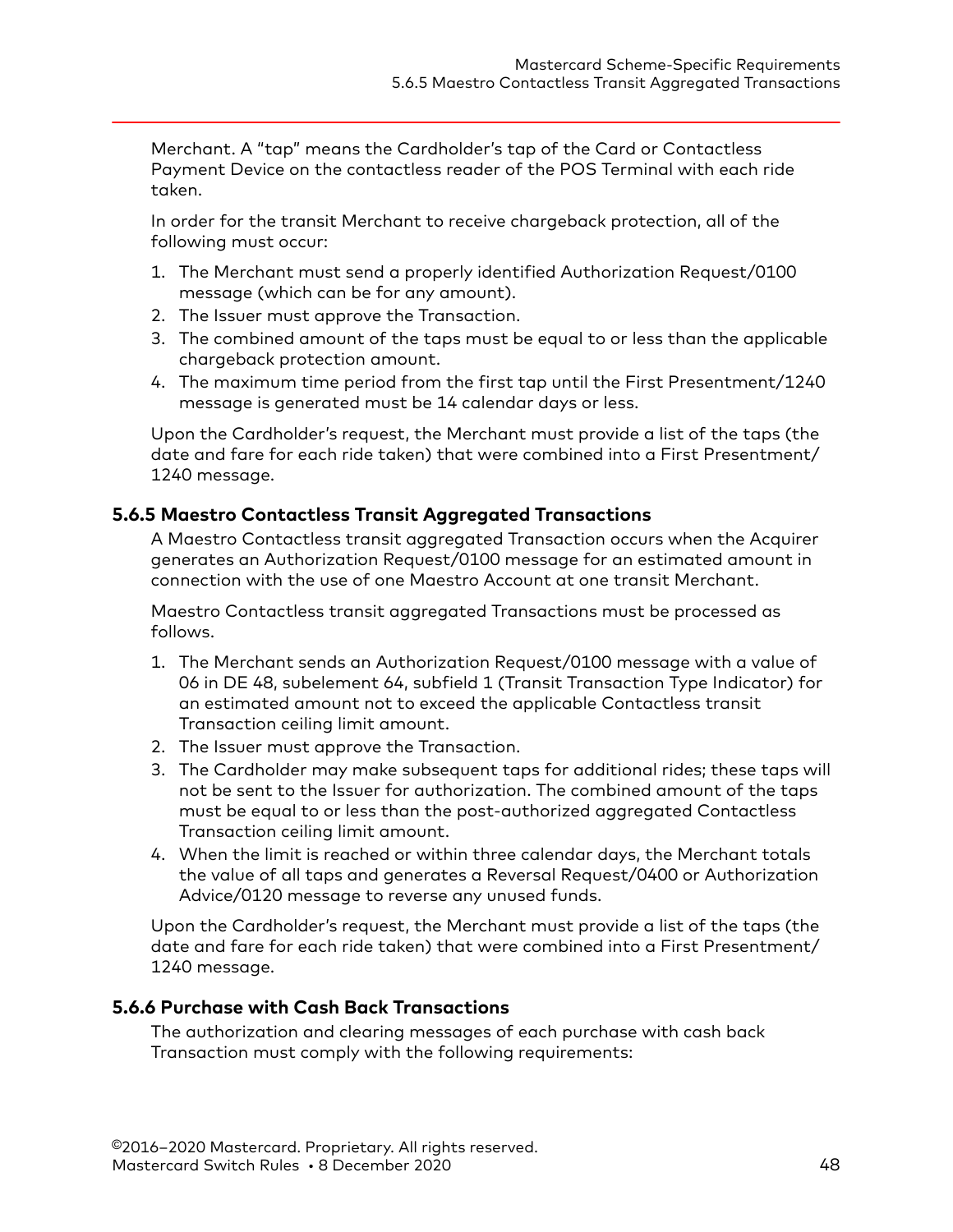- <span id="page-48-0"></span>1. The Transaction must be identified with a value of 09 (purchase with cash back) in DE 3 (Processing Code), subfield 1 (Cardholder Transaction Type).
- 2. The purchase amount, cash back amount, and total Transaction amount must be in the same currency.
- 3. The total Transaction amount (inclusive of the purchase and cash back amounts) must be transmitted in DE 4 (Amount, Transaction).
- 4. The cash back amount must be transmitted in DE 54 (Amounts, Additional).

### **5.6.7 Automated Fuel Dispenser Transactions**

The First Presentment/1240 message must contain the final Transaction amount in DE 4.

# **5.7 Card-Not-Present Transactions**

This topic describes specifications relating to card-not-present transactions.

### **5.7.1 Use of Static AAV for Card-not-present Transactions**

An Issuer must technically support Card-not-present Transactions that contain a value of 3, 4, or 5 in DE 48 (Additional Data—Private Use), subelement 43 (Static AAV), position 1 of Authorization Request/0100 messages.

## **5.7.2 Recurring Payment Transactions**

Each recurring payment Transaction must contain a value of 4 (Standing order/ recurring transactions) in DE 61 (Point-of-Service [POS] Data), subfield 4 (POS Cardholder Presence) in the Authorization Request/0100 message.

For recurring payment Transactions relating to a bill invoiced to the Cardholder, it is recommended that in the First Presentment/1240 message, the Merchant name in DE 43 subfield 1 be followed by a space, the word "BILL" or the local language equivalent, a space, and the bill reference number.

# **5.7.3 Installment Billing for Domestic Transactions—Participating Countries Only**

#### **5.7.3.1 Issuer-financed Installment Billing**

The Issuer must use the following decline response codes when appropriate, and the relevant description must be reflected on the screen of the POS Terminal or the web page for the declined Transaction.

| DE 39 (Response Code) | <b>Description</b> | <b>Reason</b>                                                                              |
|-----------------------|--------------------|--------------------------------------------------------------------------------------------|
| 13                    | Invalid amount     | Transaction amount less<br>than minimum set for<br>country (e.g. HUF 20,000 in<br>Hungary) |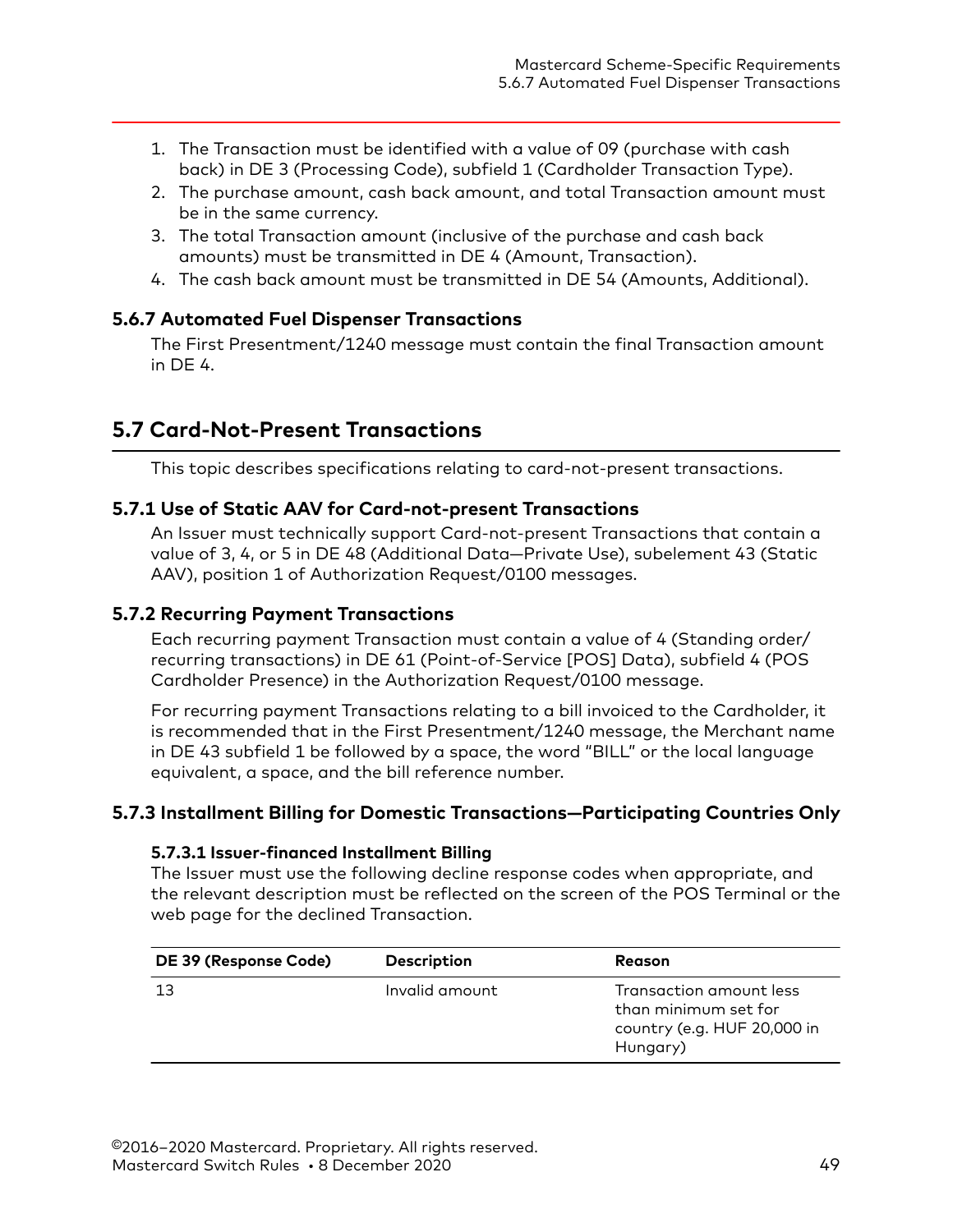<span id="page-49-0"></span>

| DE 39 (Response Code) | <b>Description</b>                                                | Reason                                                                                                            |
|-----------------------|-------------------------------------------------------------------|-------------------------------------------------------------------------------------------------------------------|
| 57                    | Transaction not permitted to Invalid number of<br>Cardholder      | installments, issuer does not<br>offer Installment<br>Transactions at all, or not for<br>this specific Cardholder |
| 58                    | Transaction not permitted to Installment Transactions<br>Merchant | must not be initiated by this<br>Merchant (see "Exclusions")                                                      |

#### **5.7.3.2 Acquirer-financed and Merchant-financed Installment Billing**

#### **Transaction Processing Procedures**

The Authorization Request/0100 message of a Transaction to be billed in installments must contain the following information, and must not contain the recurring payment indicator:

- The appropriate installment billing indicator code in DE 48, subelement 95 (Promotion Code), and
- The installment plan type and the number of installments requested by the Cardholder at the time of purchase in DE 112 (Additional Data, National Use). The Authorization Request/ 0100 message must be submitted for the total value of the Transaction. The Acquirer must ensure that the Authorization Request Response/0100 message contains the same number of installments indicated in DE 112 of the Authorization Request/0100 message.

The Acquirer must ensure that each installment payment clearing record contains information identifying the original approved authorization, as follows:

- The values contained in DE 63 (Network Data) and DE 15 (Settlement Date) from the authorization request response message must be placed in DE 63, subfield 2 (Trace ID) of each clearing record, and
- The value contained in DE 38 (Approval Code) from the authorization request response message must be placed in DE 38 of each clearing record.

### **5.7.4 Transit Transactions Performed for Debt Recovery**

An Issuer of Maestro Cards that allows its Cardholders to perform Maestro Contactless transit aggregated Transactions must be able to accept and must make an individual authorization decision for each transit debt recovery Transaction identified as a Card-not-present Transaction (for example, as a PAN key-entered, e-commerce, or mail order or telephone order (MO/TO) Transaction) when the Authorization Request/0100 message is properly identified with: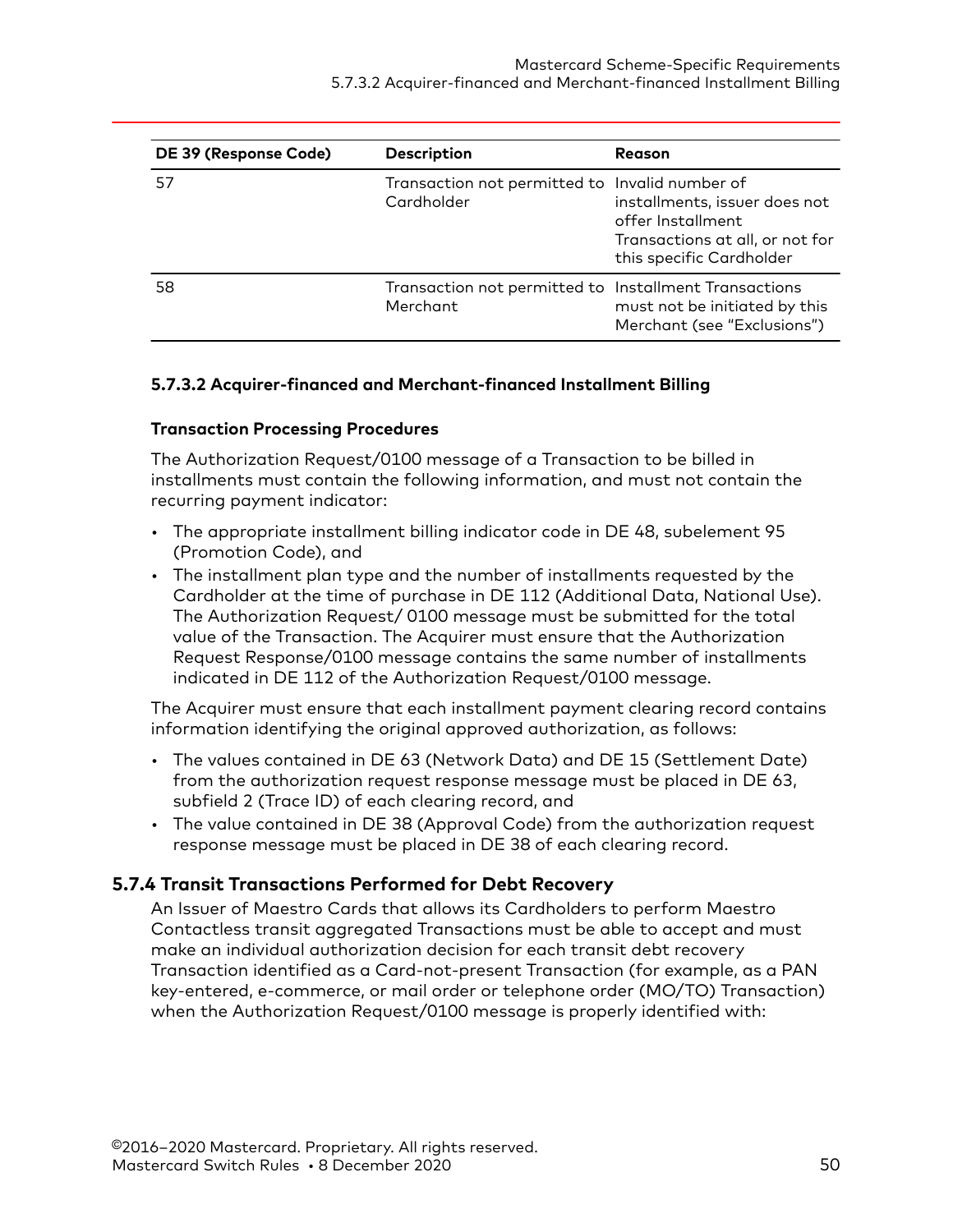- <span id="page-50-0"></span>• A value of 07 (Debt Recovery) in DE 48 (Additional Data), subelement 64 (Transit Program), subfield 1 (Transit Transaction Type Indicator); and
- An amount in DE 4 (Amount, Transaction) that is less than or equal to the applicable Maestro Contactless transit aggregated Transaction ceiling limit.

## **5.7.5 Use of Automatic Billing Updater**

The Automatic Billing Updater (ABU) is used by a Network Participant to communicate changes to Account information to Merchants that participate in recurring payment Transactions. For information about ABU, refer to the *Mastercard Automatic Billing Updater Reference Guide*, available on Publications through Mastercard Connect.

# **5.8 Payment Transactions**

This topic describes specifications relating to payment transactions.

# **5.8.1 Gaming Payment Transactions**

- 1. The Gaming Payment Transaction must be properly identified in authorization and clearing messages using MCC 7995, a Transaction type value of 28, and a Payment Transaction program type value of C04.
- 2. Gaming Payment Transactions will not be authorized in Mastercard Stand-In, X-Code or Limit 1. Authorization is entirely under the control of the Issuer.

# **5.9 POS Terminal Requirements**

This section describes POS terminal requirements.

### **5.9.1 Hybrid POS Terminal Requirements**

A Hybrid POS Terminal is identified in Transaction messages with the following values:

- A value of 3, 5, 8, or 9 in DE 61 (Point-of-Service Data), Subfield 11 (POS Card Data Terminal Input Capability Indicator) in the Authorization Request/0100 message, as described in the Customer Interface Specification manual; and
- Data Input Capability) of the First Presentment/1240 message, as described in the IPM Clearing Formats manual.

A PIN-capable Hybrid POS Terminal is indicated when in addition, DE 22, Subfield 2 (Terminal Data: Cardholder Authentication Capability), of the First Presentment/ 1240 message contains a value of 1.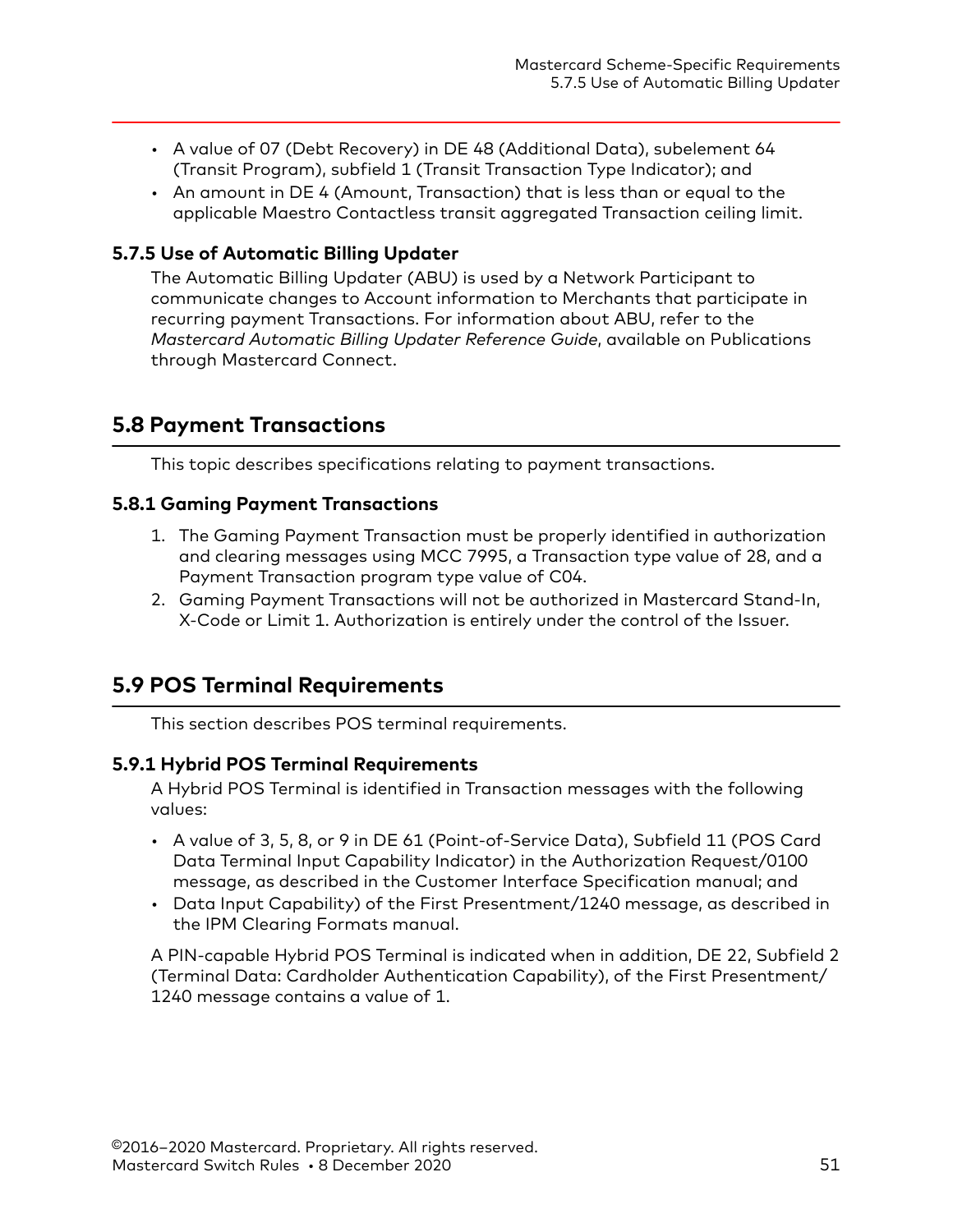# <span id="page-51-0"></span>**5.10 Transaction Identification Requirements**

This topic describes transaction identification requirements.

# **5.10.1 Transaction Date**

The Transaction date must appear in DE 12 (Date and Time, Local Transaction) as follows.

| For the following transaction                                                  | The transaction date is the date on which                                                                                                                                                                    |
|--------------------------------------------------------------------------------|--------------------------------------------------------------------------------------------------------------------------------------------------------------------------------------------------------------|
| Face-to-Face                                                                   | The products or services are exchanged.                                                                                                                                                                      |
| Non-Face-to-Face                                                               | The products are shipped or services<br>performed.                                                                                                                                                           |
| <b>Vehicle Rental</b>                                                          | The vehicle is returned, or, if applicable, the<br>prepayment date.                                                                                                                                          |
| Lodging                                                                        | Checkout occurred, or if applicable, the<br>prepayment date.                                                                                                                                                 |
| No-show                                                                        | The Cardholder was expected to arrive at the<br>lodging merchant and failed to appear.                                                                                                                       |
| Airline/Railway                                                                | The airline or railway ticket was issued.                                                                                                                                                                    |
| Cruise Line                                                                    | The transportation documents were issued.                                                                                                                                                                    |
| <b>On-board Cruise Line</b>                                                    | The passenger disembarks.                                                                                                                                                                                    |
| Refund                                                                         | The Merchant grants a credit or price<br>adjustment.                                                                                                                                                         |
| All In-Flight Commerce Transactions<br>except those involving mailed purchases | The flight departs from the originating city. The<br>Transaction date for in-flight commerce mailed<br>purchases is the shipment date unless<br>otherwise disclosed to the Cardholder.                       |
| <b>Mastercard Contactless Transit</b><br>Aggregated                            | One or more contactless taps performed with<br>one Mastercard Account and occurring at one<br>transit Merchant are aggregated in a First<br>Presentment/1240 message.                                        |
|                                                                                | Maestro Contactless Transit Aggregated An Authorization Request/0100) message is<br>sent for an estimated or maximum amount in<br>connection with the use of one Maestro<br>Account at one transit Merchant. |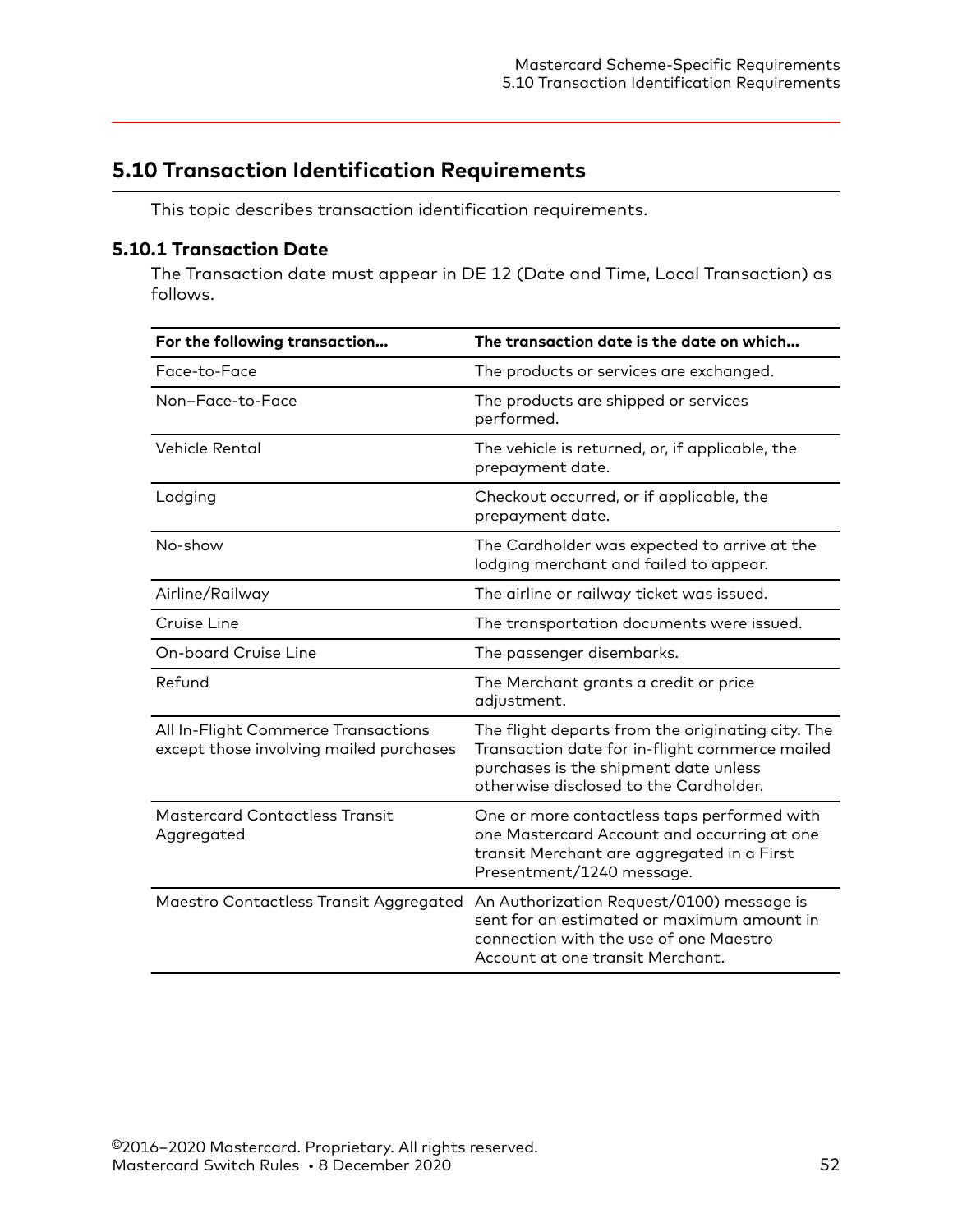## <span id="page-52-0"></span>**5.10.2 Contactless Transactions**

The Acquirer must identify each Contactless Transaction with the following values. A Transaction must not be identified as a Contactless Transaction if the Card information is contact chip-read, magnetic stripe-read, or key-entered.

In addition, a Transaction must not be identified as a Maestro Contactless Transaction if the Card information is contactless magnetic stripe-read.

#### **Table 1: Contactless Transaction Values for Authorization Request/0100 Messages**

| <b>Data Element</b>                       | <b>Subfield</b>                                      | Value                                                                                                                                                           |
|-------------------------------------------|------------------------------------------------------|-----------------------------------------------------------------------------------------------------------------------------------------------------------------|
| 22 (Point of Service<br>[POS] Entry Mode) | 1 (POS Terminal PAN<br>Entry Mode)                   | One of the following:<br>07 (PAN auto-entry via contactless<br>M/Chip)<br>08 (PAN auto-entry via contactless<br>M/Chip, Contactless Mapping<br>Service applied) |
| 61 (Point-of-Service<br>[POS] Data)       | 11 (POS Card Data<br>Terminal Input<br>Capabilities) | One of the following:<br>3 (Contactless M/Chip)<br>4 (Contactless Magnetic Stripe)                                                                              |

#### **Table 2: Contactless Transactions Values for First Presentment/1240 Messages**

| <b>Data Element</b>                | <b>Subfield</b>                            | Value                                                                                                                            |
|------------------------------------|--------------------------------------------|----------------------------------------------------------------------------------------------------------------------------------|
| 22 (Point of Service<br>Data Code) | 1 (Terminal Data: Card<br>Data Capability) | One of the following:<br>A (PAN auto-entry via contactless<br>magnetic stripe)<br>M (PAN auto-entry via contactless<br>M/Chip)   |
| 22 (Point-of-Service<br>Data Code) | 7 (Card Data: Input<br>Mode)               | One of the following:<br>A (PAN auto-entry via contactless<br>magnetic stripe)<br>• M (PAN auto-entry via contactless<br>M/Chip) |

### **5.10.2.1 Contactless Transit Aggregated Transactions**

The Acquirer must identify each Contactless transit aggregated Transaction with the following values.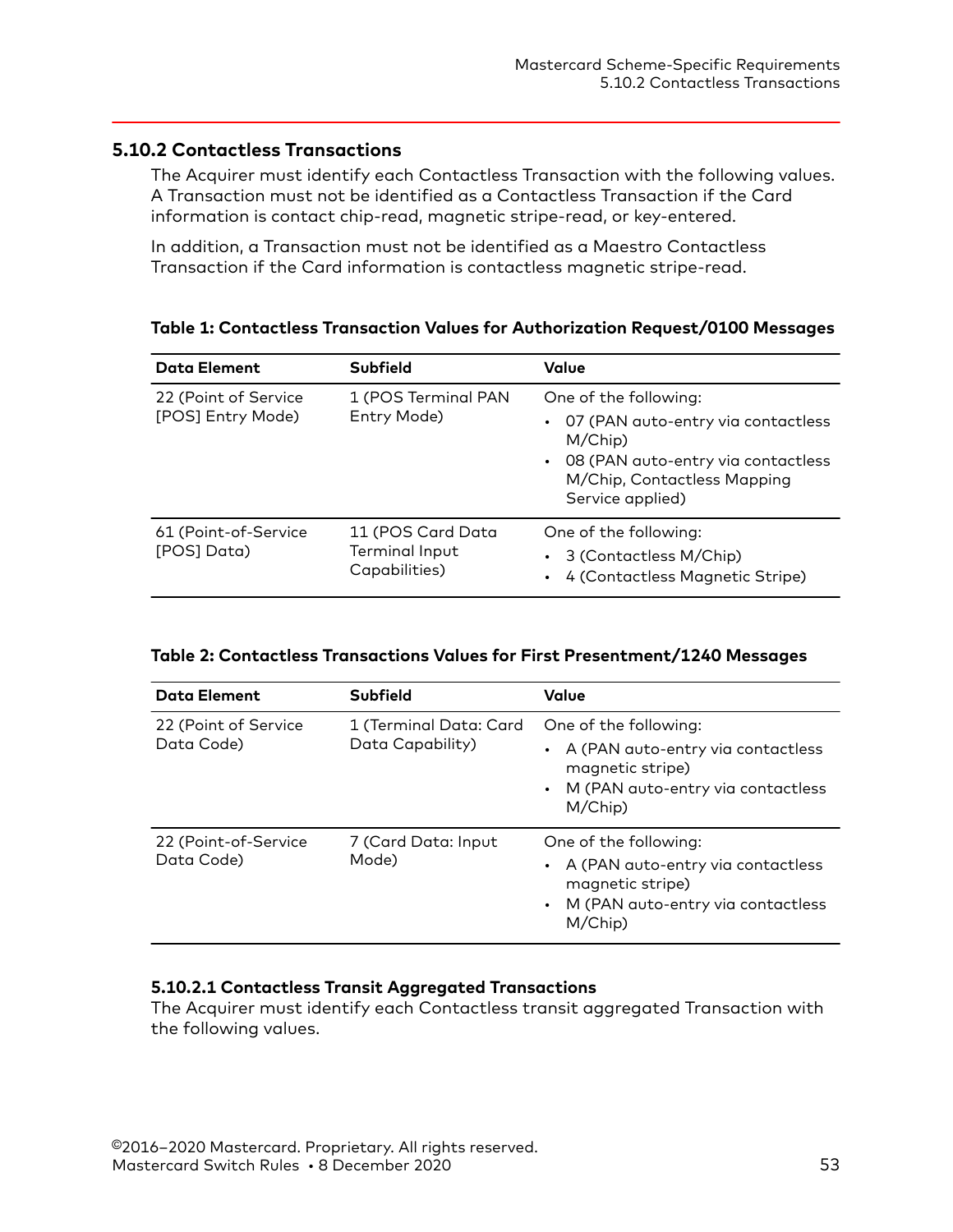| <b>Data Element</b>                                                         | Subfield                           | Value                                                                                                                                                                                                           |
|-----------------------------------------------------------------------------|------------------------------------|-----------------------------------------------------------------------------------------------------------------------------------------------------------------------------------------------------------------|
| 18 (Merchant Type)                                                          |                                    | One of the following:<br>4111 (Transportation-Suburban<br>and Local Commuter Passenger,<br>including Ferries)<br>$\cdot$ 4131 (Bus Lines)<br>4784 (Bridge and Road Fees, Tolls)                                 |
| 22 (Point-of-Service<br>[POS] Entry Mode)                                   | 1 (POS Terminal PAN<br>Entry Mode) | Any of the values shown in<br>"Contactless Transactions Values for<br>Authorization Request/0100<br>Messages."<br>NOTE: Additionally, the value of 82<br>appears in Contactless debt<br>repayment Transactions. |
| 48 (Additional Data-<br>Private Use)                                        | Code [TCC])                        | 1 (Transaction Category X (Airline and Other Transportation<br>Services)                                                                                                                                        |
| 48 (Additional Data-<br>Private Use),<br>subelement 64 (Transit<br>Program) | 1 (Transit Transaction<br>Type)    | One of the following:<br>03 (Mastercard Contactless Transit<br>Aggregated)<br>06 (Maestro Contactless Transit<br>Aggregated)                                                                                    |

#### **Table 3: Contactless Transit Aggregated Transaction Values for Authorization Request/0100 Messages**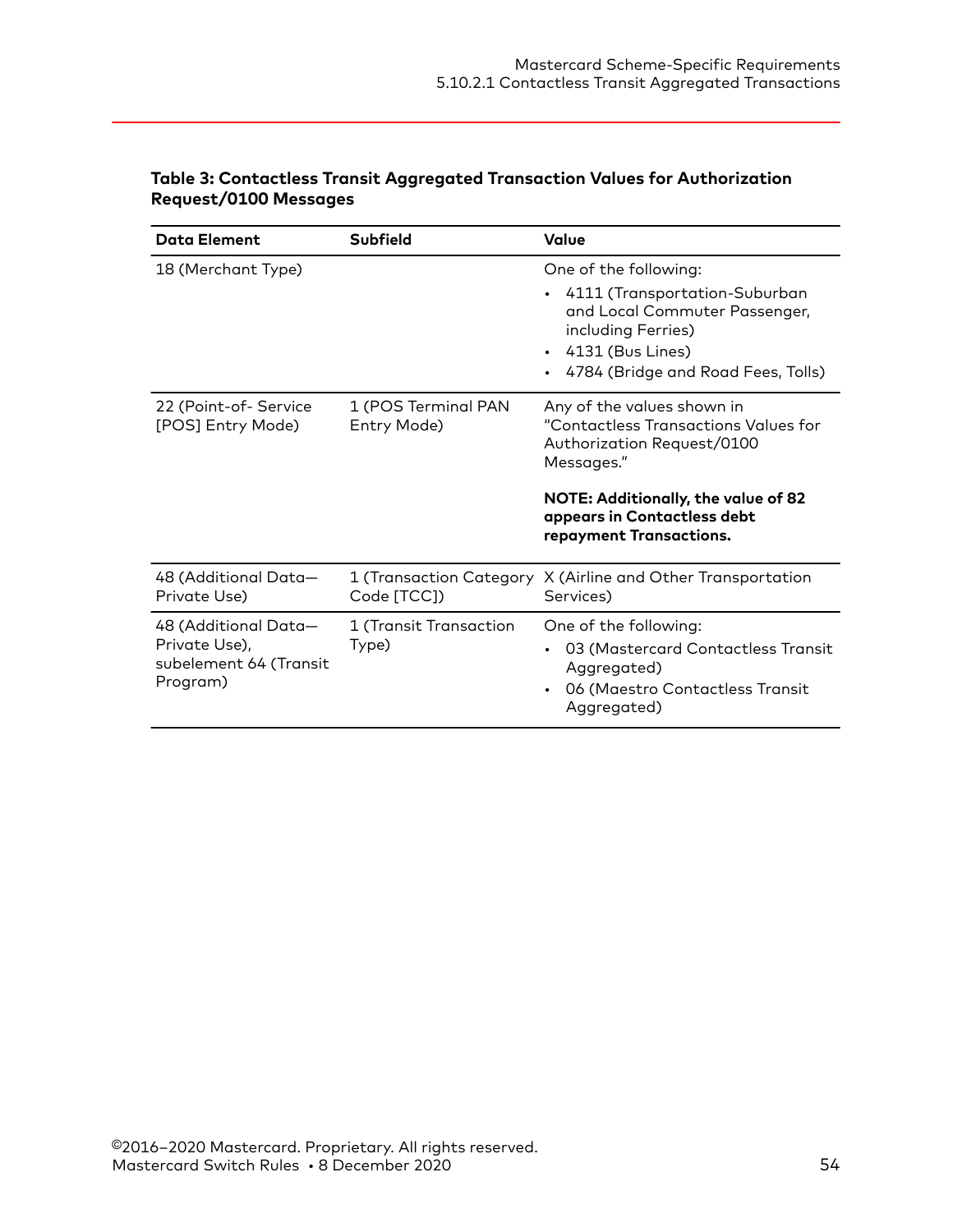| <b>Data Element</b>                 | <b>Subfield</b>                                        | Value                                                                              |
|-------------------------------------|--------------------------------------------------------|------------------------------------------------------------------------------------|
| 61 (Point-of-Service<br>[POS] Data) | 1 (POS Terminal<br>Attendance)                         | 1 (Unattended terminal)                                                            |
|                                     | 3 (POS Terminal<br>Location)                           | 0 (On premises of merchant facility)                                               |
|                                     | 4 (POS Cardholder<br>Presence)                         | 0 (Cardholder present)                                                             |
|                                     | 5 (POS Card Presence)                                  | 0 (Card present)                                                                   |
|                                     | 6 (POS Card Capture<br>Capabilities)                   | 0 (Terminal/Operator has no card<br>capture capability)                            |
|                                     | 7 (POS Transaction<br>Status)                          | One of the following:<br>0 (Normal request)<br>4 (Pre-authorized request)          |
|                                     | 10 (Cardholder-<br><b>Activated Terminal</b><br>Level) | 0 (Not a CAT transaction)                                                          |
|                                     | 11 (POS Card Data<br>Terminal Input<br>Capability)     | One of the following:<br>3 (Contactless M/Chip)<br>4 (Contactless Magnetic Stripe) |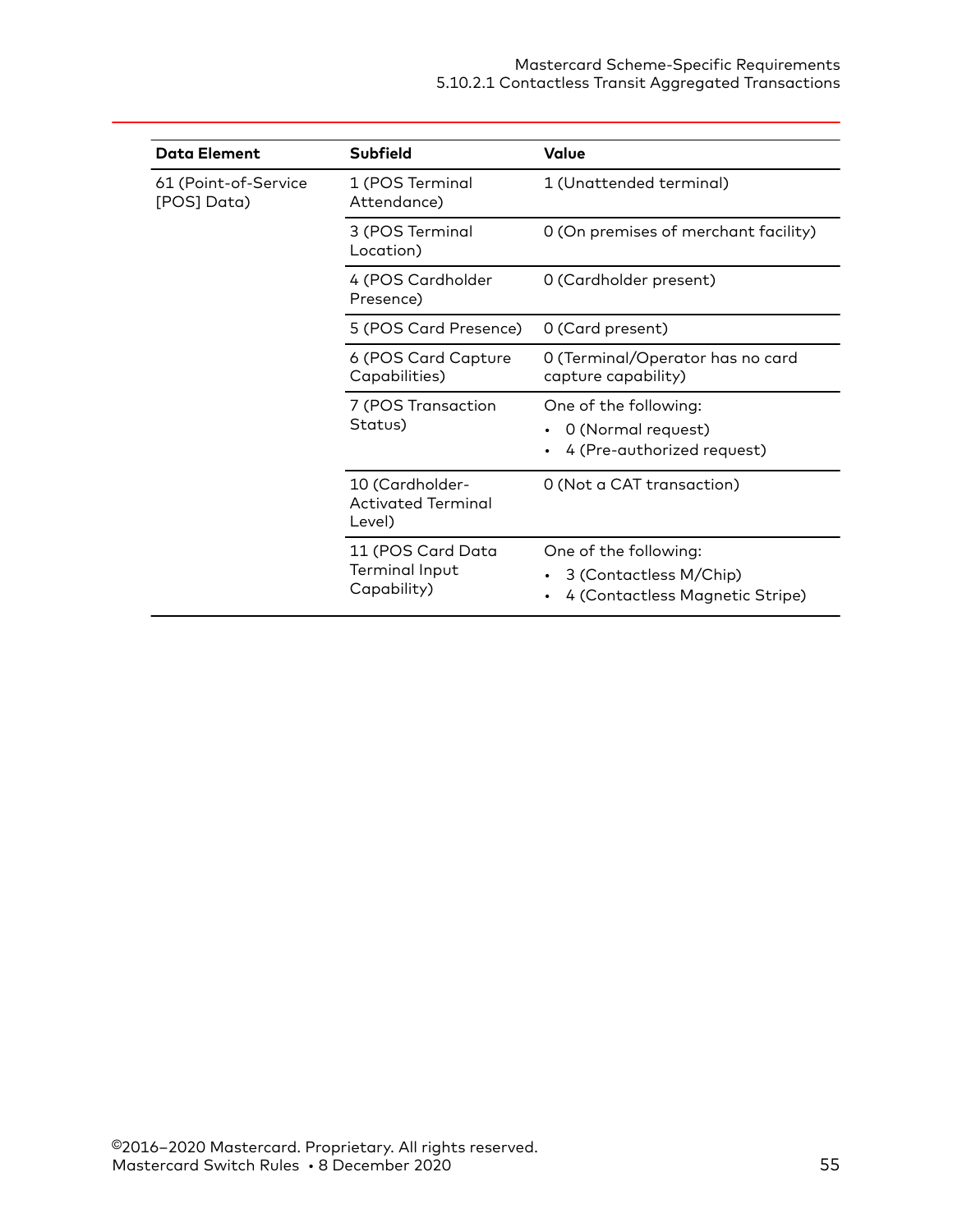| <b>Data Element</b>                    | Subfield                                      | Value                                                                                                                                                                          |
|----------------------------------------|-----------------------------------------------|--------------------------------------------------------------------------------------------------------------------------------------------------------------------------------|
| 22 (Point of Service<br>Data Code)     | 1 (Terminal Data: Card<br>Data Capability)    | One of the following:<br>A (PAN auto-entry via contactless<br>magnetic stripe)<br>M (PAN auto-entry via contactless<br>M/Chip)                                                 |
|                                        | 3 (Terminal Data: Card<br>Capture Capability) | 0 (No capture capability)                                                                                                                                                      |
|                                        | 4 (Terminal Operating<br>Environment)         | 2 (On merchant premises; unattended<br>terminal)                                                                                                                               |
|                                        | 5 (Card Present Data)                         | 0 (Cardholder present)                                                                                                                                                         |
|                                        | 6 (Card Present Data)                         | 1 (Card present)                                                                                                                                                               |
|                                        | 7 (Card Data: Input<br>Mode)                  | One of the following:<br>A (PAN auto-entry via contactless<br>magnetic stripe)<br>M (PAN auto-entry via contactless<br>M/Chip)<br>$\sf S$<br>$\bullet$                         |
| 26 (Merchant Business<br>Code [MCC])   |                                               | One of the following:<br>4111 (Transportation-Suburban<br>and Local Commuter [MCC])<br>Passenger, including Ferries)<br>4131 (Bus Lines)<br>4784 (Bridge and Road Fees, Tolls) |
| PDS 0210 (Transit<br>Transaction Type) | 1 (Transit Transaction<br>Type)               | One of the following:<br>03 (Mastercard Contactless Transit<br>Aggregated)<br>06 (Maestro Contactless Transit<br>Aggregated)                                                   |

#### <span id="page-55-0"></span>**Table 4: Contactless Transit Aggregated Transaction Values for First Presentment/ 1240 Messages**

## **5.10.2.2 Contactless-only Transactions**

The Acquirer must identify each Contactless-only Transaction with the following values.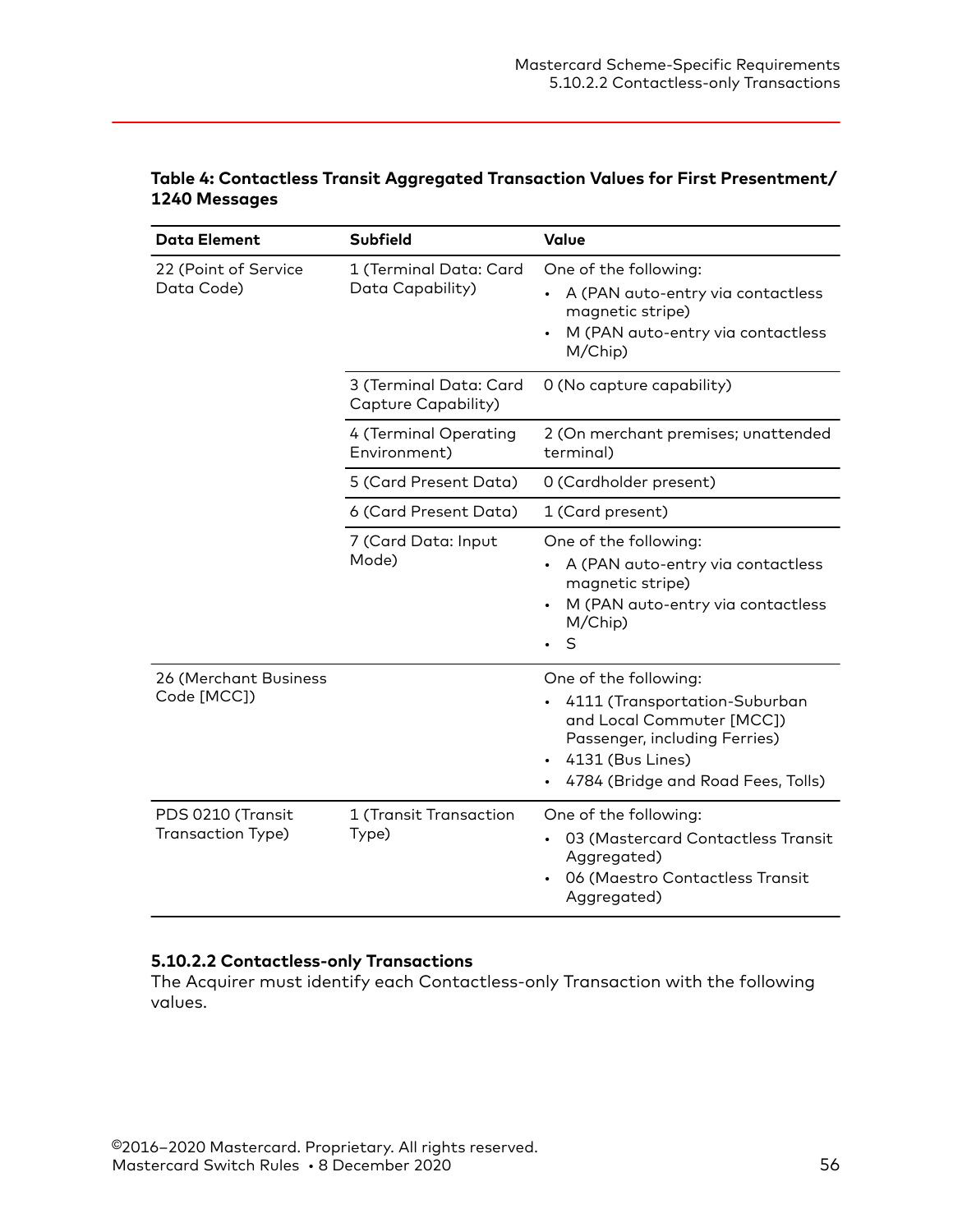### **Table 5: Contactless-Only Transaction Values for Authorization Request/0100 Messages**

| <b>Data Element</b>                       | <b>Subfield</b>                                        | Value                                                                                                                                                                                                                |
|-------------------------------------------|--------------------------------------------------------|----------------------------------------------------------------------------------------------------------------------------------------------------------------------------------------------------------------------|
| 18 (Merchant Type)                        |                                                        | An MCC approved to be Contactless-<br>only as published from time to time in<br>the Global Operations Bulletin.                                                                                                      |
| 22 (Point-of-Service<br>[POS] Entry Mode) | 1 (POS Terminal PAN<br>Entry Mode)                     | Any of the values shown in<br>"Contactless Transactions Values for<br>Authorization Request/0100<br>Messages."                                                                                                       |
| 61 (Point-of-Service<br>[POS]) Data       | 1 (POS Terminal<br>Attendance)                         | 1 (Unattended terminal)                                                                                                                                                                                              |
|                                           | 3 (POS Terminal<br>Location)                           | One of the following:<br>0 (On premises of merchant<br>facility)<br>1 (Off premises of merchant<br>facility [merchant terminal-<br>remote location])                                                                 |
|                                           | 4 (POS Cardholder<br>Presence)                         | 0 (Cardholder present)                                                                                                                                                                                               |
|                                           | 5 (POS Card Presence)                                  | 0 (Card present)                                                                                                                                                                                                     |
|                                           | 7 (POS Transaction<br>Status)                          | 0 (Normal request)                                                                                                                                                                                                   |
|                                           | 10 (Cardholder-<br><b>Activated Terminal</b><br>Level) | One of the following:<br>1 (Authorized Level 1 CAT:<br>Automated dispensing machine<br>with PIN)<br>2 (Authorized Level 2 CAT: Self-<br>service terminal)<br>3 (Authorized Level 3 CAT: Limited-<br>amount terminal) |
|                                           | 11 (POS Card Data<br>Terminal Input<br>Capability)     | One of the following:<br>3 (Contactless M/Chip)<br>4 (Contactless Magnetic Stripe)                                                                                                                                   |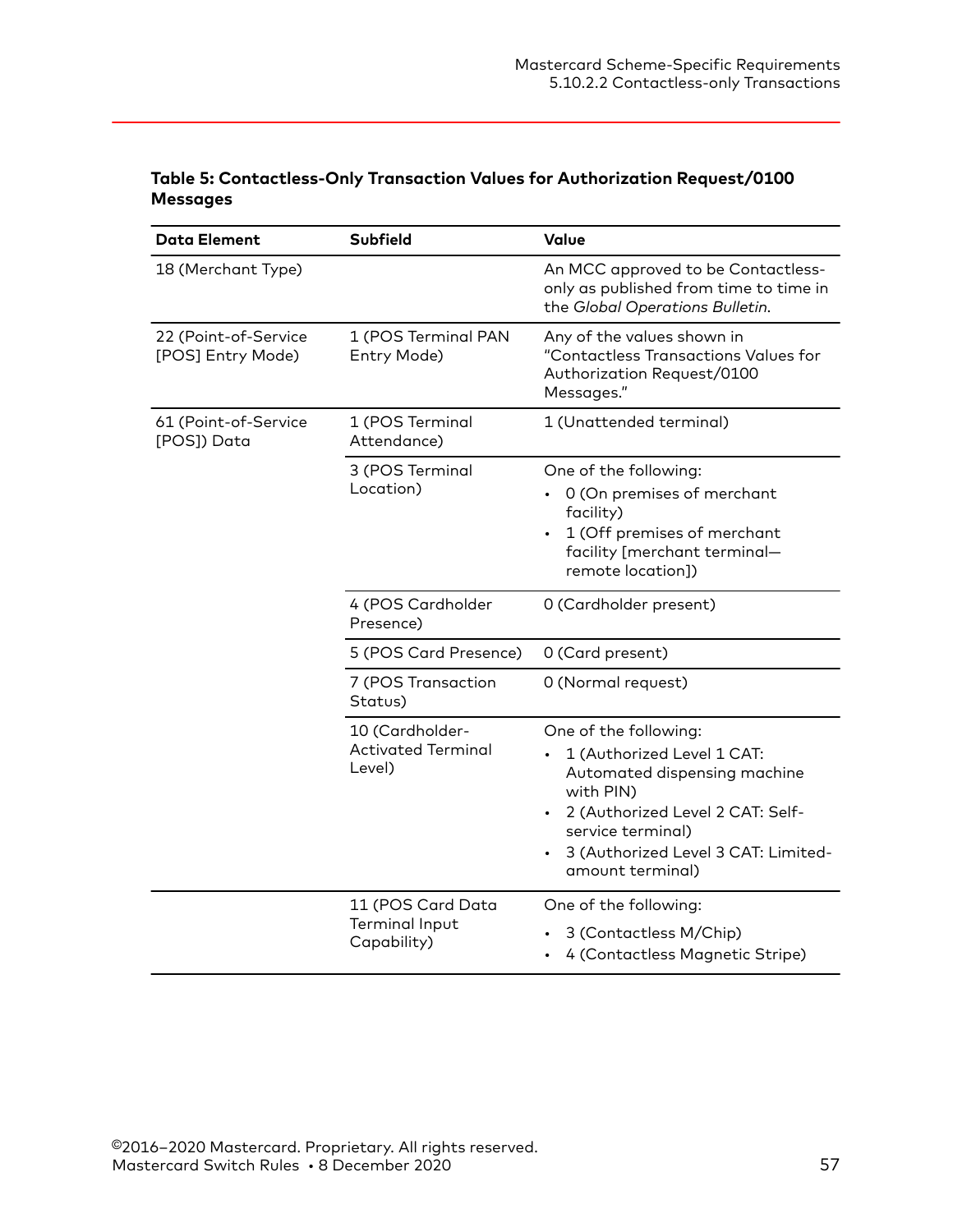| <b>Data Element</b>                  | <b>Subfield</b>                            | Value                                                                                                                                                                            |
|--------------------------------------|--------------------------------------------|----------------------------------------------------------------------------------------------------------------------------------------------------------------------------------|
| 22 (Point of Service<br>Data Code)   | 1 (Terminal Data: Card<br>Data Capability) | One of the following:<br>A (PAN auto-entry via contactless<br>magnetic stripe)<br>M (PAN auto-entry via contactless<br>M/Chip)                                                   |
|                                      | 4 (Terminal Operating<br>Environment)      | One of the following:<br>2 (On merchant premises;<br>unattended terminal)<br>4 (Off merchant premises;<br>unattended)<br>6 (Off cardholder premises;<br>$\bullet$<br>unattended) |
|                                      | 5 (Card Present Data)                      | 0 (Cardholder present)                                                                                                                                                           |
|                                      | 6 (Card Present Data)                      | 1 (Card present)                                                                                                                                                                 |
|                                      | 7 (Card Data: Input<br>Mode)               | One of the following:<br>A (PAN auto-entry via contactless<br>magnetic stripe)<br>M (PAN auto-entry via contactless<br>M/Chip)                                                   |
| 26 (Merchant Business<br>Code [MCC]) |                                            | An MCC approved to be contactless-<br>only as published from time to time in<br>the Global Operations Bulletin.                                                                  |

#### <span id="page-57-0"></span>**Table 6: Contactless-Only Transaction Values for First Presentment/1240 Messages**

# **5.10.3 Quick Payment Service Transactions**

The Acquirer must identify each Quick Payment Service (QPS) Transaction with the following values.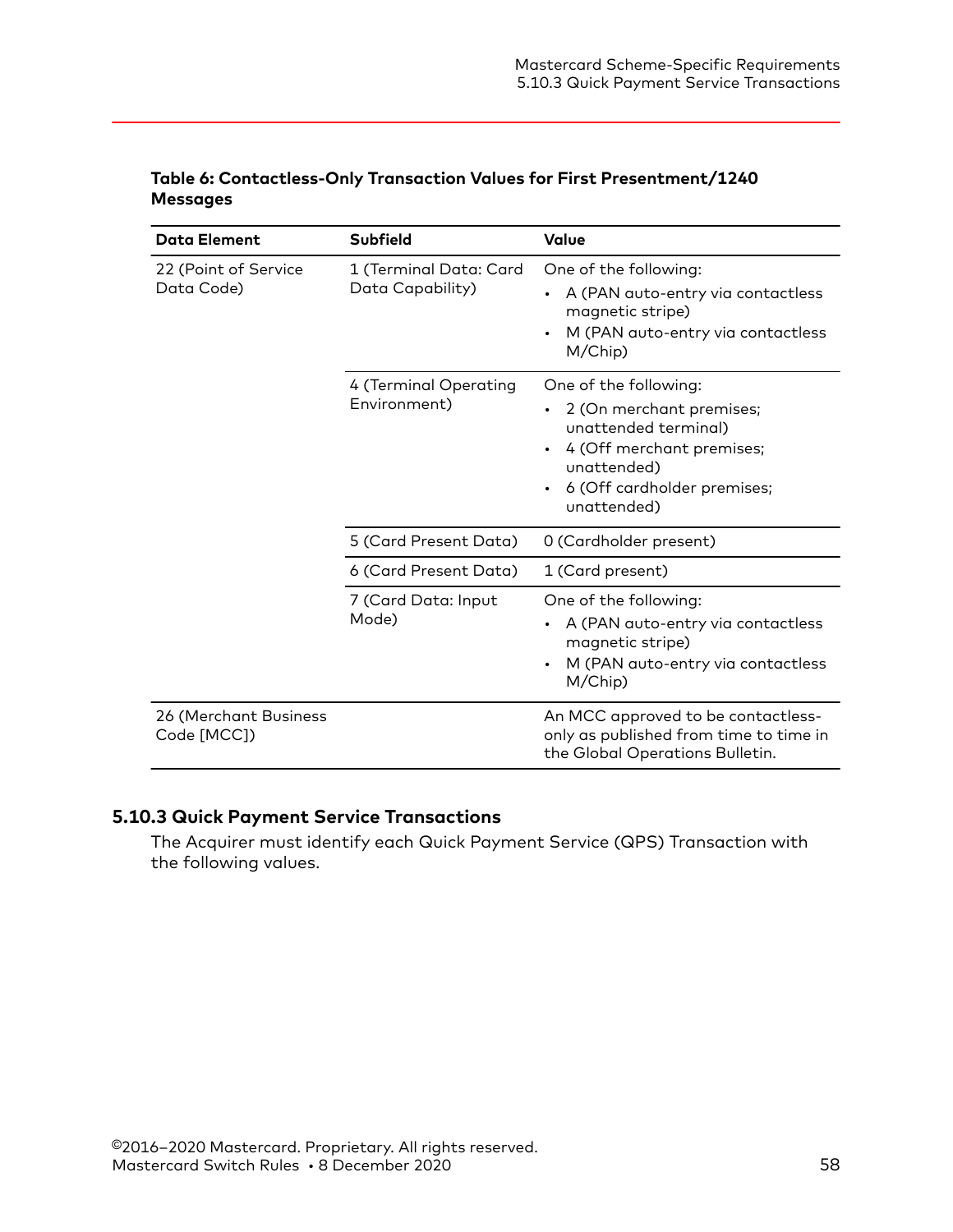| <b>Data Element</b>                           | <b>Subfield</b>                                        | Value                                                                                                                                                                                                                                                                                                                                 |
|-----------------------------------------------|--------------------------------------------------------|---------------------------------------------------------------------------------------------------------------------------------------------------------------------------------------------------------------------------------------------------------------------------------------------------------------------------------------|
| 22 (Point of Service<br>Data Code)            | 1 (Terminal Data: Card<br>Data Capability)             | One of the following:<br>2 (Magnetic stripe reader<br>capability)<br>5 (Integrated circuit card [ICC]<br>capability)<br>B (Magnetic strip reader and key<br>entry capability)<br>C (Magnetic stripe reader, ICC, and<br>key entry capability)<br>D (Magnetic stripe reader and ICC<br>capability)<br>E (ICC and key entry capability) |
|                                               | 4 (Terminal Operating<br>Environment))                 | 1 (On merchant premises; attended<br>$\bullet$<br>terminal)<br>3 (Off merchant premises;<br>attended terminal)                                                                                                                                                                                                                        |
|                                               | 5 (Cardholder Present<br>Data)                         | 0 (Cardholder present)                                                                                                                                                                                                                                                                                                                |
|                                               | 6 (Card Present Data)                                  | 1 (Card present)                                                                                                                                                                                                                                                                                                                      |
|                                               | 7 (Card Data: Input<br>Mode)                           | One of the following:<br>2 (Magnetic stripe reader input)<br>B (Magnetic strip reader input;<br>track data captured and passed<br>unaltered)<br>C (Online Chip)<br>F (Offline Chip)                                                                                                                                                   |
| 26 (Merchant Business<br>Code [MCC])          |                                                        | An eligible Quick Payment Service<br>(QPS) MCC.                                                                                                                                                                                                                                                                                       |
| PDS 0044 (Program<br>Participation Indicator) | 2 (QPS/PayPass<br>Chargeback Eligibility<br>Indicator) | I (Ineligible for chargeback-Value<br>added by Mastercard.)                                                                                                                                                                                                                                                                           |

#### <span id="page-58-0"></span>**Table 7: QPS Transactions Values for First Presentment/1240 Messages**

## **5.10.4 Payment Transactions**

The Acquirer must identify each Payment Transaction, MoneySend Payment Transaction, and Gaming Payment Transaction, as applicable, with the following values.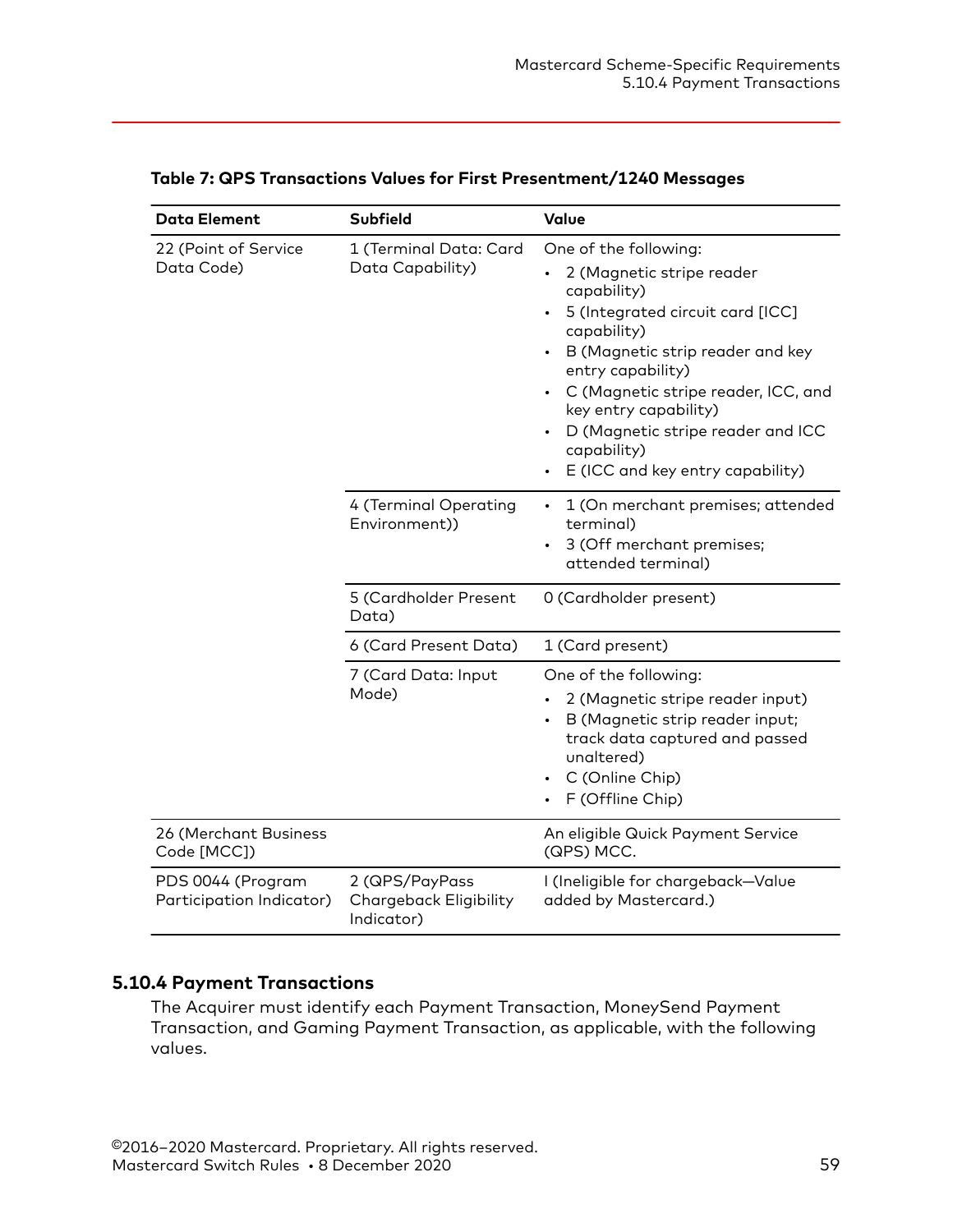| <b>Data Element</b>                  | Subfield                                             | Value                                                                                                                                                                                                                                                                                                                                                                                                                                                                                                                                                 |
|--------------------------------------|------------------------------------------------------|-------------------------------------------------------------------------------------------------------------------------------------------------------------------------------------------------------------------------------------------------------------------------------------------------------------------------------------------------------------------------------------------------------------------------------------------------------------------------------------------------------------------------------------------------------|
| 3 (Processing Code)                  | 1 (Cardholder<br>Transaction Type)                   | 28                                                                                                                                                                                                                                                                                                                                                                                                                                                                                                                                                    |
| 18 (Merchant Type)                   |                                                      | One of the following:<br>6532-for a Payment Transaction<br>processed by a Network<br>Participant or its authorized agent.<br>6533-for a Payment Transaction<br>processed by a Merchant.<br>6536-for Intracountry MoneySend<br><b>Payment Transactions</b><br>6537-for Intercountry MoneySend<br><b>Payment Transactions</b><br>7995-for Gaming Payment<br>Transactions (Europe Region only)<br>A value specified for Payment<br>Transactions in the applicable<br>intracountry or intercountry<br>business service arrangement, if<br>one is in place |
| 48 (Additional Data-<br>Private Use) | <b>TCC</b> (Transaction<br>Category Code)            | P                                                                                                                                                                                                                                                                                                                                                                                                                                                                                                                                                     |
| 48 (Additional Data-<br>Private Use) | 77 (Payment<br><b>Transaction Type</b><br>Indicator) | Payment Transaction program type                                                                                                                                                                                                                                                                                                                                                                                                                                                                                                                      |

#### **Table 8: Payment Transactions Values for Authorization Request/0100 Messages**

#### **Table 9: Payment Transaction Values for First Presentment/1240 Messages**

| <b>Data Element</b>                  | <b>Subfield</b>                       | Value                                                                                   |
|--------------------------------------|---------------------------------------|-----------------------------------------------------------------------------------------|
| 3 (Processing Code)                  | 1 (Cardholder<br>Transaction Type)    | 28                                                                                      |
| 26 (Merchant Business<br>Code)       |                                       | As described for DE 18 (Merchant<br>Type) in the Authorization Request/<br>0100 message |
| 48 (Additional Data-<br>Private Use) | PDS 0043 (Program<br>Registration ID) | Payment Transaction program type                                                        |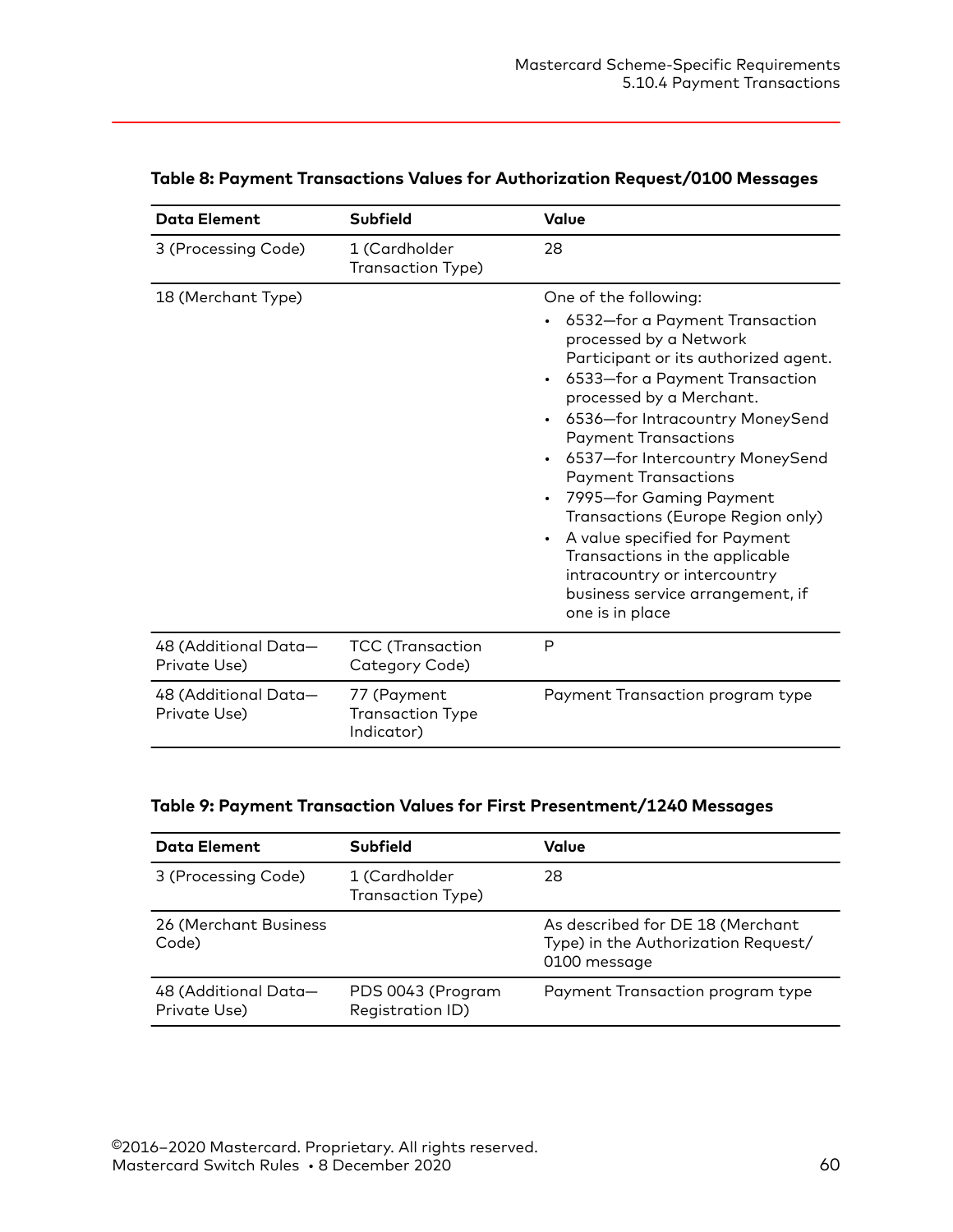<span id="page-60-0"></span>The value used for the Payment Transaction program type must be that which best describes the purpose of the Payment Transaction.

The Acquirer also should provide either the Network Participant service phone number in PDS 0170 (Merchant Inquiry Information), subfield 1 (Network Participant Service Phone Number) or the URL address in PDS 0175 (Merchant URL) in the clearing message.

A Payment Transaction Detail addendum may also be submitted with a Payment Transaction. This addendum provides the Issuer and Cardholder with enhanced data about the Merchant, the recipient of funds, and other Transaction details.

#### **5.10.5 Electronic Commerce Transactions**

The Acquirer must identify each electronic commerce Transaction with the following values.

| <b>Data Element</b>                       | <b>Subfield</b>                    | Value                                                                                                                                                                                |
|-------------------------------------------|------------------------------------|--------------------------------------------------------------------------------------------------------------------------------------------------------------------------------------|
| 22 (Point-of-Service<br>[POS] Entry Mode) | 1 (POS Terminal PAN<br>Entry Mode) | 81 (PAN entry via e-commerce,<br>including chip)                                                                                                                                     |
| 61 (Point-of-Service<br>[POS] Data)       | 4 (POS Cardholder<br>Presence)     | One of the following:<br>• 4 (Standing order/recurring<br>transactions [If the Transaction is<br>the first payment in a recurring<br>payment arrangement])<br>• 5 (Electronic order) |
| 61 (Point-of-Service<br>(POSI Data)       | 10 (CAT Level)                     | 6 (Electronic commerce)                                                                                                                                                              |

#### **Table 10: Electronic Commerce Transactions Values for Authorization Request/ 0100 Messages**

#### **Table 11: For First Presentment/1240 Messages**

| <b>Data Element</b>                | <b>Subfield</b>                | Value                                                                                                                                                                                                                                        |
|------------------------------------|--------------------------------|----------------------------------------------------------------------------------------------------------------------------------------------------------------------------------------------------------------------------------------------|
| 22 (Point of Service<br>Data Code) | 5 (Cardholder Present<br>Data) | One of the following:<br>• 4 (Cardholder not present<br>(standing order/ recurring<br>transactions [If the Transaction is<br>the first payment in a recurring<br>payment arrangement])<br>• 5 (Cardholder not present<br>[electronic order]) |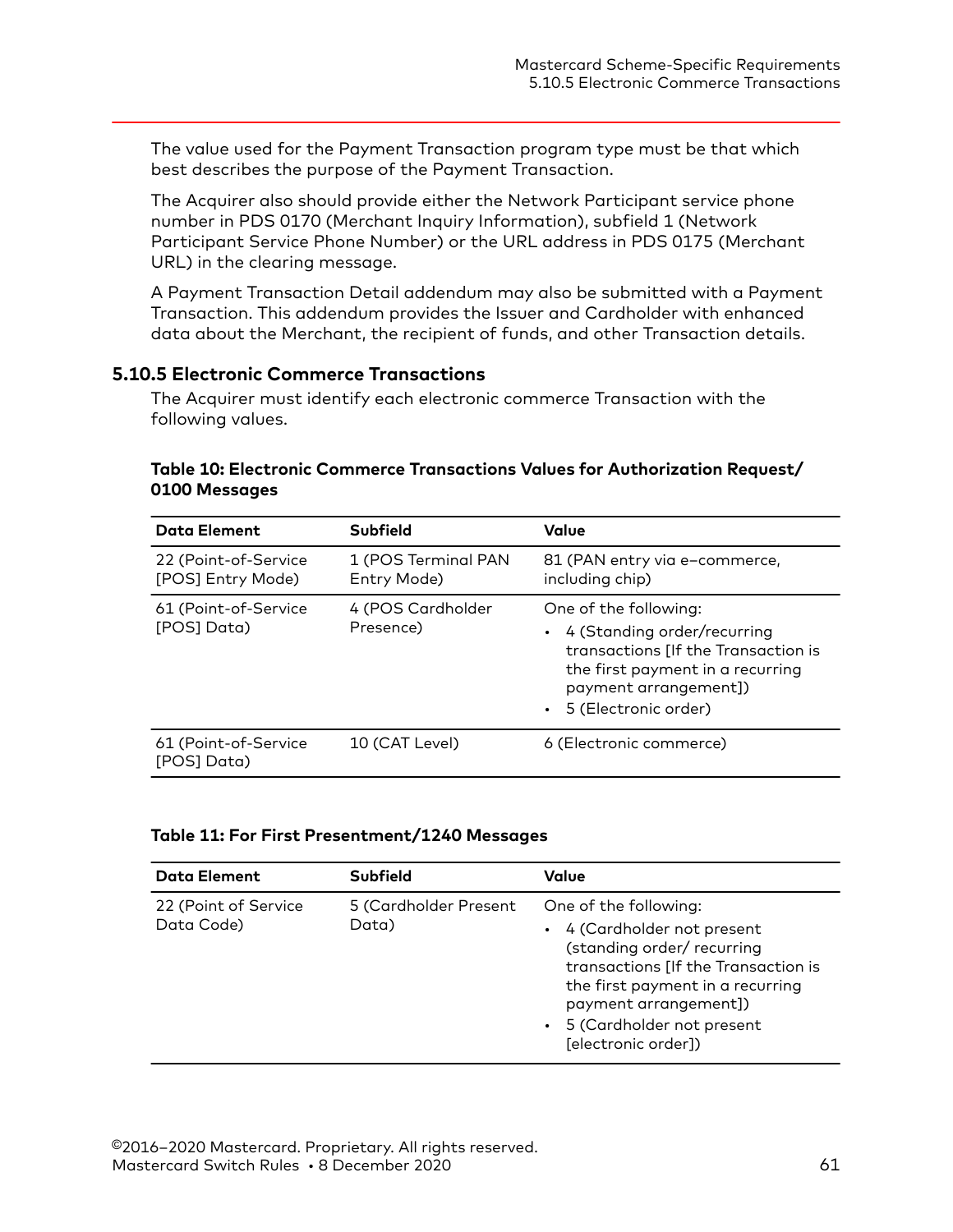<span id="page-61-0"></span>

| Data Element                       | <b>Subfield</b>              | Value                   |
|------------------------------------|------------------------------|-------------------------|
| 22 (Point of Service<br>Data Code) | 7 (Card Data: Input<br>Mode) | S (Electronic commerce) |

## **5.10.6 Digital Secure Remote Payment Transactions**

A Digital Secure Remote Payment Transaction is an electronic commerce Transaction that contains cryptographic information, in the form of either full EMV chip data passed in DE 55 or a cryptographic value derived from an M/Chip cryptogram passed in the Universal Cardholder Authentication Field (UCAF). Subsequent to the initial Digital Secure Remote Payment Transaction, a related Transaction for a partial shipment may occur, in which case cryptographic information is not passed.

When a Digital Secure Remote Payment Transaction contains tokenized account information, the Mastercard Digital Enablement Service performs token mapping and cryptographic validation services.

#### **5.10.6.1 Digital Secure Remote Payment Transactions Containing Chip Data**

| <b>Data Element</b>                       | Subfield/Subelement                      | Value                                                                                                                                                                                                                                                                              |
|-------------------------------------------|------------------------------------------|------------------------------------------------------------------------------------------------------------------------------------------------------------------------------------------------------------------------------------------------------------------------------------|
| 22 (Point-of-Service<br>[POS] Entry Mode) | 1 (POS Terminal PAN<br><b>Entry Mode</b> | 09 (PAN entry via electronic<br>commerce including remote chip)                                                                                                                                                                                                                    |
| 48 (Additional Data-<br>Private Use)      | 33 (PAN Mapping File<br>Information)     | Present when the Mastercard Digital<br>Enablement Service performs token<br>mapping.                                                                                                                                                                                               |
|                                           | 71 (On-behalf Services)                  | Present when the Mastercard Digital<br>Enablement Service performs token<br>mapping:<br>• Subfield $1 = 50$ (Mastercard Digital<br>Enablement Service PAN Mapping);<br>and<br>Subfield $2 = C$ (Conversion of<br>Device Account Number to Funding<br>Account Number was completed) |
|                                           | 71 (On-behalf Services)                  | Present when the Mastercard Digital<br><b>Enablement Service performs</b><br>cryptographic validation:<br>Subfield $1 = 51$ (Mastercard Digital<br><b>Enablement Service Chip Pre-</b><br>Validation); and<br>Subfield $2 = V$ (Valid)                                             |

#### **Table 12: Authorization Request/0100 Messages**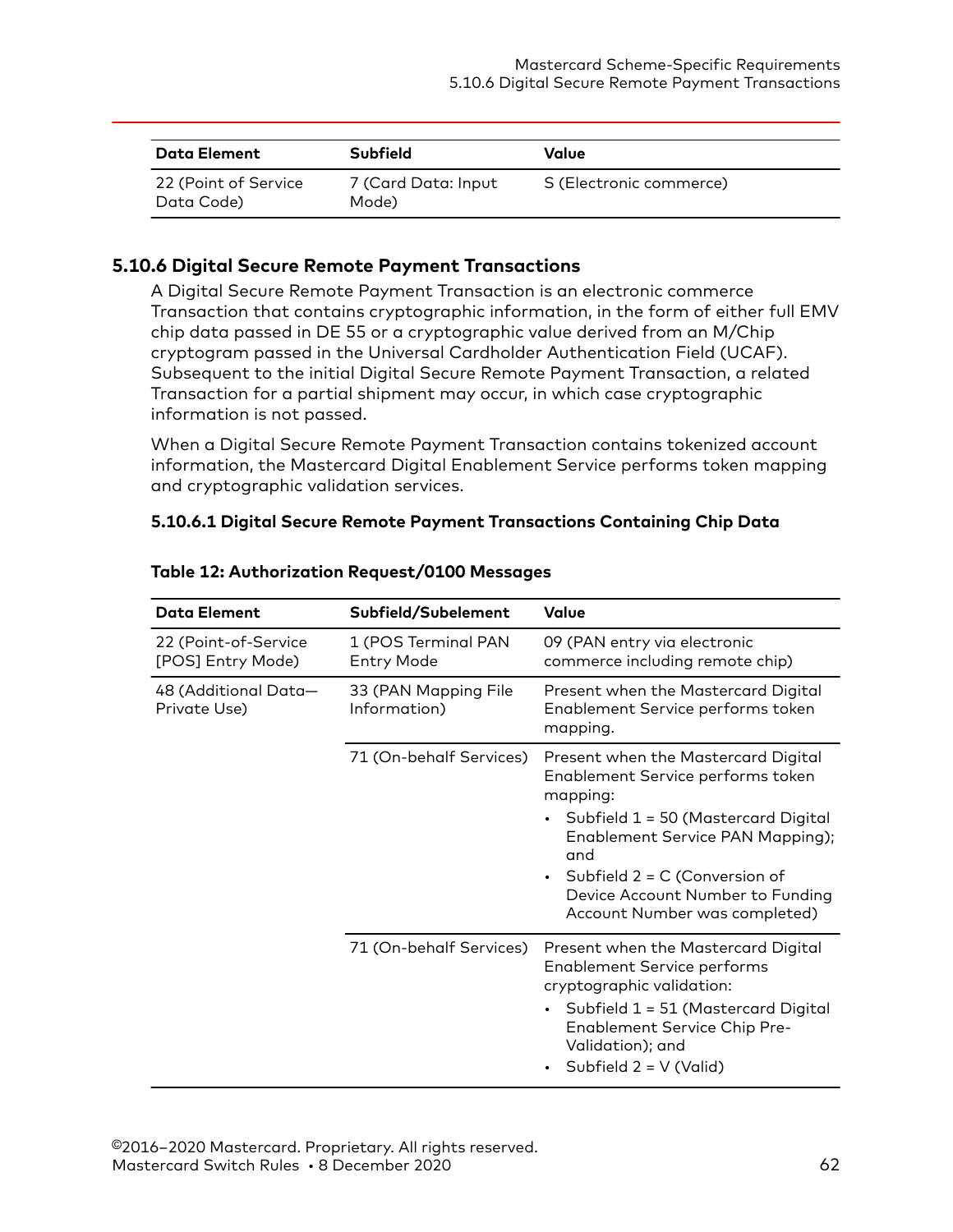<span id="page-62-0"></span>

| <b>Data Element</b>                 | Subfield/Subelement                             | Value                                                                                                                                                                                                                                                                       |
|-------------------------------------|-------------------------------------------------|-----------------------------------------------------------------------------------------------------------------------------------------------------------------------------------------------------------------------------------------------------------------------------|
| 61 (Point-of-Service<br>[POS] Data) | 3 (POS Terminal<br>Location)                    | One of the following:<br>• 2 (Off premises of card acceptor<br>facility [cardholder terminal<br>including home PC, mobile phone,<br>PDA1); or<br>• 4 (On premises of card acceptor<br>facility [cardholder terminal<br>including home PC, mobile phone,<br>PDA <sub>1</sub> |
|                                     | 4 (POS Cardholder<br>Presence)                  | 5 (Electronic order [home PC, Internet,<br>mobile phone, PDA])                                                                                                                                                                                                              |
|                                     | 10 (Cardholder-<br>Activated Terminal<br>Level) | 6 (Authorized Level 6 CAT: Electronic<br>commerce Terminal Level)                                                                                                                                                                                                           |

## **Table 13: First Presentment/1240 Messages**

| <b>Data Element</b>                      | Subfield/PDS                          | <b>Value</b>                                                                                                                          |
|------------------------------------------|---------------------------------------|---------------------------------------------------------------------------------------------------------------------------------------|
| 22 (Point-of-Service<br>[POS] Data Code) | 4 (Terminal Operating<br>Environment) | One of the following:<br>2 (On card acceptor premises;<br>unattended terminal); or<br>• 4 (Off card acceptor premises;<br>unattended) |
|                                          | 5 (Cardholder Present<br>Data)        | 5 (Cardholder not present [electronic<br>order (PC, Internet, mobile phone, or<br>PDA)1)                                              |
|                                          | 7 (Card Data: Input<br>Mode)          | R (PAN Entry via electronic commerce,<br>including remote chip)                                                                       |
| 48 (Additional Data)                     | PDS 0023 (Terminal<br>Type)           | CT 6 (CAT level 6 [electronic<br>commerce transaction])                                                                               |

## **5.10.6.2 Digital Secure Remote Payment Transactions Containing UCAF Data**

#### **Table 14: Authorization Request/0100 Messages**

| Data Element         | Subfield/Subelement | Value                        |
|----------------------|---------------------|------------------------------|
| 22 (Point-of-Service | 1 (POS Terminal PAN | 81 (PAN entry via electronic |
| [POS] Entry Mode)    | Entry Mode)         | commerce, including chip)    |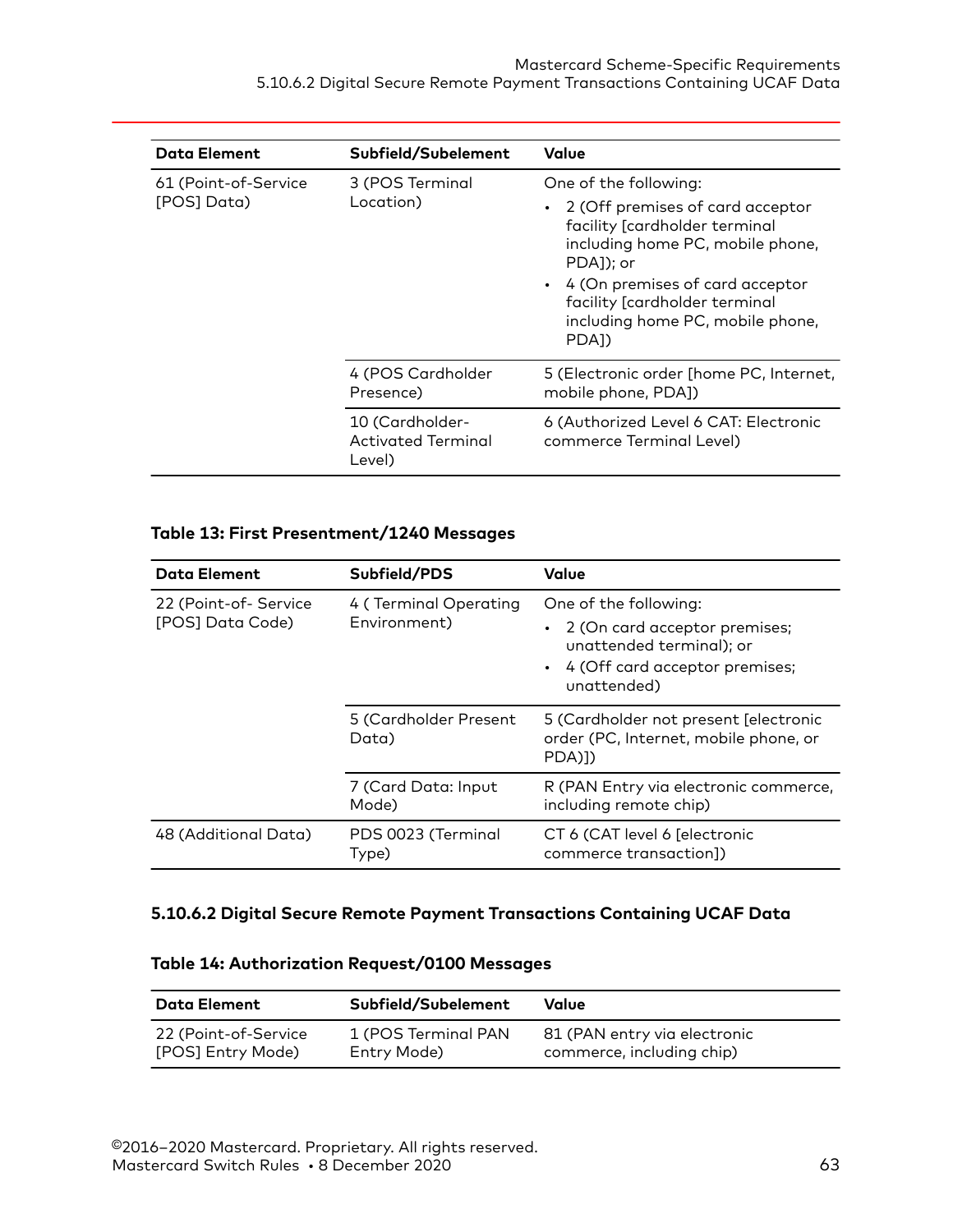| <b>Data Element</b>                  | Subfield/Subelement                                                                                 | Value                                                                                                                                                                                                                                                                            |
|--------------------------------------|-----------------------------------------------------------------------------------------------------|----------------------------------------------------------------------------------------------------------------------------------------------------------------------------------------------------------------------------------------------------------------------------------|
| 48 (Additional Data-<br>Private Use) | 33 (PAN Mapping File<br>Information)                                                                | Present when the Mastercard Digital<br>Enablement Service performs token<br>mapping.                                                                                                                                                                                             |
|                                      | 42 (Electronic<br>Commerce Indicators),<br>subfield 1, position 3<br>(UCAF Collection<br>Indicator) | All of the following (UCAF<br>authentication occurs):<br>Position $1 = 2$<br>Position $2 = 4$<br>٠<br>Position $3 = 2$                                                                                                                                                           |
|                                      | 71 (On-behalf Services)                                                                             | Present when the Mastercard Digital<br>Enablement Service performs token<br>mapping:<br>Subfield $1 = 50$ (Mastercard Digital<br>Enablement Service PAN Mapping);<br>and<br>Subfield $2 = C$ (Conversion of<br>Device Account Number to Funding<br>Account Number was completed) |
|                                      | 71 (On-behalf Services)                                                                             | Present when the Mastercard Digital<br><b>Enablement Service performs</b><br>cryptographic validation:<br>Subfield $1 = 51$ (Mastercard Digital<br><b>Enablement Service Chip Pre-</b><br>Validation); and<br>Subfield 2 = V (Valid)<br>$\bullet$                                |
| 61 (Point-of-Service<br>[POS] Data   | 3 (POS Terminal<br>Location)                                                                        | One of the following:<br>2 (Off premises of card acceptor<br>facility [cardholder terminal<br>including home PC, mobile phone,<br>PDA]); or<br>4 (On premises of card acceptor<br>facility [cardholder terminal<br>including home PC, mobile phone,<br>PDA])                     |
|                                      | 4 (POS Cardholder<br>Presence)                                                                      | 5 (Electronic order [home PC, Internet,<br>mobile phone, PDA])                                                                                                                                                                                                                   |
|                                      | 10 (Cardholder-<br><b>Activated Terminal</b><br>Level)                                              | 6 (Authorized Level 6 CAT: Electronic<br>commerce)                                                                                                                                                                                                                               |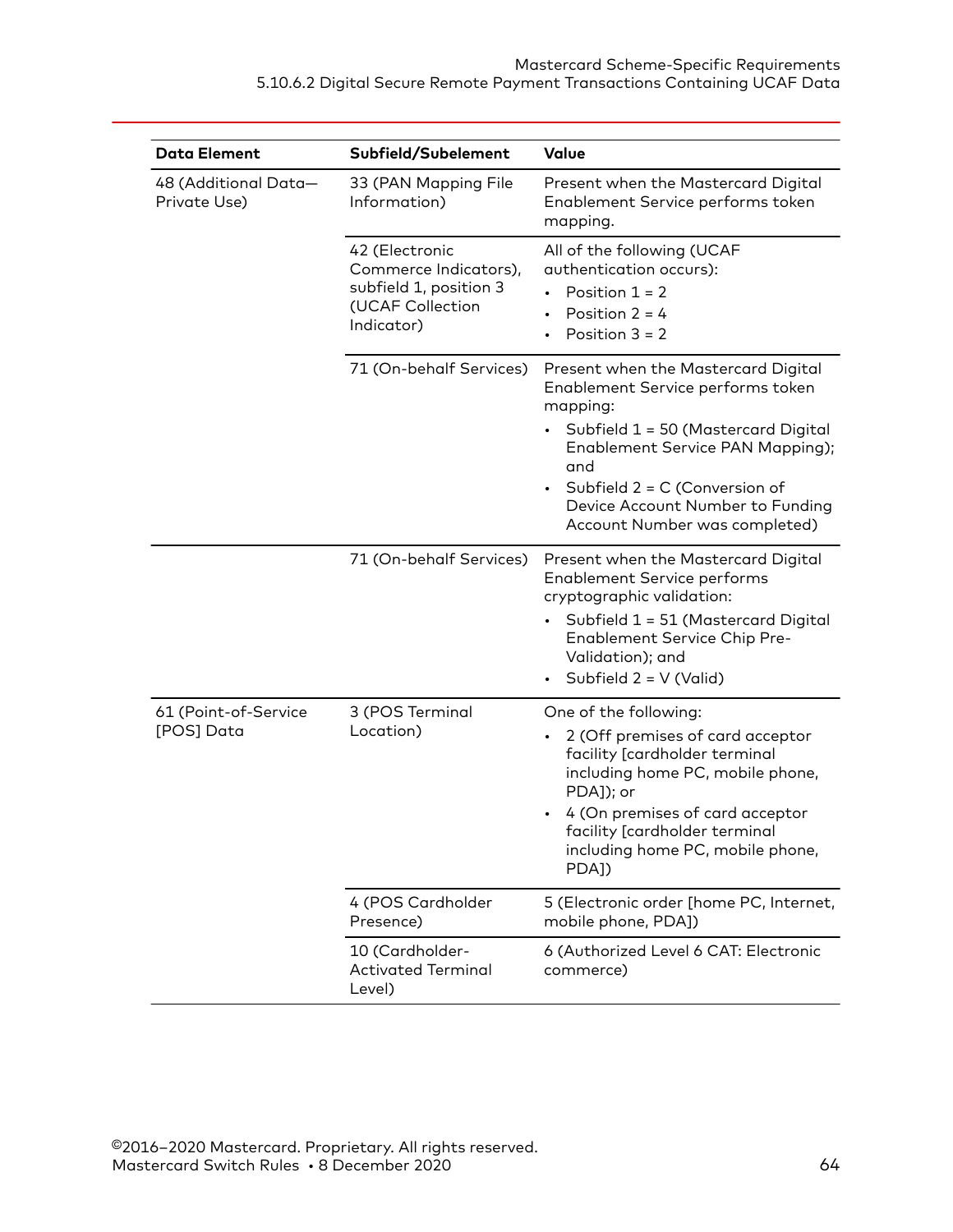| <b>Data Element</b>                      | Subfield/PDS                                                         | Value                                                                                                             |
|------------------------------------------|----------------------------------------------------------------------|-------------------------------------------------------------------------------------------------------------------|
| 22 (Point-of-Service<br>[POS] Data Code) | 4 (Terminal Operating<br>Environment)                                | One of the following:                                                                                             |
|                                          |                                                                      | 2 (On card acceptor premises;<br>unattended terminal); or<br>4 (Off card acceptor premises;<br>unattended)        |
|                                          | 5 (Cardholder Present<br>Data)                                       | 5 (Cardholder not present [electronic<br>order (PC, Internet, mobile phone, or<br>PDA)])                          |
|                                          | 7 (Card Data: Input<br>Mode)                                         | S (Electronic commerce)                                                                                           |
| 48 (Additional Data)                     | PDS 0023 (Terminal<br>Type)                                          | CT 6 (CAT level 6 [electronic<br>commerce transaction])                                                           |
|                                          | PDS 0052 (Electronic<br><b>Commerce Security</b><br>Level Indicator) | All of the following (UCAF<br>authentication occurs):<br>Position $1 = 2$<br>Position $2 = 4$<br>Position $3 = 2$ |

#### <span id="page-64-0"></span>**Table 15: First Presentment/1240 Messages**

# **5.10.6.3 Partial Shipments Following Digital Secure Remote Payment Transactions**

#### **Table 16: Authorization Request/0100 Messages**

| <b>Data Element</b>                       | Subfield/Subelement                                                                                 | Value                                                                                                                   |
|-------------------------------------------|-----------------------------------------------------------------------------------------------------|-------------------------------------------------------------------------------------------------------------------------|
| 22 (Point-of-Service<br>[POS] Entry Mode) | 1 (POS Terminal PAN<br>Entry Mode)                                                                  | 81 (PAN entry via electronic<br>commerce, including chip)                                                               |
| 48 (Additional Data-<br>Private Use)      | 33 (PAN Mapping File<br>Information)                                                                | Present when the Mastercard Digital<br>Enablement Service performs token<br>mapping.                                    |
|                                           | 42 (Electronic<br>Commerce Indicators),<br>subfield 1, position 3<br>(UCAF Collection<br>Indicator) | All of the following (UCAF<br>authentication occurs):<br>• Position $1 = 2$<br>• Position $2 = 4$<br>• Position $3 = 7$ |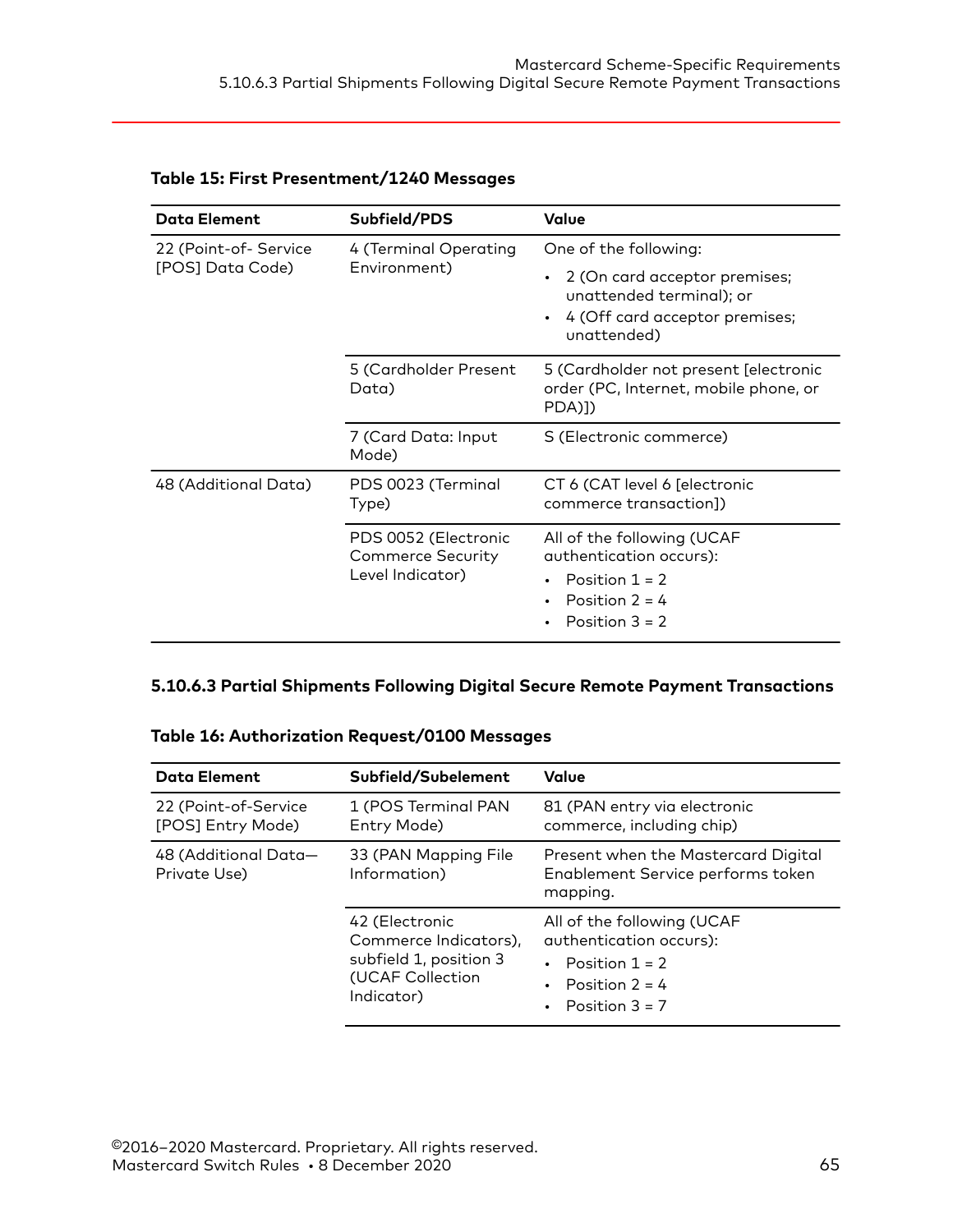<span id="page-65-0"></span>

| <b>Data Element</b> | Subfield/Subelement     | Value                                                                                                                                     |
|---------------------|-------------------------|-------------------------------------------------------------------------------------------------------------------------------------------|
|                     | 71 (On-behalf Services) | Present when the Mastercard Digital<br>Enablement Service performs token<br>mapping:                                                      |
|                     |                         | • Subfield $1 = 50$ (Mastercard Digital<br>Enablement Service PAN Mapping);<br>and                                                        |
|                     |                         | • Subfield $2 = C$ (Conversion of<br>Device Account Number to Funding<br>Account Number was completed)                                    |
|                     |                         | <b>NOTE: Value 51 (Mastercard Digital</b><br><b>Enablement Service Chip Pre-</b><br>Validation) does not appear in a<br>partial shipment. |

## **Table 17: First Presentment/1240 Messages**

| <b>Data Element</b>                      | Subfield/PDS                                                         | Value                                                                                                                |
|------------------------------------------|----------------------------------------------------------------------|----------------------------------------------------------------------------------------------------------------------|
| 22 (Point-of-Service<br>[POS] Data Code) | 4 (Terminal Operating<br>Environment)                                | One of the following:                                                                                                |
|                                          |                                                                      | 2 (On card acceptor premises;<br>unattended terminal); or<br>4 (Off card acceptor premises;<br>unattended)           |
|                                          | 5 (Cardholder Present<br>Data)                                       | 5 (Cardholder not present [electronic<br>order (PC, Internet, mobile phone, or<br>PDA)])                             |
|                                          | 7 (Card Data : Input<br>Mode)                                        | S (Electronic commerce)                                                                                              |
| 48 (Additional Data)                     | PDS 0023 (Terminal<br>Type)                                          | CT 6 (CAT level 6 [electronic<br>commerce transaction])                                                              |
|                                          | PDS 0052 (Electronic<br><b>Commerce Security</b><br>Level Indicator) | All of the following (no UCAF<br>authentication occurs):<br>Position $1 = 2$<br>Position $2 = 4$<br>Position $3 = 7$ |

## **5.10.7 Mastercard Mobile Remote Payment Transactions**

The Acquirer must identify each Mastercard Mobile Remote Payment Transaction with the following values.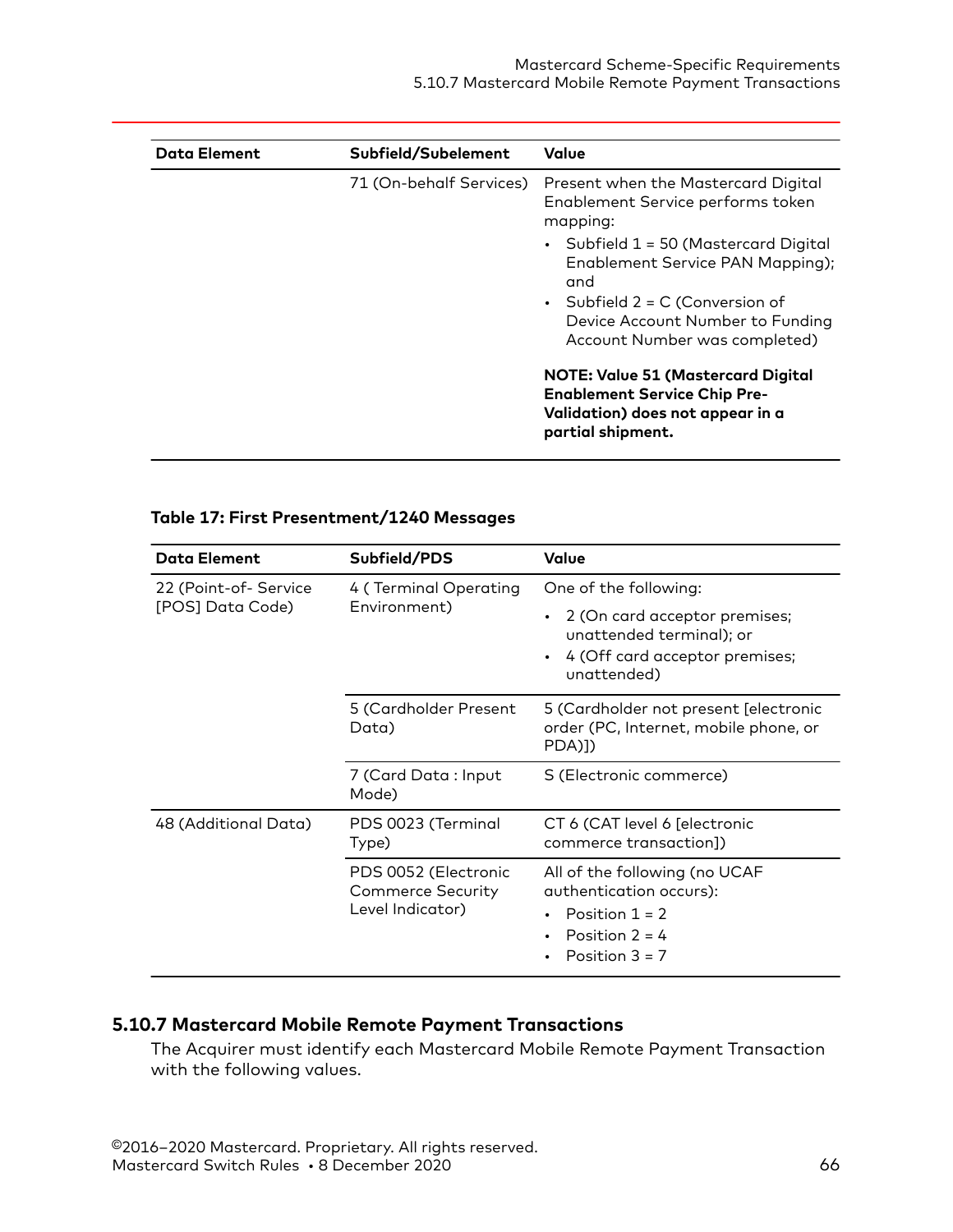#### <span id="page-66-0"></span>**Table 18: Mastercard Mobile Remote Payment Transaction Values for Authorization Request/0100 Messages**

| <b>Data Element</b>                       | <b>Subfield</b>                                        | Value                                                                                |
|-------------------------------------------|--------------------------------------------------------|--------------------------------------------------------------------------------------|
| 22 (Point-of-Service<br>[POS] Entry Mode) | 1 (POS Terminal PAN<br>Entry Mode)                     | 82 (PAN auto entry via Server [issuer,<br>acquirer or third party vendor<br>system]) |
| 48 (Additional Data-<br>Private Use)      | 1 (Remote Payments<br>Program Type Identifier) domain) | 1 (Issuer domain) or 2 (Acquirer                                                     |

#### **Table 19: Mastercard Mobile Remote Transaction Values for First Presentment/ 1240 Messages**

| <b>Data Element</b>                       | Subfield/Subelement                 | Value                                                                               |
|-------------------------------------------|-------------------------------------|-------------------------------------------------------------------------------------|
| 22 (Point-of-Service<br>[POS] Entry Mode) | 7 (Card Data: Input<br>Mode)        | T (PAN auto entry via Server [issuer,<br>acquirer or third party vendor<br>system]) |
| 48 (Additional Data)                      | 1 (Remote Payments<br>Program Data) | 1 (Issuer domain) or 2 (Acquirer<br>domain)                                         |

# **5.11 Cardholder-Activated Terminal (CAT) Transactions**

In Authorization Request/0100 and Authorization Request Response/0110 messages, the CAT level indicator is located in DE 61 (Point-of-Service Data), subfield 10 (Cardholder-Activated Terminal Level). In First Presentment/1240, Chargeback/1442, Second Presentment/1240, and Arbitration Chargeback/1442 messages, the CAT level indicator is located in PDS 0023 (Terminal Type).

For additional requirements, see the *Customer Interface Specification* and the *IPM Clearing Formats* manuals.

The First Presentment/1240 message of a CAT Transaction must contain one of the following values in DE 22 (Point of Service Data Code), subfield 7 (Card Data: Input Mode):

- A (PAN auto-entry via contactless magnetic stripe)
- B (Magnetic stripe reader input, with track data captured and passed unaltered; does not apply to CAT 3)
- C (Online Chip)
- F (Offline Chip)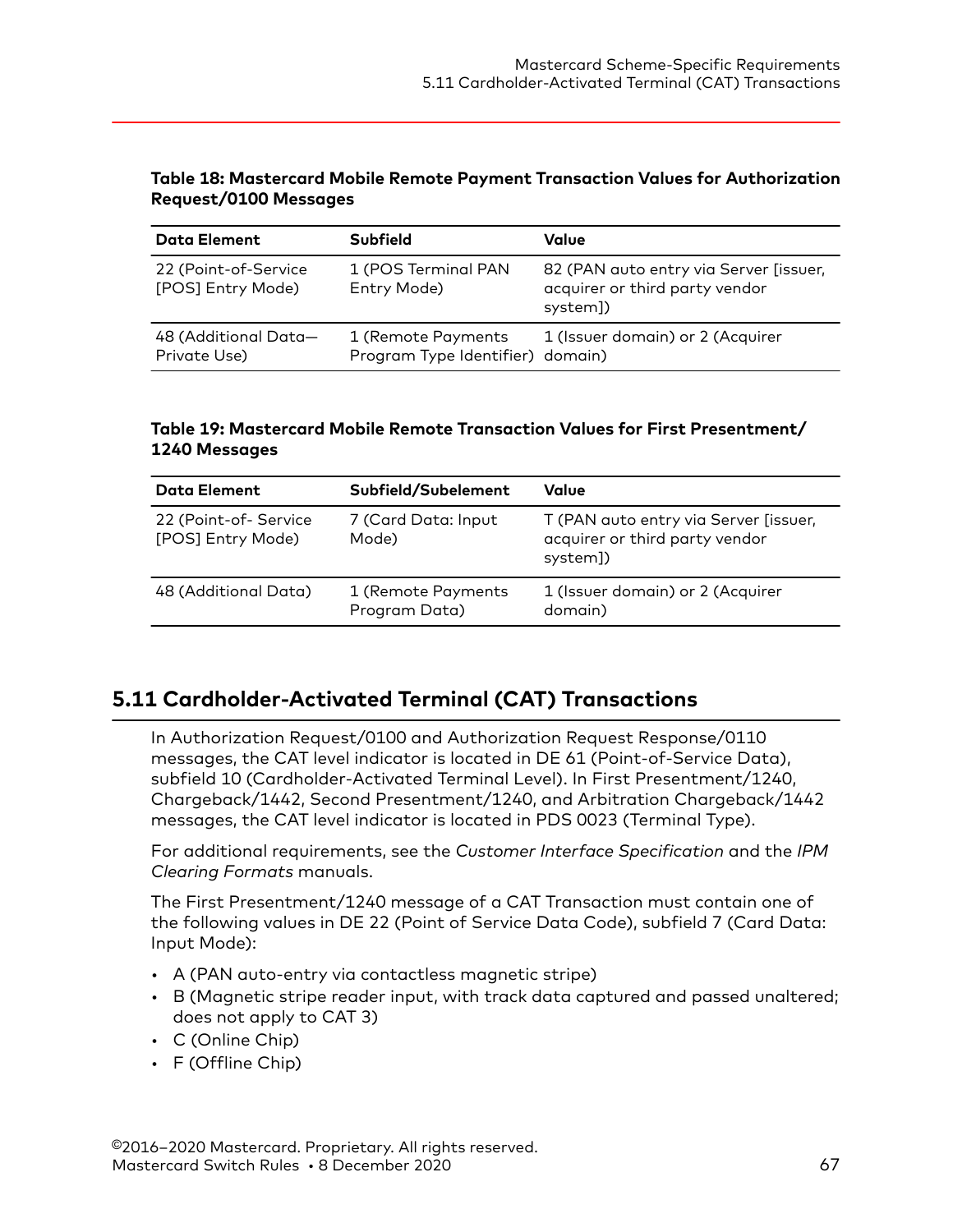- <span id="page-67-0"></span>• M (PAN auto-entry via contactless M/Chip)
- N (Contactless input, Contactless Mapping Service applied [This value is visible only to Issuer; Acquirers use value A or M])
- S (Electronic commerce; applies to CAT 6 only)
- 2 (Magnetic stripe reader input; applies to CAT 3 only)

#### **5.11.1 CAT Level Requirements**

This topic describes CAT level requirements.

#### **5.11.1.1 CAT Level 1: Automated Dispensing Machines (CAT 1)**

The following authorization requirement applies to CAT 1 devices:

The MIP X-Code authorization response must be a decline. The Issuer is liable for Transactions that are approved under acquirer MIP X-Code, up to the MIP X-Code limits specified by Mastercard Switching Services.

#### **5.11.1.2 CAT Level 2: Self-Service Terminal (CAT 2)**

The following authorization requirement applies to CAT 2 devices:

The issuer is liable for Transactions that are approved under acquirer MIP X-Code, up to the MIP X-Code limits specified by Mastercard Switching Services.

#### **5.11.1.3 CAT Level 3: Limited Amount Terminals (CAT 3)**

The following authorization requirement applies to CAT 3 devices:

X-code processing does not apply.

#### **5.11.1.4 CAT Level 4: In-Flight Commerce (IFC) Terminals (CAT 4)**

The following authorization requirement applies to CAT 4 devices:

The Issuer is liable for Transactions that are approved under acquirer MIP X-Code, up to the MIP X-Code limits specified by Mastercard Switching Services.

#### **5.11.1.5 CAT Level 9: Mobile POS (MPOS) Acceptance Device Transactions (CAT 9)**

The Acquirer must submit the following values in Transaction messages for each Transaction conducted at an MPOS Terminal:

- A value of 9 (MPOS Acceptance Device) in DE 61 (Point-of-Service[POS] Data), subfield 10 (Cardholder-Activated Terminal Level) of the Authorization Request/ 0100 message; and
- A value of CT9 (MPOS Acceptance Device) in PDS 0023 (Terminal Type) of the First Presentment/1240 message.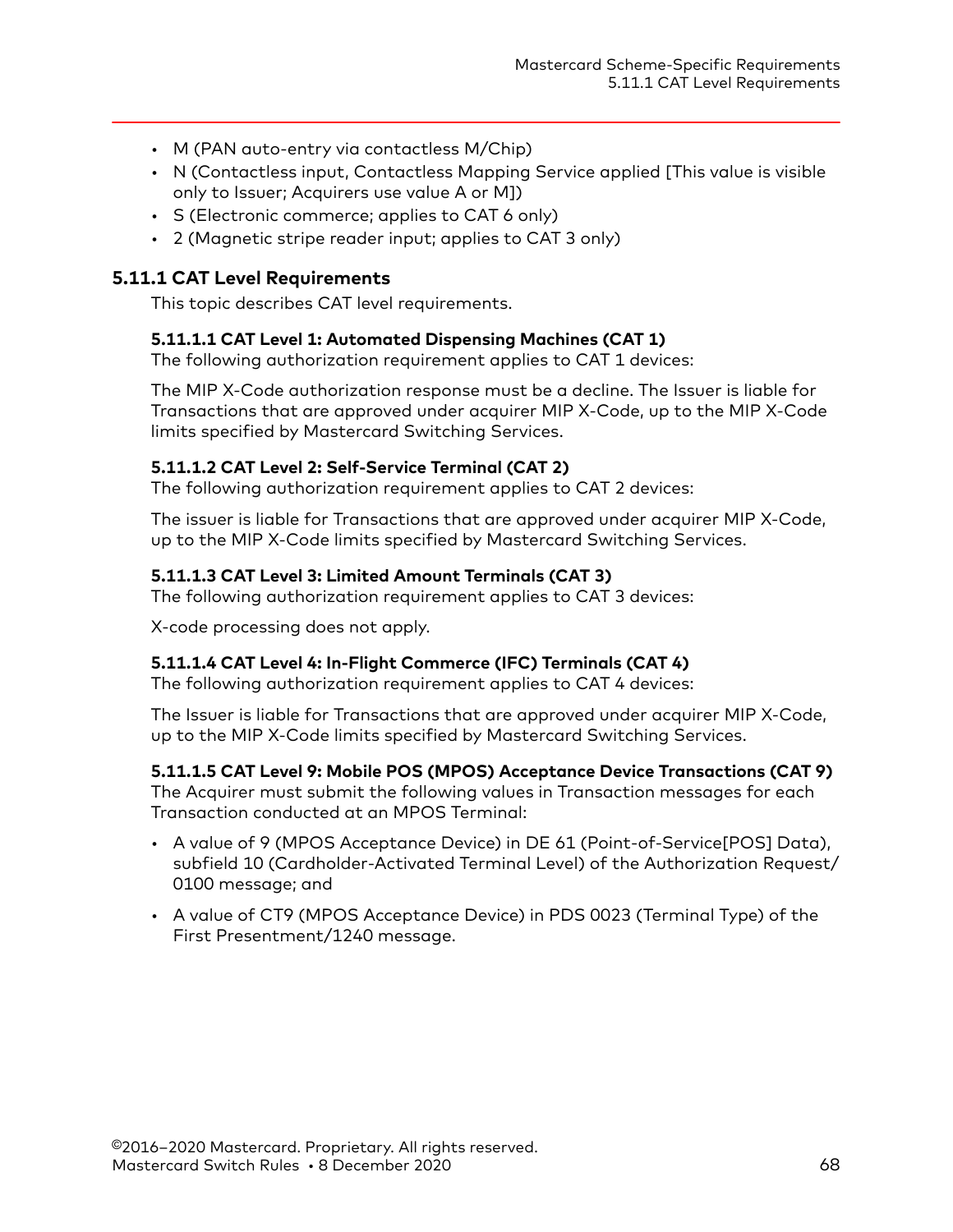# **Chapter 6 Private Label Requirements**

*See the Private Label Rules Manual.*

|--|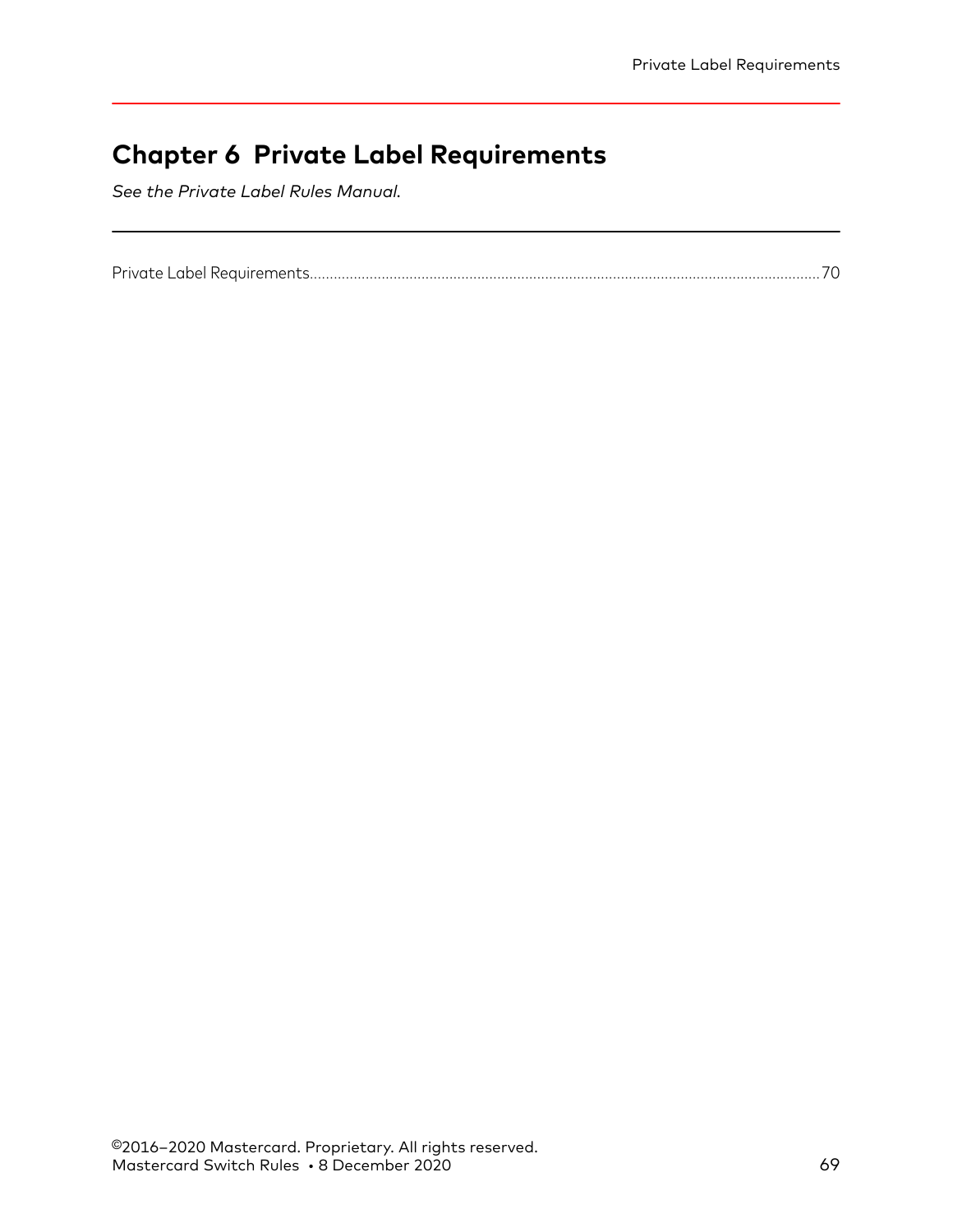# <span id="page-69-0"></span>**Private Label Requirements**

See the *Private Label Rules* manual for information regarding Private Label requirements.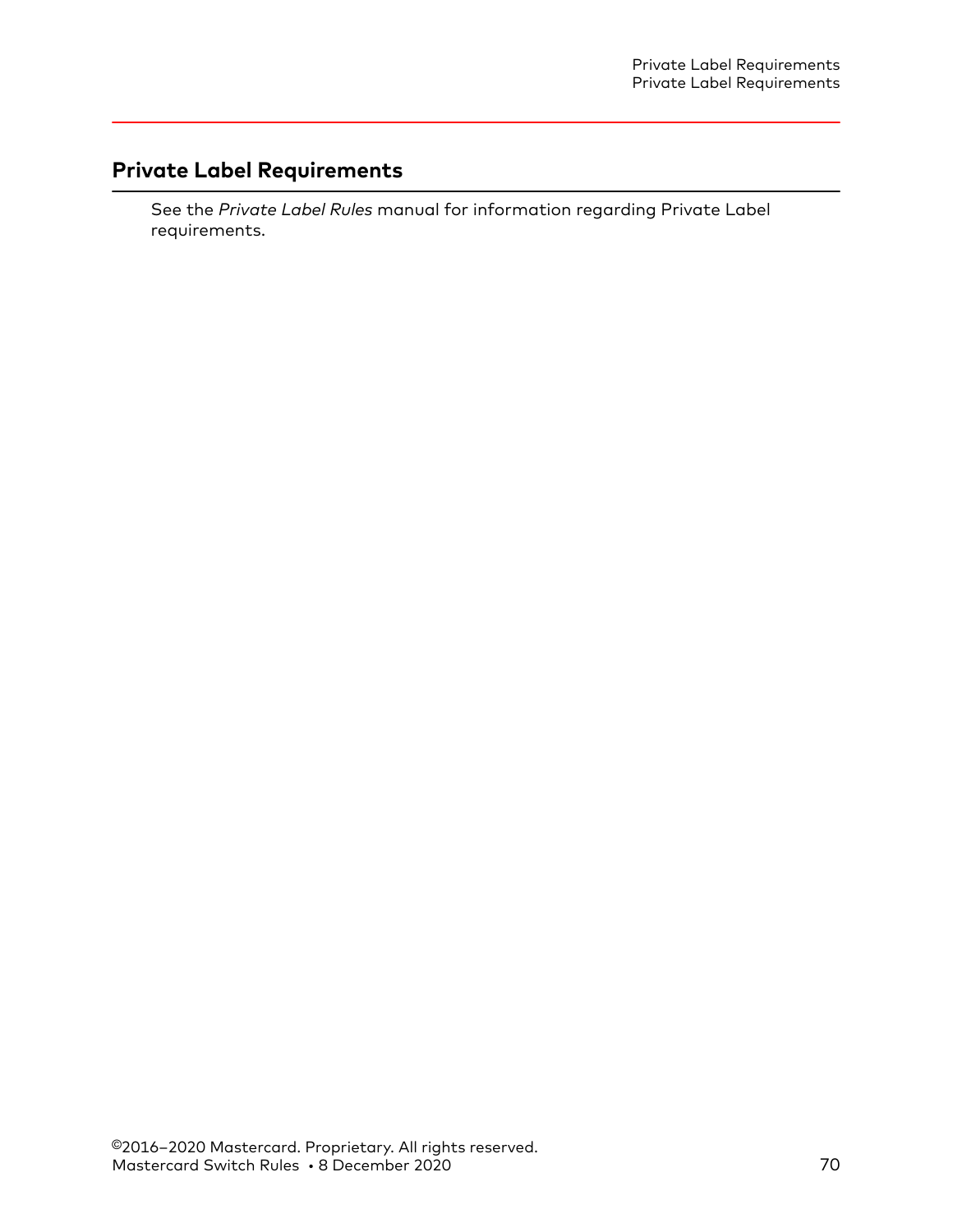# **Chapter 7 Other Schemes**

*Mastercard Switching Services does not currently provide switching services for other schemes.*

[Other Schemes......................................................................................................................................................72](#page-71-0)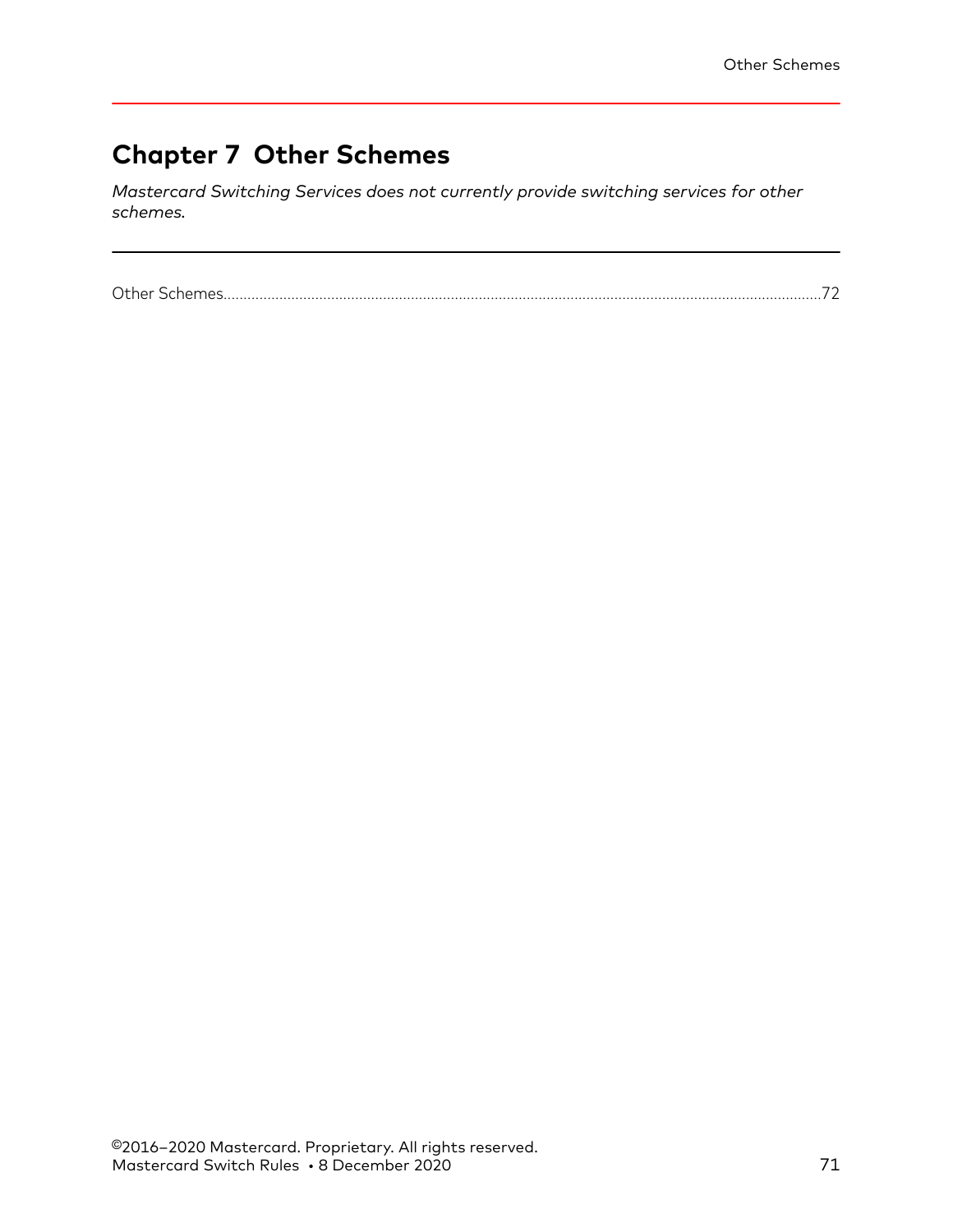# <span id="page-71-0"></span>**Other Schemes**

Applicable rules will be added here as and when additional processing services are offered.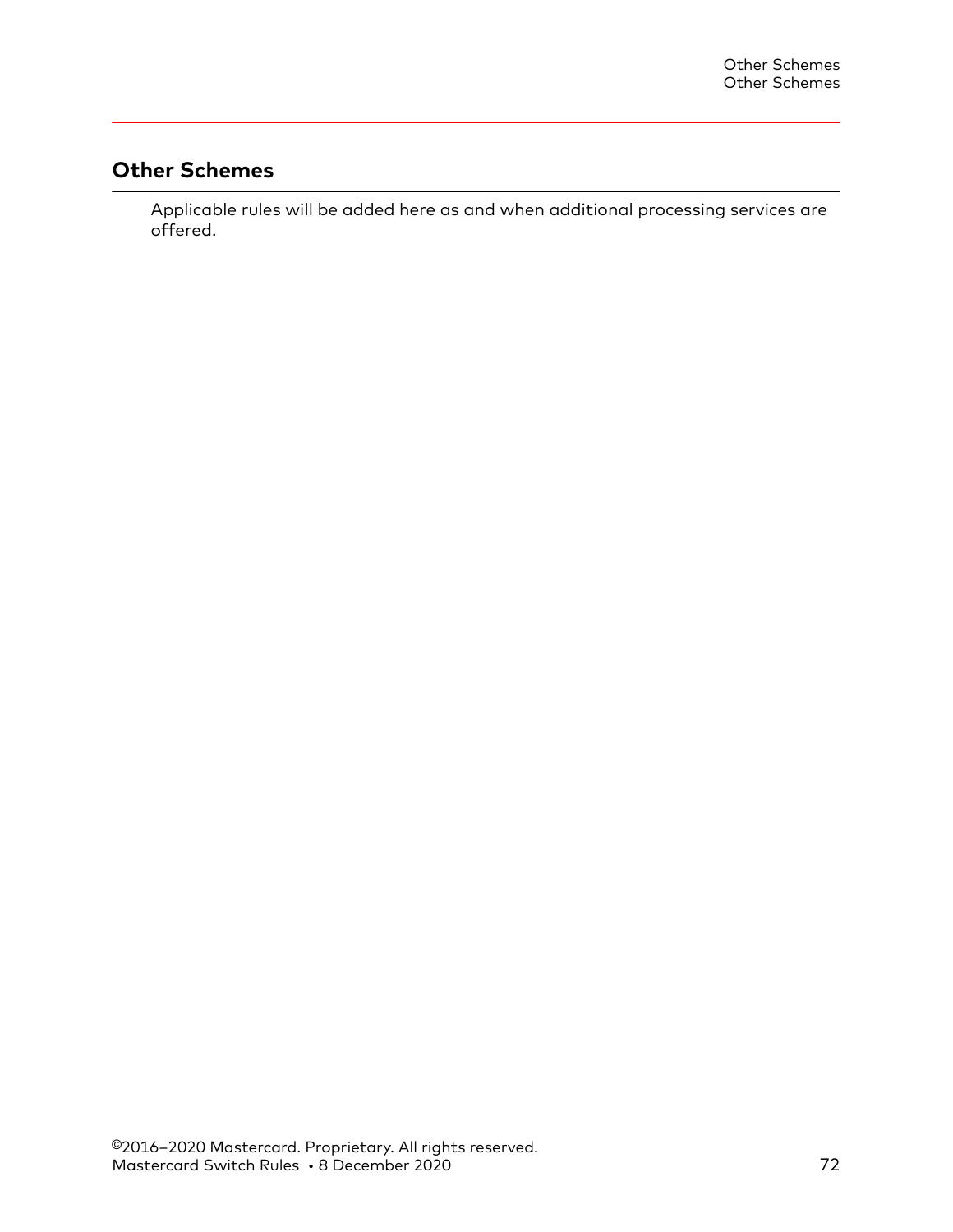# **Appendix A Definitions**

This appendix contains defined terms used in this manual.

©2016-2020 Mastercard. Proprietary. All rights reserved. Mastercard Switch Rules . 8 December 2020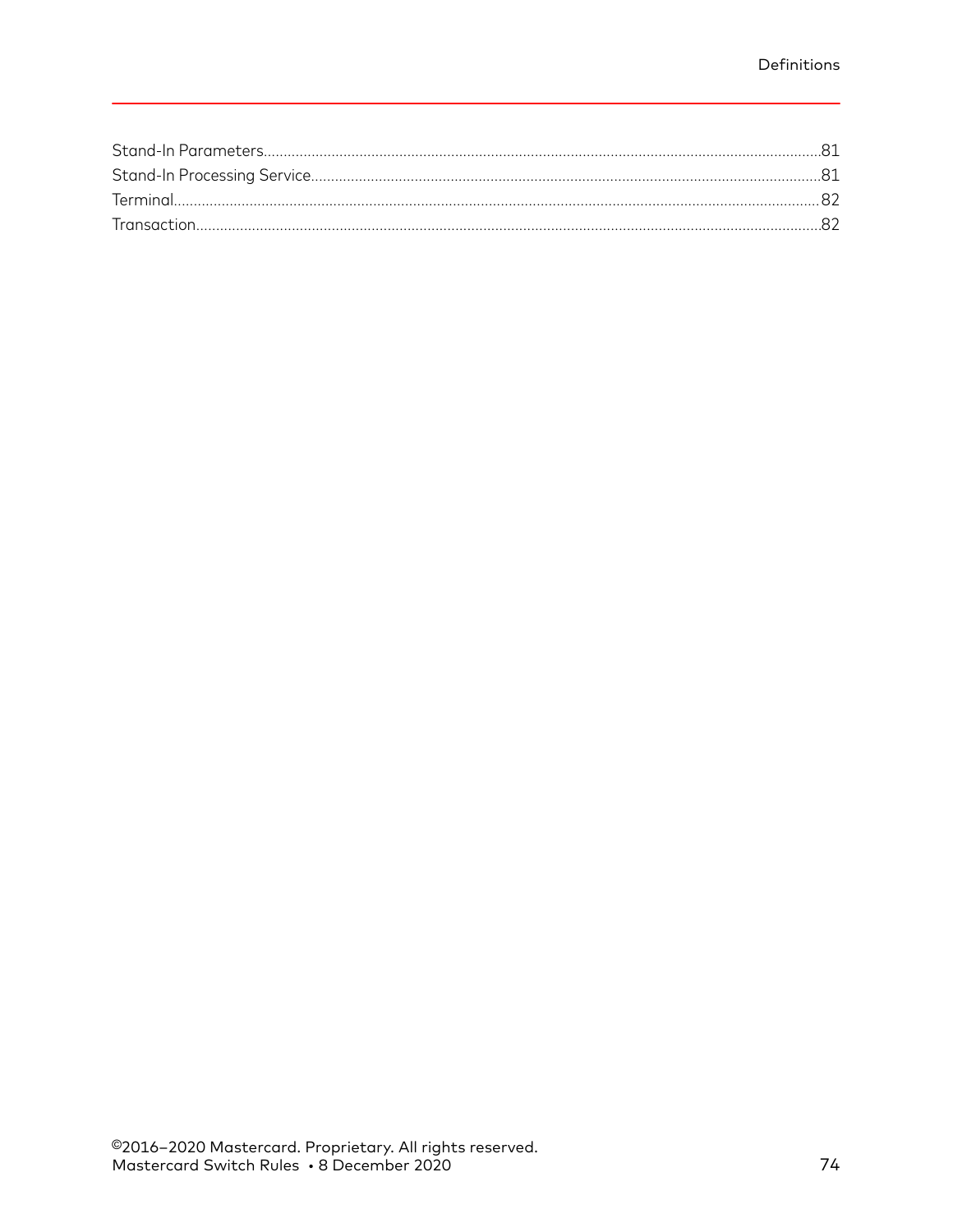# <span id="page-74-0"></span>**Definitions**

The following terms as used in this manual have the meanings set forth below.

Additional and/or revised terms may also be used for purposes of the Rules in a particular chapter or section of this manual.

# **Access Device**

A device other than a Card that has successfully completed all applicable Mastercard certification and testing requirements, if any, and:

- Uses at least one Payment Application provisioned to the device by or with the approval of a Customer to provide access to an Account;
- Supports the transmission or exchange of data using one or both of the following:
	- Magnetic stripe or chip data containing a dynamic cryptogram to or with a Terminal, as applicable, by implementing the EMV Contactless Specifications (Book D) to effect Transactions at the Terminal without requiring direct contact of the device to the Terminal
	- Chip data containing a dynamic cryptogram to or with a Terminal, as applicable, by implementing the Mastercard Cloud-Based Payments (MCBP) documentation to effect Transactions at the Terminal by capture of a QR Code containing the Transaction Data
- May also support the transmission of magnetic stripe data containing a dynamic cryptogram to a Terminal to effect Transactions identified by the Acquirer in Transaction messages as magnetic stripe Transactions.

A Cirrus Access Device, Maestro Access Device, and Mastercard Access Device is each an Access Device. *Also see* Mobile Payment Device.

# **Account**

An account maintained by or on behalf of a Cardholder by an Issuer for the processing of Transactions, and which is identified with a bank identification number (BIN) or Issuer identification number (IIN) designated by the Corporation in its routing tables for routing to the Interchange System. *Also see* Cirrus Account, Maestro Account, Mastercard Account.

# **Acquirer**

A Customer in its capacity as an acquirer of a Transaction.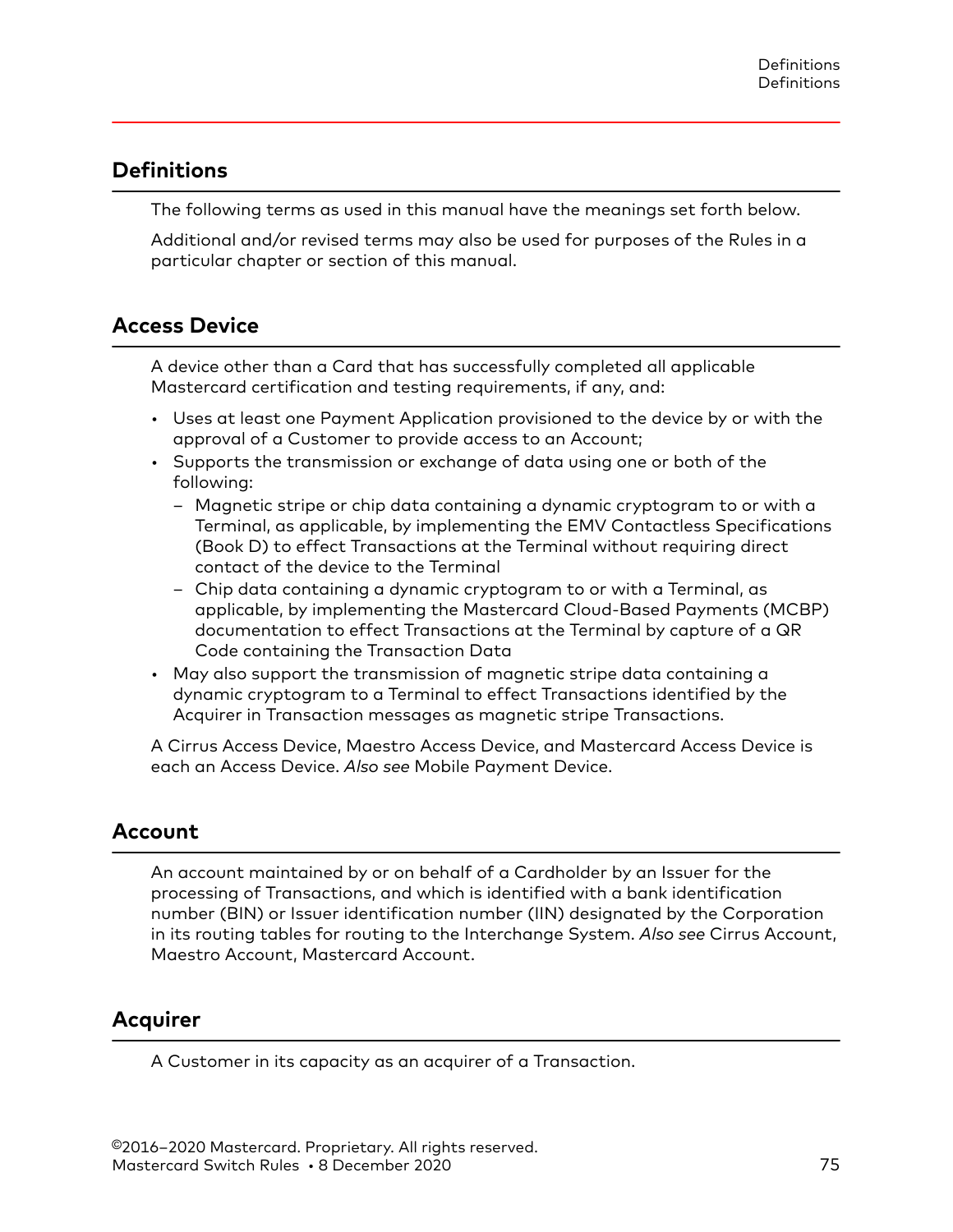## <span id="page-75-0"></span>**ATM Transaction**

A cash withdrawal effected at an ATM Terminal with a Card and processed through the Mastercard ATM Network. An ATM Transaction is identified with MCC 6011 (Automated Cash Disbursements—Customer Financial Institution).

### **Card**

A card issued by a Customer pursuant to License and in accordance with the Standards and that provides access to an Account. Unless otherwise stated herein, Standards applicable to the use and acceptance of a Card are also applicable to an Access Device and, in a Card-not-present environment, an Account. A Cirrus Card, Maestro Card, and Mastercard Card is each a Card.

# **Card Program**

A Card issuing program of an Issuer that is the Network Participant.

### **Cardholder**

The authorized user of a Card or Access Device issued by a Customer.

# **Chip Card (Smart Card, Integrated Circuit Card, IC Card, or ICC)**

A Card with an embedded EMV-compliant chip containing memory and interactive capabilities used to identify and store additional data about a Cardholder, an Account, or both.

# **Chip Transaction**

A Contact Chip Transaction or a Contactless Transaction.

# **Contact Chip Transaction**

A Transaction in which data is exchanged between the Chip Card and the Terminal through the reading of the chip using the contact interface, in conformance with EMV specifications.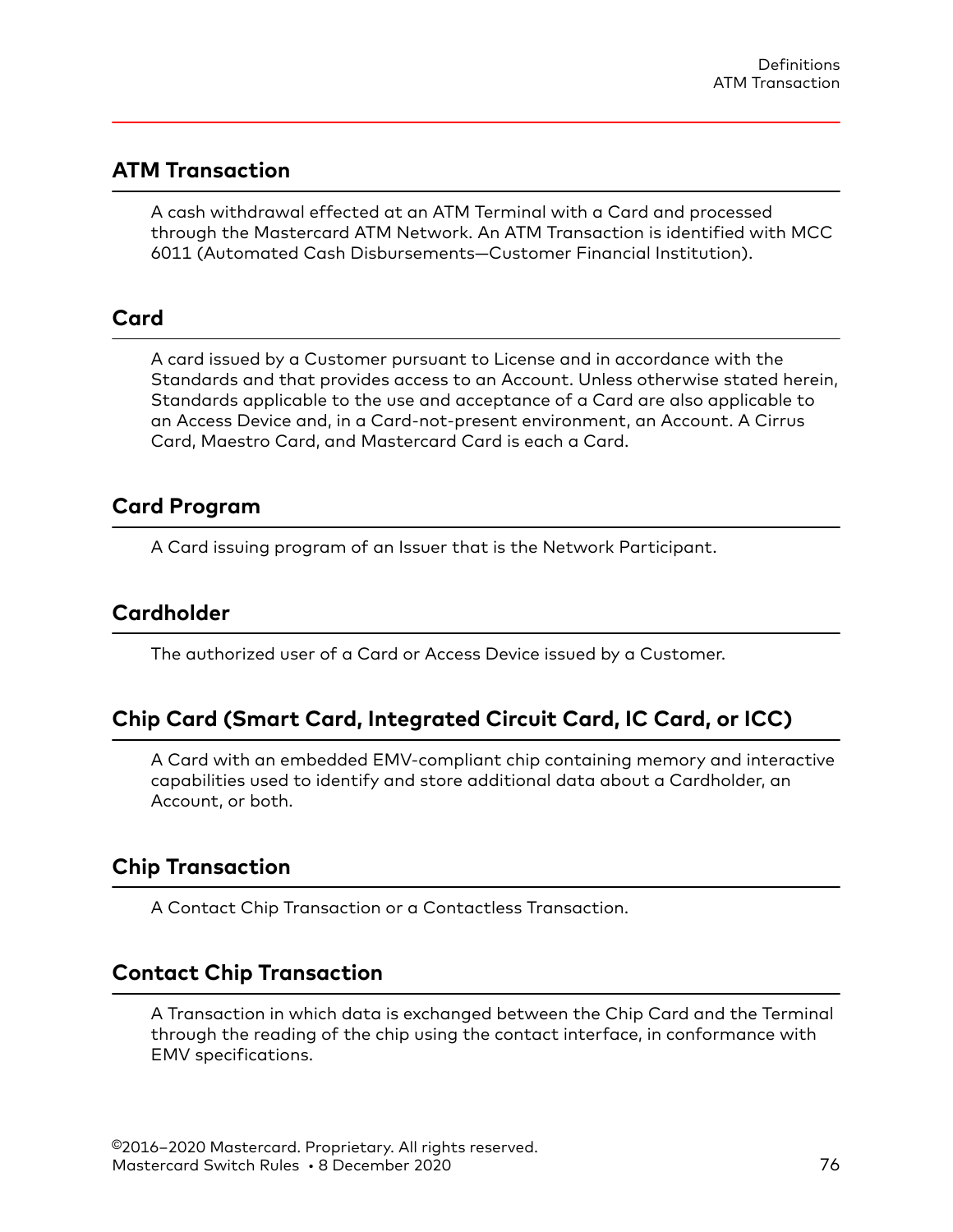# <span id="page-76-0"></span>**Contactless Payment Device**

A means other than a Card by which a Cardholder may access an Account at a Terminal in accordance with the Standards. A Contactless Payment Device is a type of Access Device that exchanges data with the Terminal by means of radio frequency communications. *Also see* Mobile Payment Device.

# **Contactless Transaction**

A Transaction in which data is exchanged between the Chip Card or Access Device and the Terminal through the reading of the chip using the contactless interface, by means of radio frequency communications. *Also see* EMV Mode Contactless Transaction, Magnetic Stripe Mode Contactless Transaction.

# **Corporation**

Mastercard International Incorporated, Maestro International Inc., and their subsidiaries and affiliated entities. As used herein, Corporation also means the President and Chief Executive Officer of Mastercard International Incorporated, or his or her designee, or such officers or other employees responsible for the administration and/or management of a program, service, product, system or other function. Unless otherwise set forth in the Standards, and subject to any restriction imposed by law or regulation, or by the Board of Directors of Mastercard International Incorporated, or by the Mastercard International Incorporated Certificate of Incorporation or the Mastercard Incorporated Certificate of Incorporation (as each such Certificate of Incorporation may be amended from time to time), each such person is authorized to act on behalf of the Corporation and to so act in his or her sole discretion.

# **European Economic Area (EEA)**

The following countries, islands, and territories: Austria, Belgium, Bulgaria, Croatia, Czech Republic, Cyprus, Denmark, Estonia, Finland, France, Germany, Greece, Hungary, Iceland, Ireland, Italy, Latvia, Liechtenstein, Lithuania, Luxembourg, Malta, Netherlands, Norway, Poland, Portugal, Romania, Slovakia, Slovenia, Spain, Sweden, Canary Islands, Ceuta, Melilla, Azores, Madeira, Aland Islands, Jan Mayen, French Guiana, Guadeloupe, Martinique, Réunion, Saint Martin (French Part), and Mayotte.

For the sake of clarity, the EEA does not include: Andorra, Monaco, San Marino, Switzerland, Vatican City, Antarctica, Greenland, Faroe Islands, Akrotiri and Dhekelia, Saint Pierre and Miquelon, Saint Barthélemy, Saint Martin (Dutch Part),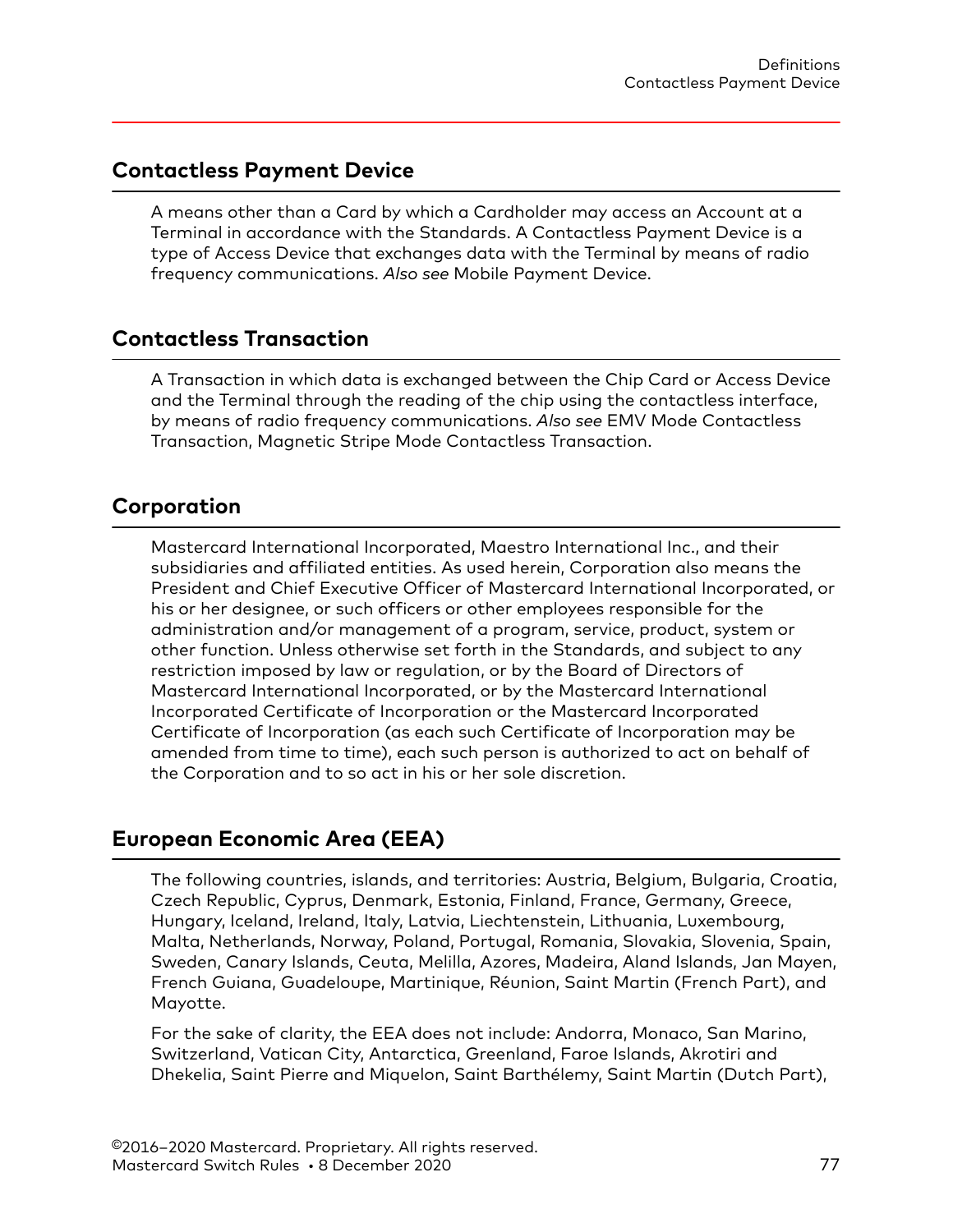<span id="page-77-0"></span>Svalbard, United Kingdom, Gilbraltar, Falkland Islands, Channel Islands, Isle of Man, Pitcairn, Henderson, Ducie and Oeno Islands, Saint Helena, Ascension and Tristan da Cunha, South Georgia and the South Sandwich Islands.

# **European Union (EU)**

The following countries, islands, and territories: Austria, Belgium, Bulgaria, Croatia, Czech Republic, Cyprus, Denmark, Estonia, Finland, France, Germany, Greece, Hungary, Ireland, Italy, Latvia, Lithuania, Luxembourg, Malta, Netherlands, Poland, Portugal, Romania, Slovakia, Slovenia, Spain, Sweden, Canary Islands, Ceuta, Melilla, Azores, Madeira, Aland Islands, French Guiana, Guadeloupe, Martinique, Réunion, Saint Martin (French Part), and Mayotte.

# **Hybrid Terminal**

A Terminal, including any POS or MPOS Terminal ("Hybrid POS Terminal", "Hybrid MPOS Terminal"), ATM Terminal ("Hybrid ATM Terminal"), or Bank Branch Terminal ("Hybrid Bank Branch Terminal"), that:

- 1. Is capable of processing both Contact Chip Transactions and magnetic stripe Transactions;
- 2. Has the equivalent hardware, software, and configuration as a Terminal with full EMV Level 1 and Level 2 type approval status with regard to the chip technical specifications; and
- 3. Has satisfactorily completed the Corporation's Terminal Integration Process (TIP) in the appropriate environment of use.

#### **Issuer**

A Customer in its capacity as an issuer of a Card or Account.

#### **Manual Cash Disbursement Transaction**

A disbursement of cash performed upon the acceptance of a Card by a Customer financial institution teller. A Manual Cash Disbursement Transaction is identified with MCC 6010 (Manual Cash Disbursements—Customer Financial Institution).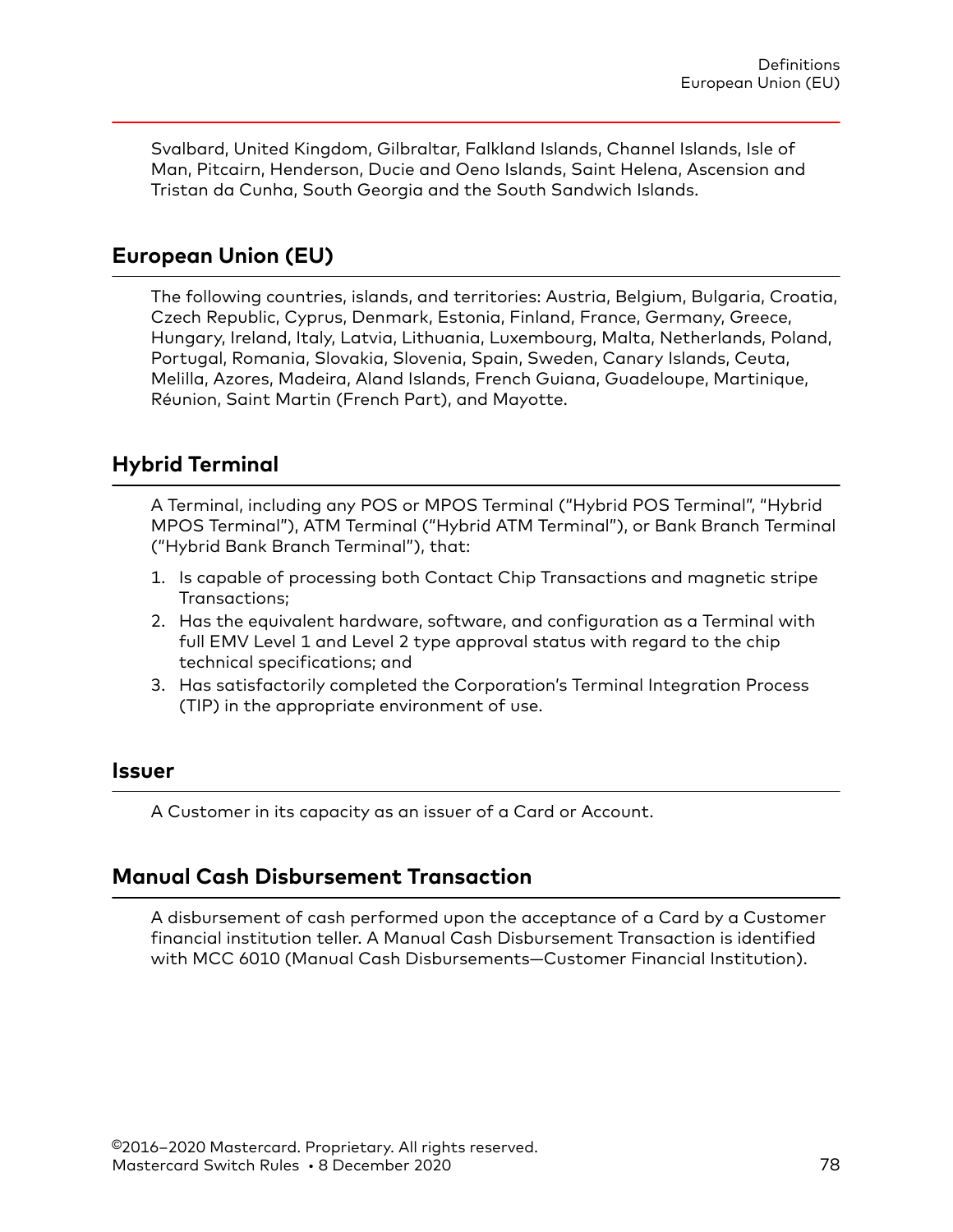#### <span id="page-78-0"></span>**Marks**

The names, logos, trade names, logotypes, trademarks, service marks, trade designations, and other designations, symbols, and marks that the Corporation owns, manages, licenses, or otherwise Controls and makes available for use by Customers and other authorized entities in accordance with a License. A "Mark" means any one of the Marks.

# **Mastercard Switching Services**

The Mastercard Division which provides Network Activities within the EEA, including its officers and/or other employees responsible for the administration and/or management of a service, system or other function. Subject to any restriction imposed by law or regulation, each such person is authorized to act on behalf of Mastercard Switching Services and to so act in his or her sole discretion.

# **Merchant**

A retailer, or any other person, firm or corporation that, pursuant to a Merchant Agreement, agrees to accept Cards when properly presented.

# **Mobile POS (MPOS) Terminal**

An MPOS Terminal enables a mobile device to be used as a POS Terminal. Card "reading" and software functionality that meets the Corporation's requirements may reside within the mobile device, on a server accessed by the mobile device, or in a separate accessory connected (such as via Bluetooth or a USB port) to the mobile device. The mobile device may be any multi-purpose mobile computing platform, including, by way of example and not limitation, a feature phone, smart phone, tablet, or personal digital assistant (PDA).

# **Mobile Payment Device**

A Cardholder-controlled mobile device containing a Payment Application compliant with the Standards, and which uses an integrated keyboard and screen to access an Account. A Mobile Payment Device may also be a Contactless Payment Device or a Mastercard Consumer- Presented QR payment device.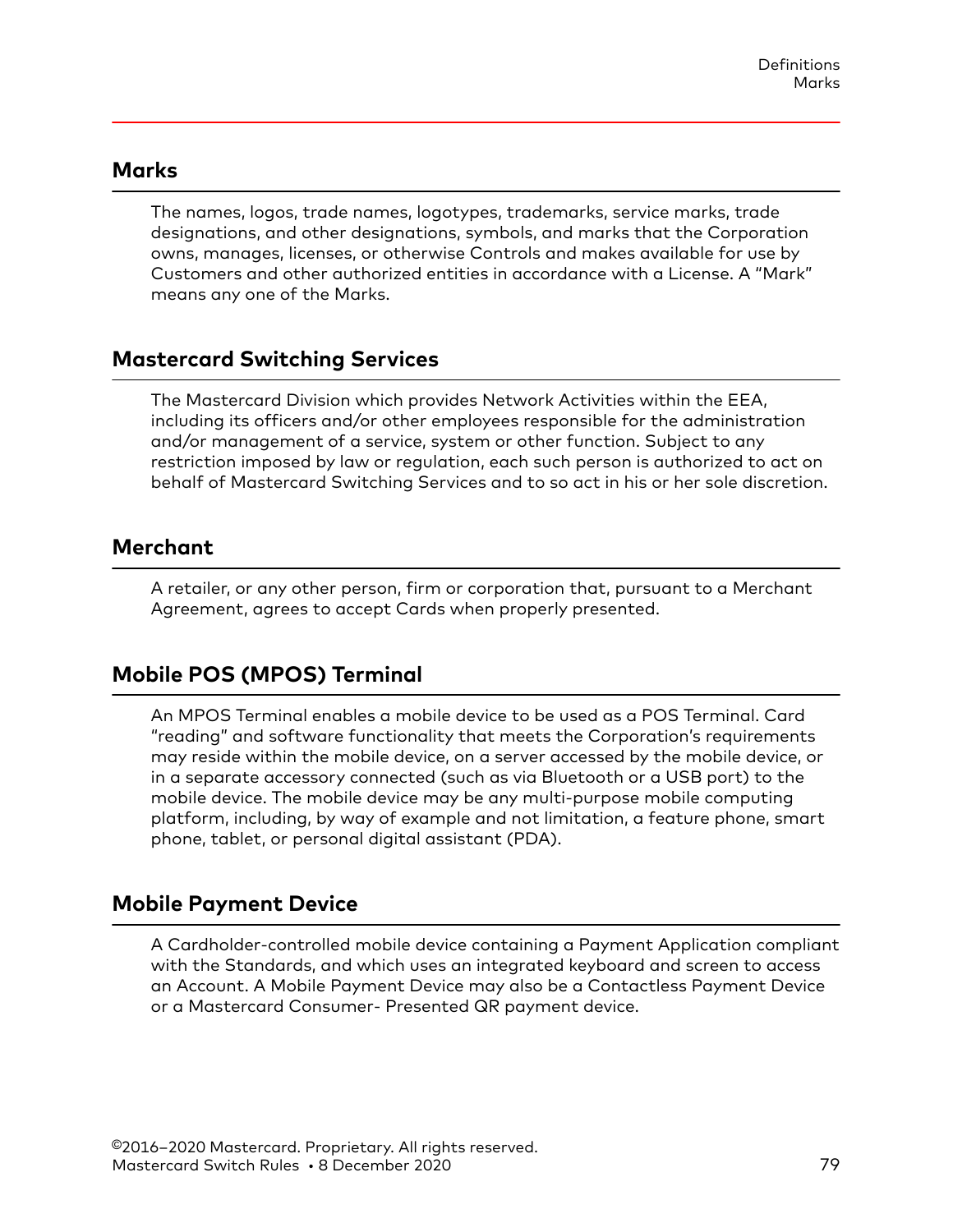### <span id="page-79-0"></span>**Network**

The computer hardware and software operated by and on behalf of Mastercard Switching Services for the routing, switching, and settlement of Transactions including, without limitation, the Mastercard ATM Network, the Dual Message System, the Global Clearing Management System (GCMS), and the Settlement Account Management (SAM) system.

# **Network Activity(ies)**

The undertaking of authorization, clearing and settlement using the Network.

### **Network Participant**

A financial institution or other entity that uses the Network for Network Activity. An Issuer or an Acquirer are Network Participants.

# **Payment Application**

A package of code and data stored in a Card, an Access Device, a server, or a combination of Access Device and server, that when exercised outputs a set of data that may be used to effect a Transaction, in accordance with the Standards. A Mastercard Payment Application, Maestro Payment Application, and Cirrus Payment Application is each a Payment Application.

# **Bank Branch Terminal**

An attended device, located on the premises of a Customer or other financial institution designated as its authorized agent by the Corporation, that facilitates a Manual Cash Disbursement Transaction by a Cardholder.

# **Point of Interaction (POI)**

The location at which a Transaction occurs or a PTA Transaction originates, as determined by the Corporation.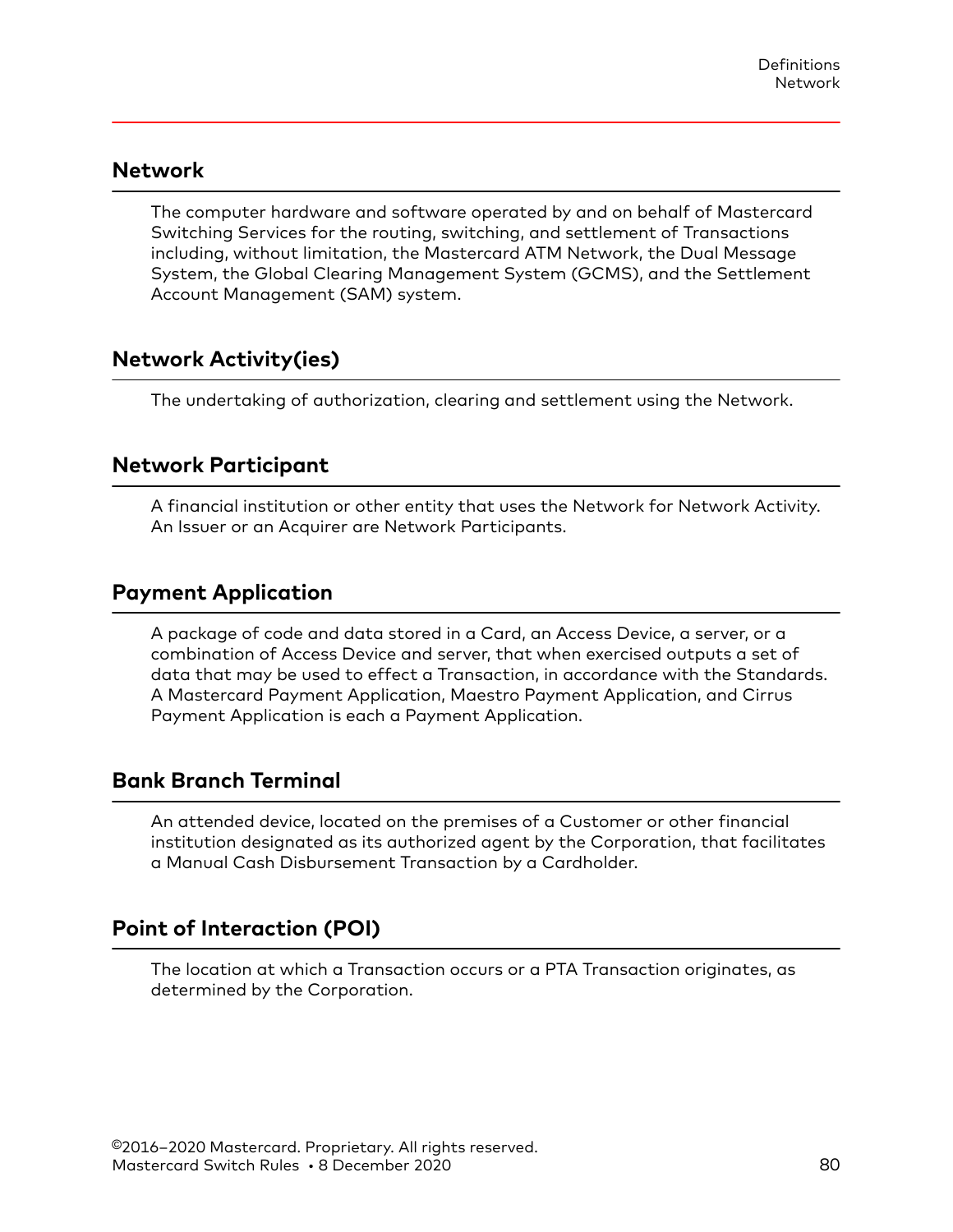# <span id="page-80-0"></span>**Point-of-Sale (POS) Terminal**

An attended or unattended device located in or at a Merchant's premises, including an MPOS Terminal, that enables a Cardholder to effect a Transaction for the purchase of products or services sold by such Merchant with a Card and/or Access Device, or attended device located in the premises of a Customer or its authorized agent that facilitates a Manual Cash Disbursement Transaction, including a Bank Branch Terminal. A POS Terminal must comply with the POS Terminal security and other applicable Standards.

# **Point–of–Sale (POS) Transaction**

The sale of products or services by a Merchant to a Cardholder pursuant to acceptance of a Card by the Merchant or Manual Cash Disbursement Transaction. A POS Transaction may be a Card-present Transaction taking place in a face-toface environment or at an unattended POS Terminal, or a Card-not-present Transaction taking place in a non-face-to-face environment (for example, an ecommerce, mail order, phone order, or recurring payment Transaction).

#### **Rules**

The Standards set forth in this manual.

# **Standards**

The organizational documents, operating rules, regulations, policies, and procedures of the Corporation, including but not limited to any manuals, guides, announcements or bulletins, as may be amended from time to time.

#### **Stand-In Parameters**

A set of authorization requirements established by the Corporation or the Issuer that are accessed by the Interchange System using the Stand-In Processing Service to determine the appropriate responses to authorization requests.

#### **Stand-In Processing Service**

A service offered by the Corporation in which the Interchange System authorizes or declines Transactions on behalf of and uses Stand-In Parameters provided by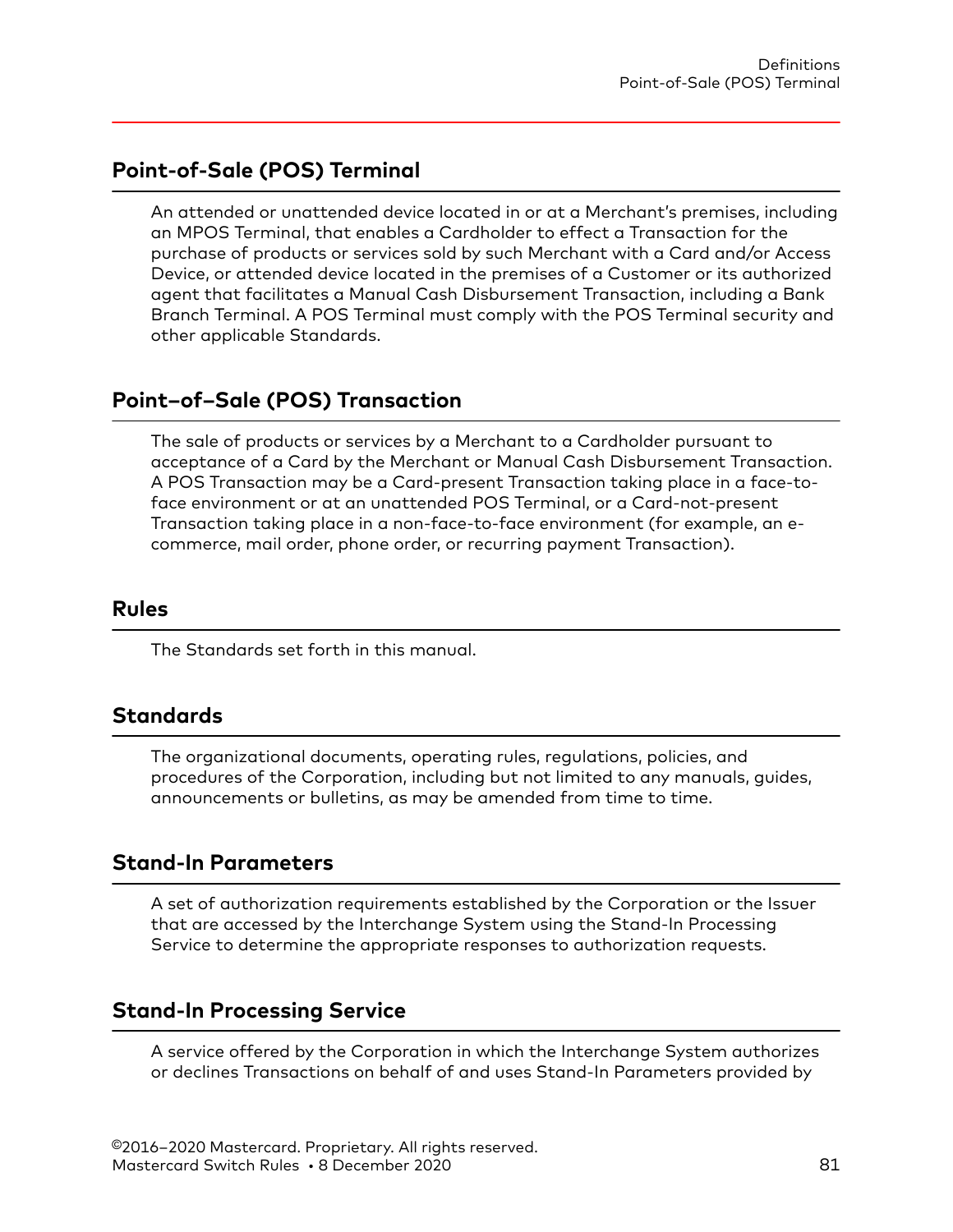<span id="page-81-0"></span>the Issuer (or in some cases, by the Corporation). The Stand-In Processing Service responds only when the Issuer is unavailable, the Transaction cannot be delivered to the Issuer, or the Issuer exceeds the response time parameters set by the Corporation.

# **Terminal**

Any attended or unattended device that meets the Corporation requirements for the electronic capture and exchange of Account data and that permits a Cardholder to effect a Transaction in accordance with the Standards. An ATM Terminal, Bank Branch Terminal, and POS Terminal is each a type of Terminal.

# **Transaction**

A financial transaction arising from the proper acceptance of a Card or Account bearing or identified with one or more of the Brand Marks, either alone or in combination with the marks of another payment scheme, at a Card acceptance location and identified in messages with a Card Program identifier.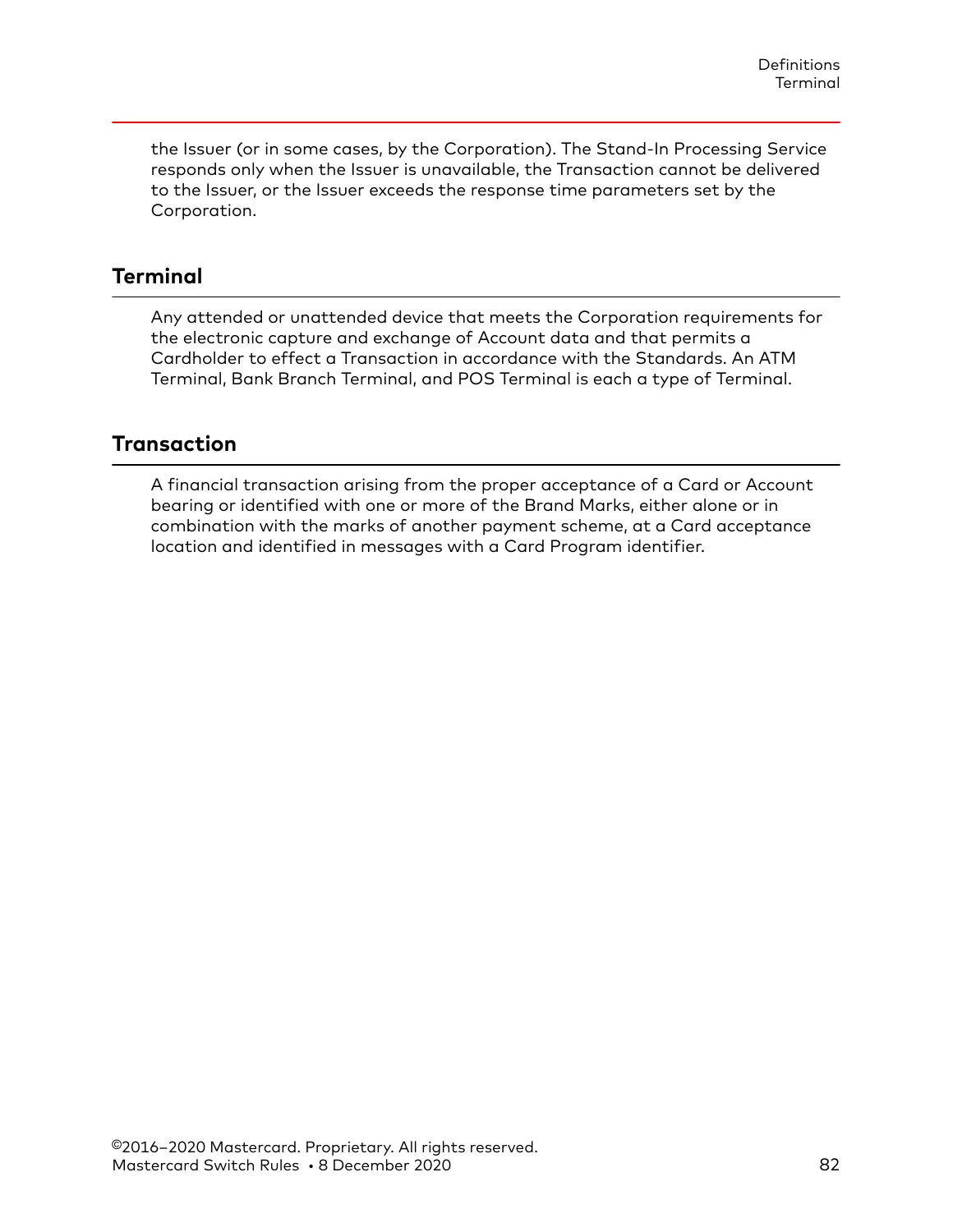# **Appendix B Compliance Zones**

*The following table identifies the noncompliance category that the Network has assigned to the Standards described within this manual*

[Compliance Zones.................................................................................................................................................84](#page-83-0)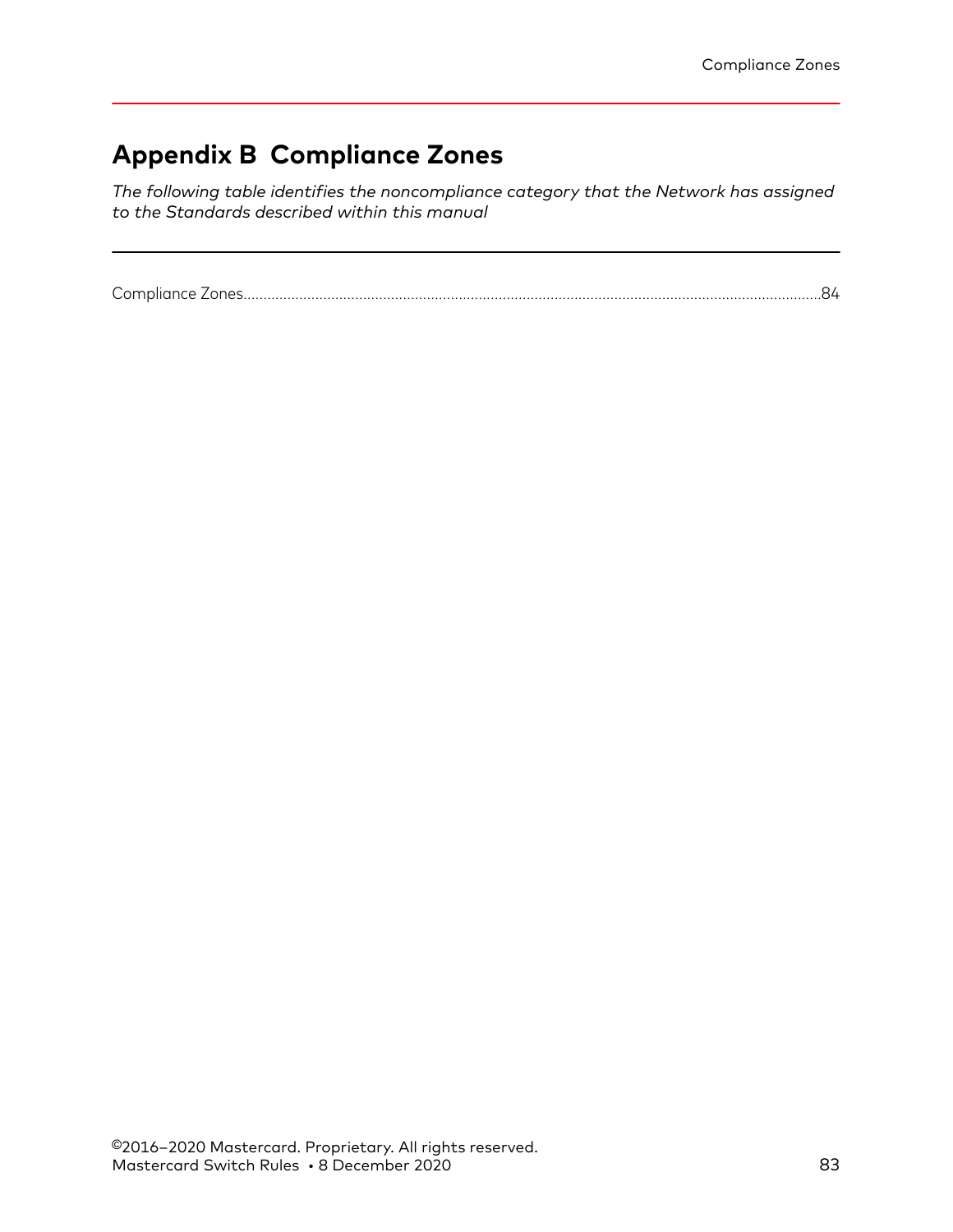# <span id="page-83-0"></span>**Compliance Zones**

| <b>Rule Section and Title</b>                                                                           | <b>Compliance Zone</b> |
|---------------------------------------------------------------------------------------------------------|------------------------|
| 1.1.5 Certification                                                                                     | С                      |
| 1.2.3 Rights, Liabilities and Obligations of a Network Participant<br>following Termination             | A                      |
| 1.3 Conduct of Network Activity                                                                         | A                      |
| 1.6 Examination and Audit                                                                               | A                      |
| 2.1 Integrity of the Network                                                                            | A                      |
| 2.2 Fees, Assessments and Other Payment Obligations                                                     | A                      |
| 2.3 Obligation of Network Participant to Provide Information                                            | C                      |
| 2.4 Confidential Information of Network Participants                                                    | A                      |
| 2.5 Cooperation                                                                                         | B                      |
| 3.1 Net Settlement                                                                                      | A                      |
| 4.1 Connecting to the Network                                                                           | A                      |
| 4.2 Routing Instructions and System Maintenance                                                         | C                      |
| 5.1 Transaction Message Data                                                                            | A                      |
| 5.2 Authorization Routing - Mastercard POS Transactions                                                 | A                      |
| 5.3 Authorization Routing - Maestro POS, ATM Terminal and PIN-<br>based In-branch Terminal Transactions | A                      |
| 5.4 Authorization and Clearing Requirements                                                             | A                      |
| 5.5.1 Suspicious Cards                                                                                  | В                      |
| 5.5.2 Obtaining an Authorization for a Mastercard POS Transaction                                       | A                      |
| 5.5.3 POS and Mastercard Manual Cash Disbursement Receipt<br>Requirements                               | B                      |
| 5.5.4 POI Currency Conversion                                                                           | В                      |
| 5.6.1 Chip Transactions at Hybrid POS Terminals                                                         | Α                      |
| 5.6.2 Offline Transactions Performed on Board Planes, Trains and<br>Ships                               | B                      |
| 5.6.3 Contactless Transactions at POS Terminals                                                         | A                      |
| 5.6.4 Mastercard Contactless Transit Aggregated Transactions                                            | A                      |
| 5.6.5 Maestro Contactless Transit Aggregated Transactions                                               | A                      |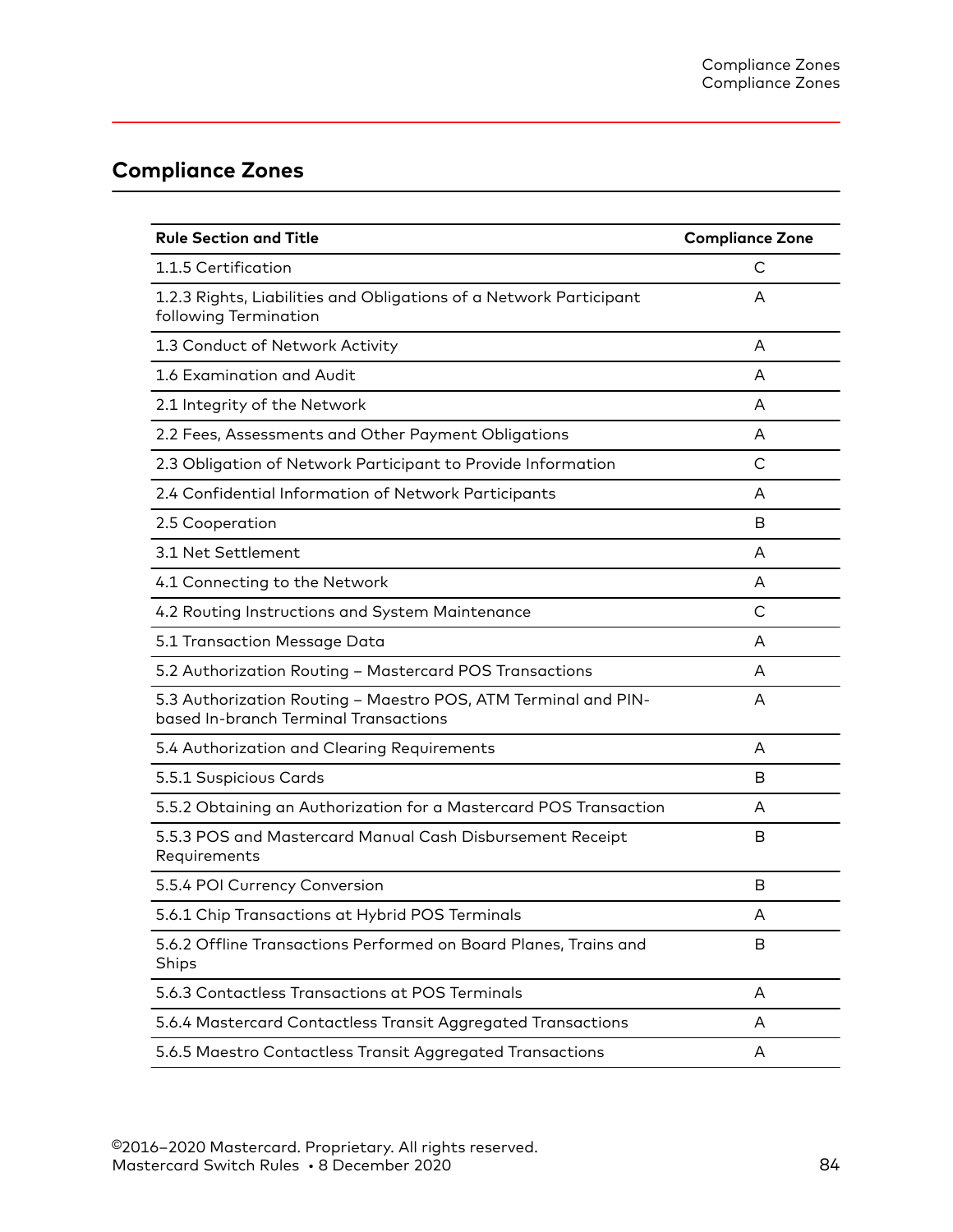| <b>Rule Section and Title</b>                                                         | <b>Compliance Zone</b> |
|---------------------------------------------------------------------------------------|------------------------|
| 5.6.6 Purchase With Cash Back Transactions                                            | A                      |
| 5.6.7 Automated Fuel Dispenser Transactions                                           | A                      |
| 5.7.1 Use of Static AAV for Card-not-present Transactions                             | A                      |
| 5.7.2 Recurring Payment Transactions                                                  | A                      |
| 5.7.3 Installment billing for Domestic Transactions - Participating<br>Countries Only | A                      |
| 5.7.4 Transit Transactions Performed for Debt Recovery                                | A                      |
| 5.7.5 Use of Automatic Billing Updater                                                | B                      |
| 5.8.1 Gaming Payment Transactions                                                     | A                      |
| 5.9.1 Hybrid POS Terminal Requirements                                                | A                      |
| 5.10 Transaction Identification Requirements                                          | A                      |
| 5.11 Cardholder-Activated Terminal (CAT) Transactions                                 | A                      |